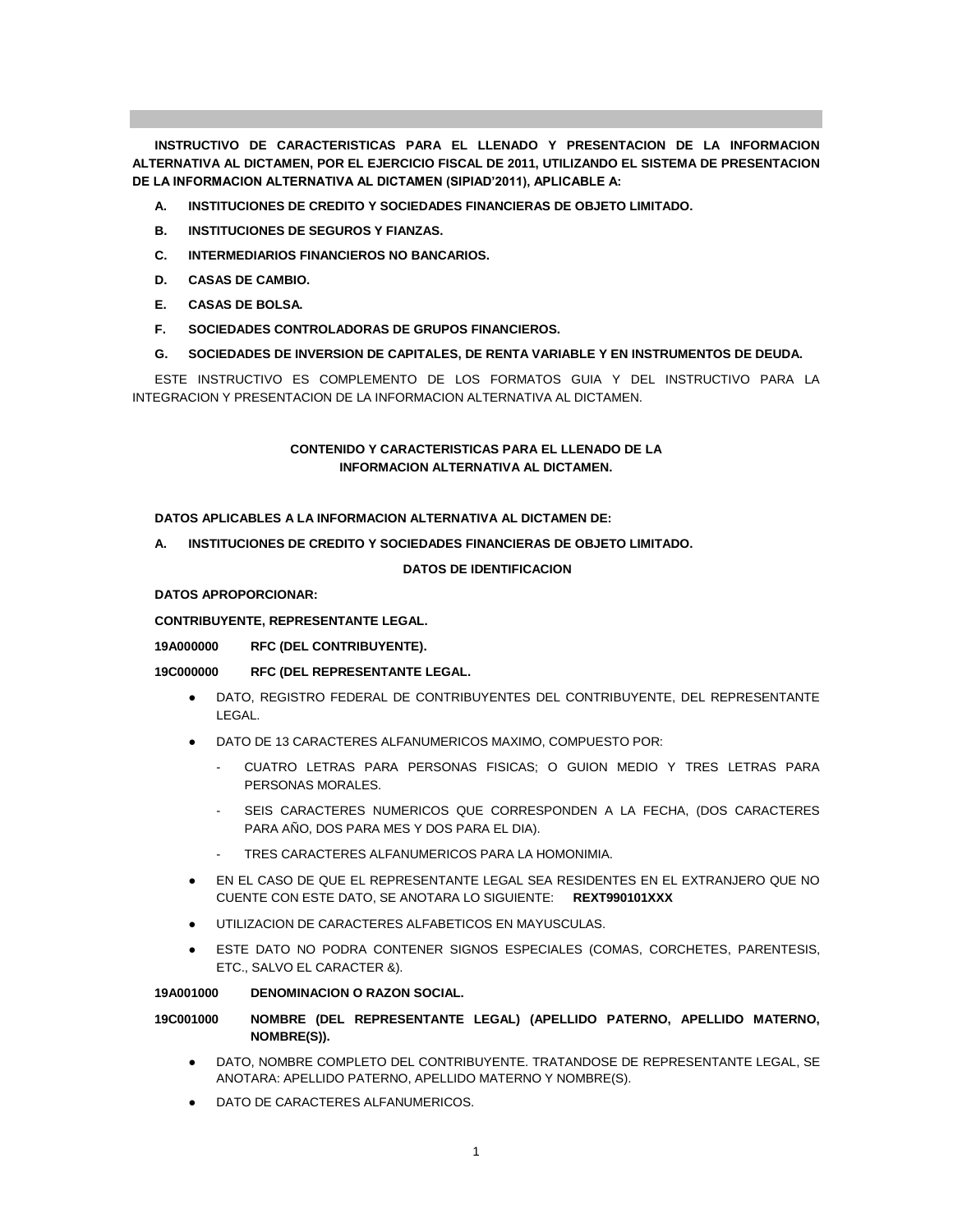LOS CARACTERES ALFABETICOS UNICAMENTE EN MAYUSCULAS.

# **19A002000 CURP (DEL CONTRIBUYENTE PERSONA FISICA).**

## **19C004000 CURP (DEL REPRESENTANTE LEGAL).**

- DATO DE 18 CARACTERES ALFANUMERICOS MAXIMO, COMPUESTO POR:
	- CUATRO CARACTERES ALFABETICOS
	- SEIS CARACTERES NUMERICOS.
	- SEIS CARACTERES ALFABETICOS.
	- UN CARACTER ALFABETICO O NUMERICO.
	- UN CARACTER NUMERICO
- UTILIZACION DE CARACTERES ALFABETICOS EN MAYUSCULAS.
- ESTE DATO NO PODRA CONTENER SIGNOS ESPECIALES (COMAS, CORCHETES, PARENTESIS, ETC.).

**DOMICILIO FISCAL DEL CONTRIBUYENTE, DEL REPRESENTANTE LEGAL :**

**19A003000 ENTIDAD FEDERATIVA (DEL CONTRIBUYENTE).**

# **19C005000 ENTIDAD FEDERATIVA (DEL REPRESENTANTE LEGAL).**

DATO ELEGIDO DE UNA LISTA (CATALOGO).

### **19A004000 DELEGACION O MUNICIPIO (DEL CONTRIBUYENTE).**

### **19C006000 DELEGACION O MUNICIPIO (DEL REPRESENTANTE LEGAL).**

- DATO DELEGACION O MUNICIPIO COMPLETO.
- DATO DE CARACTERES ALFABETICOS EN MAYUSCULAS.
- ESTE DATO NO PODRA CONTENER SIGNOS ESPECIALES (COMAS, CORCHETES, PARENTESIS, ETC.).

**NOTA:** EN EL CASO DE REPRESENTANTES LEGALES RESIDENTES EN EL EXTRANJERO SE PONDRAN LOS DATOS QUE CORRESPONDAN AL DOMICILIO DEL REPRESENTANTE EN EL EXTRANJERO EN LO EQUIVALENTE A DELEGACION O MUNICIPIO, ENTIDAD FEDERATIVA (PROVINCIA, ESTADO, DEPARTAMENTO) Y EL NOMBRE DEL PAIS

### **19A005000 COLONIA O LOCALIDAD (DEL CONTRIBUYENTE).**

# **19C007000 COLONIA O LOCALIDAD (DEL REPRESENTANTE LEGAL).**

- DATO COLONIA O LOCALIDAD COMPLETA.
- DATO DE CARACTERES ALFANUMERICOS.
- LOS CARACTERES ALFABETICOS UNICAMENTE EN MAYUSCULAS.
- ESTE DATO NO PODRA CONTENER SIGNOS ESPECIALES (COMAS, CORCHETES, PARENTESIS, ETC.).

# **19A006000 CODIGO POSTAL (DEL CONTRIBUYENTE).**

#### **19C008000 CODIGO POSTAL (DEL REPRESENTANTE LEGAL).**

- DATO CODIGO POSTAL COMPLETA.
- DATO DE CARACTERES NUMERICOS.
- ESTE DATO NO PODRA CONTENER SIGNOS ESPECIALES (SIGNOS DE PESOS, COMAS, PUNTOS, GUIONES, PARENTESIS, ETC.), UNICAMENTE DEBERA CONSTAR DE LOS DIGITOS DEL 0 AL 9.

# **19A007000 CALLE, NUMERO EXTERIOR E INTERIOR (DEL CONTRIBUYENTE).**

#### **19C009000 CALLE, NUMERO EXTERIOR E INTERIOR (DEL REPRESENTANTE LEGAL).**

- DATO DE CALLE Y NUMERO COMPLETO.
- DATO DE CARACTERES ALFANUMERICOS.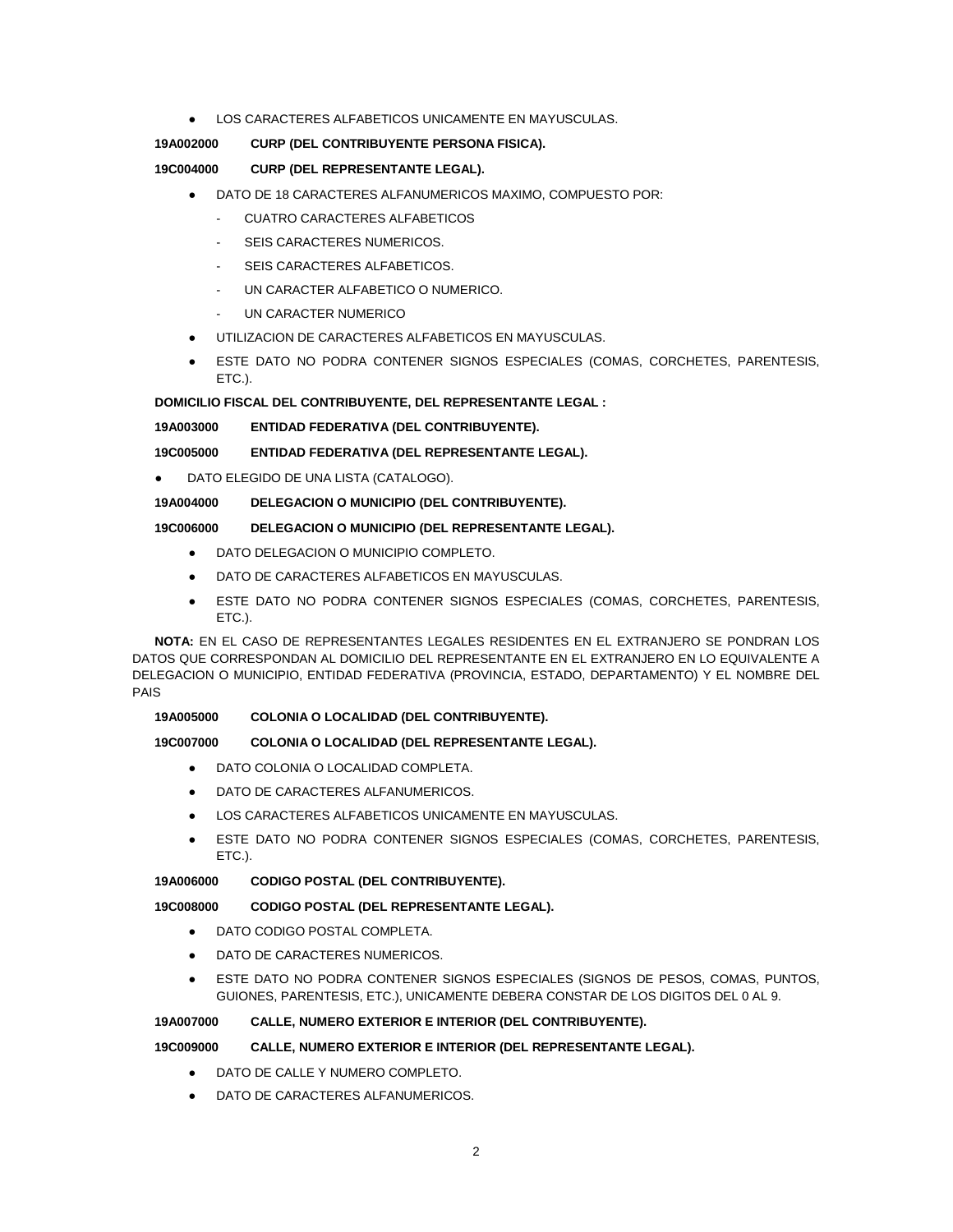- LOS CARACTERES ALFABETICOS UNICAMENTE EN MAYUSCULAS.
- ESTE DATO NO PODRA CONTENER SIGNOS ESPECIALES (COMAS, CORCHETES, PARENTESIS, ETC.).

### **19A008000 CIUDAD O POBLACION (DEL CONTRIBUYENTE).**

### **19C010000 CIUDAD O POBLACION (DEL REPRESENTANTE LEGAL).**

- DATO, CIUDAD O POBLACION COMPLETA.
- DATO DE CARACTERES ALFANUMERICOS.
- LOS CARACTERES ALFABETICOS UNICAMENTE EN MAYUSCULAS.
- ESTE DATO NO PODRA CONTENER SIGNOS ESPECIALES (COMAS, CORCHETES, PARENTESIS, ETC.).

#### **19A009000 TELEFONO (DEL CONTRIBUYENTE).**

#### **19C011000 TELEFONO (DEL REPRESENTANTE LEGAL).**

- DATO DE VEINTE CARACTERES NUMERICOS MAXIMO.
- ESTE DATO NO PODRA CONTENER SIGNOS ESPECIALES (SIGNO DE PESOS, COMAS, PUNTOS, CORCHETES, PARENTESIS, ETC.) UNICAMENTE DEBERA CONSTAR DE LOS DIGITOS DEL 0 AL 9.

#### **19A010000 CORREO ELECTRONICO (DEL CONTRIBUYENTE).**

### **19C012000 CORREO ELECTRONICO (DEL REPRESENTANTE LEGAL).**

- DATO DE CARACTERES ALFANUMERICOS
- LOS CARACTERES ALFABETICOS SE PODRAN ANOTAR EN MINUSCULAS.
- ESTE DATO SI PODRA CONTENER SIGNOS ESPECIALES (PUNTOS, GUIONES, ARROBA, ETC.).

### **19A011000 CLAVE DE ACTIVIDAD PARA EFECTOS FISCALES.**

- DATO ACTIVIDAD ECONOMICA O ACTIVIDAD PREPONDERANTE DENOMINADO TAMBIEN GIRO, ASIGNADO AUTOMATICAMENTE POR EL SISTEMA DE INFORMACION ALTERNATIVA AL DICTAMEN 2011 (SIPIAD'2011), UNA VEZ QUE SE SELECCIONA DE UN CATALOGO.
- PARA EFECTOS DE ESTE DATO SE DEBERA TOMAR EN CUENTA LA DESCRIPCION QUE AL EFECTO SE HACE EN EL ANEXO 6 DE LA RESOLUCION MISCELANEA VIGENTE PARA 2010.
- ESTE TEXTO NO PODRA CONTENER SIGNOS ESPECIALES (COMAS, CORCHETES, PARENTESIS, ETC.).

#### **19A012000 NOMBRE DEL SECTOR ECONOMICO AL QUE PERTENECE.**

TEXTO O NOMBRE DEL SECTOR ECONOMICO, ASIGNADO AUTOMATICAMENTE POR EL SISTEMA DE INFORMACION ALTERNATIVA AL DICTAMEN 2011, UNA VEZ QUE SE SELECCIONO LA CLAVE DE ACTIVIDAD PARA EFECTOS FISCALES.

#### **19C002000 NACIONAL (REPRESENTANTE LEGAL).**

#### **19C003000 EXTRANJERO (REPRESENTANTE LEGAL.**

- DATO DE DOS CARACTERES ALFABETICOS (SI O NO).
	- UTILIZACION UNICAMENTE DE CARACTERES ALFABETICOS EN MAYUSCULAS.
	- ESTE TEXTO NO PODRA CONTENER SIGNOS ESPECIALES (COMAS, CORCHETES, PARENTESIS, ETC.).

#### **19C013000 NUMERO DE ESCRITURA (REPRESENTANTE LEGAL).**

#### **19C014000 NUMERO DE NOTARIA QUE CERTIFICO EL PODER (REPRESENTANTE LEGAL).**

- DATO DE QUINCE Y DIEZ CARACTERES ALFANUMERICOS MAXIMO SIN SIGNO, RESPECTIVAMENTE.
- ESTE DATO NO PODRA CONTENER SIGNOS ESPECIALES (SIGNO DE PESOS, COMAS, PUNTOS, GUIONES, PARENTESIS, ETC.), UNICAMENTE DEBERA CONSTAR DE LOS DIGITOS DEL 0 AL 9.

### **19C015000 ENTIDAD EN LA QUE SE UBICA LA NOTARIA (REPRESENTANTE LEGAL).**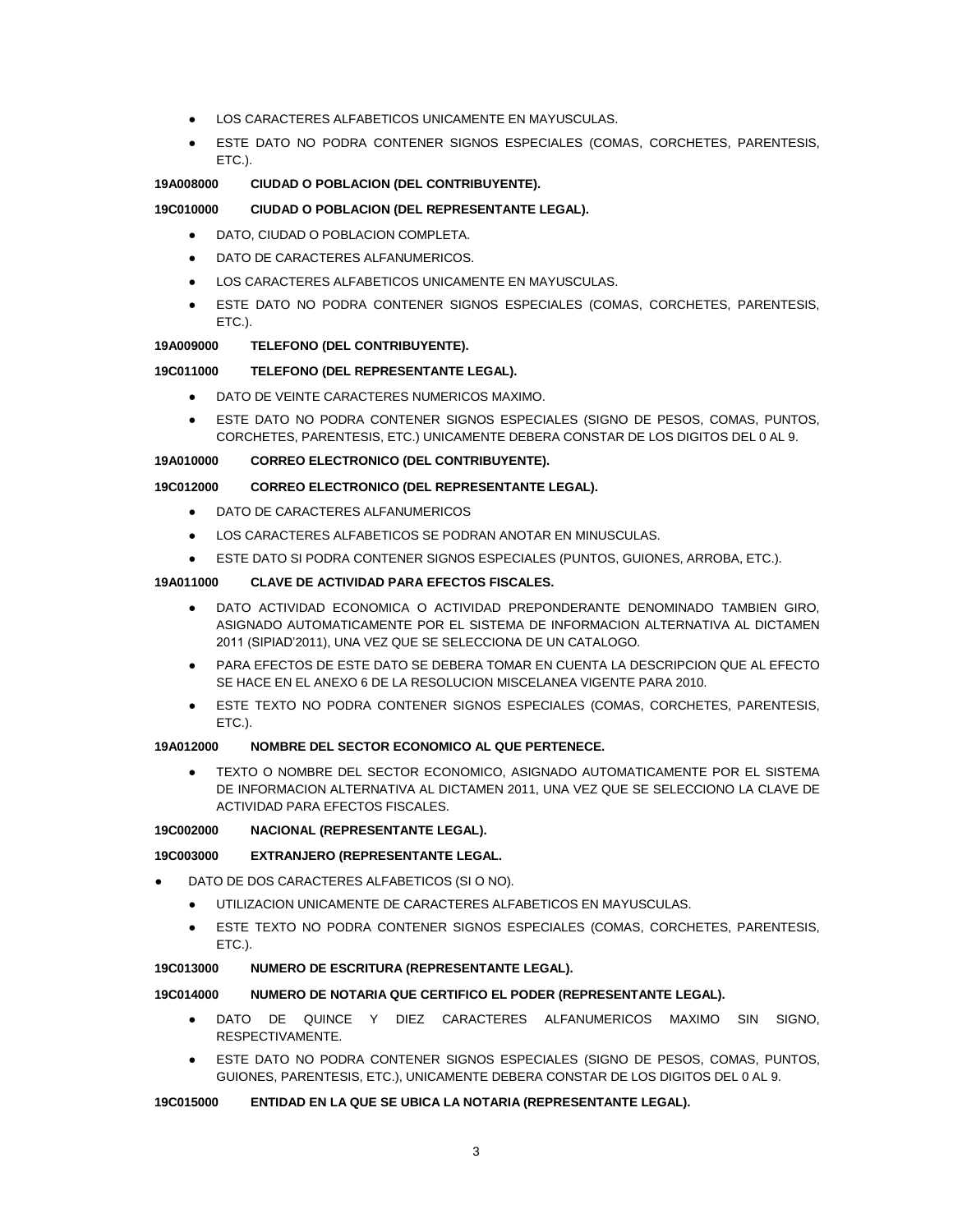- DATO, ENTIDAD COMPLETA.
- DATO DE CARACTERES ALFABETICOS.
- LOS CARACTERES ALFABETICOS UNICAMENTE EN MAYUSCULAS.
- ESTE DATO NO PODRA CONTENER SIGNOS ESPECIALES (COMAS, CORCHETES, PARENTESIS, ETC.).

#### **19C016000 FECHA DE CERTIFICACION DEL PODER (REPRESENTANTE LEGAL).**

#### **19C017000 FECHA DE DESIGNACION (REPRESENTANTE LEGAL).**

- DATO DE LA CERTIFICACION DEL PODER Y DE LA DESIGNACION DEL CARGO.
- ESTE DATO ESTARA COMPUESTO POR DIEZ CARACTERES ALFANUMERICOS QUE CORRESPONDEN A LA FECHA DE CERTIFICACION DEL PODER (DOS PARA EL DIA, DOS PARA EL MES Y CUATRO PARA EL AÑO SEPARADOS POR DIAGONALES "/").

#### **DATOS GENERALES.**

#### **DATOS A PROPORCIONAR:**

#### **19D000000 AUTORIDAD COMPETENTE**

#### **19D001000 ADMINISTRACION GENERAL DE GRANDES CONTRIBUYENTES.**

- DATO ELEGIDO DE UNA LISTA (CATALOGO).
- **19D002000 INSTITUCION O SOCIEDAD: 3- INSTITUCION DE CREDITO; 4- SOCIEDAD FINANCIERA DE OBJETO LIMITADO.**
- **19D004000 TIPO DE CONTRIBUYENTE ESPECIAL: 0- NINGUNO; 4- FIDEICOMISO; 5- ASOCIANTE EN PARTICIPACION.**
	- DATO ASIGNADO AUTOMATICAMENTE POR EL SIPIAD'2011, UNA VEZ QUE SE SELECCIONO DE UNA LISTA (CATALOGO).

#### **19D007000 FECHA DE INICIO DEL EJERCICIO FISCAL.**

### **19D008000 FECHA DE TERMINACION DEL EJERCICIO FISCAL.**

- DATOS DEL EJERCICIO FISCAL QUE CORRESPONDA LA INFORMACION ALTERNATIVA AL DICTAMEN.
- DIVIDIDO EN INICIO DEL EJERCICIO Y TERMINACION DEL EJERCICIO.
- ESTOS DATOS ESTARAN COMPUESTOS POR DIEZ CARACTERES ALFANUMERICOS QUE CORRESPONDEN A LA FECHA DE INICIO DEL EJERCICIO FISCAL (DOS PARA EL DIA, DOS PARA EL MES Y CUATRO PARA EL AÑO SEPARADOS POR DIAGONALES "/") Y DIEZ PARA LA FECHA DE TERMINACION DEL EJERCICIO FISCAL, (DOS PARA EL DIA, DOS PARA EL MES Y CUATRO PARA EL AÑO, SEPARADOS POR DIAGONALES "/").

EJEMPLO:

INICIO FINAL

01/01/2011 31/12/2011

- **19D009000 RFC 1 (RFC DE LA PERSONA FISICA O MORAL QUE ASESORO FISCALMENTE AL CONTRIBUYENTE).**
- **19D010000 RFC 2 (RFC DE LA PERSONA FISICA O MORAL QUE ASESORO FISCALMENTE AL CONTRIBUYENTE).**
- **19D011000 RFC 3 (RFC DE LA PERSONA FISICA O MORAL QUE ASESORO FISCALMENTE AL CONTRIBUYENTE).**
- **19D012000 RFC 4 (RFC DE LA PERSONA FISICA O MORAL QUE ASESORO FISCALMENTE AL CONTRIBUYENTE).**
- **19D013000 RFC 5 (RFC DE LA PERSONA FISICA O MORAL QUE ASESORO FISCALMENTE AL**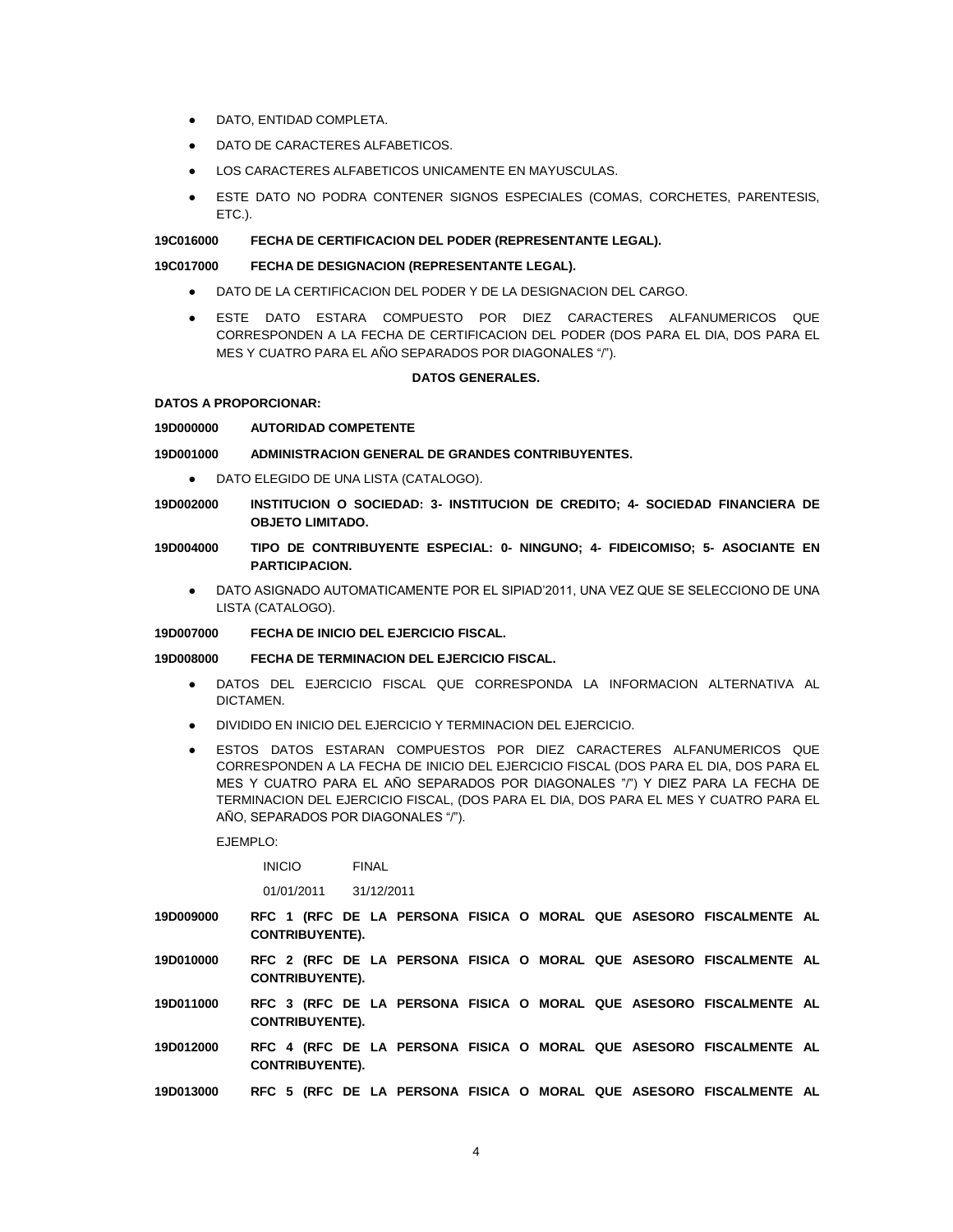### **CONTRIBUYENTE).**

- DATO, REGISTRO FEDERAL DE CONTRIBUYENTES.
- DATO DE 13 CARACTERES ALFANUMERICOS MAXIMO COMPUESTO POR:

- CUATRO LETRAS PARA PERSONAS FISICAS; O GUION MEDIO Y TRES LETRAS PARA PERSONAS MORALES.

- SEIS CARACTERES NUMERICOS QUE CORRESPONDEN A LA FECHA (DOS CARACTERES PARA AÑO, DOS PARA MES Y DOS PARA EL DIA).

- TRES CARACTERES ALFANUMERICOS PARA LA HOMONIMIA.
- UTILIZACION DE CARACTERES ALFABETICOS EN MAYUSCULAS.

ESTE DATO NO PODRA CONTENER SIGNOS ESPECIALES (COMAS, CORCHETES, PARENTESIS, ETC., SALVO EL CARACTER &).

**19D003000 FORMA PARTE DE UNA ASOCIACION EN PARTICIPACION.**

**19D005000 EMPRESA FILIAL.**

- **19D006000 EMPRESA SUBSIDIARIA.**
- **19D014000 REALIZO OPERACIONES CON PARTES RELACIONADAS (EN CASO AFIRMATIVO DEBE LLENAR LOS APARTADOS 13 Y 14).**
- **19D015000 REALIZO OPERACIONES CON PARTES RELACIONADAS NACIONALES.**

**19D016000 REALIZO OPERACIONES CON PARTES RELACIONADAS EXTRANJERAS.**

- **19D017000 DETERMINO RENTA GRAVABLE PARA EFECTOS DE LA PARTICIPACION DE LOS TRABAJADORES EN LAS UTILIDADES.**
- **19D018000 LA RENTA GRAVABLE SE DETERMINO CON BASE EN LO DISPUESTO EN EL ARTICULO 16 DE LA L.I.S.R. (EN CASO AFIRMATIVO DEBE LLENAR EL APARTADO 15).**
- **19D019000 FUE RESPONSABLE SOLIDARIO EN EL IMPUESTO SOBRE LA RENTA EN ALGUNA ENAJENACION DE ACCIONES EFECTUADA POR RESIDENTES EN EL EXTRANJERO. (EN CASO AFIRMATIVO DEBE LLENAR EL APARTADO 8).**
- **19D020000 CELEBRO OPERACIONES FINANCIERAS DERIVADAS CON RESIDENTES EN EL EXTRANJERO QUE TUVIERAN EFECTOS FISCALES DURANTE EL EJERCICIO EN EL IMPUESTO SOBRE LA RENTA (EN CASO AFIRMATIVO DEBE LLENAR EL APARTADO 9).**
- **19D021000 MANTUVO INVERSIONES PERMANENTES EN SUBSIDIARIAS, ASOCIADAS Y AFILIADAS RESIDENTES EN EL EXTRANJERO DURANTE EL EJERCICIO (EN CASO AFIRMATIVO DEBE LLENAR EL APARTADO10).**
- **19D022000 OBTUVO ALGUNA RESOLUCION POR PARTE DEL SAT O DE LA SHCP QUE HAYA AFECTADO SU SITUACION FISCAL DURANTE EL EJERCICIO.**
- **19D029000 OBTUVO ALGUNA RESOLUCION FAVORABLE POR PARTE DE AUTORIDADES JURISDICCIONALES QUE HAYA AFECTADO SU SITUACION FISCAL DURANTE EL EJERCICIO.**
- **19D036000 REALIZO OPERACIONES DE ENAJENACION DE ACCIONES.**
- **19D037000 APLICO ALGUN TRATADO PARA EVITAR LA DOBLE TRIBUTACION.**

**19D038000 OPTO POR APLICAR LO DISPUESTO POR EL ARTICULO NOVENO DEL DECRETO PUBLICADO EN EL DIARIO OFICIAL DE LA FEDERACION EL 5 DE NOVIEMBRE DE 2007 (IMPUESTO EMPRESARIAL A TASA UNICA).**

- DATOS DE DOS CARACTERES ALFABETICOS, (SI O NO) EN MAYUSCULAS.
- ESTE DATO NO PODRA CONTENER SIGNOS ESPECIALES (COMAS, CORCHETES, PARENTESIS, ETC.).
- **19D039000 MONTO PENDIENTE APLICADO EN EL EJERCICIO, DEL ESTIMULO FISCAL POR PROYECTOS EN INVESTIGACION Y DESARROLLO TECNOLOGICO AUTORIZADO EN EJERCICIOS**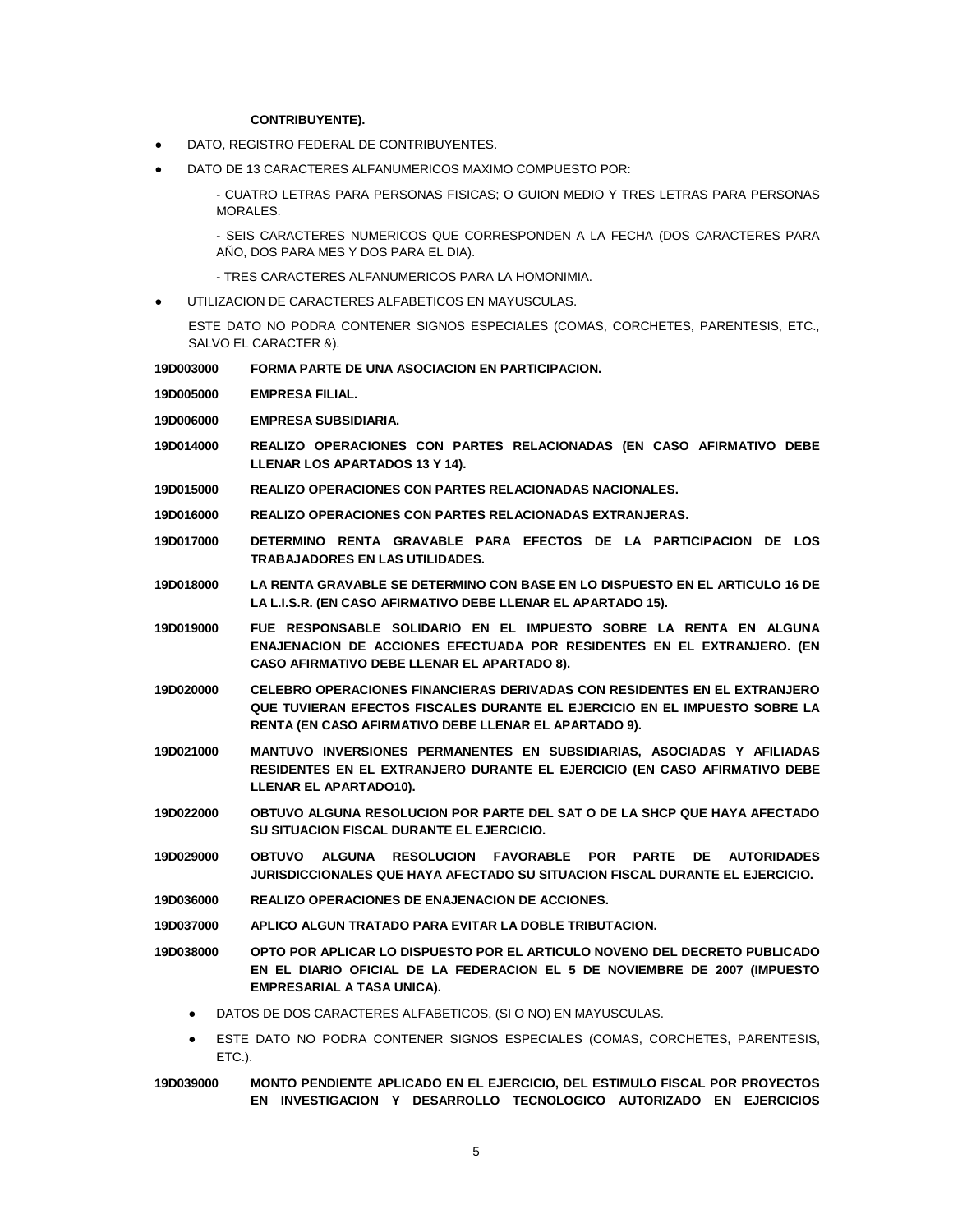|                  | <b>ANTERIORES.</b>                                                                                                                                                                        |
|------------------|-------------------------------------------------------------------------------------------------------------------------------------------------------------------------------------------|
| 19D040000        | ESTIMULO POR PROYECTOS DE INVERSION EN LA PRODUCCION CINEMATOGRAFICA<br><b>NACIONAL.</b>                                                                                                  |
| 19D041000        | <b>RESULTADO FISCAL DEL EJERCICIO.</b>                                                                                                                                                    |
| 19D042000        | <b>I.S.R. TITULO II ART. 10 1ER. PARRAFO.</b>                                                                                                                                             |
| 19D043000        | PARTIDAS NO DEDUCIBLES, EXCEPTO PROVISIONES Y RESERVAS. ARTICULO 32 FRACCS.<br>VIII Y IX L.I.S.R.                                                                                         |
| 19D044000        | PARTICIPACION DE LOS TRABAJADORES EN LAS UTILIDADES DE LAS EMPRESAS<br><b>ARTICULO 10 FRACCION I LISR.</b>                                                                                |
| 19D045000        | <b>RESULTADO POSITIVO.</b>                                                                                                                                                                |
| 19D046000        | RESULTADO NEGATIVO (DIFERENCIA A QUE SE REFIERE EL ART. 88, 40. PARRAFO DE LA<br>L.I.S.R.).                                                                                               |
| 19D047000        | IMPUESTO ACREDITADO ART. 11 FRAC. II ENTRE FACTOR ART. 2 FRACC. I, INCISO c) DE<br>DISPOSICIONES DE VIGENCIA TEMPORAL DE LA L.I.S.R.                                                      |
| 19D048000        | UTILIDAD FISCAL NETA DEL EJERCICIO CUANDO EL RESULTADO ES POSITIVO.                                                                                                                       |
| 19D049000        | SALDO INICIAL CUFIN ACTUALIZADO.                                                                                                                                                          |
| 19D050000        | <b>DIVIDENDOS COBRADOS.</b>                                                                                                                                                               |
| 19D051000        | <b>DIVIDENDOS PAGADOS.</b>                                                                                                                                                                |
| 19D052000        | OTROS CONCEPTOS (ESPECIFICAR).                                                                                                                                                            |
| 19D053000        | OTROS CONCEPTOS (ESPECIFICAR).                                                                                                                                                            |
| 19D054000        | OTROS CONCEPTOS (ESPECIFICAR).                                                                                                                                                            |
| 19D055000        | OTROS CONCEPTOS (ESPECIFICAR).                                                                                                                                                            |
| 19D056000        | OTROS CONCEPTOS (ESPECIFICAR).                                                                                                                                                            |
| 19D057000        | CUFIN TOTAL AL CIERRE DEL EJERCICIO ACTUALIZADO.                                                                                                                                          |
| 19D058000        | SALDO INICIAL CUFINRE ACTUALIZADO.                                                                                                                                                        |
| 19D059000        | <b>DIVIDENDOS PAGADOS.</b>                                                                                                                                                                |
| <b>19D060000</b> | OTROS CONCEPTOS (ESPECIFICAR).                                                                                                                                                            |
| 19D061000        | OTROS CONCEPTOS (ESPECIFICAR).                                                                                                                                                            |
| 19D062000        | OTROS CONCEPTOS (ESPECIFICAR).                                                                                                                                                            |
| 19D063000        | OTROS CONCEPTOS (ESPECIFICAR).                                                                                                                                                            |
| 19D064000        | OTROS CONCEPTOS (ESPECIFICAR).                                                                                                                                                            |
| 19D065000        | CUFINRE TOTAL AL CIERRE DEL EJERCICIO ACTUALIZADO.                                                                                                                                        |
| 19D066000        | <b>CREDITO FISCAL POR ACTIVIDADES EN FIDEICOMISOS.</b>                                                                                                                                    |
| 19D067000        | ACREDITAMIENTO DEL IMPUESTO SOBRE LA RENTA PROPIO POR PAGO DE DIVIDENDOS EN<br>LOS EJERCICIOS 2006 Y 2007 NO ACREDITADO ANTERIORMENTE (NO PROVENIENTES DE<br><b>CUFIN NI DE CUFINRE).</b> |
| 19D068000        | <b>COMPENSACION DEL IMPUESTO AL ACTIVO POR RECUPERAR.</b>                                                                                                                                 |
| 19D069000        | VALOR DECLARADO EN ADUANA DE IMPORTACIONES TEMPORALES.                                                                                                                                    |
| 19D070000        | VALOR DECLARADO EN ADUANA DE EXPORTACIONES TEMPORALES.                                                                                                                                    |
| 19D071000        | VALOR DECLARADO EN ADUANA DE IMPORTACIONES DEFINITIVAS.                                                                                                                                   |
| 19D072000        | VALOR DECLARADO EN ADUANA DE EXPORTACIONES DEFINITIVAS.                                                                                                                                   |
|                  |                                                                                                                                                                                           |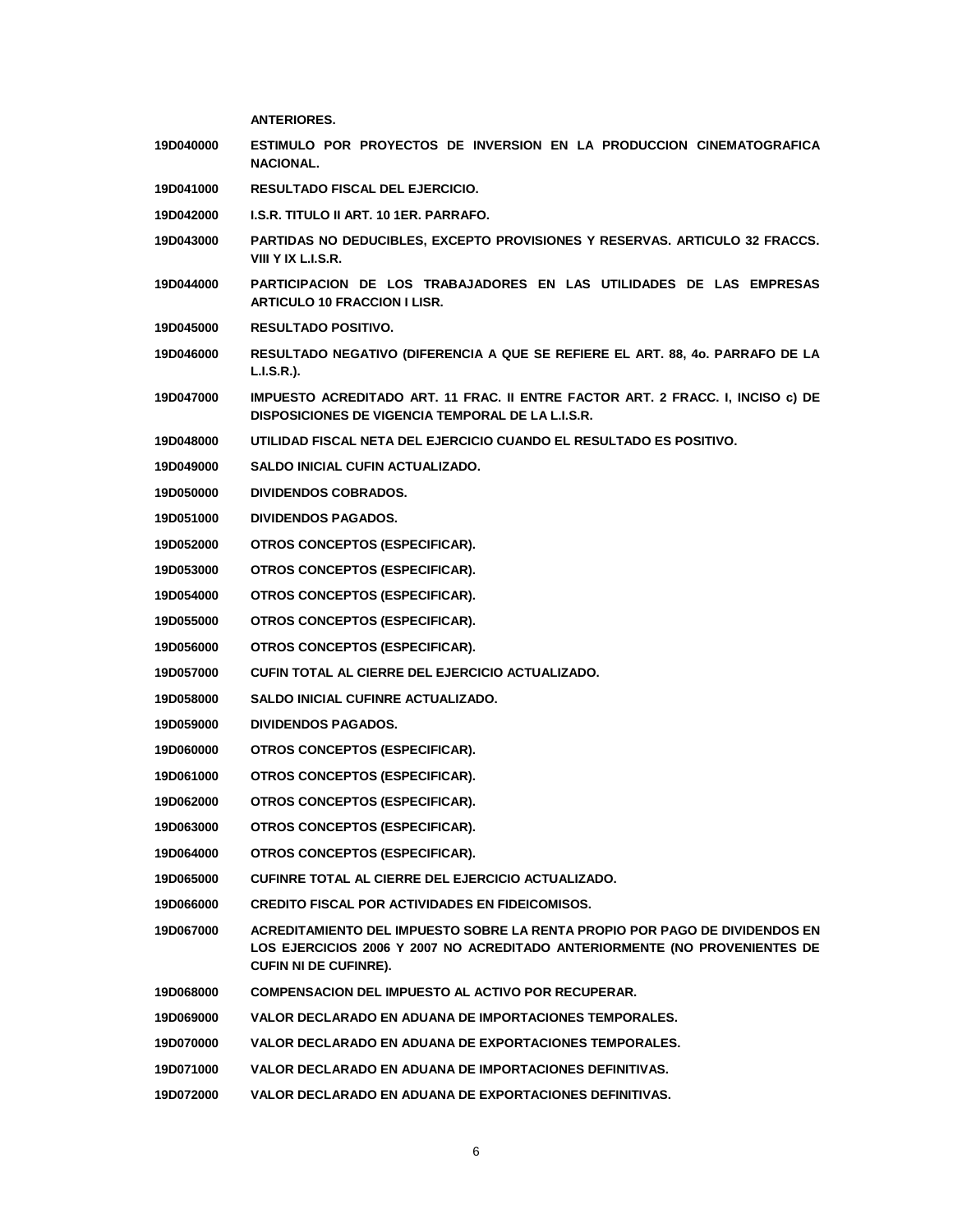**19D073000 IVA PAGADO EN ADUANAS DURANTE EL EJERCICIO.**

**19D074000 IEPS PAGADO EN ADUANAS DURANTE EL EJERCICIO.**

**19D075000 IMPUESTO AL ACTIVO POR EL QUE SE SOLICITO DEVOLUCION.**

**19D076000 IMPUESTO AL ACTIVO COMPENSADO CONTRA ISR PROPIO.**

**19D077000 IMPUESTO AL ACTIVO COMPENSADO CONTRA IETU.**

**19D078000 IMPUESTO AL ACTIVO POR RECUPERAR DE 10 AÑOS ANTERIORES.**

- PARA EFECTOS DE ESTOS DATOS, SE ANOTARAN CIFRAS DE IMPORTES REFERENTES A LOS DATOS INDICADOS.
- DATOS DE CARACTERES NUMERICOS.
- LAS CANTIDADES NEGATIVAS SE DEBERAN PRESENTAR CON SIGNO NEGATIVO, ANTEPONIENDOSE EL SIGNO A DICHA CANTIDAD.
- PARA LAS CANTIDADES POSITIVAS SE OMITIRA EL SIGNO.
- ESTOS DATOS NO PODRAN CONTENER SIGNOS ESPECIALES TALES COMO: SIGNO DE PESOS, COMAS, PUNTOS, PARENTESIS, ETC., UNICAMENTE DEBERAN CONSTAR DE LOS DIGITOS DEL 0 AL 9.
- LAS CANTIDADES INDICATIVAS DE IMPORTES DEBERAN ANOTARSE EN PESOS, NO EN MILES DE PESOS.

**19D024000 FECHA DEL OFICIO 1.**

- **19D026000 FECHA DEL OFICIO 2.**
- **19D028000 FECHA DEL OFICIO 3.**

**19D031000 FECHA DE LA RESOLUCION 1.**

**19D033000 FECHA DE LA RESOLUCION 2.**

**19D035000 FECHA DE LA RESOLUCION 3.**

- DATOS DE LA FECHA DEL OFICIO, DE LA RESOLUCION Y DEL ENVIO DE LA DECLARACION INFORMATIVA MULTIPLE.
- ESTOS DATOS ESTARAN COMPUESTOS POR DIEZ CARACTERES ALFANUMERICOS QUE CORRESPONDEN A LA FECHA DEL OFICIO, DE LA RESOLUCION Y DEL ENVIO DE LA DECLARACION INFORMATIVA MULTIPLE (DOS PARA EL DIA, DOS PARA EL MES Y CUATRO PARA EL AÑO SEPARADOS POR DIAGONALES "/").

| 19D023000 | <b>NUMERO DE OFICIO 1.</b> |  |
|-----------|----------------------------|--|
|-----------|----------------------------|--|

**19D025000 NUMERO DE OFICIO 2.**

**19D027000 NUMERO DE OFICIO 3.**

**19D030000 NUMERO DE RESOLUCION 1.**

**19D032000 NUMERO DE RESOLUCION 2.**

**19D034000 NUMERO DE RESOLUCION 3.**

- DATOS DE CARACTERES ALFANUMERICOS.
- ESTOS DATOS SI PODRAN CONTENER SIGNOS ESPECIALES (COMAS, PUNTOS, GUIONES, DIAGONALES, CORCHETES, PARENTESIS, ETC.).

| <b>APARTADO</b>             | <b>DATOS A PROPORCIONAR</b> |
|-----------------------------|-----------------------------|
| <b>BALANCE GENERAL</b>      | 2011                        |
| <b>ESTADO DE RESULTADOS</b> | 2011                        |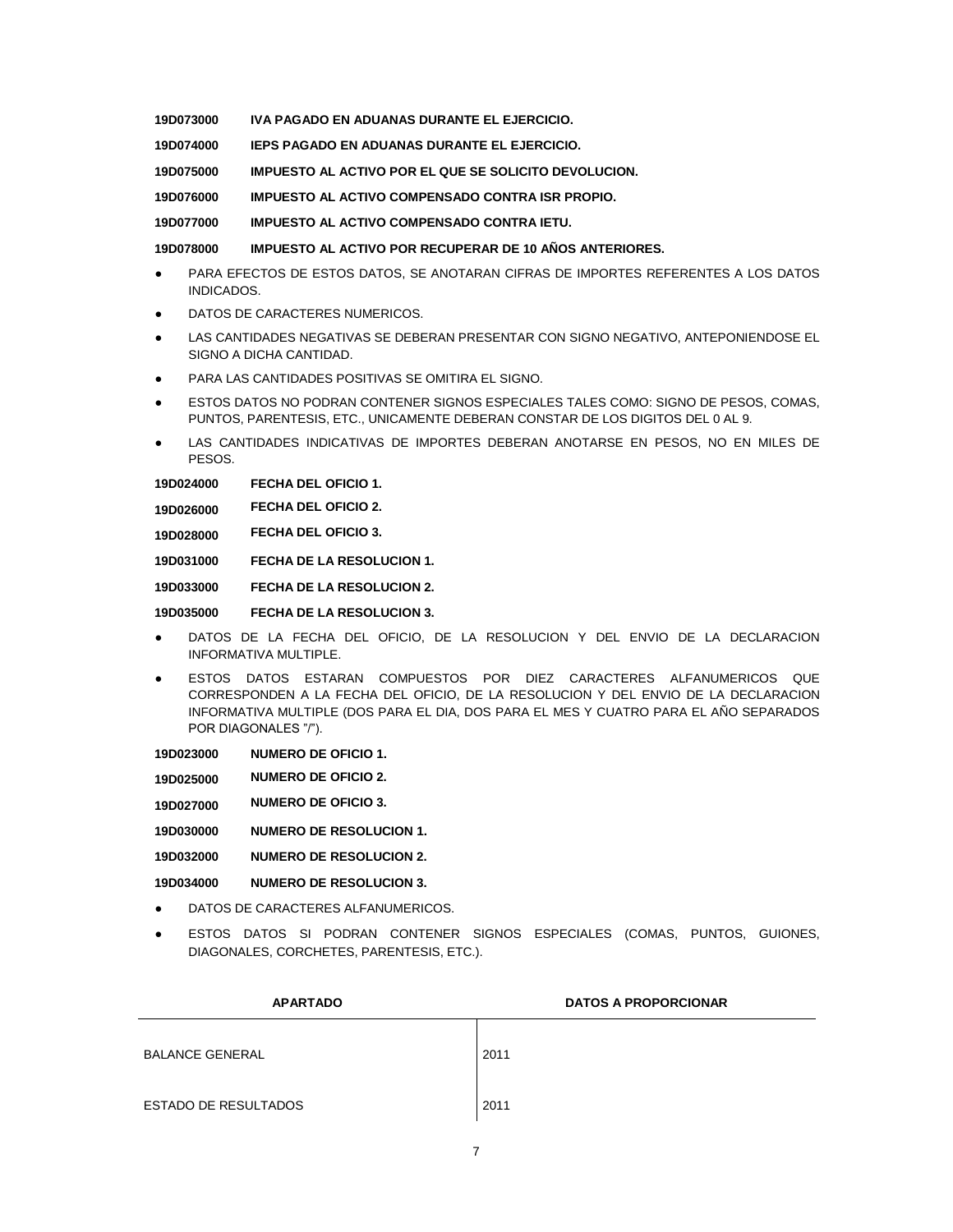| ESTADO DE VARIACIONES EN EL CAPITAL CONTABLE               | CAPITAL CONTRIBUIDO: CAPITAL SOCIAL,<br>APORTACIONES PARA FUTUROS AUMENTOS DE<br>CAPITAL PENDIENTES DE FORMALIZAR POR SU<br>ORGANO DE GOBIERNO, APORTACIONES PARA<br>FUTUROS AUMENTOS DE CAPITAL PENDIENTES DE<br>FORMALIZAR EN ASAMBLEA DE ACCIONISTAS (PARA<br>EL CASO DE LAS SOCIEDADES FINANCIERAS DE<br>OBJETO LIMITADO), PRIMA EN VENTA DE ACCIONES,<br>OBLIGACIONES SUBORDINADAS EN CIRCULACION Y<br>OTRAS CUENTAS DE CAPITAL CONTRIBUIDO:<br>CAPITAL GANADO: RESERVAS<br>CAPITAL,<br>DE<br>RESULTADO DE EJERCICIOS ANTERIORES.<br>RESULTADO POR VALUACION<br>DE <b>DE</b><br><b>TITULOS</b><br>DISPONIBLES PARA LA VENTA, RESULTADO POR<br>VALUACION DE INSTRUMENTOS DE COBERTURA DE<br>FLUJOS DE EFECTIVO, EFECTO ACUMULADO POR<br>CONVERSION, RESULTADO POR TENENCIA DE<br>ACTIVOS NO MONETARIOS (POR VALUACION DE<br>ACTIVO FIJO), RESULTADO POR TENENCIA DE<br>ACTIVOS NO MONETARIOS (POR VALUACION DE<br>INVERSIONES PERMANENTES EN ACCIONES).<br>EFECTO INICIAL ACUMULADO DE I.S.R. DIFERIDO,<br>EFECTO INICIAL ACUMULADO DE P.T.U. DIFERIDA,<br>EFECTO INICIAL ACUMULADO DEL I.E.T.U. DIFERIDO,<br>OTRAS CUENTAS DE CAPITAL GANADO, UTILIDAD<br>NETA, PERDIDA NETA; Y TOTAL DE CAPITAL<br><b>CONTABLE</b> |
|------------------------------------------------------------|--------------------------------------------------------------------------------------------------------------------------------------------------------------------------------------------------------------------------------------------------------------------------------------------------------------------------------------------------------------------------------------------------------------------------------------------------------------------------------------------------------------------------------------------------------------------------------------------------------------------------------------------------------------------------------------------------------------------------------------------------------------------------------------------------------------------------------------------------------------------------------------------------------------------------------------------------------------------------------------------------------------------------------------------------------------------------------------------------------------------------------------------------------------------------------------------------------------------------|
| ESTADO DE FLUJOS DE EFECTIVO                               | 2011                                                                                                                                                                                                                                                                                                                                                                                                                                                                                                                                                                                                                                                                                                                                                                                                                                                                                                                                                                                                                                                                                                                                                                                                                     |
| ANALISIS DE LAS CUENTAS DEL ESTADO DE<br><b>RESULTADOS</b> | 2011, ACUMULABLES O DEDUCIBLES PARA ISR 2011,<br>NO ACUMULABLES O NO AFECTOS AL<br>ISR.<br>(INGRESOS) NO DEDUCIBLES (GASTOS) PARA ISR<br>2011                                                                                                                                                                                                                                                                                                                                                                                                                                                                                                                                                                                                                                                                                                                                                                                                                                                                                                                                                                                                                                                                            |

 $\mathbf{I}$ 

# **NOTA: EL ORDEN DE ESTOS DATOS ES UNICAMENTE INFORMATIVO, PARA SU CAPTURA REFERENCIAR AL FORMATO GUIA.**

- PARA EFECTOS DE ESTOS DATOS, SE ANOTARAN CIFRAS DE IMPORTES REFERENTES A LOS DATOS INDICADOS.
- **DATOS DE CARACTERES NUMERICOS.**
- LAS CANTIDADES NEGATIVAS SE DEBERAN PRESENTAR CON SIGNO NEGATIVO, ANTEPONIENDOSE EL SIGNO A DICHA CANTIDAD.
- PARA LAS CANTIDADES POSITIVAS SE OMITIRA EL SIGNO.
- **ESTOS DATOS NO PODRAN CONTENER SIGNOS ESPECIALES TALES COMO: SIGNO DE PESOS, COMAS,** PUNTOS, PARENTESIS, ETC., UNICAMENTE DEBERAN CONSTAR DE LOS DIGITOS DEL 0 AL 9.
- LAS CANTIDADES INDICATIVAS DE IMPORTES DEBERAN ANOTARSE EN PESOS, NO EN MILES DE PESOS.

# **DATOS APLICABLES A LA INFORMACION ALTERNATIVA AL DICTAMEN DE:**

**B. INSTITUCIONES DE SEGUROS Y FIANZAS.**

# **DATOS DE IDENTIFICACION**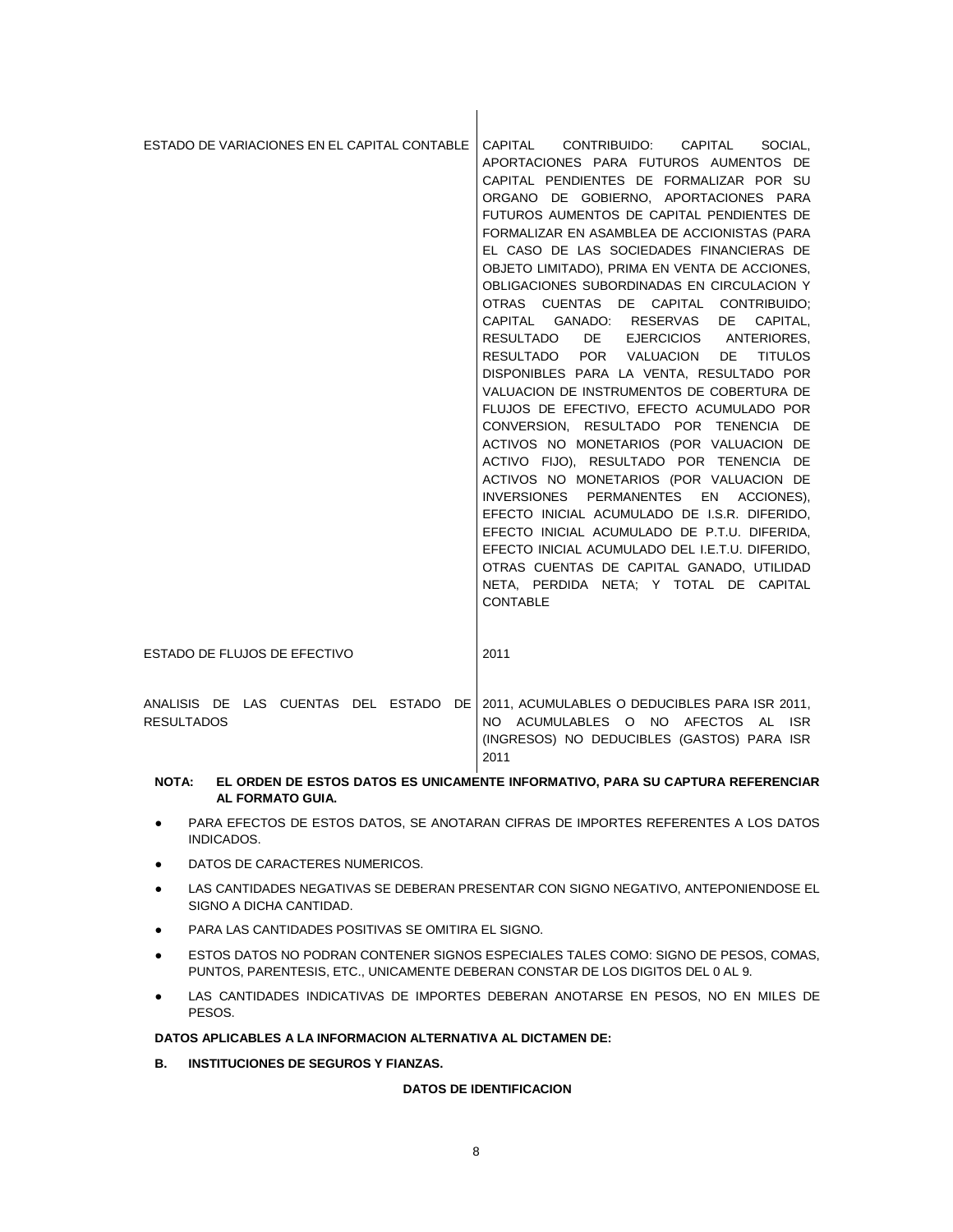### **DATOS APROPORCIONAR:**

# **CONTRIBUYENTE, REPRESENTANTE LEGAL.**

### **20A000000 RFC (DEL CONTRIBUYENTE).**

## **20C000000 RFC (DEL REPRESENTANTE LEGAL.**

- DATO, REGISTRO FEDERAL DE CONTRIBUYENTES DEL CONTRIBUYENTE, DEL REPRESENTANTE LEGAL.
- DATO DE 13 CARACTERES ALFANUMERICOS MAXIMO, COMPUESTO POR:
	- CUATRO LETRAS PARA PERSONAS FISICAS; O GUION MEDIO Y TRES LETRAS PARA PERSONAS MORALES.
	- SEIS CARACTERES NUMERICOS QUE CORRESPONDEN A LA FECHA, (DOS CARACTERES PARA AÑO, DOS PARA MES Y DOS PARA EL DIA).
	- TRES CARACTERES ALFANUMERICOS PARA LA HOMONIMIA.
- EN EL CASO DE QUE EL REPRESENTANTE LEGAL SEA RESIDENTES EN EL EXTRANJERO QUE NO CUENTE CON ESTE DATO, SE ANOTARA LO SIGUIENTE: **REXT990101XXX**
- UTILIZACION DE CARACTERES ALFABETICOS EN MAYUSCULAS.
- ESTE DATO NO PODRA CONTENER SIGNOS ESPECIALES (COMAS, CORCHETES, PARENTESIS, ETC., SALVO EL CARACTER &).

## **20A001000 DENOMINACION O RAZON SOCIAL.**

# **20C001000 NOMBRE (DEL REPRESENTANTE LEGAL) (APELLIDO PATERNO, APELLIDO MATERNO, NOMBRE(S)).**

- DATO, NOMBRE COMPLETO DEL CONTRIBUYENTE. TRATANDOSE DE REPRESENTANTE LEGAL, SE ANOTARA: APELLIDO PATERNO, APELLIDO MATERNO Y NOMBRE(S).
- DATO DE CARACTERES ALFANUMERICOS.
- LOS CARACTERES ALFABETICOS UNICAMENTE EN MAYUSCULAS.

### **20A002000 CURP (DEL CONTRIBUYENTE PERSONA FISICA).**

# **20C004000 CURP (DEL REPRESENTANTE LEGAL).**

- DATO DE 18 CARACTERES ALFANUMERICOS MAXIMO, COMPUESTO POR:
	- CUATRO CARACTERES ALFABETICOS
	- SEIS CARACTERES NUMERICOS.
	- SEIS CARACTERES ALFABETICOS.
	- UN CARACTER ALFABETICO O NUMERICO.
	- UN CARACTER NUMERICO
- UTILIZACION DE CARACTERES ALFABETICOS EN MAYUSCULAS.
- ESTE DATO NO PODRA CONTENER SIGNOS ESPECIALES (COMAS, CORCHETES, PARENTESIS, ETC.).

# **DOMICILIO FISCAL DEL CONTRIBUYENTE, DEL REPRESENTANTE LEGAL :**

**20A003000 ENTIDAD FEDERATIVA (DEL CONTRIBUYENTE).**

# **20C005000 ENTIDAD FEDERATIVA (DEL REPRESENTANTE LEGAL).**

DATO ELEGIDO DE UNA LISTA (CATALOGO).

# **20A004000 DELEGACION O MUNICIPIO (DEL CONTRIBUYENTE).**

# **20C006000 DELEGACION O MUNICIPIO (DEL REPRESENTANTE LEGAL).**

- DATO DELEGACION O MUNICIPIO COMPLETO.
- DATO DE CARACTERES ALFABETICOS EN MAYUSCULAS.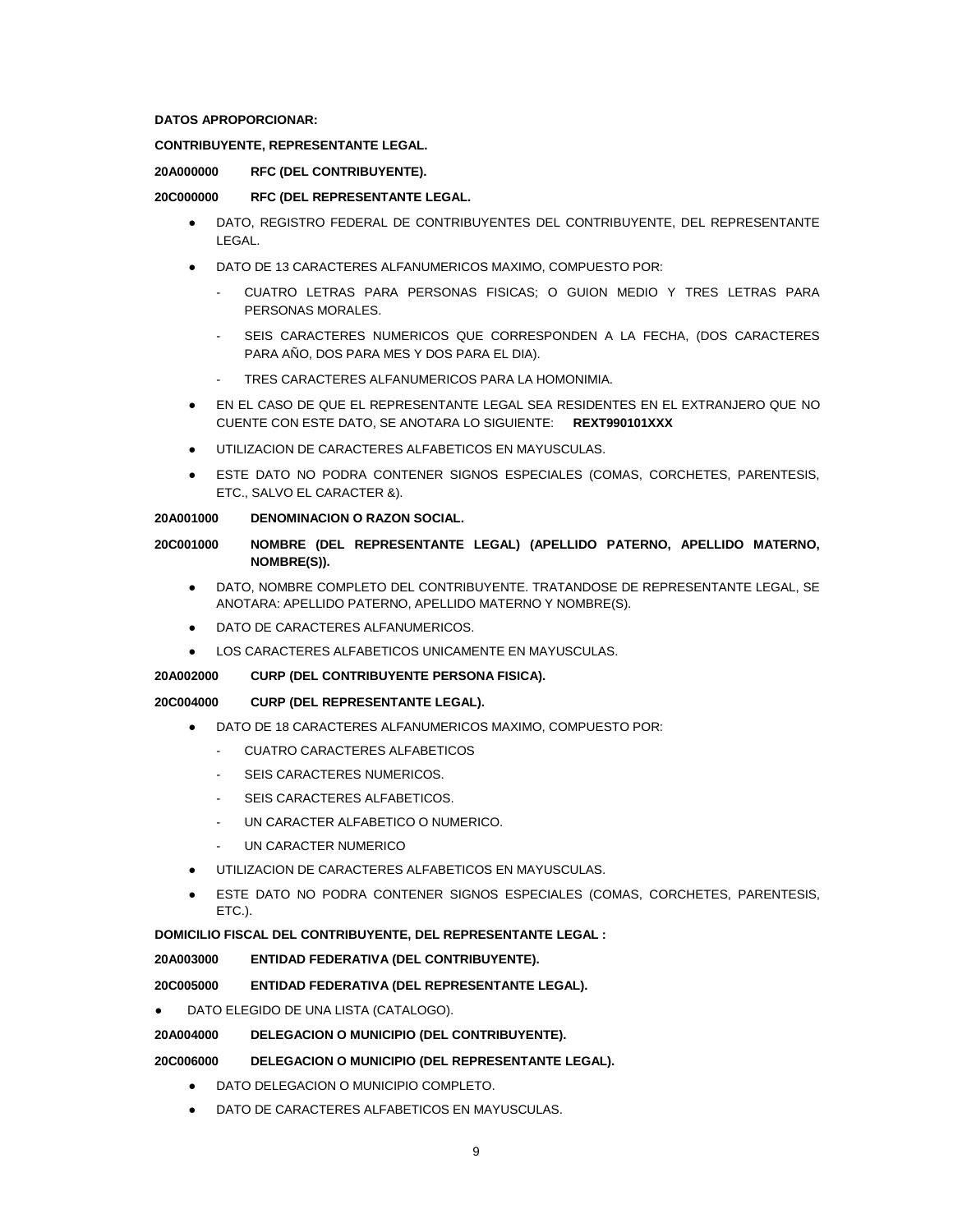ESTE DATO NO PODRA CONTENER SIGNOS ESPECIALES (COMAS, CORCHETES, PARENTESIS, ETC.).

**NOTA:** EN EL CASO DE REPRESENTANTES LEGALES RESIDENTES EN EL EXTRANJERO SE PONDRAN LOS DATOS QUE CORRESPONDAN AL DOMICILIO DEL REPRESENTANTE EN EL EXTRANJERO EN LO EQUIVALENTE A DELEGACION O MUNICIPIO, ENTIDAD FEDERATIVA (PROVINCIA, ESTADO, DEPARTAMENTO) Y EL NOMBRE DEL PAIS

### **20A005000 COLONIA O LOCALIDAD (DEL CONTRIBUYENTE).**

### **20C007000 COLONIA O LOCALIDAD (DEL REPRESENTANTE LEGAL).**

- DATO COLONIA O LOCALIDAD COMPLETA.
- DATO DE CARACTERES ALFANUMERICOS.
- LOS CARACTERES ALFABETICOS UNICAMENTE EN MAYUSCULAS.
- ESTE DATO NO PODRA CONTENER SIGNOS ESPECIALES (COMAS, CORCHETES, PARENTESIS, ETC.).

### **20A006000 CODIGO POSTAL (DEL CONTRIBUYENTE).**

### **20C008000 CODIGO POSTAL (DEL REPRESENTANTE LEGAL).**

- DATO CODIGO POSTAL COMPLETA
- DATO DE CARACTERES NUMERICOS.
- ESTE DATO NO PODRA CONTENER SIGNOS ESPECIALES (SIGNOS DE PESOS, COMAS, PUNTOS, GUIONES, PARENTESIS, ETC.), UNICAMENTE DEBERA CONSTAR DE LOS DIGITOS DEL 0 AL 9.

## **20A007000 CALLE, NUMERO EXTERIOR E INTERIOR (DEL CONTRIBUYENTE).**

# **20C009000 CALLE, NUMERO EXTERIOR E INTERIOR (DEL REPRESENTANTE LEGAL).**

- DATO DE CALLE Y NUMERO COMPLETO.
- DATO DE CARACTERES ALFANUMERICOS.
- LOS CARACTERES ALFABETICOS UNICAMENTE EN MAYUSCULAS.
- ESTE DATO NO PODRA CONTENER SIGNOS ESPECIALES (COMAS, CORCHETES, PARENTESIS, ETC.).

# **20A008000 CIUDAD O POBLACION (DEL CONTRIBUYENTE).**

# **20C010000 CIUDAD O POBLACION (DEL REPRESENTANTE LEGAL).**

- DATO, CIUDAD O POBLACION COMPLETA.
- DATO DE CARACTERES ALFANUMERICOS.
- LOS CARACTERES ALFABETICOS UNICAMENTE EN MAYUSCULAS.
- ESTE DATO NO PODRA CONTENER SIGNOS ESPECIALES (COMAS, CORCHETES, PARENTESIS, ETC.).

# **20A009000 TELEFONO (DEL CONTRIBUYENTE).**

# **20C011000 TELEFONO (DEL REPRESENTANTE LEGAL).**

- DATO DE VEINTE CARACTERES NUMERICOS MAXIMO.
- ESTE DATO NO PODRA CONTENER SIGNOS ESPECIALES (SIGNO DE PESOS, COMAS, PUNTOS, CORCHETES, PARENTESIS, ETC.) UNICAMENTE DEBERA CONSTAR DE LOS DIGITOS DEL 0 AL 9.

# **20A010000 CORREO ELECTRONICO (DEL CONTRIBUYENTE).**

# **20C012000 CORREO ELECTRONICO (DEL REPRESENTANTE LEGAL).**

- DATO DE CARACTERES ALFANUMERICOS
- LOS CARACTERES ALFABETICOS SE PODRAN ANOTAR EN MINUSCULAS.
- ESTE DATO SI PODRA CONTENER SIGNOS ESPECIALES (PUNTOS, GUIONES, ARROBA, ETC.).

# **20A011000 CLAVE DE ACTIVIDAD PARA EFECTOS FISCALES.**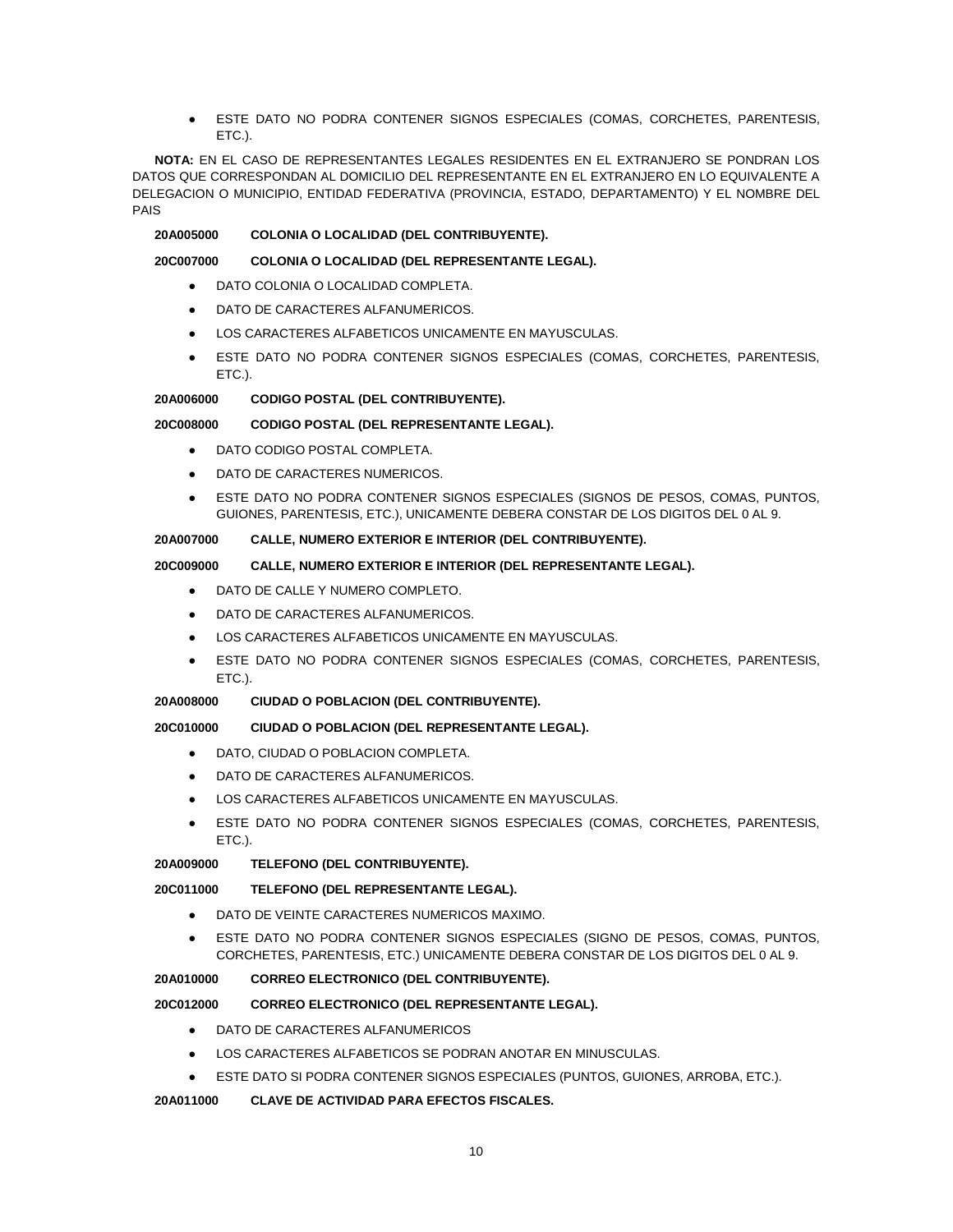- DATO ACTIVIDAD ECONOMICA O ACTIVIDAD PREPONDERANTE DENOMINADO TAMBIEN GIRO, ASIGNADO AUTOMATICAMENTE POR EL SISTEMA DE INFORMACION ALTERNATIVA AL DICTAMEN 2011 (SIPIAD'2011), UNA VEZ QUE SE SELECCIONA DE UN CATALOGO.
- PARA EFECTOS DE ESTE DATO SE DEBERA TOMAR EN CUENTA LA DESCRIPCION QUE AL EFECTO SE HACE EN EL ANEXO 6 DE LA RESOLUCION MISCELANEA VIGENTE PARA 2010.
- ESTE TEXTO NO PODRA CONTENER SIGNOS ESPECIALES (COMAS, CORCHETES, PARENTESIS, ETC.).

### **20A012000 NOMBRE DEL SECTOR ECONOMICO AL QUE PERTENECE.**

TEXTO O NOMBRE DEL SECTOR ECONOMICO, ASIGNADO AUTOMATICAMENTE POR EL SISTEMA DE INFORMACION ALTERNATIVA AL DICTAMEN 2011, UNA VEZ QUE SE SELECCIONO LA CLAVE DE ACTIVIDAD PARA EFECTOS FISCALES.

### **20C002000 NACIONAL (REPRESENTANTE LEGAL).**

### **20C003000 EXTRANJERO (REPRESENTANTE LEGAL.**

- DATO DE DOS CARACTERES ALFABETICOS (SI O NO).
	- UTILIZACION UNICAMENTE DE CARACTERES ALFABETICOS EN MAYUSCULAS.
	- ESTE TEXTO NO PODRA CONTENER SIGNOS ESPECIALES (COMAS, CORCHETES, PARENTESIS, ETC.).

### **20C013000 NUMERO DE ESCRITURA (REPRESENTANTE LEGAL).**

## **20C014000 NUMERO DE NOTARIA QUE CERTIFICO EL PODER (REPRESENTANTE LEGAL).**

- DATO DE QUINCE Y DIEZ CARACTERES ALFANUMERICOS MAXIMO SIN SIGNO. RESPECTIVAMENTE.
- ESTE DATO NO PODRA CONTENER SIGNOS ESPECIALES (SIGNO DE PESOS, COMAS, PUNTOS, GUIONES, PARENTESIS, ETC.), UNICAMENTE DEBERA CONSTAR DE LOS DIGITOS DEL 0 AL 9.

## **20C015000 ENTIDAD EN LA QUE SE UBICA LA NOTARIA (REPRESENTANTE LEGAL).**

- DATO, ENTIDAD COMPLETA.
- DATO DE CARACTERES ALFABETICOS.
- LOS CARACTERES ALFABETICOS UNICAMENTE EN MAYUSCULAS.
- ESTE DATO NO PODRA CONTENER SIGNOS ESPECIALES (COMAS, CORCHETES, PARENTESIS, ETC.).

#### **20C016000 FECHA DE CERTIFICACION DEL PODER (REPRESENTANTE LEGAL).**

#### **20C017000 FECHA DE DESIGNACION (REPRESENTANTE LEGAL).**

- DATO DE LA CERTIFICACION DEL PODER Y DE LA DESIGNACION DEL CARGO.
- ESTE DATO ESTARA COMPUESTO POR DIEZ CARACTERES ALFANUMERICOS QUE CORRESPONDEN A LA FECHA DE CERTIFICACION DEL PODER (DOS PARA EL DIA, DOS PARA EL MES Y CUATRO PARA EL AÑO SEPARADOS POR DIAGONALES "/").

#### **DATOS GENERALES.**

#### **DATOS A PROPORCIONAR:**

**20D000000 AUTORIDAD COMPETENTE**

#### **20D001000 ADMINISTRACION GENERAL DE GRANDES CONTRIBUYENTES.**

● DATO ELEGIDO DE UNA LISTA (CATALOGO).

### **20D002000 TIPO DE INSTITUCION: 5- INSTITUCION DE SEGUROS; 5- INSTITUCION DE FIANZAS.**

- **20D004000 TIPO DE CONTRIBUYENTE ESPECIAL: 0- NINGUNO; 4- FIDEICOMISO; 5- ASOCIANTE EN PARTICIPACION.**
	- DATO ASIGNADO AUTOMATICAMENTE POR EL SIPIAD'2011, UNA VEZ QUE SE SELECCIONO DE UNA LISTA (CATALOGO).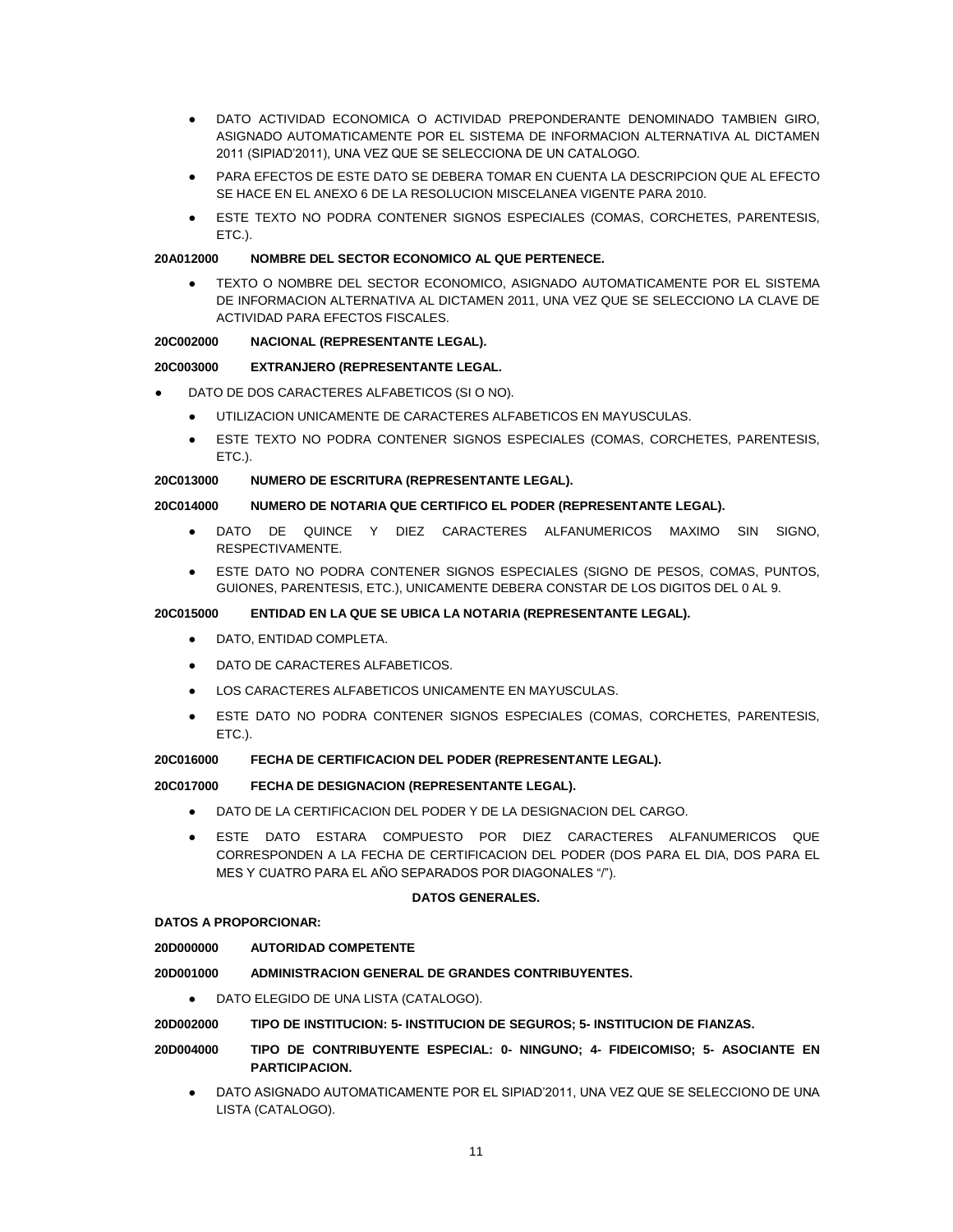#### **20D007000 FECHA DE INICIO DEL EJERCICIO FISCAL.**

## **20D008000 FECHA DE TERMINACION DEL EJERCICIO FISCAL.**

- DATOS DEL EJERCICIO FISCAL QUE CORRESPONDA LA INFORMACION ALTERNATIVA AL DICTAMEN.
- DIVIDIDO EN INICIO DEL EJERCICIO Y TERMINACION DEL EJERCICIO.
- ESTOS DATOS ESTARAN COMPUESTOS POR DIEZ CARACTERES ALFANUMERICOS QUE CORRESPONDEN A LA FECHA DE INICIO DEL EJERCICIO FISCAL (DOS PARA EL DIA, DOS PARA EL MES Y CUATRO PARA EL AÑO SEPARADOS POR DIAGONALES "/") Y DIEZ PARA LA FECHA DE TERMINACION DEL EJERCICIO FISCAL, (DOS PARA EL DIA, DOS PARA EL MES Y CUATRO PARA EL AÑO, SEPARADOS POR DIAGONALES "/").

EJEMPLO:

INICIO FINAL

01/01/2011 31/12/2011

- **20D009000 RFC 1 (RFC DE LA PERSONA FISICA O MORAL QUE ASESORO FISCALMENTE AL CONTRIBUYENTE).**
- **20D010000 RFC 2 (RFC DE LA PERSONA FISICA O MORAL QUE ASESORO FISCALMENTE AL CONTRIBUYENTE).**
- **20D011000 RFC 3 (RFC DE LA PERSONA FISICA O MORAL QUE ASESORO FISCALMENTE AL CONTRIBUYENTE).**
- **20D012000 RFC 4 (RFC DE LA PERSONA FISICA O MORAL QUE ASESORO FISCALMENTE AL CONTRIBUYENTE).**
- **20D013000 RFC 5 (RFC DE LA PERSONA FISICA O MORAL QUE ASESORO FISCALMENTE AL CONTRIBUYENTE).**
- DATO, REGISTRO FEDERAL DE CONTRIBUYENTES.
- DATO DE 13 CARACTERES ALFANUMERICOS MAXIMO COMPUESTO POR:

- CUATRO LETRAS PARA PERSONAS FISICAS; O GUION MEDIO Y TRES LETRAS PARA PERSONAS MORALES.

- SEIS CARACTERES NUMERICOS QUE CORRESPONDEN A LA FECHA (DOS CARACTERES PARA AÑO, DOS PARA MES Y DOS PARA EL DIA).

- TRES CARACTERES ALFANUMERICOS PARA LA HOMONIMIA.
- UTILIZACION DE CARACTERES ALFABETICOS EN MAYUSCULAS.

ESTE DATO NO PODRA CONTENER SIGNOS ESPECIALES (COMAS, CORCHETES, PARENTESIS, ETC., SALVO EL CARACTER &).

- **20D003000 FORMA PARTE DE UNA ASOCIACION EN PARTICIPACION.**
- **20D005000 EMPRESA FILIAL.**
- **20D006000 EMPRESA SUBSIDIARIA.**
- **20D014000 REALIZO OPERACIONES CON PARTES RELACIONADAS (EN CASO AFIRMATIVO DEBE LLENAR LOS APARTADOS 14 Y 15).**
- **20D015000 REALIZO OPERACIONES CON PARTES RELACIONADAS NACIONALES.**
- **20D016000 REALIZO OPERACIONES CON PARTES RELACIONADAS EXTRANJERAS.**
- **20D017000 DETERMINO RENTA GRAVABLE PARA EFECTOS DE LA PARTICIPACION DE LOS TRABAJADORES EN LAS UTILIDADES.**
- **20D018000 LA RENTA GRAVABLE SE DETERMINO CON BASE EN LO DISPUESTO EN EL ARTICULO 16 DE LA L.I.S.R. (EN CASO AFIRMATIVO DEBE LLENAR EL APARTADO 16).**
- **20D019000 FUE RESPONSABLE SOLIDARIO EN EL IMPUESTO SOBRE LA RENTA EN ALGUNA**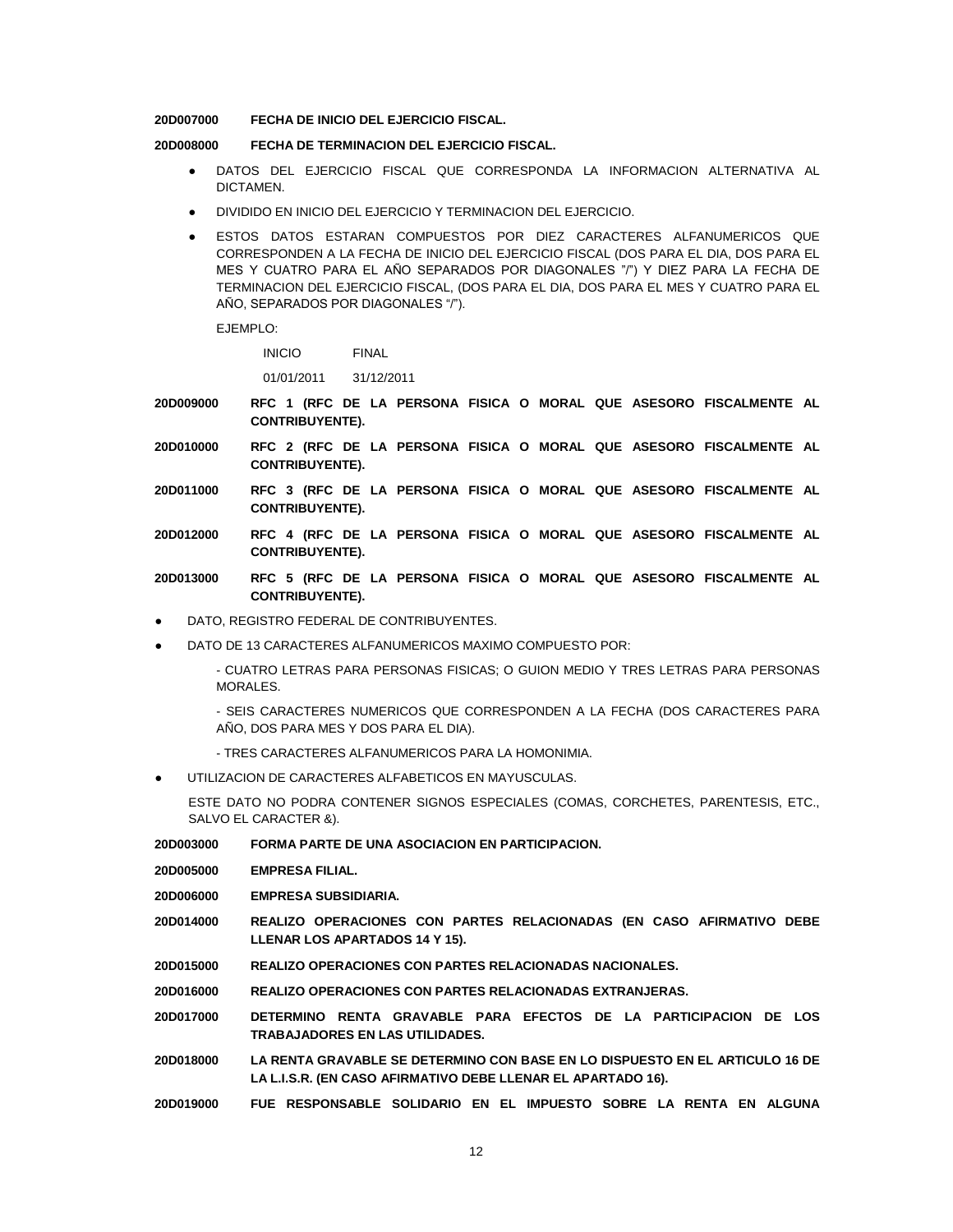**ENAJENACION DE ACCIONES EFECTUADA POR RESIDENTES EN EL EXTRANJERO. (EN CASO AFIRMATIVO DEBE LLENAR EL APARTADO 9).**

- **20D020000 CELEBRO OPERACIONES FINANCIERAS DERIVADAS CON RESIDENTES EN EL EXTRANJERO QUE TUVIERAN EFECTOS FISCALES DURANTE EL EJERCICIO EN EL IMPUESTO SOBRE LA RENTA (EN CASO AFIRMATIVO DEBE LLENAR EL APARTADO 10).**
- **20D021000 MANTUVO INVERSIONES PERMANENTES EN SUBSIDIARIAS, ASOCIADAS Y AFILIADAS RESIDENTES EN EL EXTRANJERO DURANTE EL EJERCICIO (EN CASO AFIRMATIVO DEBE LLENAR EL APARTADO11).**
- **20D022000 OBTUVO ALGUNA RESOLUCION POR PARTE DEL SAT O DE LA SHCP QUE HAYA AFECTADO SU SITUACION FISCAL DURANTE EL EJERCICIO.**
- **20D029000 OBTUVO ALGUNA RESOLUCION FAVORABLE POR PARTE DE AUTORIDADES JURISDICCIONALES QUE HAYA AFECTADO SU SITUACION FISCAL DURANTE EL EJERCICIO.**
- **20D036000 REALIZO OPERACIONES DE ENAJENACION DE ACCIONES.**
- **20D037000 APLICO ALGUN TRATADO PARA EVITAR LA DOBLE TRIBUTACION.**
- **20D038000 OPTO POR APLICAR LO DISPUESTO POR EL ARTICULO NOVENO DEL DECRETO PUBLICADO EN EL DIARIO OFICIAL DE LA FEDERACION EL 5 DE NOVIEMBRE DE 2007 (IMPUESTO EMPRESARIAL A TASA UNICA).**
- **20D039000 LA INSTITUCION TUVO COMO ACTIVIDAD EXCLUSIVA LA INTERMEDIACION FINANCIERA (ARTICULO 3 FRACCION I DE LA LEY IMPUESTO EMPRESARIAL A TASA UNICA)**
	- DATOS DE DOS CARACTERES ALFABETICOS, (SI O NO) EN MAYUSCULAS.
	- ESTE DATO NO PODRA CONTENER SIGNOS ESPECIALES (COMAS, CORCHETES, PARENTESIS, ETC.).
- **20D040000 MONTO PENDIENTE APLICADO EN EL EJERCICIO, DEL ESTIMULO FISCAL POR PROYECTOS EN INVESTIGACION Y DESARROLLO TECNOLOGICO AUTORIZADO EN EJERCICIOS ANTERIORES.**
- **20D041000 ESTIMULO POR PROYECTOS DE INVERSION EN LA PRODUCCION CINEMATOGRAFICA NACIONAL.**
- **20D042000 RESULTADO FISCAL DEL EJERCICIO.**
- **20D043000 I.S.R. TITULO II ART. 10 1ER. PARRAFO.**
- **20D044000 PARTIDAS NO DEDUCIBLES, EXCEPTO PROVISIONES Y RESERVAS. ARTICULO 32 FRACCS. VIII Y IX L.I.S.R.**
- **20D045000 PARTICIPACION DE LOS TRABAJADORES EN LAS UTILIDADES DE LAS EMPRESAS ARTICULO 10 FRACCION I LISR.**
- **20D046000 RESULTADO POSITIVO.**
- **20D047000 RESULTADO NEGATIVO (DIFERENCIA A QUE SE REFIERE EL ART. 88, 4o. PARRAFO DE LA L.I.S.R.).**
- **20D048000 IMPUESTO ACREDITADO ART. 11 FRAC. II ENTRE FACTOR ART. 2 FRACC. I, INCISO c) DE DISPOSICIONES DE VIGENCIA TEMPORAL DE LA L.I.S.R.**
- **20D049000 UTILIDAD FISCAL NETA DEL EJERCICIO CUANDO EL RESULTADO ES POSITIVO.**
- **20D050000 SALDO INICIAL CUFIN ACTUALIZADO.**
- **20D051000 DIVIDENDOS COBRADOS.**
- **20D052000 DIVIDENDOS PAGADOS.**
- **20D053000 OTROS CONCEPTOS (ESPECIFICAR).**
- **20D054000 OTROS CONCEPTOS (ESPECIFICAR).**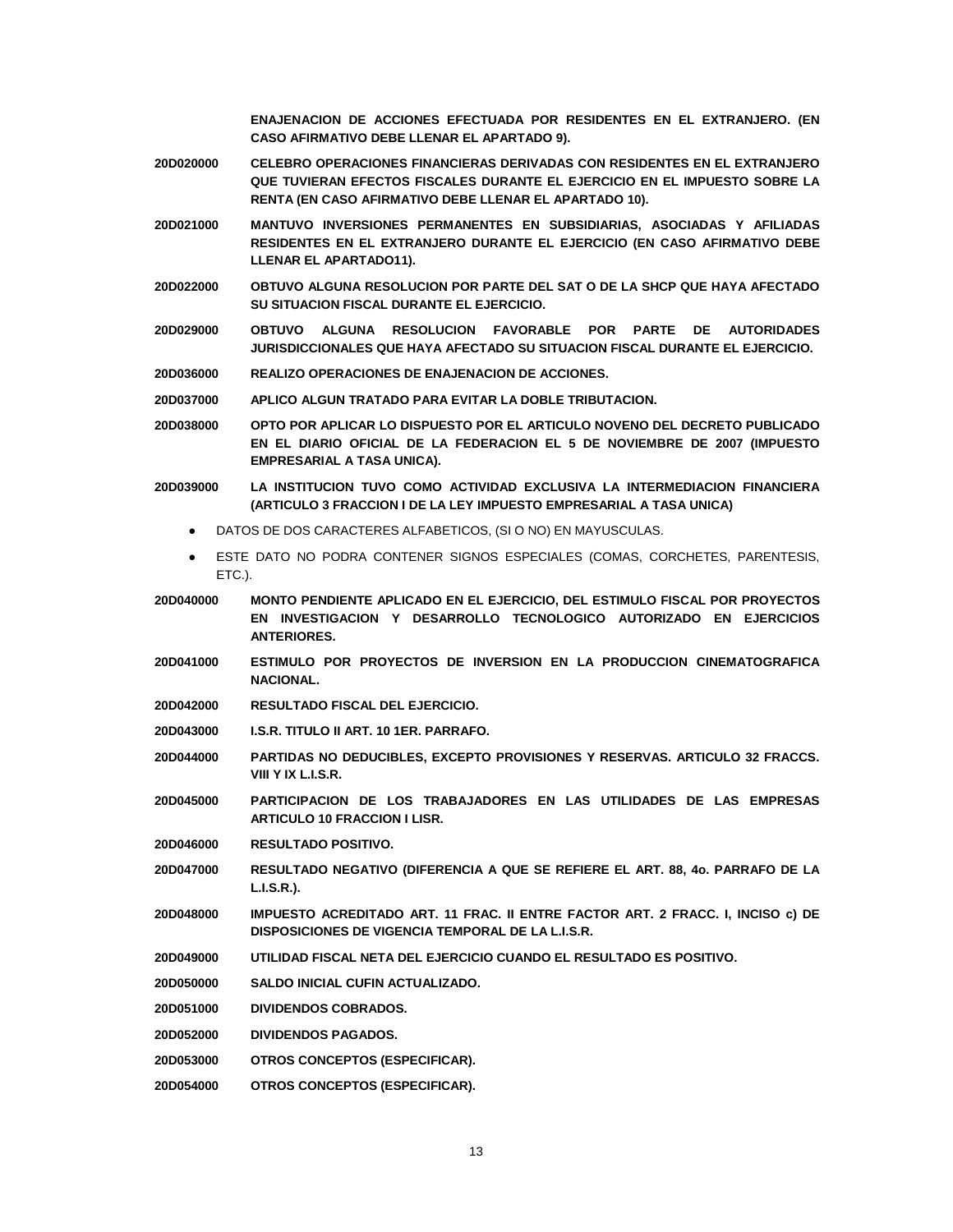| 20D055000                                                                                                                                                                   | OTROS CONCEPTOS (ESPECIFICAR).                                                                                                                                                            |  |
|-----------------------------------------------------------------------------------------------------------------------------------------------------------------------------|-------------------------------------------------------------------------------------------------------------------------------------------------------------------------------------------|--|
| 20D056000                                                                                                                                                                   | OTROS CONCEPTOS (ESPECIFICAR).                                                                                                                                                            |  |
| 20D057000                                                                                                                                                                   | OTROS CONCEPTOS (ESPECIFICAR).                                                                                                                                                            |  |
| 20D058000                                                                                                                                                                   | CUFIN TOTAL AL CIERRE DEL EJERCICIO ACTUALIZADO.                                                                                                                                          |  |
| 20D059000                                                                                                                                                                   | SALDO INICIAL CUFINRE ACTUALIZADO.                                                                                                                                                        |  |
| <b>20D060000</b>                                                                                                                                                            | <b>DIVIDENDOS PAGADOS.</b>                                                                                                                                                                |  |
| 20D061000                                                                                                                                                                   | OTROS CONCEPTOS (ESPECIFICAR).                                                                                                                                                            |  |
| <b>20D062000</b>                                                                                                                                                            | OTROS CONCEPTOS (ESPECIFICAR).                                                                                                                                                            |  |
| <b>20D063000</b>                                                                                                                                                            | OTROS CONCEPTOS (ESPECIFICAR).                                                                                                                                                            |  |
| 20D064000                                                                                                                                                                   | OTROS CONCEPTOS (ESPECIFICAR).                                                                                                                                                            |  |
| 20D065000                                                                                                                                                                   | OTROS CONCEPTOS (ESPECIFICAR).                                                                                                                                                            |  |
| <b>20D066000</b>                                                                                                                                                            | CUFINRE TOTAL AL CIERRE DEL EJERCICIO ACTUALIZADO.                                                                                                                                        |  |
| 20D067000                                                                                                                                                                   | <b>CREDITO FISCAL POR ACTIVIDADES EN FIDEICOMISOS.</b>                                                                                                                                    |  |
| <b>20D068000</b>                                                                                                                                                            | ACREDITAMIENTO DEL IMPUESTO SOBRE LA RENTA PROPIO POR PAGO DE DIVIDENDOS EN<br>LOS EJERCICIOS 2006 Y 2007 NO ACREDITADO ANTERIORMENTE (NO PROVENIENTES DE<br><b>CUFIN NI DE CUFINRE).</b> |  |
| 20D069000                                                                                                                                                                   | <b>COMPENSACION DEL IMPUESTO AL ACTIVO POR RECUPERAR.</b>                                                                                                                                 |  |
| 20D070000                                                                                                                                                                   | VALOR DECLARADO EN ADUANA DE IMPORTACIONES TEMPORALES.                                                                                                                                    |  |
| 20D071000                                                                                                                                                                   | VALOR DECLARADO EN ADUANA DE EXPORTACIONES TEMPORALES.                                                                                                                                    |  |
| 20D072000                                                                                                                                                                   | VALOR DECLARADO EN ADUANA DE IMPORTACIONES DEFINITIVAS.                                                                                                                                   |  |
| 20D073000                                                                                                                                                                   | VALOR DECLARADO EN ADUANA DE EXPORTACIONES DEFINITIVAS.                                                                                                                                   |  |
| 20D074000                                                                                                                                                                   | IVA PAGADO EN ADUANAS DURANTE EL EJERCICIO.                                                                                                                                               |  |
| 20D075000                                                                                                                                                                   | <b>IEPS PAGADO EN ADUANAS DURANTE EL EJERCICIO.</b>                                                                                                                                       |  |
| <b>20D076000</b>                                                                                                                                                            | <b>IMPUESTO AL ACTIVO POR EL QUE SE SOLICITO DEVOLUCION.</b>                                                                                                                              |  |
| 20D077000                                                                                                                                                                   | IMPUESTO AL ACTIVO COMPENSADO CONTRA ISR PROPIO.                                                                                                                                          |  |
| <b>20D078000</b>                                                                                                                                                            | IMPUESTO AL ACTIVO COMPENSADO CONTRA IETU.                                                                                                                                                |  |
| 20D079000                                                                                                                                                                   | <b>IMPUESTO AL ACTIVO POR RECUPERAR DE 10 AÑOS ANTERIORES.</b>                                                                                                                            |  |
| PARA EFECTOS DE ESTOS DATOS, SE ANOTARAN CIFRAS DE IMPORTES REFERENTES A LOS DATOS<br>INDICADOS.                                                                            |                                                                                                                                                                                           |  |
| DATOS DE CARACTERES NUMERICOS.<br>$\bullet$                                                                                                                                 |                                                                                                                                                                                           |  |
| LAS CANTIDADES NEGATIVAS SE DEBERAN PRESENTAR CON SIGNO NEGATIVO, ANTEPONIENDOSE EL<br>$\bullet$<br>SIGNO A DICHA CANTIDAD.                                                 |                                                                                                                                                                                           |  |
| PARA LAS CANTIDADES POSITIVAS SE OMITIRA EL SIGNO.<br>٠                                                                                                                     |                                                                                                                                                                                           |  |
| ESTOS DATOS NO PODRAN CONTENER SIGNOS ESPECIALES TALES COMO: SIGNO DE PESOS, COMAS,<br>٠<br>PUNTOS, PARENTESIS, ETC., UNICAMENTE DEBERAN CONSTAR DE LOS DIGITOS DEL 0 AL 9. |                                                                                                                                                                                           |  |
| LAS CANTIDADES INDICATIVAS DE IMPORTES DEBERAN ANOTARSE EN PESOS, NO EN MILES DE<br>$\bullet$<br>PESOS.                                                                     |                                                                                                                                                                                           |  |
| 20D024000                                                                                                                                                                   | <b>FECHA DEL OFICIO 1.</b>                                                                                                                                                                |  |
| 20D026000                                                                                                                                                                   | <b>FECHA DEL OFICIO 2.</b>                                                                                                                                                                |  |
| 20D028000                                                                                                                                                                   | <b>FECHA DEL OFICIO 3.</b>                                                                                                                                                                |  |

**20D031000 FECHA DE LA RESOLUCION 1.**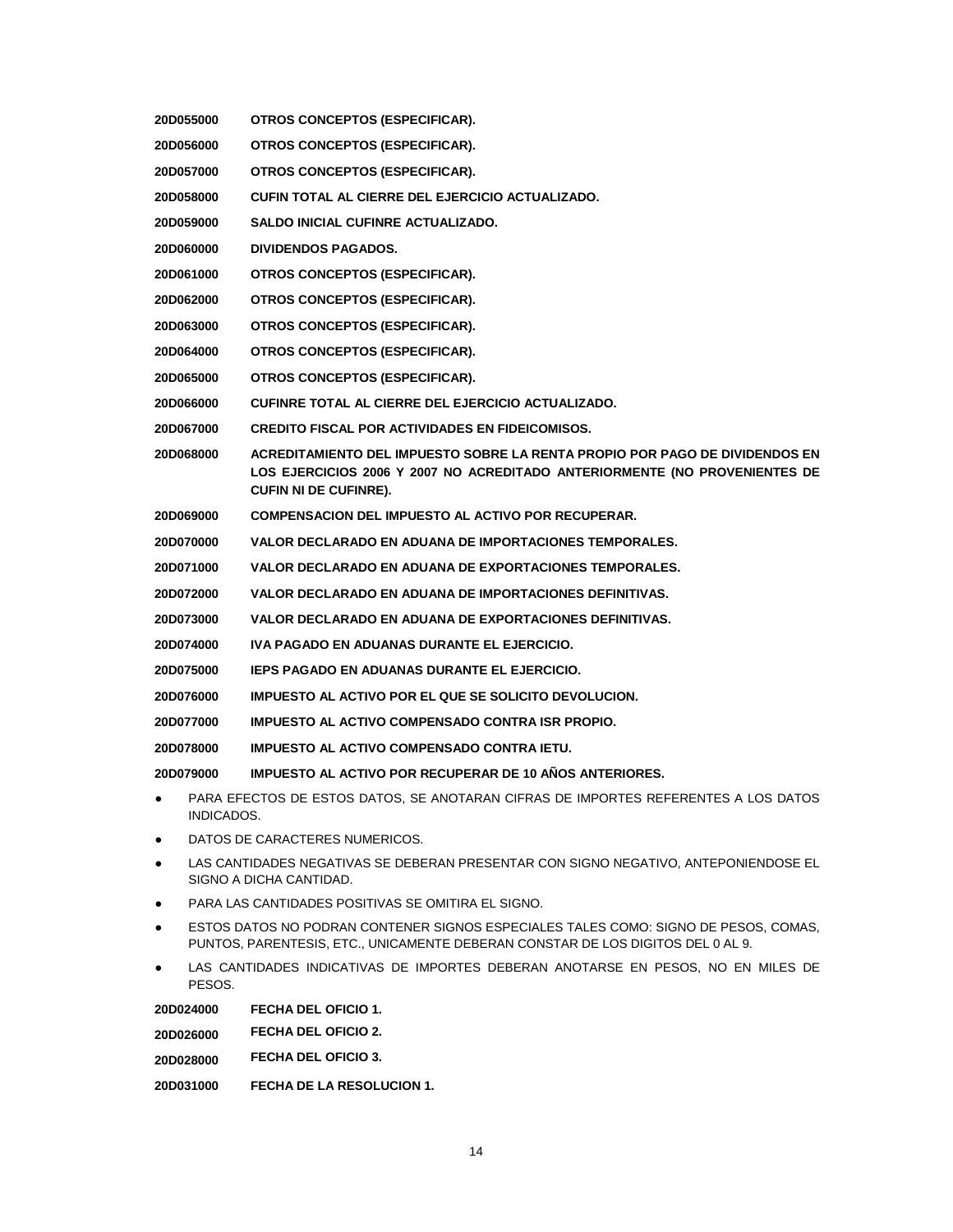#### **20D033000 FECHA DE LA RESOLUCION 2.**

**20D035000 FECHA DE LA RESOLUCION 3.**

- DATOS DE LA FECHA DEL OFICIO, DE LA RESOLUCION Y DEL ENVIO DE LA DECLARACION INFORMATIVA MULTIPLE.
- ESTOS DATOS ESTARAN COMPUESTOS POR DIEZ CARACTERES ALFANUMERICOS QUE CORRESPONDEN A LA FECHA DEL OFICIO, DE LA RESOLUCION Y DEL ENVIO DE LA DECLARACION INFORMATIVA MULTIPLE (DOS PARA EL DIA, DOS PARA EL MES Y CUATRO PARA EL AÑO SEPARADOS POR DIAGONALES "/").

| 20D023000 | <b>NUMERO DE OFICIO 1.</b> |
|-----------|----------------------------|
|           |                            |

|           | <b>NUMERO DE OFICIO 2.</b> |
|-----------|----------------------------|
| 20D025000 |                            |

**20D027000 NUMERO DE OFICIO 3.**

**20D030000 NUMERO DE RESOLUCION 1.**

**20D032000 NUMERO DE RESOLUCION 2.**

**20D034000 NUMERO DE RESOLUCION 3.**

- DATOS DE CARACTERES ALFANUMERICOS.
- ESTOS DATOS SI PODRAN CONTENER SIGNOS ESPECIALES (COMAS, PUNTOS, GUIONES, DIAGONALES, CORCHETES, PARENTESIS, ETC.).

| <b>APARTADO</b>                              | <b>DATOS A PROPORCIONAR</b>                                                                                                                                                                                                                                                                                                                                                                                                                                                          |
|----------------------------------------------|--------------------------------------------------------------------------------------------------------------------------------------------------------------------------------------------------------------------------------------------------------------------------------------------------------------------------------------------------------------------------------------------------------------------------------------------------------------------------------------|
| <b>BALANCE GENERAL</b>                       | 2011                                                                                                                                                                                                                                                                                                                                                                                                                                                                                 |
| <b>ESTADO DE RESULTADOS</b>                  | 2011                                                                                                                                                                                                                                                                                                                                                                                                                                                                                 |
| ESTADO DE VARIACIONES EN EL CAPITAL CONTABLE | CAPITAL CONTRIBUIDO: CAPITAL O FONDO SOCIAL<br>PAGADO. OBLIGACIONES SUBORDINADAS<br>DE.<br>CONVERSION OBLIGATORIA A CAPITAL: CAPITAL<br>GANADO: RESERVAS DE CAPITAL, RESULTADO DE<br>EJERCICIOS ANTERIORES, RESULTADO<br><b>DEL</b><br>EJERCICIO. INVERSIONES PERMANENTES.-<br>PARTICIPACION EN OTRAS CUENTAS DE CAPITAL<br>CONTABLE, RESULTADO POR TENENCIA DE ACTIVOS<br>NO MONETARIOS, SUPERAVIT O DEFICIT POR<br>VALUACION. DE INVERSIONES Y TOTAL DE CAPITAL<br><b>CONTABLE</b> |
| ESTADO DE FLUJOS DE EFECTIVO                 | 2011                                                                                                                                                                                                                                                                                                                                                                                                                                                                                 |
| <b>RESULTADOS</b>                            | ANALISIS DE LAS CUENTAS DEL ESTADO DE 2011, ACUMULABLES O DEDUCIBLES PARA ISR 2011,<br>NO ACUMULABLES O NO AFECTOS AL ISR<br>(INGRESOS) NO DEDUCIBLES (GASTOS) PARA ISR<br>2011                                                                                                                                                                                                                                                                                                      |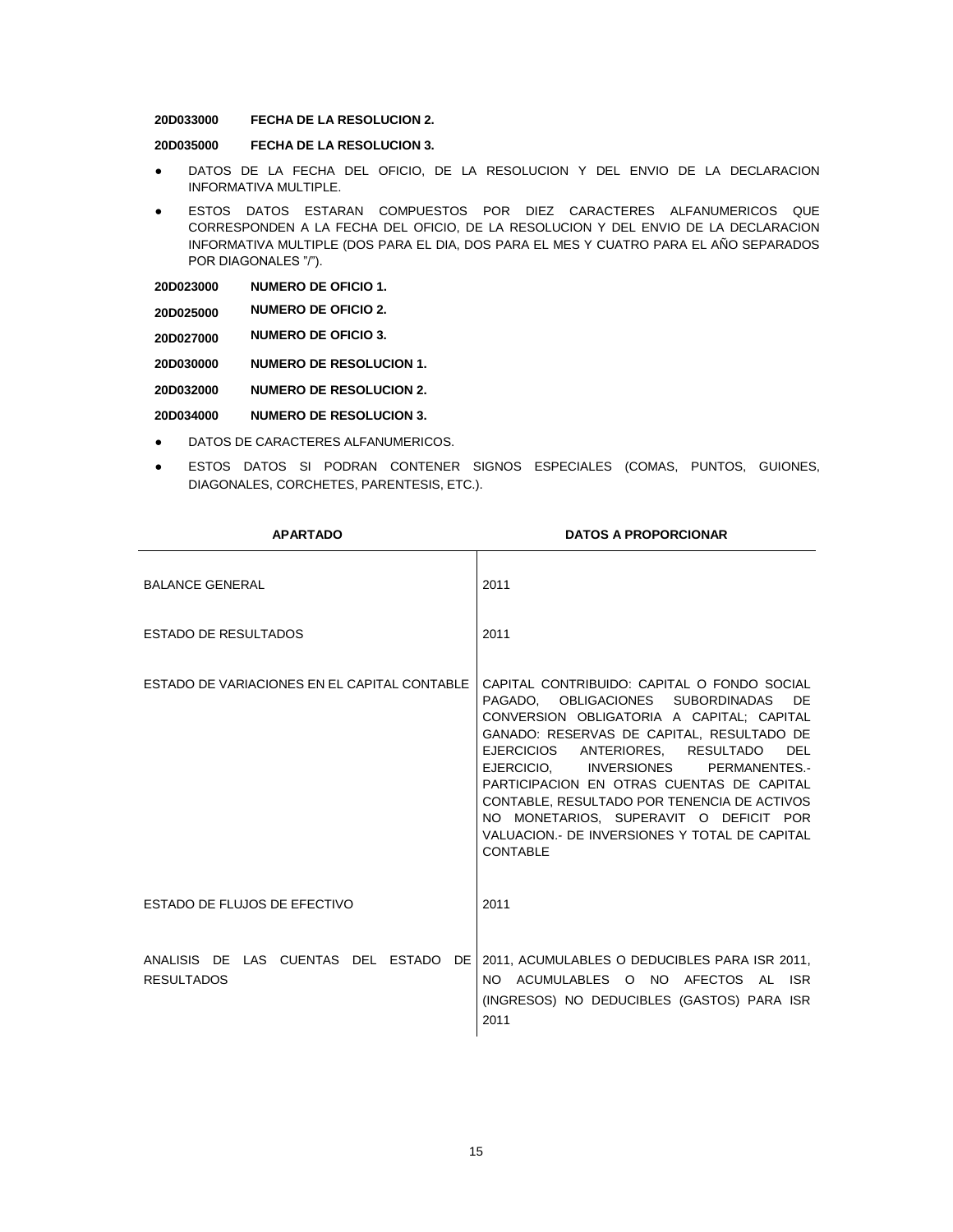GANANCIA INFLACIONARIA DIFERIDA IMPORTE DE LA GANACIA INFLACIONARIA DIFERIDA O SALDO PENDIENTE DE APLICAR, APLICACION EN PERDIDAS INFLACIONARIAS POSTERIORES O AJUSTE ANUAL POR INFLACION DEDUCIBLE EN EJERCICIOS POSTERIORES: IMPORTE; APLICACION DEL COSTO ACTUALIZADO DE LOS ACTIVOS NO FINANCIEROS: COSTO ACCIONES: IMPORTE; COSTO ACTIVO FIJO: IMPORTE Y SALDO DE LA GANANCIA INFLACIONARIA DIFERIDA PENDIENTE DE APLICAR EN EJERCICIOS POSTERIORES

# **NOTA: EL ORDEN DE ESTOS DATOS ES UNICAMENTE INFORMATIVO, PARA SU CAPTURA REFERENCIAR AL FORMATO GUIA.**

- PARA EFECTOS DE ESTOS DATOS, SE ANOTARAN CIFRAS DE IMPORTES REFERENTES A LOS DATOS INDICADOS.
- DATOS DE CARACTERES NUMERICOS.
- LAS CANTIDADES NEGATIVAS SE DEBERAN PRESENTAR CON SIGNO NEGATIVO, ANTEPONIENDOSE EL SIGNO A DICHA CANTIDAD.
- PARA LAS CANTIDADES POSITIVAS SE OMITIRA EL SIGNO.
- ESTOS DATOS NO PODRAN CONTENER SIGNOS ESPECIALES TALES COMO: SIGNO DE PESOS, COMAS, PUNTOS, PARENTESIS, ETC., UNICAMENTE DEBERAN CONSTAR DE LOS DIGITOS DEL 0 AL 9.
- LAS CANTIDADES INDICATIVAS DE IMPORTES DEBERAN ANOTARSE EN PESOS, NO EN MILES DE PESOS.

| <b>APARTADO</b>                        | <b>DATOS A PROPORCIONAR</b>                                                                                                                                                                                                                                                                   |
|----------------------------------------|-----------------------------------------------------------------------------------------------------------------------------------------------------------------------------------------------------------------------------------------------------------------------------------------------|
| <b>GANANCIA INFLACIONARIA DIFERIDA</b> | EN PERDIDAS INFLACIONARIAS<br>APLICACION<br>POSTERIORES O AJUSTE ANUAL POR INFLACION<br>DEDUCIBLE EN EJERCICIOS<br>POSTERIORES:<br>EJERCICIO; Y APLICACION DEL COSTO ACTUALIZADO<br>DE LOS ACTIVOS NO FINANCIEROS: COSTO<br>ACCIONES: EJERCICIO: COSTO<br>ACTIVO<br>FIJO:<br><b>EJERCICIO</b> |

- PARA EFECTOS DE ESTOS DATOS, SE ANOTARAN CIFRAS REFERENTES A LOS DATOS INDICADOS.
- DATO DE CARACTERES NUMERICOS.
- ESTOS DATOS NO PODRAN CONTENER SIGNOS ESPECIALES (COMAS, CORCHETES, PARENTESIS, ETC.)

# **DATOS APLICABLES A LA INFORMACION ALTERNATIVA AL DICTAMEN DE:**

**C. INTERMEDIARIOS FINANCIEROS NO BANCARIOS.**

**DATOS DE IDENTIFICACION**

**DATOS APROPORCIONAR:**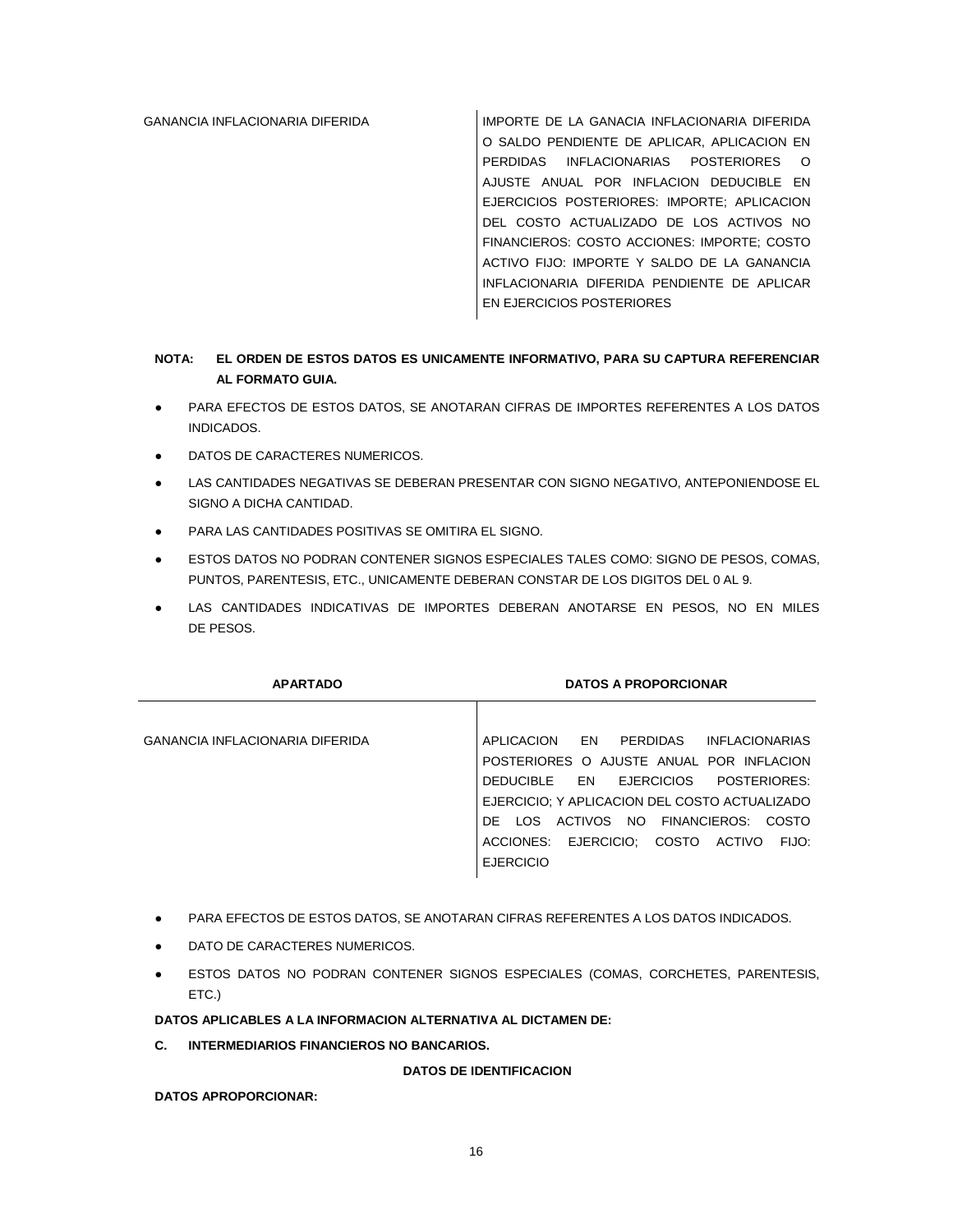# **CONTRIBUYENTE, REPRESENTANTE LEGAL.**

# **21A000000 RFC (DEL CONTRIBUYENTE).**

## **21C000000 RFC (DEL REPRESENTANTE LEGAL.**

- DATO, REGISTRO FEDERAL DE CONTRIBUYENTES DEL CONTRIBUYENTE, DEL REPRESENTANTE LEGAL.
- DATO DE 13 CARACTERES ALFANUMERICOS MAXIMO, COMPUESTO POR:
	- CUATRO LETRAS PARA PERSONAS FISICAS; O GUION MEDIO Y TRES LETRAS PARA PERSONAS MORALES.
	- SEIS CARACTERES NUMERICOS QUE CORRESPONDEN A LA FECHA, (DOS CARACTERES PARA AÑO, DOS PARA MES Y DOS PARA EL DIA).
	- TRES CARACTERES ALFANUMERICOS PARA LA HOMONIMIA.
- EN EL CASO DE QUE EL REPRESENTANTE LEGAL SEA RESIDENTES EN EL EXTRANJERO QUE NO CUENTE CON ESTE DATO, SE ANOTARA LO SIGUIENTE: **REXT990101XXX**
- UTILIZACION DE CARACTERES ALFABETICOS EN MAYUSCULAS.
- ESTE DATO NO PODRA CONTENER SIGNOS ESPECIALES (COMAS, CORCHETES, PARENTESIS, ETC., SALVO EL CARACTER &).

# **21A001000 DENOMINACION O RAZON SOCIAL.**

# **21C001000 NOMBRE (DEL REPRESENTANTE LEGAL) (APELLIDO PATERNO, APELLIDO MATERNO, NOMBRE(S)).**

- DATO, NOMBRE COMPLETO DEL CONTRIBUYENTE. TRATANDOSE DE REPRESENTANTE LEGAL, SE ANOTARA: APELLIDO PATERNO, APELLIDO MATERNO Y NOMBRE(S).
- DATO DE CARACTERES ALFANUMERICOS.
- LOS CARACTERES ALFABETICOS UNICAMENTE EN MAYUSCULAS.

# **21A002000 CURP (DEL CONTRIBUYENTE PERSONA FISICA).**

# **21C004000 CURP (DEL REPRESENTANTE LEGAL).**

- DATO DE 18 CARACTERES ALFANUMERICOS MAXIMO, COMPUESTO POR:
	- CUATRO CARACTERES ALFABETICOS
	- SEIS CARACTERES NUMERICOS.
	- SEIS CARACTERES ALFABETICOS.
	- UN CARACTER ALFABETICO O NUMERICO.
	- UN CARACTER NUMERICO
- UTILIZACION DE CARACTERES ALFABETICOS EN MAYUSCULAS.
- ESTE DATO NO PODRA CONTENER SIGNOS ESPECIALES (COMAS, CORCHETES, PARENTESIS, ETC.).

# **DOMICILIO FISCAL DEL CONTRIBUYENTE, DEL REPRESENTANTE LEGAL :**

**21A003000 ENTIDAD FEDERATIVA (DEL CONTRIBUYENTE).**

**21C005000 ENTIDAD FEDERATIVA (DEL REPRESENTANTE LEGAL).**

DATO ELEGIDO DE UNA LISTA (CATALOGO).

# **21A004000 DELEGACION O MUNICIPIO (DEL CONTRIBUYENTE).**

# **21C006000 DELEGACION O MUNICIPIO (DEL REPRESENTANTE LEGAL).**

- DATO DELEGACION O MUNICIPIO COMPLETO.
- DATO DE CARACTERES ALFABETICOS EN MAYUSCULAS.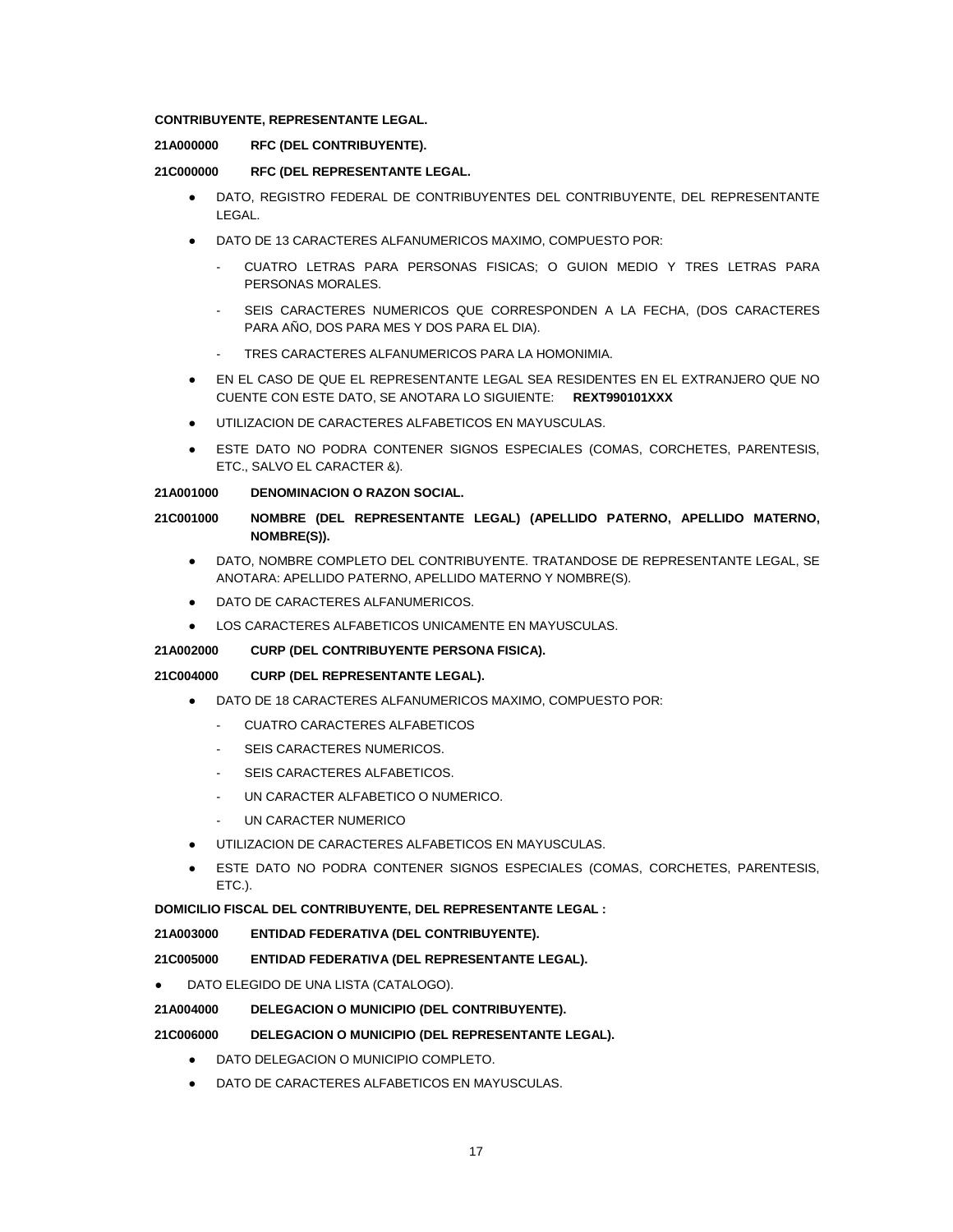ESTE DATO NO PODRA CONTENER SIGNOS ESPECIALES (COMAS, CORCHETES, PARENTESIS, ETC.).

**NOTA:** EN EL CASO DE REPRESENTANTES LEGALES RESIDENTES EN EL EXTRANJERO SE PONDRAN LOS DATOS QUE CORRESPONDAN AL DOMICILIO DEL REPRESENTANTE EN EL EXTRANJERO EN LO EQUIVALENTE A DELEGACION O MUNICIPIO, ENTIDAD FEDERATIVA (PROVINCIA, ESTADO, DEPARTAMENTO) Y EL NOMBRE DEL PAIS

### **21A005000 COLONIA O LOCALIDAD (DEL CONTRIBUYENTE).**

### **21C007000 COLONIA O LOCALIDAD (DEL REPRESENTANTE LEGAL).**

- DATO COLONIA O LOCALIDAD COMPLETA.
- DATO DE CARACTERES ALFANUMERICOS.
- LOS CARACTERES ALFABETICOS UNICAMENTE EN MAYUSCULAS.
- ESTE DATO NO PODRA CONTENER SIGNOS ESPECIALES (COMAS, CORCHETES, PARENTESIS, ETC.).

### **21A006000 CODIGO POSTAL (DEL CONTRIBUYENTE).**

# **21C008000 CODIGO POSTAL (DEL REPRESENTANTE LEGAL).**

- DATO CODIGO POSTAL COMPLETA
- DATO DE CARACTERES NUMERICOS.
- ESTE DATO NO PODRA CONTENER SIGNOS ESPECIALES (SIGNOS DE PESOS, COMAS, PUNTOS, GUIONES, PARENTESIS, ETC.), UNICAMENTE DEBERA CONSTAR DE LOS DIGITOS DEL 0 AL 9.

## **21A007000 CALLE, NUMERO EXTERIOR E INTERIOR (DEL CONTRIBUYENTE).**

# **21C009000 CALLE, NUMERO EXTERIOR E INTERIOR (DEL REPRESENTANTE LEGAL).**

- DATO DE CALLE Y NUMERO COMPLETO.
- DATO DE CARACTERES ALFANUMERICOS.
- LOS CARACTERES ALFABETICOS UNICAMENTE EN MAYUSCULAS.
- ESTE DATO NO PODRA CONTENER SIGNOS ESPECIALES (COMAS, CORCHETES, PARENTESIS, ETC.).

# **21A008000 CIUDAD O POBLACION (DEL CONTRIBUYENTE).**

# **21C010000 CIUDAD O POBLACION (DEL REPRESENTANTE LEGAL).**

- DATO, CIUDAD O POBLACION COMPLETA.
- DATO DE CARACTERES ALFANUMERICOS.
- LOS CARACTERES ALFABETICOS UNICAMENTE EN MAYUSCULAS.
- ESTE DATO NO PODRA CONTENER SIGNOS ESPECIALES (COMAS, CORCHETES, PARENTESIS, ETC.).

# **21A009000 TELEFONO (DEL CONTRIBUYENTE).**

# **21C011000 TELEFONO (DEL REPRESENTANTE LEGAL).**

- DATO DE VEINTE CARACTERES NUMERICOS MAXIMO.
- ESTE DATO NO PODRA CONTENER SIGNOS ESPECIALES (SIGNO DE PESOS, COMAS, PUNTOS, CORCHETES, PARENTESIS, ETC.) UNICAMENTE DEBERA CONSTAR DE LOS DIGITOS DEL 0 AL 9.

# **21A010000 CORREO ELECTRONICO (DEL CONTRIBUYENTE).**

# **21C012000 CORREO ELECTRONICO (DEL REPRESENTANTE LEGAL).**

- DATO DE CARACTERES ALFANUMERICOS
- LOS CARACTERES ALFABETICOS SE PODRAN ANOTAR EN MINUSCULAS.
- ESTE DATO SI PODRA CONTENER SIGNOS ESPECIALES (PUNTOS, GUIONES, ARROBA, ETC.).

# **21A011000 CLAVE DE ACTIVIDAD PARA EFECTOS FISCALES.**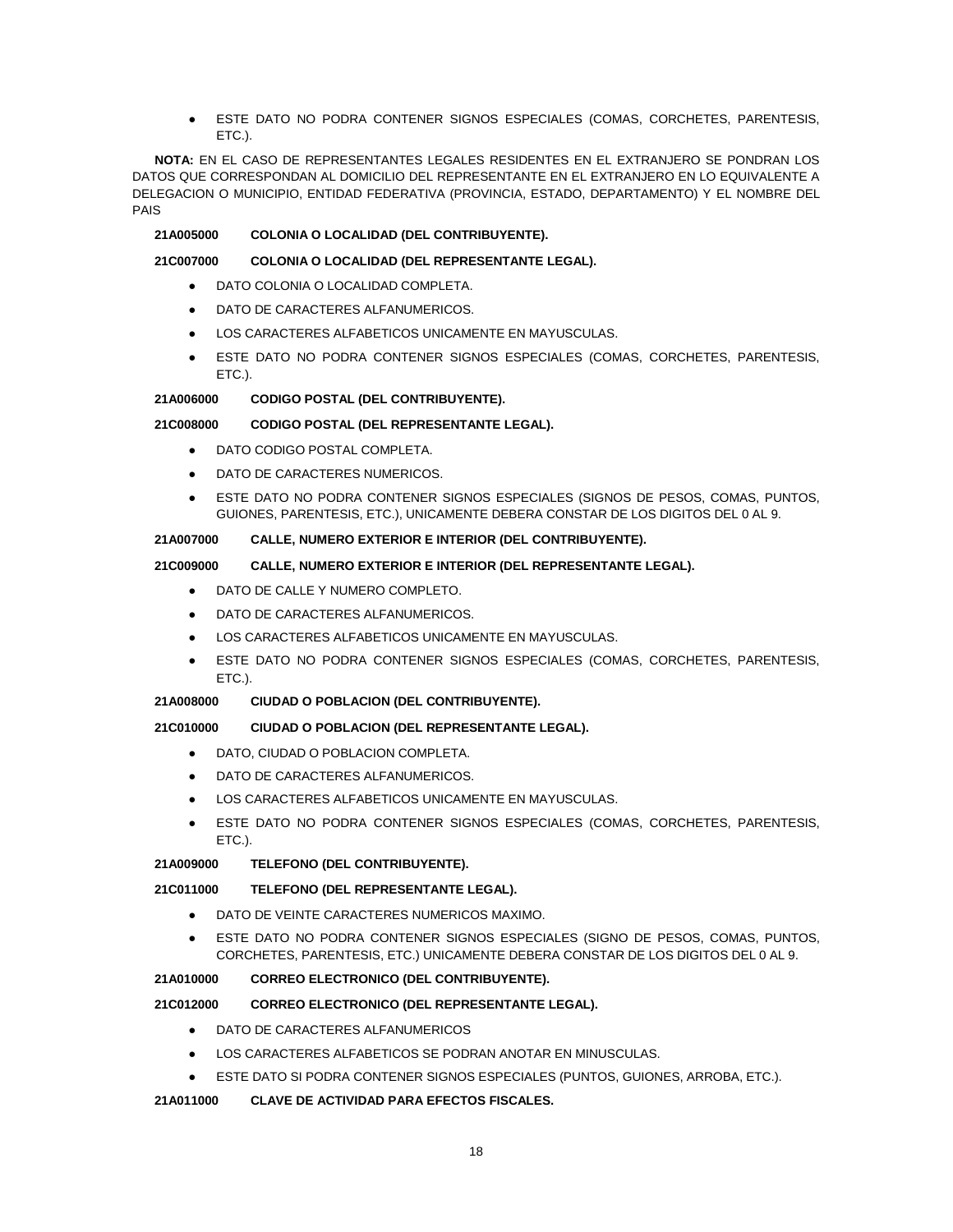- DATO ACTIVIDAD ECONOMICA O ACTIVIDAD PREPONDERANTE DENOMINADO TAMBIEN GIRO, ASIGNADO AUTOMATICAMENTE POR EL SISTEMA DE INFORMACION ALTERNATIVA AL DICTAMEN 2011 (SIPIAD'2011), UNA VEZ QUE SE SELECCIONA DE UN CATALOGO.
- PARA EFECTOS DE ESTE DATO SE DEBERA TOMAR EN CUENTA LA DESCRIPCION QUE AL EFECTO SE HACE EN EL ANEXO 6 DE LA RESOLUCION MISCELANEA VIGENTE PARA 2010.
- ESTE TEXTO NO PODRA CONTENER SIGNOS ESPECIALES (COMAS, CORCHETES, PARENTESIS, ETC.).

### **21A012000 NOMBRE DEL SECTOR ECONOMICO AL QUE PERTENECE.**

TEXTO O NOMBRE DEL SECTOR ECONOMICO, ASIGNADO AUTOMATICAMENTE POR EL SISTEMA DE INFORMACION ALTERNATIVA AL DICTAMEN 2011, UNA VEZ QUE SE SELECCIONO LA CLAVE DE ACTIVIDAD PARA EFECTOS FISCALES.

### **21C002000 NACIONAL (REPRESENTANTE LEGAL).**

### **21C003000 EXTRANJERO (REPRESENTANTE LEGAL.**

- DATO DE DOS CARACTERES ALFABETICOS (SI O NO).
	- UTILIZACION UNICAMENTE DE CARACTERES ALFABETICOS EN MAYUSCULAS.
	- ESTE TEXTO NO PODRA CONTENER SIGNOS ESPECIALES (COMAS, CORCHETES, PARENTESIS, ETC.).

#### **21C013000 NUMERO DE ESCRITURA (REPRESENTANTE LEGAL).**

## **21C014000 NUMERO DE NOTARIA QUE CERTIFICO EL PODER (REPRESENTANTE LEGAL).**

- DATO DE QUINCE Y DIEZ CARACTERES ALFANUMERICOS MAXIMO SIN SIGNO. RESPECTIVAMENTE.
- ESTE DATO NO PODRA CONTENER SIGNOS ESPECIALES (SIGNO DE PESOS, COMAS, PUNTOS, GUIONES, PARENTESIS, ETC.), UNICAMENTE DEBERA CONSTAR DE LOS DIGITOS DEL 0 AL 9.

## **21C015000 ENTIDAD EN LA QUE SE UBICA LA NOTARIA (REPRESENTANTE LEGAL).**

- DATO, ENTIDAD COMPLETA.
- DATO DE CARACTERES ALFABETICOS.
- LOS CARACTERES ALFABETICOS UNICAMENTE EN MAYUSCULAS.
- ESTE DATO NO PODRA CONTENER SIGNOS ESPECIALES (COMAS, CORCHETES, PARENTESIS, ETC.).

#### **21C016000 FECHA DE CERTIFICACION DEL PODER (REPRESENTANTE LEGAL).**

#### **21C017000 FECHA DE DESIGNACION (REPRESENTANTE LEGAL).**

- DATO DE LA CERTIFICACION DEL PODER Y DE LA DESIGNACION DEL CARGO.
- ESTE DATO ESTARA COMPUESTO POR DIEZ CARACTERES ALFANUMERICOS QUE CORRESPONDEN A LA FECHA DE CERTIFICACION DEL PODER (DOS PARA EL DIA, DOS PARA EL MES Y CUATRO PARA EL AÑO SEPARADOS POR DIAGONALES "/").

#### **DATOS GENERALES.**

#### **DATOS A PROPORCIONAR:**

**21D000000 AUTORIDAD COMPETENTE**

**21D001000 ADMINISTRACION LOCAL DE AUDITORIA FISCAL**

**21D002000 ADMINISTRACION GENERAL DE GRANDES CONTRIBUYENTES.**

- DATO ELEGIDO DE UNA LISTA (CATALOGO).
- **21D003000 TIPO DE SOCIEDAD: 7- UNION DE CREDITO; 8- ALMACEN GENERAL DE DEPOSITO; 9- ARRENDADORA FINANCIERA; 10- EMPRESA DE FACTORAJE FINANCIERO; 11- SOCIEDAD FINANCIERA DE OBJETO MULTIPLE REGULADA; 12- ENTIDADES DE AHORRO Y CREDITO POPULAR; 13- OTROS.**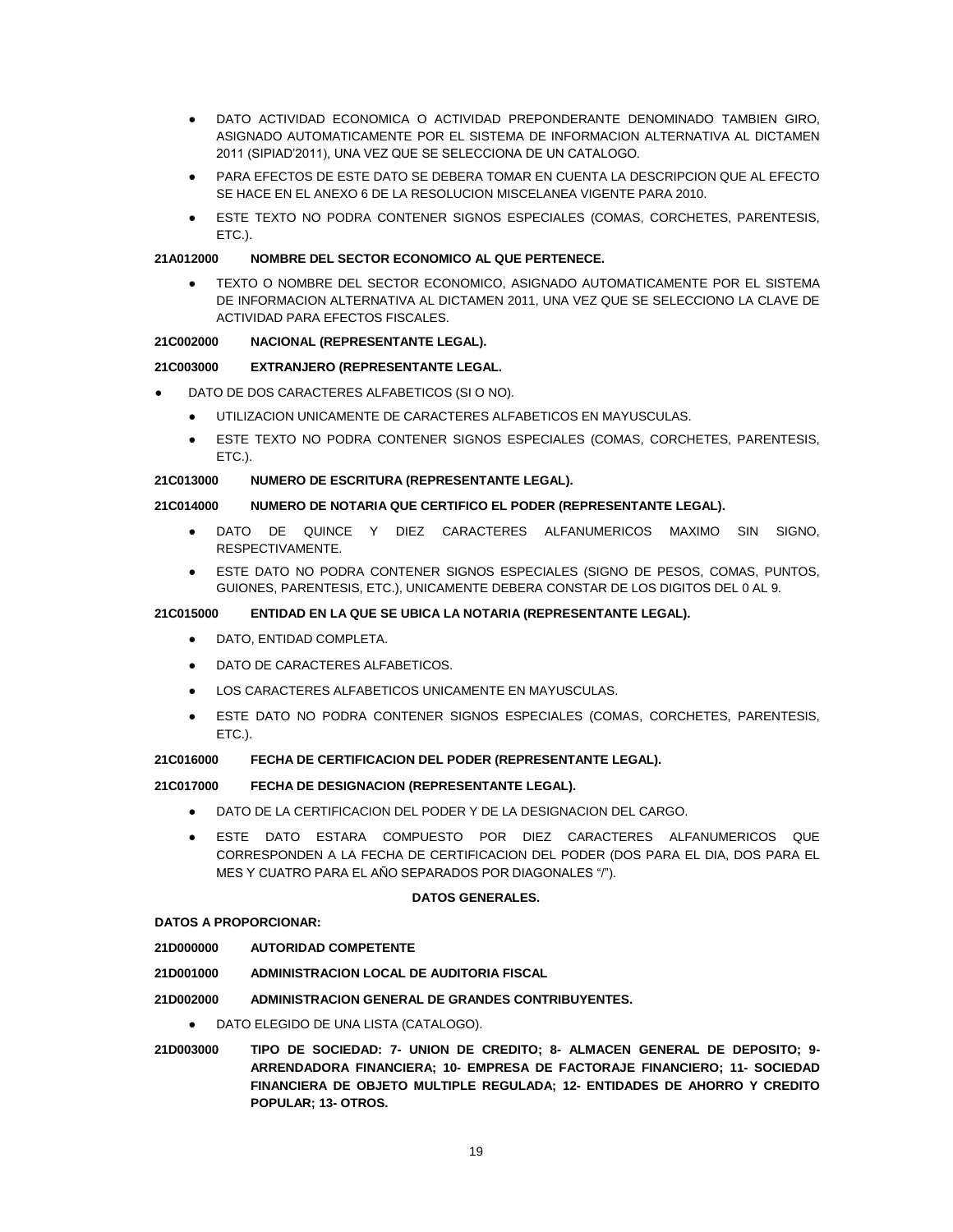## **21D005000 TIPO DE CONTRIBUYENTE ESPECIAL: 0- NINGUNO; 4- FIDEICOMISO; 5- ASOCIANTE EN PARTICIPACION.**

DATO ASIGNADO AUTOMATICAMENTE POR EL SIPIAD'2011, UNA VEZ QUE SE SELECCIONO DE UNA LISTA (CATALOGO).

#### **21D008000 FECHA DE INICIO DEL EJERCICIO FISCAL.**

#### **21D009000 FECHA DE TERMINACION DEL EJERCICIO FISCAL.**

- DATOS DEL EJERCICIO FISCAL QUE CORRESPONDA LA INFORMACION ALTERNATIVA AL DICTAMEN.
- DIVIDIDO EN INICIO DEL EJERCICIO Y TERMINACION DEL EJERCICIO.
- ESTOS DATOS ESTARAN COMPUESTOS POR DIEZ CARACTERES ALFANUMERICOS QUE CORRESPONDEN A LA FECHA DE INICIO DEL EJERCICIO FISCAL (DOS PARA EL DIA, DOS PARA EL MES Y CUATRO PARA EL AÑO SEPARADOS POR DIAGONALES "/") Y DIEZ PARA LA FECHA DE TERMINACION DEL EJERCICIO FISCAL, (DOS PARA EL DIA, DOS PARA EL MES Y CUATRO PARA EL AÑO, SEPARADOS POR DIAGONALES "/").

EJEMPLO:

INICIO FINAL

01/01/2011 31/12/2011

- **21D010000 RFC 1 (RFC DE LA PERSONA FISICA O MORAL QUE ASESORO FISCALMENTE AL CONTRIBUYENTE).**
- **21D011000 RFC 2 (RFC DE LA PERSONA FISICA O MORAL QUE ASESORO FISCALMENTE AL CONTRIBUYENTE).**
- **21D012000 RFC 3 (RFC DE LA PERSONA FISICA O MORAL QUE ASESORO FISCALMENTE AL CONTRIBUYENTE).**
- **21D013000 RFC 4 (RFC DE LA PERSONA FISICA O MORAL QUE ASESORO FISCALMENTE AL CONTRIBUYENTE).**
- **21D014000 RFC 5 (RFC DE LA PERSONA FISICA O MORAL QUE ASESORO FISCALMENTE AL CONTRIBUYENTE).**
- DATO, REGISTRO FEDERAL DE CONTRIBUYENTES.
- DATO DE 13 CARACTERES ALFANUMERICOS MAXIMO COMPUESTO POR:
	- CUATRO LETRAS PARA PERSONAS FISICAS; O GUION MEDIO Y TRES LETRAS PARA PERSONAS MORALES.

- SEIS CARACTERES NUMERICOS QUE CORRESPONDEN A LA FECHA (DOS CARACTERES PARA AÑO, DOS PARA MES Y DOS PARA EL DIA).

- TRES CARACTERES ALFANUMERICOS PARA LA HOMONIMIA.
- UTILIZACION DE CARACTERES ALFABETICOS EN MAYUSCULAS.

ESTE DATO NO PODRA CONTENER SIGNOS ESPECIALES (COMAS, CORCHETES, PARENTESIS, ETC., SALVO EL CARACTER &).

**21D004000 FORMA PARTE DE UNA ASOCIACION EN PARTICIPACION.**

**21D006000 EMPRESA FILIAL.**

- **21D007000 EMPRESA SUBSIDIARIA.**
- **21D015000 REALIZO OPERACIONES CON PARTES RELACIONADAS (EN CASO AFIRMATIVO DEBE LLENAR LOS APARTADOS 13 Y 14).**
- **21D016000 REALIZO OPERACIONES CON PARTES RELACIONADAS NACIONALES.**
- **21D017000 REALIZO OPERACIONES CON PARTES RELACIONADAS EXTRANJERAS.**
- **21D018000 DETERMINO RENTA GRAVABLE PARA EFECTOS DE LA PARTICIPACION DE LOS**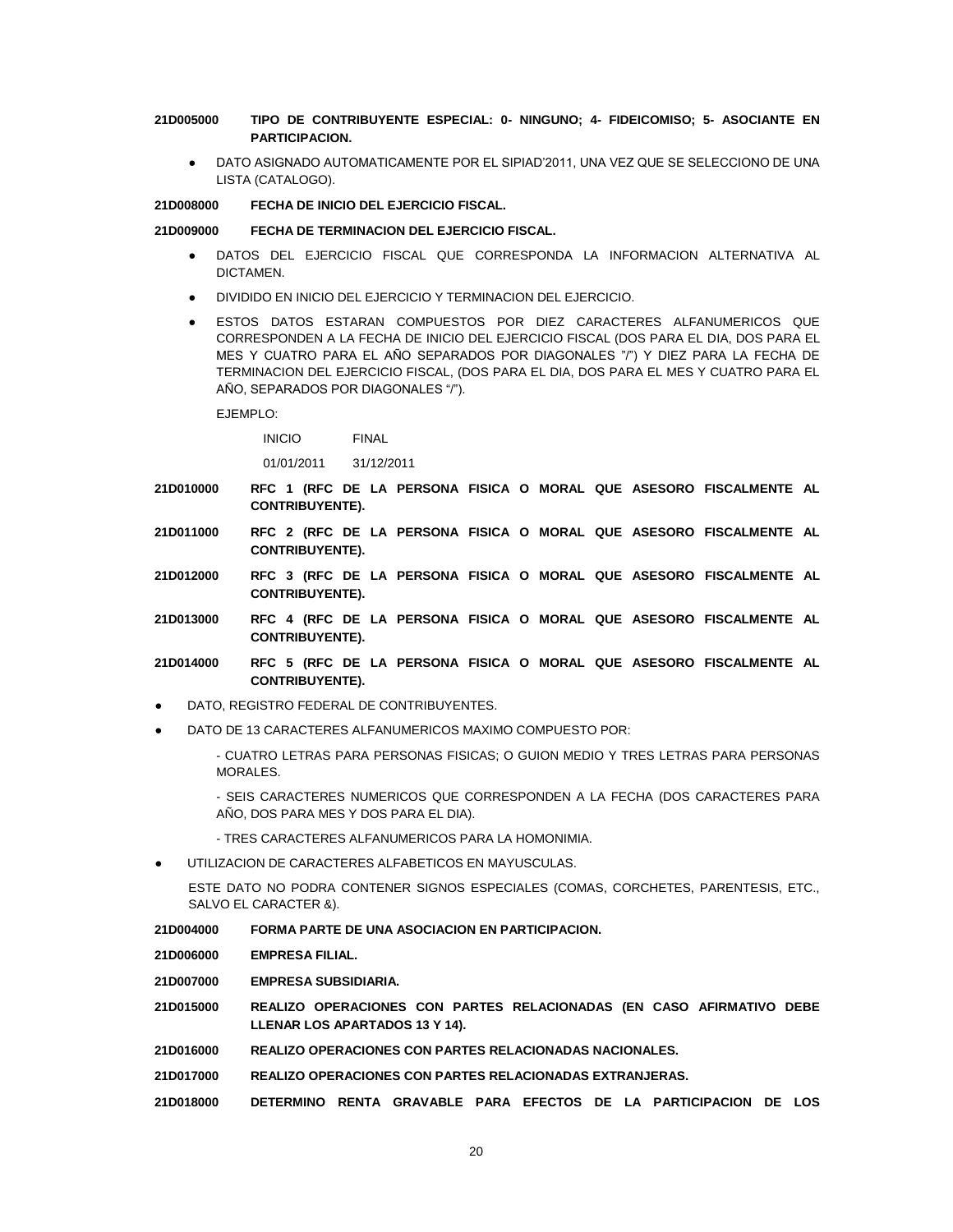**TRABAJADORES EN LAS UTILIDADES.**

- **21D019000 LA RENTA GRAVABLE SE DETERMINO CON BASE EN LO DISPUESTO EN EL ARTICULO 16 DE LA L.I.S.R. (EN CASO AFIRMATIVO DEBE LLENAR EL APARTADO 15).**
- **21D020000 FUE RESPONSABLE SOLIDARIO EN EL IMPUESTO SOBRE LA RENTA EN ALGUNA ENAJENACION DE ACCIONES EFECTUADA POR RESIDENTES EN EL EXTRANJERO. (EN CASO AFIRMATIVO DEBE LLENAR EL APARTADO 8).**
- **21D021000 CELEBRO OPERACIONES FINANCIERAS DERIVADAS CON RESIDENTES EN EL EXTRANJERO QUE TUVIERAN EFECTOS FISCALES DURANTE EL EJERCICIO EN EL IMPUESTO SOBRE LA RENTA (EN CASO AFIRMATIVO DEBE LLENAR EL APARTADO 9).**
- **21D022000 MANTUVO INVERSIONES PERMANENTES EN SUBSIDIARIAS, ASOCIADAS Y AFILIADAS RESIDENTES EN EL EXTRANJERO DURANTE EL EJERCICIO (EN CASO AFIRMATIVO DEBE LLENAR EL APARTADO10).**
- **21D023000 OBTUVO ALGUNA RESOLUCION POR PARTE DEL SAT O DE LA SHCP QUE HAYA AFECTADO SU SITUACION FISCAL DURANTE EL EJERCICIO.**
- **21D030000 OBTUVO ALGUNA RESOLUCION FAVORABLE POR PARTE DE AUTORIDADES JURISDICCIONALES QUE HAYA AFECTADO SU SITUACION FISCAL DURANTE EL EJERCICIO.**
- **21D037000 REALIZO OPERACIONES DE ENAJENACION DE ACCIONES.**
- **21D038000 APLICO ALGUN TRATADO PARA EVITAR LA DOBLE TRIBUTACION.**
- **21D039000 OPTO POR APLICAR LO DISPUESTO POR EL ARTICULO NOVENO DEL DECRETO PUBLICADO EN EL DIARIO OFICIAL DE LA FEDERACION EL 5 DE NOVIEMBRE DE 2007 (IMPUESTO EMPRESARIAL A TASA UNICA).**
- **21D040000 SE CONSIDERA COMO INTEGRANTE DEL SISTEMA FINANCIERO. (ARTICULO 8, CUARTO PARRAFO DE LA LEY DEL IMPUESTO SOBRE LA RENTA).**
- **21D041000 CUENTA CON RESOLUCION PARTICULAR DEL SERVICIO DE ADMINISTRACION TRIBUTARIA, PARA SER CONSIDERADA COMO INTEGRANTE DEL SISTEMA FINANCIERO. (ARTICULO 8, CUARTO PARRAFO DE LA LEY DEL IMPUESTO SOBRE LA RENTA).**
- **21D042000 APLICA LAS DISPOSICIONES ESPECIFICAS ESTABLECIDAS EN LA LEY DEL IMPUESTO SOBRE LA RENTA, PARA LOS CONTRIBUYENTES QUE FORMAN PARTE DEL SISTEMA FINANCIERO.**
- **21D043000 TRATANDOSE DE OPERACIONES DE FACTORAJE FINANCIERO, CUENTA CON LOS CONTRATOS RESPECTIVOS Y CON LOS DOCUMENTOS QUE DEMUESTRAN LOS DERECHOS DE CREDITO TRANSMITIDOS EN VIRTUD DE DICHA OPERACION, ASI COMO LAS NOTIFICACIONES EFECTUADAS DE ACUERDO CON LAS DISPOSICIONES APLICABLES, A LOS DEUDORES DE DICHAS TRANSMISIONES.** 
	- DATOS DE DOS CARACTERES ALFABETICOS, (SI O NO) EN MAYUSCULAS.
	- ESTE DATO NO PODRA CONTENER SIGNOS ESPECIALES (COMAS, CORCHETES, PARENTESIS, ETC.).
- **21D044000 MONTO PENDIENTE APLICADO EN EL EJERCICIO, DEL ESTIMULO FISCAL POR PROYECTOS EN INVESTIGACION Y DESARROLLO TECNOLOGICO AUTORIZADO EN EJERCICIOS ANTERIORES.**
- **21D045000 ESTIMULO POR PROYECTOS DE INVERSION EN LA PRODUCCION CINEMATOGRAFICA NACIONAL.**
- **21D046000 RESULTADO FISCAL DEL EJERCICIO.**
- **21D047000 I.S.R. TITULO II ART. 10 1ER. PARRAFO.**
- **21D048000 PARTIDAS NO DEDUCIBLES, EXCEPTO PROVISIONES Y RESERVAS. ARTICULO 32 FRACCS. VIII Y IX L.I.S.R.**
- **21D049000 PARTICIPACION DE LOS TRABAJADORES EN LAS UTILIDADES DE LAS EMPRESAS**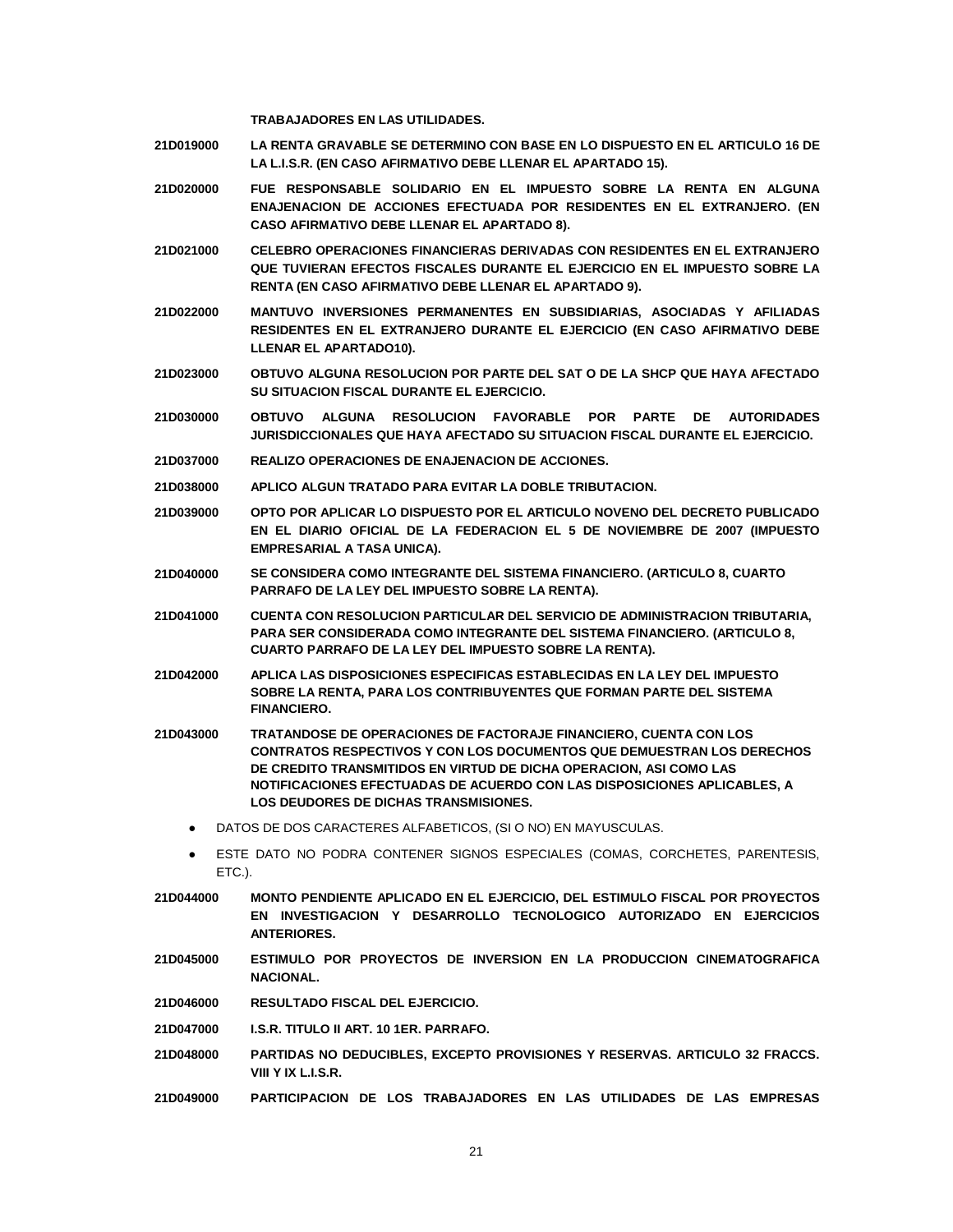| <b>ARTICULO 10 FRACCION I LISR.</b>                                                                                                                                                       |
|-------------------------------------------------------------------------------------------------------------------------------------------------------------------------------------------|
| <b>RESULTADO POSITIVO.</b>                                                                                                                                                                |
| RESULTADO NEGATIVO (DIFERENCIA A QUE SE REFIERE EL ART. 88, 40. PARRAFO DE LA<br>L.I.S.R.).                                                                                               |
| IMPUESTO ACREDITADO ART. 11 FRAC. II ENTRE FACTOR ART. 2 FRACC. I, INCISO c) DE<br>DISPOSICIONES DE VIGENCIA TEMPORAL DE LA L.I.S.R.                                                      |
| UTILIDAD FISCAL NETA DEL EJERCICIO CUANDO EL RESULTADO ES POSITIVO.                                                                                                                       |
| <b>SALDO INICIAL CUFIN ACTUALIZADO.</b>                                                                                                                                                   |
| <b>DIVIDENDOS COBRADOS.</b>                                                                                                                                                               |
| <b>DIVIDENDOS PAGADOS.</b>                                                                                                                                                                |
| OTROS CONCEPTOS (ESPECIFICAR).                                                                                                                                                            |
| OTROS CONCEPTOS (ESPECIFICAR).                                                                                                                                                            |
| OTROS CONCEPTOS (ESPECIFICAR).                                                                                                                                                            |
| OTROS CONCEPTOS (ESPECIFICAR).                                                                                                                                                            |
| OTROS CONCEPTOS (ESPECIFICAR).                                                                                                                                                            |
| CUFIN TOTAL AL CIERRE DEL EJERCICIO ACTUALIZADO.                                                                                                                                          |
| SALDO INICIAL CUFINRE ACTUALIZADO.                                                                                                                                                        |
| <b>DIVIDENDOS PAGADOS.</b>                                                                                                                                                                |
| OTROS CONCEPTOS (ESPECIFICAR).                                                                                                                                                            |
| OTROS CONCEPTOS (ESPECIFICAR).                                                                                                                                                            |
| OTROS CONCEPTOS (ESPECIFICAR).                                                                                                                                                            |
| OTROS CONCEPTOS (ESPECIFICAR).                                                                                                                                                            |
| OTROS CONCEPTOS (ESPECIFICAR).                                                                                                                                                            |
| CUFINRE TOTAL AL CIERRE DEL EJERCICIO ACTUALIZADO.                                                                                                                                        |
| <b>CREDITO FISCAL POR ACTIVIDADES EN FIDEICOMISOS.</b>                                                                                                                                    |
| ACREDITAMIENTO DEL IMPUESTO SOBRE LA RENTA PROPIO POR PAGO DE DIVIDENDOS EN<br>LOS EJERCICIOS 2006 Y 2007 NO ACREDITADO ANTERIORMENTE (NO PROVENIENTES DE<br><b>CUFIN NI DE CUFINRE).</b> |
| COMPENSACION DEL IMPUESTO AL ACTIVO POR RECUPERAR.                                                                                                                                        |
| VALOR DECLARADO EN ADUANA DE IMPORTACIONES TEMPORALES.                                                                                                                                    |
| VALOR DECLARADO EN ADUANA DE EXPORTACIONES TEMPORALES.                                                                                                                                    |
| VALOR DECLARADO EN ADUANA DE IMPORTACIONES DEFINITIVAS.                                                                                                                                   |
| VALOR DECLARADO EN ADUANA DE EXPORTACIONES DEFINITIVAS.                                                                                                                                   |
| IVA PAGADO EN ADUANAS DURANTE EL EJERCICIO.                                                                                                                                               |
| <b>IEPS PAGADO EN ADUANAS DURANTE EL EJERCICIO.</b>                                                                                                                                       |
| IMPUESTO AL ACTIVO POR EL QUE SE SOLICITO DEVOLUCION.                                                                                                                                     |
| IMPUESTO AL ACTIVO COMPENSADO CONTRA ISR PROPIO.                                                                                                                                          |
| IMPUESTO AL ACTIVO COMPENSADO CONTRA IETU.                                                                                                                                                |
| <b>IMPUESTO AL ACTIVO POR RECUPERAR DE 10 AÑOS ANTERIORES.</b>                                                                                                                            |
|                                                                                                                                                                                           |

● PARA EFECTOS DE ESTOS DATOS, SE ANOTARAN CIFRAS DE IMPORTES REFERENTES A LOS DATOS INDICADOS.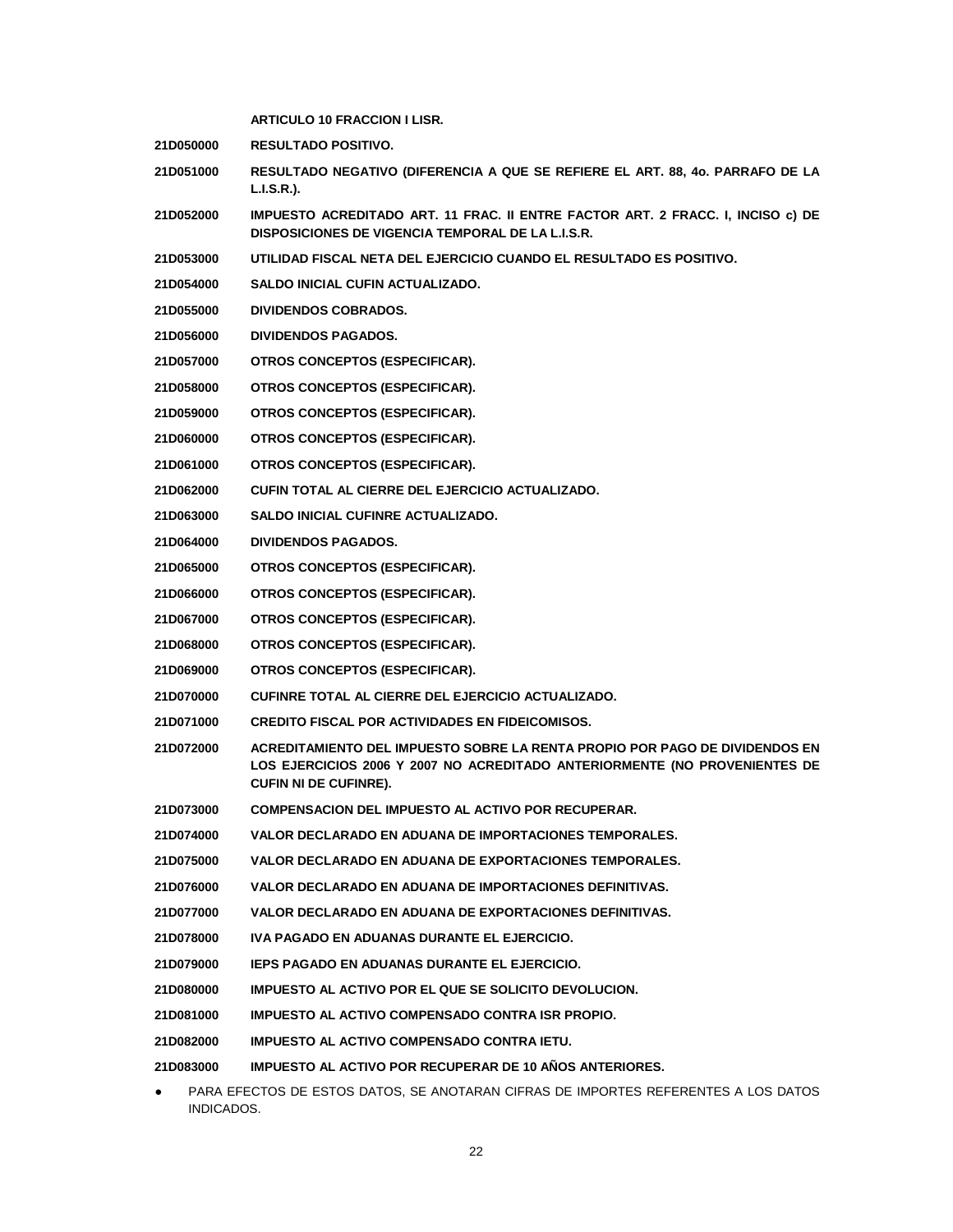- **.** DATOS DE CARACTERES NUMERICOS.
- LAS CANTIDADES NEGATIVAS SE DEBERAN PRESENTAR CON SIGNO NEGATIVO, ANTEPONIENDOSE EL SIGNO A DICHA CANTIDAD.
- PARA LAS CANTIDADES POSITIVAS SE OMITIRA EL SIGNO.
- ESTOS DATOS NO PODRAN CONTENER SIGNOS ESPECIALES TALES COMO: SIGNO DE PESOS, COMAS, PUNTOS, PARENTESIS, ETC., UNICAMENTE DEBERAN CONSTAR DE LOS DIGITOS DEL 0 AL 9.
- LAS CANTIDADES INDICATIVAS DE IMPORTES DEBERAN ANOTARSE EN PESOS, NO EN MILES DE PESOS.

| 21D025000 | <b>FECHA DEL OFICIO 1.</b> |  |
|-----------|----------------------------|--|
|           |                            |  |

**21D027000 FECHA DEL OFICIO 2.**

**21D029000 FECHA DEL OFICIO 3.**

**21D032000 FECHA DE LA RESOLUCION 1.**

**21D034000 FECHA DE LA RESOLUCION 2.**

**21D036000 FECHA DE LA RESOLUCION 3.**

- DATOS DE LA FECHA DEL OFICIO, DE LA RESOLUCION Y DEL ENVIO DE LA DECLARACION INFORMATIVA MULTIPLE.
- ESTOS DATOS ESTARAN COMPUESTOS POR DIEZ CARACTERES ALFANUMERICOS QUE CORRESPONDEN A LA FECHA DEL OFICIO, DE LA RESOLUCION Y DEL ENVIO DE LA DECLARACION INFORMATIVA MULTIPLE (DOS PARA EL DIA, DOS PARA EL MES Y CUATRO PARA EL AÑO SEPARADOS POR DIAGONALES "/").

**21D024000 NUMERO DE OFICIO 1.**

**21D026000 NUMERO DE OFICIO 2.**

**21D028000 NUMERO DE OFICIO 3.**

**21D031000 NUMERO DE RESOLUCION 1.**

**21D033000 NUMERO DE RESOLUCION 2.**

**21D035000 NUMERO DE RESOLUCION 3.**

- DATOS DE CARACTERES ALFANUMERICOS.
- ESTOS DATOS SI PODRAN CONTENER SIGNOS ESPECIALES (COMAS, PUNTOS, GUIONES, DIAGONALES, CORCHETES, PARENTESIS, ETC.).

| <b>APARTADO</b>             | <b>DATOS A PROPORCIONAR</b> |
|-----------------------------|-----------------------------|
| <b>BALANCE GENERAL</b>      | 2011                        |
| <b>ESTADO DE RESULTADOS</b> | 2011                        |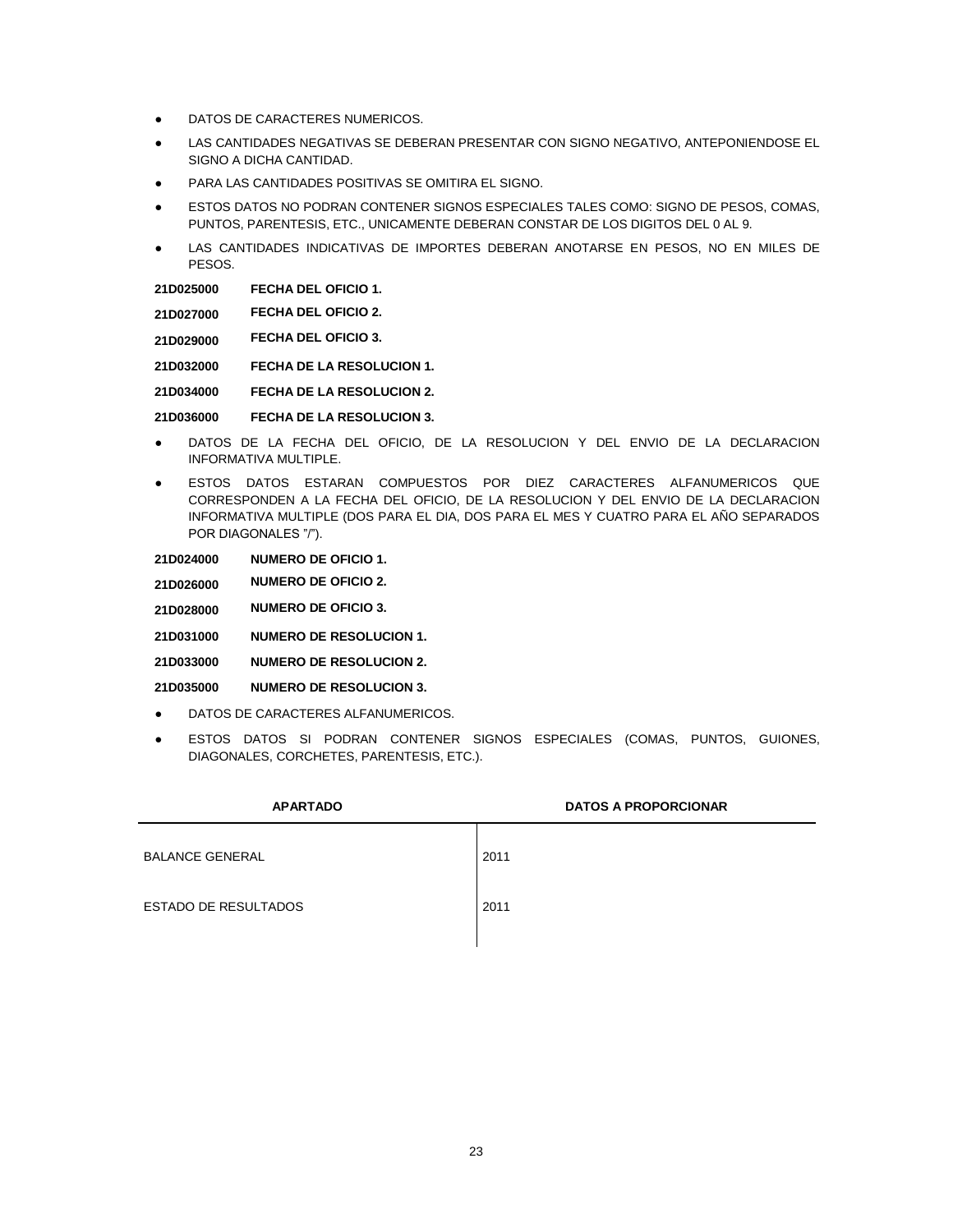| ESTADO DE VARIACIONES EN EL CAPITAL CONTABLE               | CAPITAL<br>CONTRIBUIDO: CAPITAL<br>SOCIAL.<br>APORTACIONES PARA FUTUROS AUMENTOS DE<br>EN<br>CAPITAL<br>ACORDADAS<br>ASAMBLEA<br>DE.<br>ACCIONISTAS, APORTACIONES PARA FUTUROS<br>AUMENTOS DE CAPITAL FORMALIZADAS POR SU<br>ORGANO DE GOBIERNO, PRIMA EN VENTA DE<br>ACCIONES, OBLIGACIONES SUBORDINADAS EN<br>CIRCULACION, RESERVA ESPECIAL APORTADA POR<br>LA INSTITUCION FUNDADORA, DONATIVOS Y OTRAS<br>CUENTAS DE CAPITAL CONTRIBUIDO; CAPITAL<br>GANADO: RESERVAS DE CAPITAL, FONDO DE<br>RESERVA,<br>RESULTADO<br><b>DE</b><br><b>EJERCICIOS</b><br>ANTERIORES, RESULTADO POR VALUACION DE<br>TITULOS DISPONIBLES PARA LA VENTA, RESULTADO<br>POR VALUACION DE INSTRUMENTOS FINANCIEROS<br>DE COBERTURA DE FLUJO DE EFECTIVO, EFECTO<br>ACUMULADO POR CONVERSION, RESULTADO POR<br>TENENCIA DE ACTIVOS NO MONETARIOS (POR<br>VALUACION DE ACTIVO FIJO), RESULTADO POR<br>TENENCIA DE ACTIVOS NO MONETARIOS (POR<br>VALUACION DE INVERSIONES PERMANENTES EN<br>ACCIONES), EFECTO INICIAL ACUMULADO DE I.S.R.<br>DIFERIDO, EFECTO INICIAL ACUMULADO DE P.T.U.<br>DIFERIDA, EFECTO INICIAL ACUMULADO DE I.E.T.U.<br>DIFERIDO, OTRAS CUENTAS DE CAPITAL GANADO,<br>UTILIDAD NETA, PERDIDA NETA; Y TOTAL DE CAPITAL |
|------------------------------------------------------------|------------------------------------------------------------------------------------------------------------------------------------------------------------------------------------------------------------------------------------------------------------------------------------------------------------------------------------------------------------------------------------------------------------------------------------------------------------------------------------------------------------------------------------------------------------------------------------------------------------------------------------------------------------------------------------------------------------------------------------------------------------------------------------------------------------------------------------------------------------------------------------------------------------------------------------------------------------------------------------------------------------------------------------------------------------------------------------------------------------------------------------------------------------------------------------------------------------------------|
|                                                            | <b>CONTABLE</b>                                                                                                                                                                                                                                                                                                                                                                                                                                                                                                                                                                                                                                                                                                                                                                                                                                                                                                                                                                                                                                                                                                                                                                                                        |
| ESTADO DE FLUJOS DE EFECTIVO                               | 2011                                                                                                                                                                                                                                                                                                                                                                                                                                                                                                                                                                                                                                                                                                                                                                                                                                                                                                                                                                                                                                                                                                                                                                                                                   |
| ANALISIS DE LAS CUENTAS DEL ESTADO DE<br><b>RESULTADOS</b> | 2011, ACUMULABLES O DEDUCIBLES PARA ISR 2011,<br>NO ACUMULABLES O NO AFECTOS AL ISR<br>(INGRESOS) NO DEDUCIBLES (GASTOS) PARA ISR<br>2011                                                                                                                                                                                                                                                                                                                                                                                                                                                                                                                                                                                                                                                                                                                                                                                                                                                                                                                                                                                                                                                                              |

### **NOTA: EL ORDEN DE ESTOS DATOS ES UNICAMENTE INFORMATIVO, PARA SU CAPTURA REFERENCIAR AL FORMATO GUIA.**

- PARA EFECTOS DE ESTOS DATOS, SE ANOTARAN CIFRAS DE IMPORTES REFERENTES A LOS DATOS INDICADOS.
- **DATOS DE CARACTERES NUMERICOS.**
- LAS CANTIDADES NEGATIVAS SE DEBERAN PRESENTAR CON SIGNO NEGATIVO, ANTEPONIENDOSE EL SIGNO A DICHA CANTIDAD.
- PARA LAS CANTIDADES POSITIVAS SE OMITIRA EL SIGNO.
- ESTOS DATOS NO PODRAN CONTENER SIGNOS ESPECIALES TALES COMO: SIGNO DE PESOS, COMAS, PUNTOS, PARENTESIS, ETC., UNICAMENTE DEBERAN CONSTAR DE LOS DIGITOS DEL 0 AL 9.
- LAS CANTIDADES INDICATIVAS DE IMPORTES DEBERAN ANOTARSE EN PESOS, NO EN MILES DE PESOS.

## **DATOS APLICABLES A LA INFORMACION ALTERNATIVA AL DICTAMEN DE:**

**D. CASAS DE CAMBIO.**

#### **DATOS DE IDENTIFICACION**

**DATOS APROPORCIONAR:**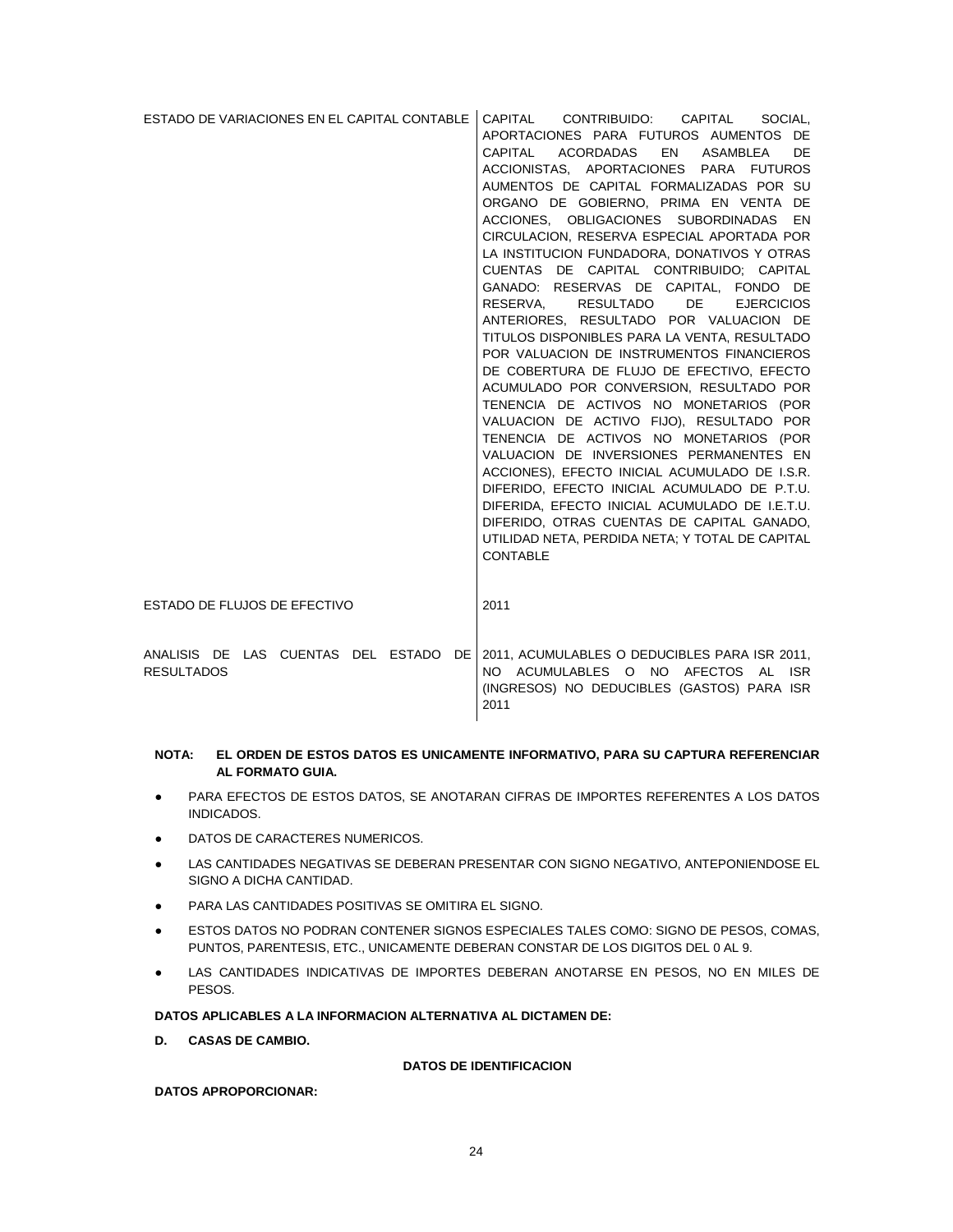# **CONTRIBUYENTE, REPRESENTANTE LEGAL.**

# **22A000000 RFC (DEL CONTRIBUYENTE).**

### **22C000000 RFC (DEL REPRESENTANTE LEGAL.**

- DATO, REGISTRO FEDERAL DE CONTRIBUYENTES DEL CONTRIBUYENTE, DEL REPRESENTANTE LEGAL.
- DATO DE 13 CARACTERES ALFANUMERICOS MAXIMO, COMPUESTO POR:
	- CUATRO LETRAS PARA PERSONAS FISICAS; O GUION MEDIO Y TRES LETRAS PARA PERSONAS MORALES.
	- SEIS CARACTERES NUMERICOS QUE CORRESPONDEN A LA FECHA, (DOS CARACTERES PARA AÑO, DOS PARA MES Y DOS PARA EL DIA).
	- TRES CARACTERES ALFANUMERICOS PARA LA HOMONIMIA.
- EN EL CASO DE QUE EL REPRESENTANTE LEGAL SEA RESIDENTES EN EL EXTRANJERO QUE NO CUENTE CON ESTE DATO, SE ANOTARA LO SIGUIENTE: **REXT990101XXX**
- UTILIZACION DE CARACTERES ALFABETICOS EN MAYUSCULAS.
- ESTE DATO NO PODRA CONTENER SIGNOS ESPECIALES (COMAS, CORCHETES, PARENTESIS, ETC., SALVO EL CARACTER &).

#### **22A001000 DENOMINACION O RAZON SOCIAL.**

## **22C001000 NOMBRE (DEL REPRESENTANTE LEGAL) (APELLIDO PATERNO, APELLIDO MATERNO, NOMBRE(S)).**

- DATO, NOMBRE COMPLETO DEL CONTRIBUYENTE. TRATANDOSE DE REPRESENTANTE LEGAL, SE ANOTARA: APELLIDO PATERNO, APELLIDO MATERNO Y NOMBRE(S).
- DATO DE CARACTERES ALFANUMERICOS.
- LOS CARACTERES ALFABETICOS UNICAMENTE EN MAYUSCULAS.

### **22A002000 CURP (DEL CONTRIBUYENTE PERSONA FISICA).**

# **22C004000 CURP (DEL REPRESENTANTE LEGAL).**

- DATO DE 18 CARACTERES ALFANUMERICOS MAXIMO, COMPUESTO POR:
	- CUATRO CARACTERES ALFABETICOS
	- SEIS CARACTERES NUMERICOS.
	- SEIS CARACTERES ALFABETICOS.
	- UN CARACTER ALFABETICO O NUMERICO.
	- UN CARACTER NUMERICO
- UTILIZACION DE CARACTERES ALFABETICOS EN MAYUSCULAS.
- ESTE DATO NO PODRA CONTENER SIGNOS ESPECIALES (COMAS, CORCHETES, PARENTESIS, ETC.).

# **DOMICILIO FISCAL DEL CONTRIBUYENTE, DEL REPRESENTANTE LEGAL :**

**22A003000 ENTIDAD FEDERATIVA (DEL CONTRIBUYENTE).**

**22C005000 ENTIDAD FEDERATIVA (DEL REPRESENTANTE LEGAL).**

DATO ELEGIDO DE UNA LISTA (CATALOGO).

# **22A004000 DELEGACION O MUNICIPIO (DEL CONTRIBUYENTE).**

# **22C006000 DELEGACION O MUNICIPIO (DEL REPRESENTANTE LEGAL).**

- DATO DELEGACION O MUNICIPIO COMPLETO.
- DATO DE CARACTERES ALFABETICOS EN MAYUSCULAS.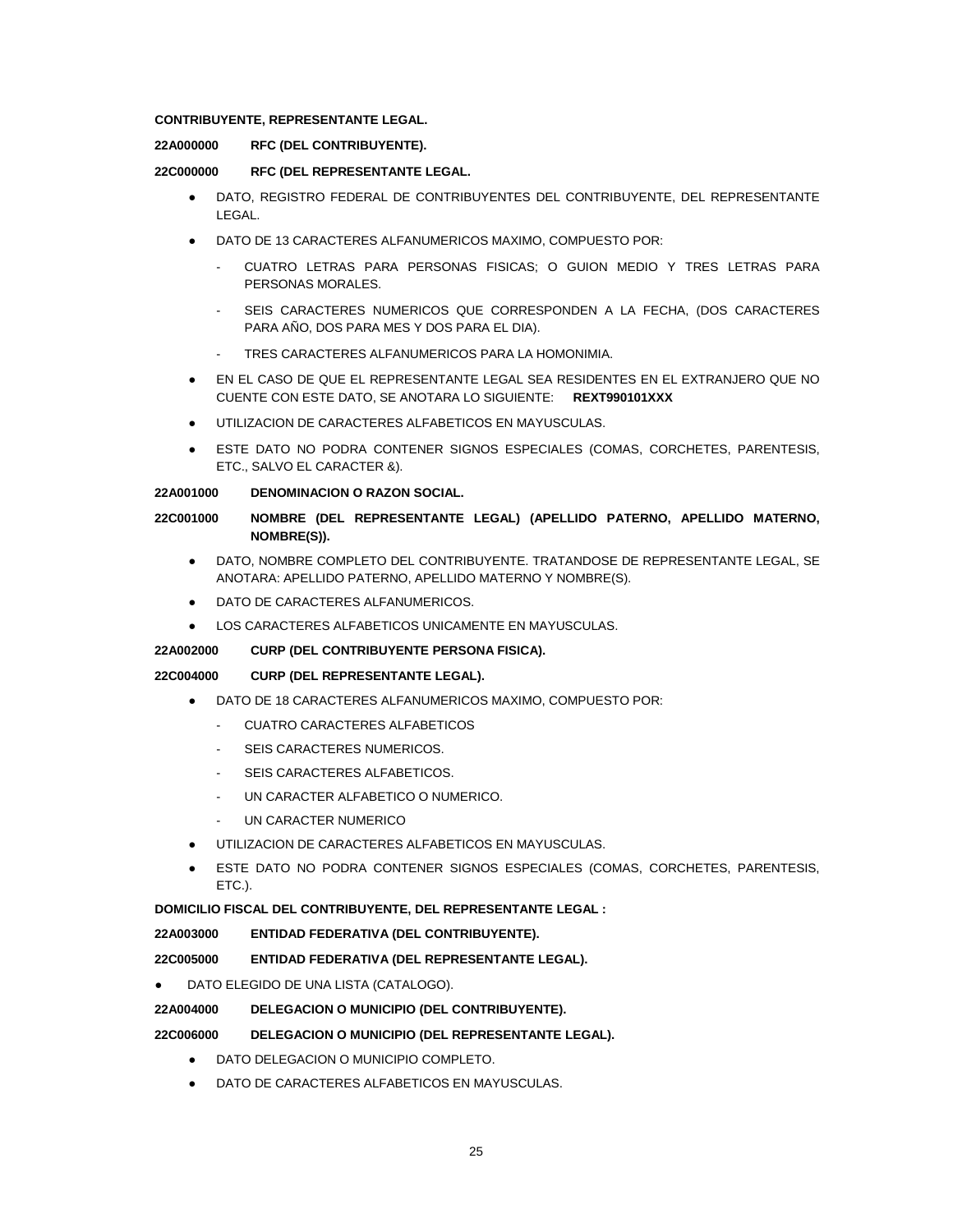ESTE DATO NO PODRA CONTENER SIGNOS ESPECIALES (COMAS, CORCHETES, PARENTESIS, ETC.).

**NOTA:** EN EL CASO DE REPRESENTANTES LEGALES RESIDENTES EN EL EXTRANJERO SE PONDRAN LOS DATOS QUE CORRESPONDAN AL DOMICILIO DEL REPRESENTANTE EN EL EXTRANJERO EN LO EQUIVALENTE A DELEGACION O MUNICIPIO, ENTIDAD FEDERATIVA (PROVINCIA, ESTADO, DEPARTAMENTO) Y EL NOMBRE DEL PAIS

### **22A005000 COLONIA O LOCALIDAD (DEL CONTRIBUYENTE).**

### **22C007000 COLONIA O LOCALIDAD (DEL REPRESENTANTE LEGAL).**

- DATO COLONIA O LOCALIDAD COMPLETA.
- DATO DE CARACTERES ALFANUMERICOS.
- LOS CARACTERES ALFABETICOS UNICAMENTE EN MAYUSCULAS.
- ESTE DATO NO PODRA CONTENER SIGNOS ESPECIALES (COMAS, CORCHETES, PARENTESIS, ETC.).

### **22A006000 CODIGO POSTAL (DEL CONTRIBUYENTE).**

# **22C008000 CODIGO POSTAL (DEL REPRESENTANTE LEGAL).**

- DATO CODIGO POSTAL COMPLETA
- DATO DE CARACTERES NUMERICOS.
- ESTE DATO NO PODRA CONTENER SIGNOS ESPECIALES (SIGNOS DE PESOS, COMAS, PUNTOS, GUIONES, PARENTESIS, ETC.), UNICAMENTE DEBERA CONSTAR DE LOS DIGITOS DEL 0 AL 9.

## **22A007000 CALLE, NUMERO EXTERIOR E INTERIOR (DEL CONTRIBUYENTE).**

# **22C009000 CALLE, NUMERO EXTERIOR E INTERIOR (DEL REPRESENTANTE LEGAL).**

- DATO DE CALLE Y NUMERO COMPLETO.
- DATO DE CARACTERES ALFANUMERICOS.
- LOS CARACTERES ALFABETICOS UNICAMENTE EN MAYUSCULAS.
- ESTE DATO NO PODRA CONTENER SIGNOS ESPECIALES (COMAS, CORCHETES, PARENTESIS, ETC.).

# **22A008000 CIUDAD O POBLACION (DEL CONTRIBUYENTE).**

# **22C010000 CIUDAD O POBLACION (DEL REPRESENTANTE LEGAL).**

- DATO, CIUDAD O POBLACION COMPLETA.
- DATO DE CARACTERES ALFANUMERICOS.
- LOS CARACTERES ALFABETICOS UNICAMENTE EN MAYUSCULAS.
- ESTE DATO NO PODRA CONTENER SIGNOS ESPECIALES (COMAS, CORCHETES, PARENTESIS, ETC.).

# **22A009000 TELEFONO (DEL CONTRIBUYENTE).**

# **22C011000 TELEFONO (DEL REPRESENTANTE LEGAL).**

- DATO DE VEINTE CARACTERES NUMERICOS MAXIMO.
- ESTE DATO NO PODRA CONTENER SIGNOS ESPECIALES (SIGNO DE PESOS, COMAS, PUNTOS, CORCHETES, PARENTESIS, ETC.) UNICAMENTE DEBERA CONSTAR DE LOS DIGITOS DEL 0 AL 9.

# **22A010000 CORREO ELECTRONICO (DEL CONTRIBUYENTE).**

# **22C012000 CORREO ELECTRONICO (DEL REPRESENTANTE LEGAL).**

- DATO DE CARACTERES ALFANUMERICOS
- LOS CARACTERES ALFABETICOS SE PODRAN ANOTAR EN MINUSCULAS.
- ESTE DATO SI PODRA CONTENER SIGNOS ESPECIALES (PUNTOS, GUIONES, ARROBA, ETC.).

# **22A011000 CLAVE DE ACTIVIDAD PARA EFECTOS FISCALES.**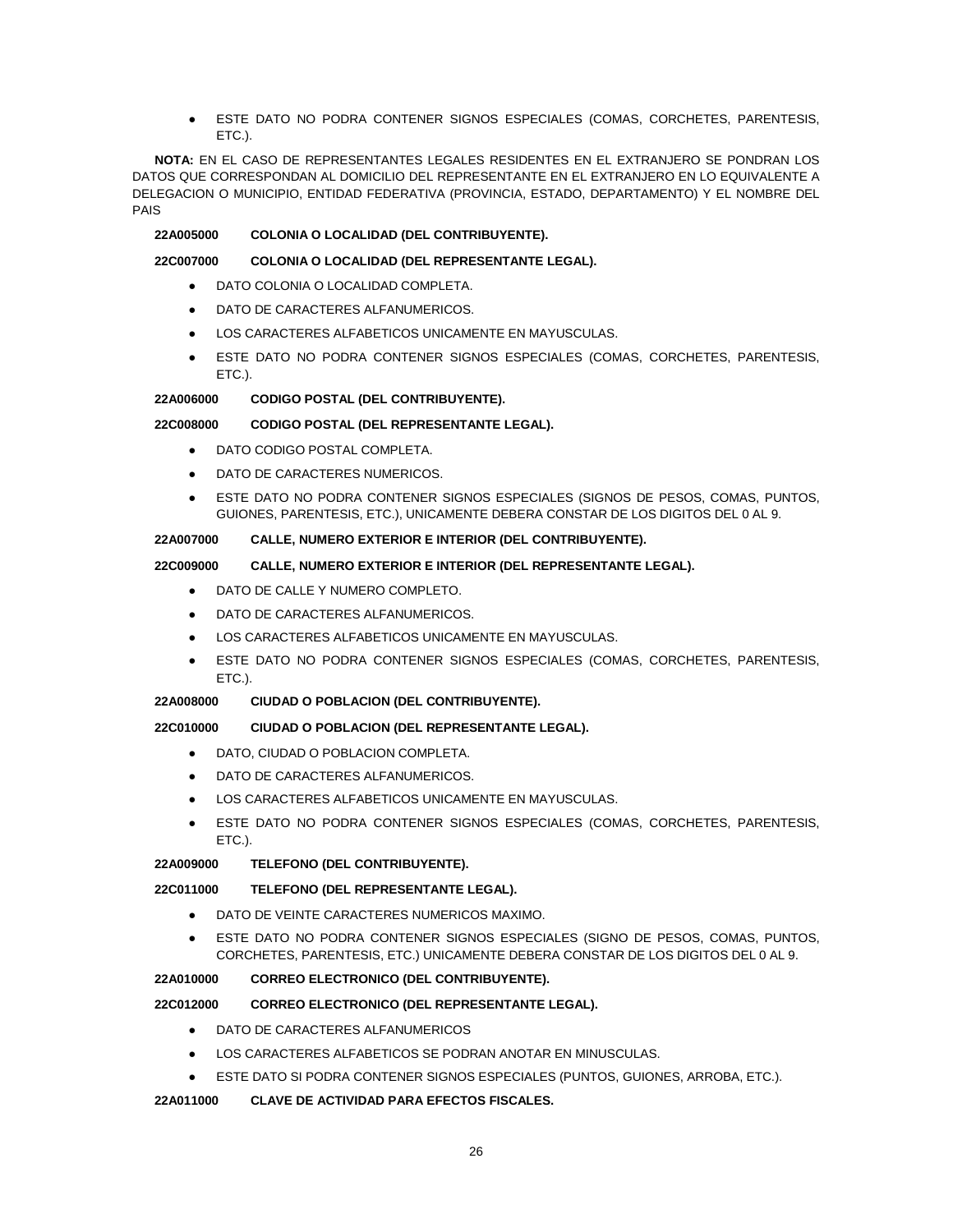- DATO ACTIVIDAD ECONOMICA O ACTIVIDAD PREPONDERANTE DENOMINADO TAMBIEN GIRO, ASIGNADO AUTOMATICAMENTE POR EL SISTEMA DE INFORMACION ALTERNATIVA AL DICTAMEN 2011 (SIPIAD'2011), UNA VEZ QUE SE SELECCIONA DE UN CATALOGO.
- PARA EFECTOS DE ESTE DATO SE DEBERA TOMAR EN CUENTA LA DESCRIPCION QUE AL EFECTO SE HACE EN EL ANEXO 6 DE LA RESOLUCION MISCELANEA VIGENTE PARA 2010.
- ESTE TEXTO NO PODRA CONTENER SIGNOS ESPECIALES (COMAS, CORCHETES, PARENTESIS, ETC.).

### **22A012000 NOMBRE DEL SECTOR ECONOMICO AL QUE PERTENECE.**

TEXTO O NOMBRE DEL SECTOR ECONOMICO, ASIGNADO AUTOMATICAMENTE POR EL SISTEMA DE INFORMACION ALTERNATIVA AL DICTAMEN 2011, UNA VEZ QUE SE SELECCIONO LA CLAVE DE ACTIVIDAD PARA EFECTOS FISCALES.

### **22C002000 NACIONAL (REPRESENTANTE LEGAL).**

### **22C003000 EXTRANJERO (REPRESENTANTE LEGAL.**

- DATO DE DOS CARACTERES ALFABETICOS (SI O NO).
	- UTILIZACION UNICAMENTE DE CARACTERES ALFABETICOS EN MAYUSCULAS.
	- ESTE TEXTO NO PODRA CONTENER SIGNOS ESPECIALES (COMAS, CORCHETES, PARENTESIS, ETC.).

#### **22C013000 NUMERO DE ESCRITURA (REPRESENTANTE LEGAL).**

## **22C014000 NUMERO DE NOTARIA QUE CERTIFICO EL PODER (REPRESENTANTE LEGAL).**

- DATO DE QUINCE Y DIEZ CARACTERES ALFANUMERICOS MAXIMO SIN SIGNO. RESPECTIVAMENTE.
- ESTE DATO NO PODRA CONTENER SIGNOS ESPECIALES (SIGNO DE PESOS, COMAS, PUNTOS, GUIONES, PARENTESIS, ETC.), UNICAMENTE DEBERA CONSTAR DE LOS DIGITOS DEL 0 AL 9.

## **22C015000 ENTIDAD EN LA QUE SE UBICA LA NOTARIA (REPRESENTANTE LEGAL).**

- DATO, ENTIDAD COMPLETA.
- DATO DE CARACTERES ALFABETICOS.
- LOS CARACTERES ALFABETICOS UNICAMENTE EN MAYUSCULAS.
- ESTE DATO NO PODRA CONTENER SIGNOS ESPECIALES (COMAS, CORCHETES, PARENTESIS, ETC.).

#### **22C016000 FECHA DE CERTIFICACION DEL PODER (REPRESENTANTE LEGAL).**

#### **22C017000 FECHA DE DESIGNACION (REPRESENTANTE LEGAL).**

- DATO DE LA CERTIFICACION DEL PODER Y DE LA DESIGNACION DEL CARGO.
- ESTE DATO ESTARA COMPUESTO POR DIEZ CARACTERES ALFANUMERICOS QUE CORRESPONDEN A LA FECHA DE CERTIFICACION DEL PODER (DOS PARA EL DIA, DOS PARA EL MES Y CUATRO PARA EL AÑO SEPARADOS POR DIAGONALES "/").

### **DATOS GENERALES.**

#### **DATOS A PROPORCIONAR:**

#### **22D000000 AUTORIDAD COMPETENTE**

#### **22D001000 ADMINISTRACION GENERAL DE GRANDES CONTRIBUYENTES.**

● DATO ELEGIDO DE UNA LISTA (CATALOGO).

# **22D003000 TIPO DE CONTRIBUYENTE ESPECIAL: 0- NINGUNO; 4- FIDEICOMISO; 5- ASOCIANTE EN PARTICIPACION.**

DATO ASIGNADO AUTOMATICAMENTE POR EL SIPIAD'2011, UNA VEZ QUE SE SELECCIONO DE UNA LISTA (CATALOGO).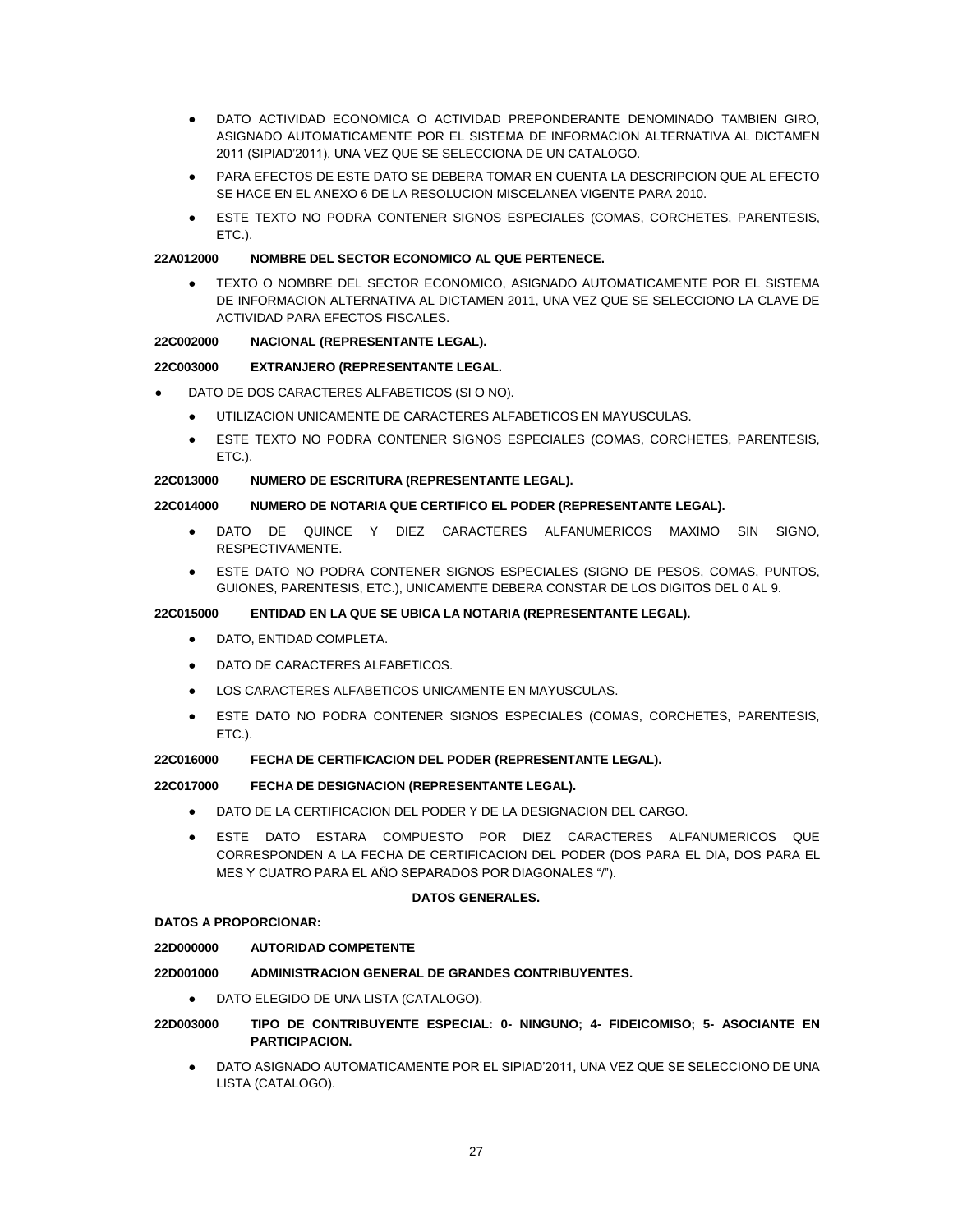#### **22D007000 FECHA DE INICIO DEL EJERCICIO FISCAL.**

### **22D008000 FECHA DE TERMINACION DEL EJERCICIO FISCAL.**

- DATOS DEL EJERCICIO FISCAL QUE CORRESPONDA LA INFORMACION ALTERNATIVA AL DICTAMEN.
- DIVIDIDO EN INICIO DEL EJERCICIO Y TERMINACION DEL EJERCICIO.
- ESTOS DATOS ESTARAN COMPUESTOS POR DIEZ CARACTERES ALFANUMERICOS QUE CORRESPONDEN A LA FECHA DE INICIO DEL EJERCICIO FISCAL (DOS PARA EL DIA, DOS PARA EL MES Y CUATRO PARA EL AÑO SEPARADOS POR DIAGONALES "/") Y DIEZ PARA LA FECHA DE TERMINACION DEL EJERCICIO FISCAL, (DOS PARA EL DIA, DOS PARA EL MES Y CUATRO PARA EL AÑO, SEPARADOS POR DIAGONALES "/").

EJEMPLO:

INICIO FINAL

01/01/2011 31/12/2011

- **22D009000 RFC 1 (RFC DE LA PERSONA FISICA O MORAL QUE ASESORO FISCALMENTE AL CONTRIBUYENTE).**
- **22D010000 RFC 2 (RFC DE LA PERSONA FISICA O MORAL QUE ASESORO FISCALMENTE AL CONTRIBUYENTE).**
- **22D011000 RFC 3 (RFC DE LA PERSONA FISICA O MORAL QUE ASESORO FISCALMENTE AL CONTRIBUYENTE).**
- **22D012000 RFC 4 (RFC DE LA PERSONA FISICA O MORAL QUE ASESORO FISCALMENTE AL CONTRIBUYENTE).**
- **22D013000 RFC 5 (RFC DE LA PERSONA FISICA O MORAL QUE ASESORO FISCALMENTE AL CONTRIBUYENTE).**
- DATO, REGISTRO FEDERAL DE CONTRIBUYENTES.
- DATO DE 13 CARACTERES ALFANUMERICOS MAXIMO COMPUESTO POR:

- CUATRO LETRAS PARA PERSONAS FISICAS; O GUION MEDIO Y TRES LETRAS PARA PERSONAS MORALES.

- SEIS CARACTERES NUMERICOS QUE CORRESPONDEN A LA FECHA (DOS CARACTERES PARA AÑO, DOS PARA MES Y DOS PARA EL DIA).

- TRES CARACTERES ALFANUMERICOS PARA LA HOMONIMIA.
- UTILIZACION DE CARACTERES ALFABETICOS EN MAYUSCULAS.

ESTE DATO NO PODRA CONTENER SIGNOS ESPECIALES (COMAS, CORCHETES, PARENTESIS, ETC., SALVO EL CARACTER &).

- **22D002000 FORMA PARTE DE UNA ASOCIACION EN PARTICIPACION.**
- **22D004000 EMPRESA PARAESTATAL**
- **22D005000 EMPRESA FILIAL.**
- **22D006000 EMPRESA SUBSIDIARIA.**
- **22D014000 REALIZO OPERACIONES CON PARTES RELACIONADAS (EN CASO AFIRMATIVO DEBE LLENAR LOS APARTADOS 13 Y 14).**
- **22D015000 REALIZO OPERACIONES CON PARTES RELACIONADAS NACIONALES.**

**22D016000 REALIZO OPERACIONES CON PARTES RELACIONADAS EXTRANJERAS.**

- **22D017000 DETERMINO RENTA GRAVABLE PARA EFECTOS DE LA PARTICIPACION DE LOS TRABAJADORES EN LAS UTILIDADES.**
- **22D018000 LA RENTA GRAVABLE SE DETERMINO CON BASE EN LO DISPUESTO EN EL ARTICULO 16 DE LA L.I.S.R. (EN CASO AFIRMATIVO DEBE LLENAR EL APARTADO 15).**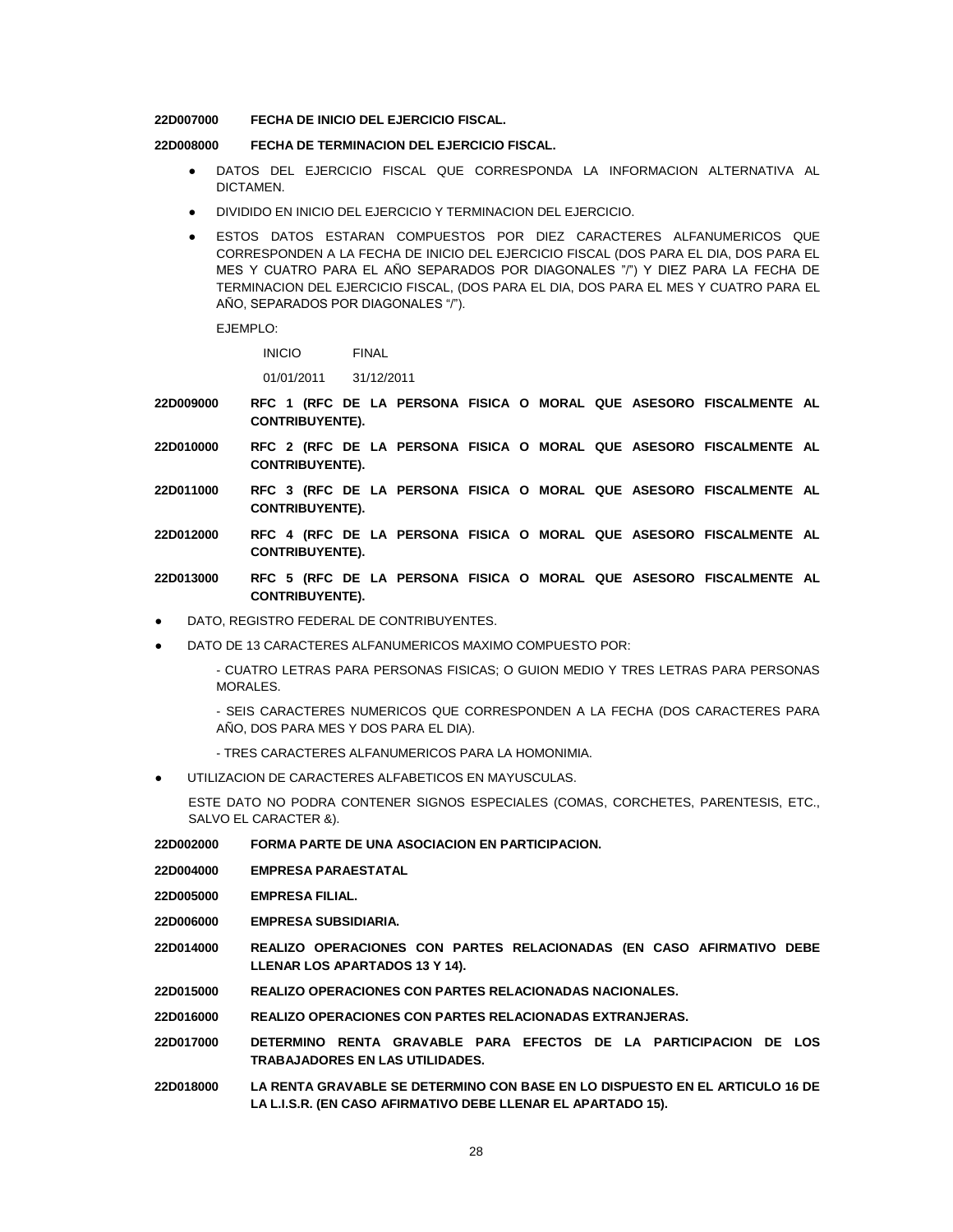- **22D019000 FUE RESPONSABLE SOLIDARIO EN EL IMPUESTO SOBRE LA RENTA EN ALGUNA ENAJENACION DE ACCIONES EFECTUADA POR RESIDENTES EN EL EXTRANJERO. (EN CASO AFIRMATIVO DEBE LLENAR EL APARTADO 8).**
- **22D020000 CELEBRO OPERACIONES FINANCIERAS DERIVADAS CON RESIDENTES EN EL EXTRANJERO QUE TUVIERAN EFECTOS FISCALES DURANTE EL EJERCICIO EN EL IMPUESTO SOBRE LA RENTA (EN CASO AFIRMATIVO DEBE LLENAR EL APARTADO 9).**
- **22D021000 MANTUVO INVERSIONES PERMANENTES EN SUBSIDIARIAS, ASOCIADAS Y AFILIADAS RESIDENTES EN EL EXTRANJERO DURANTE EL EJERCICIO (EN CASO AFIRMATIVO DEBE LLENAR EL APARTADO10).**
- **22D022000 OBTUVO ALGUNA RESOLUCION POR PARTE DEL SAT O DE LA SHCP QUE HAYA AFECTADO SU SITUACION FISCAL DURANTE EL EJERCICIO.**
- **22D029000 OBTUVO ALGUNA RESOLUCION FAVORABLE POR PARTE DE AUTORIDADES JURISDICCIONALES QUE HAYA AFECTADO SU SITUACION FISCAL DURANTE EL EJERCICIO.**
- **22D036000 REALIZO OPERACIONES DE ENAJENACION DE ACCIONES.**
- **22D037000 APLICO ALGUN TRATADO PARA EVITAR LA DOBLE TRIBUTACION.**
- **22D038000 OPTO POR APLICAR LO DISPUESTO POR EL ARTICULO NOVENO DEL DECRETO PUBLICADO EN EL DIARIO OFICIAL DE LA FEDERACION EL 5 DE NOVIEMBRE DE 2007 (IMPUESTO EMPRESARIAL A TASA UNICA).**
	- DATOS DE DOS CARACTERES ALFABETICOS, (SI O NO) EN MAYUSCULAS.
	- ESTE DATO NO PODRA CONTENER SIGNOS ESPECIALES (COMAS, CORCHETES, PARENTESIS, ETC.).
- **22D039000 MONTO PENDIENTE APLICADO EN EL EJERCICIO, DEL ESTIMULO FISCAL POR PROYECTOS EN INVESTIGACION Y DESARROLLO TECNOLOGICO AUTORIZADO EN EJERCICIOS ANTERIORES.**
- **22D040000 ESTIMULO POR PROYECTOS DE INVERSION EN LA PRODUCCION CINEMATOGRAFICA NACIONAL.**
- **22D041000 RESULTADO FISCAL DEL EJERCICIO.**
- **22D042000 I.S.R. TITULO II ART. 10 1ER. PARRAFO.**
- **22D043000 PARTIDAS NO DEDUCIBLES, EXCEPTO PROVISIONES Y RESERVAS. ARTICULO 32 FRACCS. VIII Y IX L.I.S.R.**
- **22D044000 PARTICIPACION DE LOS TRABAJADORES EN LAS UTILIDADES DE LAS EMPRESAS ARTICULO 10 FRACCION I LISR.**
- **22D045000 RESULTADO POSITIVO.**
- **22D046000 RESULTADO NEGATIVO (DIFERENCIA A QUE SE REFIERE EL ART. 88, 4o. PARRAFO DE LA L.I.S.R.).**
- **22D047000 IMPUESTO ACREDITADO ART. 11 FRAC. II ENTRE FACTOR ART. 2 FRACC. I, INCISO c) DE DISPOSICIONES DE VIGENCIA TEMPORAL DE LA L.I.S.R.**
- **22D048000 UTILIDAD FISCAL NETA DEL EJERCICIO CUANDO EL RESULTADO ES POSITIVO.**
- **22D049000 SALDO INICIAL CUFIN ACTUALIZADO.**
- **22D050000 DIVIDENDOS COBRADOS.**
- **22D051000 DIVIDENDOS PAGADOS.**
- **22D052000 OTROS CONCEPTOS (ESPECIFICAR).**
- **22D053000 OTROS CONCEPTOS (ESPECIFICAR).**
- **22D054000 OTROS CONCEPTOS (ESPECIFICAR).**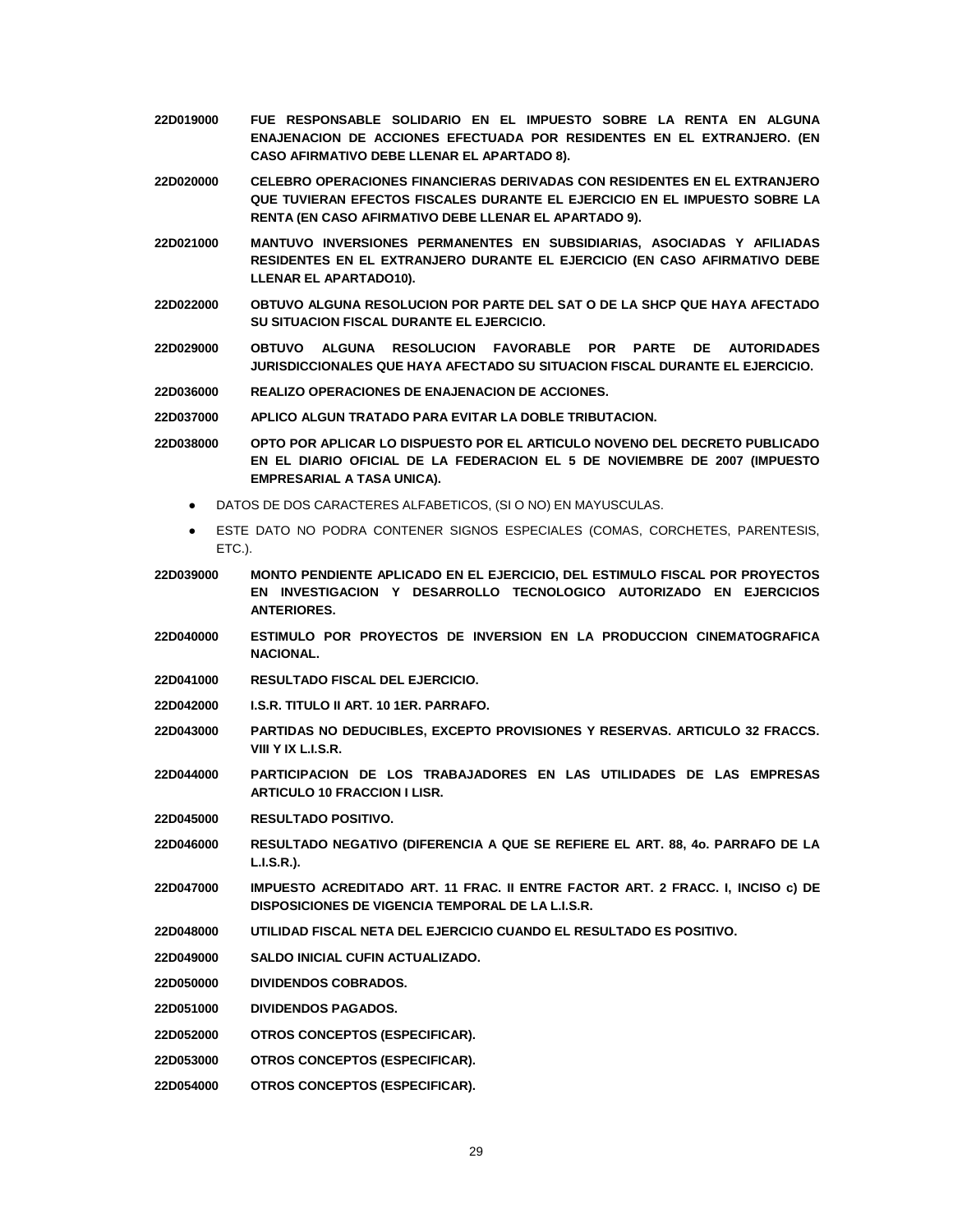|                                                                                                  | 22D055000                                                                                                      | OTROS CONCEPTOS (ESPECIFICAR).                                                                                                                            |  |  |
|--------------------------------------------------------------------------------------------------|----------------------------------------------------------------------------------------------------------------|-----------------------------------------------------------------------------------------------------------------------------------------------------------|--|--|
|                                                                                                  | 22D056000                                                                                                      | OTROS CONCEPTOS (ESPECIFICAR).                                                                                                                            |  |  |
| 22D057000                                                                                        |                                                                                                                | CUFIN TOTAL AL CIERRE DEL EJERCICIO ACTUALIZADO.                                                                                                          |  |  |
| 22D058000                                                                                        |                                                                                                                | <b>SALDO INICIAL CUFINRE ACTUALIZADO.</b>                                                                                                                 |  |  |
| <b>DIVIDENDOS PAGADOS.</b><br>22D059000                                                          |                                                                                                                |                                                                                                                                                           |  |  |
|                                                                                                  | 22D060000                                                                                                      | OTROS CONCEPTOS (ESPECIFICAR).                                                                                                                            |  |  |
|                                                                                                  | 22D061000                                                                                                      | OTROS CONCEPTOS (ESPECIFICAR).                                                                                                                            |  |  |
|                                                                                                  | 22D062000                                                                                                      | OTROS CONCEPTOS (ESPECIFICAR).                                                                                                                            |  |  |
|                                                                                                  | 22D063000                                                                                                      | OTROS CONCEPTOS (ESPECIFICAR).                                                                                                                            |  |  |
|                                                                                                  | 22D064000                                                                                                      | OTROS CONCEPTOS (ESPECIFICAR).                                                                                                                            |  |  |
|                                                                                                  | 22D065000                                                                                                      | CUFINRE TOTAL AL CIERRE DEL EJERCICIO ACTUALIZADO.                                                                                                        |  |  |
|                                                                                                  | 22D066000                                                                                                      | <b>CREDITO FISCAL POR ACTIVIDADES EN FIDEICOMISOS.</b>                                                                                                    |  |  |
| 22D067000<br><b>CUFIN NI DE CUFINRE).</b>                                                        |                                                                                                                | ACREDITAMIENTO DEL IMPUESTO SOBRE LA RENTA PROPIO POR PAGO DE DIVIDENDOS EN<br>LOS EJERCICIOS 2006 Y 2007 NO ACREDITADO ANTERIORMENTE (NO PROVENIENTES DE |  |  |
| 22D068000                                                                                        |                                                                                                                | <b>COMPENSACION DEL IMPUESTO AL ACTIVO POR RECUPERAR.</b>                                                                                                 |  |  |
| 22D069000                                                                                        |                                                                                                                | VALOR DECLARADO EN ADUANA DE IMPORTACIONES TEMPORALES.                                                                                                    |  |  |
| VALOR DECLARADO EN ADUANA DE EXPORTACIONES TEMPORALES.<br>22D070000                              |                                                                                                                |                                                                                                                                                           |  |  |
| VALOR DECLARADO EN ADUANA DE IMPORTACIONES DEFINITIVAS.<br>22D071000                             |                                                                                                                |                                                                                                                                                           |  |  |
| VALOR DECLARADO EN ADUANA DE EXPORTACIONES DEFINITIVAS.<br>22D072000                             |                                                                                                                |                                                                                                                                                           |  |  |
| IVA PAGADO EN ADUANAS DURANTE EL EJERCICIO.<br>22D073000                                         |                                                                                                                |                                                                                                                                                           |  |  |
|                                                                                                  | 22D074000                                                                                                      | IEPS PAGADO EN ADUANAS DURANTE EL EJERCICIO.                                                                                                              |  |  |
| 22D075000                                                                                        |                                                                                                                | <b>IMPUESTO AL ACTIVO POR EL QUE SE SOLICITO DEVOLUCION.</b>                                                                                              |  |  |
| 22D076000                                                                                        |                                                                                                                | IMPUESTO AL ACTIVO COMPENSADO CONTRA ISR PROPIO.                                                                                                          |  |  |
| IMPUESTO AL ACTIVO COMPENSADO CONTRA IETU.<br>22D077000                                          |                                                                                                                |                                                                                                                                                           |  |  |
| <b>IMPUESTO AL ACTIVO POR RECUPERAR DE 10 ANOS ANTERIORES.</b><br>22D078000                      |                                                                                                                |                                                                                                                                                           |  |  |
| PARA EFECTOS DE ESTOS DATOS, SE ANOTARAN CIFRAS DE IMPORTES REFERENTES A LOS DATOS<br>INDICADOS. |                                                                                                                |                                                                                                                                                           |  |  |
|                                                                                                  |                                                                                                                | DATOS DE CARACTERES NUMERICOS.                                                                                                                            |  |  |
|                                                                                                  | LAS CANTIDADES NEGATIVAS SE DEBERAN PRESENTAR CON SIGNO NEGATIVO, ANTEPONIENDOSE EL<br>SIGNO A DICHA CANTIDAD. |                                                                                                                                                           |  |  |
|                                                                                                  | PARA LAS CANTIDADES POSITIVAS SE OMITIRA EL SIGNO.                                                             |                                                                                                                                                           |  |  |
|                                                                                                  | ESTOS DATOS NO PODRAN CONTENER SIGNOS ESPECIALES TALES COMO: SIGNO DE PESOS, COMAS,                            |                                                                                                                                                           |  |  |

- PUNTOS, PARENTESIS, ETC., UNICAMENTE DEBERAN CONSTAR DE LOS DIGITOS DEL 0 AL 9.
- LAS CANTIDADES INDICATIVAS DE IMPORTES DEBERAN ANOTARSE EN PESOS, NO EN MILES DE PESOS.

**22D024000 FECHA DEL OFICIO 1. 22D026000 FECHA DEL OFICIO 2. 22D028000 FECHA DEL OFICIO 3. 22D031000 FECHA DE LA RESOLUCION 1. 22D033000 FECHA DE LA RESOLUCION 2.**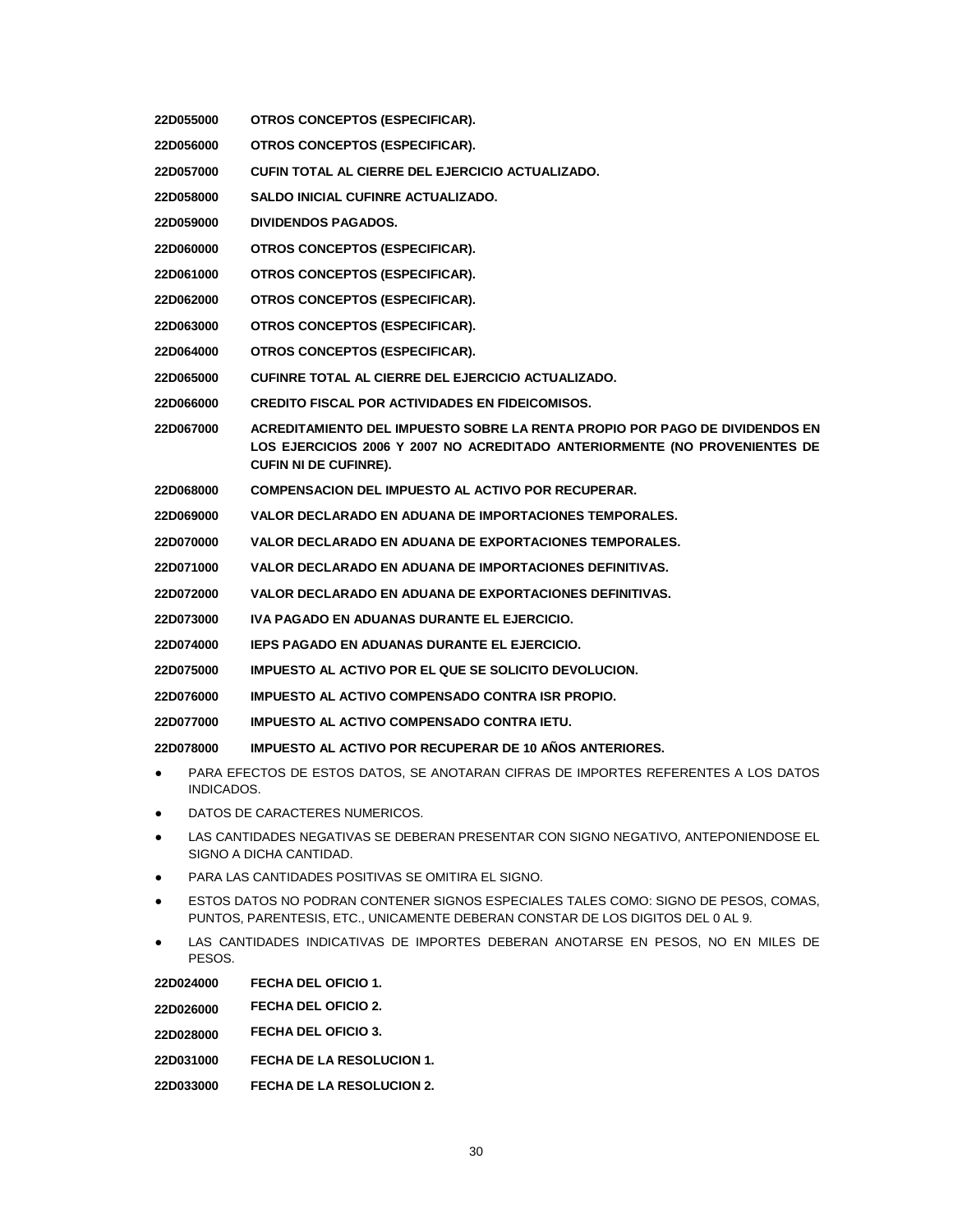## **22D035000 FECHA DE LA RESOLUCION 3.**

- DATOS DE LA FECHA DEL OFICIO, DE LA RESOLUCION Y DEL ENVIO DE LA DECLARACION INFORMATIVA MULTIPLE.
- ESTOS DATOS ESTARAN COMPUESTOS POR DIEZ CARACTERES ALFANUMERICOS QUE CORRESPONDEN A LA FECHA DEL OFICIO, DE LA RESOLUCION Y DEL ENVIO DE LA DECLARACION INFORMATIVA MULTIPLE (DOS PARA EL DIA, DOS PARA EL MES Y CUATRO PARA EL AÑO SEPARADOS POR DIAGONALES "/").

| <b>NUMERO DE OFICIO 1.</b><br>22D023000 |  |
|-----------------------------------------|--|
|-----------------------------------------|--|

- **22D025000 NUMERO DE OFICIO 2.**
- **22D027000 NUMERO DE OFICIO 3.**

**22D030000 NUMERO DE RESOLUCION 1.**

**22D032000 NUMERO DE RESOLUCION 2.**

**22D034000 NUMERO DE RESOLUCION 3.**

- DATOS DE CARACTERES ALFANUMERICOS.
- ESTOS DATOS SI PODRAN CONTENER SIGNOS ESPECIALES (COMAS, PUNTOS, GUIONES, DIAGONALES, CORCHETES, PARENTESIS, ETC.).

| <b>APARTADO</b>                              | <b>DATOS A PROPORCIONAR</b>                                                                                                                                                                                                                                                                                                                                                                                                                                                                                                                                                                                                                                                                                                                                                                                                                                                                                                                             |
|----------------------------------------------|---------------------------------------------------------------------------------------------------------------------------------------------------------------------------------------------------------------------------------------------------------------------------------------------------------------------------------------------------------------------------------------------------------------------------------------------------------------------------------------------------------------------------------------------------------------------------------------------------------------------------------------------------------------------------------------------------------------------------------------------------------------------------------------------------------------------------------------------------------------------------------------------------------------------------------------------------------|
| <b>BALANCE GENERAL</b>                       | 2011                                                                                                                                                                                                                                                                                                                                                                                                                                                                                                                                                                                                                                                                                                                                                                                                                                                                                                                                                    |
| <b>ESTADO DE RESULTADOS</b>                  | 2011                                                                                                                                                                                                                                                                                                                                                                                                                                                                                                                                                                                                                                                                                                                                                                                                                                                                                                                                                    |
| ESTADO DE VARIACIONES EN EL CAPITAL CONTABLE | CAPITAL CONTRIBUIDO: CAPITAL<br>SOCIAL.<br>APORTACIONES PARA FUTUROS AUMENTOS DE<br>CAPITAL FORMALIZADAS EN ASAMBLEA<br>DF<br>ACCIONISTAS, PRIMA EN VENTA DE ACCIONES Y<br>OTRAS CUENTAS DE CAPITAL CONTRIBUIDO:<br>CAPITAL GANADO: RESERVAS<br>DE DE<br>CAPITAL,<br>RESULTADO DE EJERCICIOS ANTERIORES,<br>RESULTADO POR VALUACION<br><b>DE</b><br><b>TITULOS</b><br>DISPONIBLES PARA LA VENTA, RESULTADO POR<br>TENENCIA DE ACTIVOS NO MONETARIOS (POR<br>VALUACION DE ACTIVO FIJO), RESULTADO POR<br>TENENCIA DE ACTIVOS NO MONETARIOS (POR<br>VALUACION DE INVERSIONES PERMANENTES EN<br>ACCIONES), EFECTO INICIAL ACUMULADO DE<br>IMPUESTO SOBRE LA RENTA DIFERIDO, EFECTO<br>INICIAL ACUMULADO DE LA PARTICIPACION DE LOS<br>TRABAJADORES EN LAS UTILIDADES DIFERIDA.<br>EFECTO INICIAL ACUMULADO DEL IMPUESTO<br>EMPRESARIAL A TASA UNICA DIFERIDO, OTRAS<br>CUENTAS DE CAPITAL GANADO, UTILIDAD NETA,<br>PERDIDA NETA; Y TOTAL CAPITAL CONTABLE |
| ESTADO DE FLUJOS DE EFECTIVO                 | 2011                                                                                                                                                                                                                                                                                                                                                                                                                                                                                                                                                                                                                                                                                                                                                                                                                                                                                                                                                    |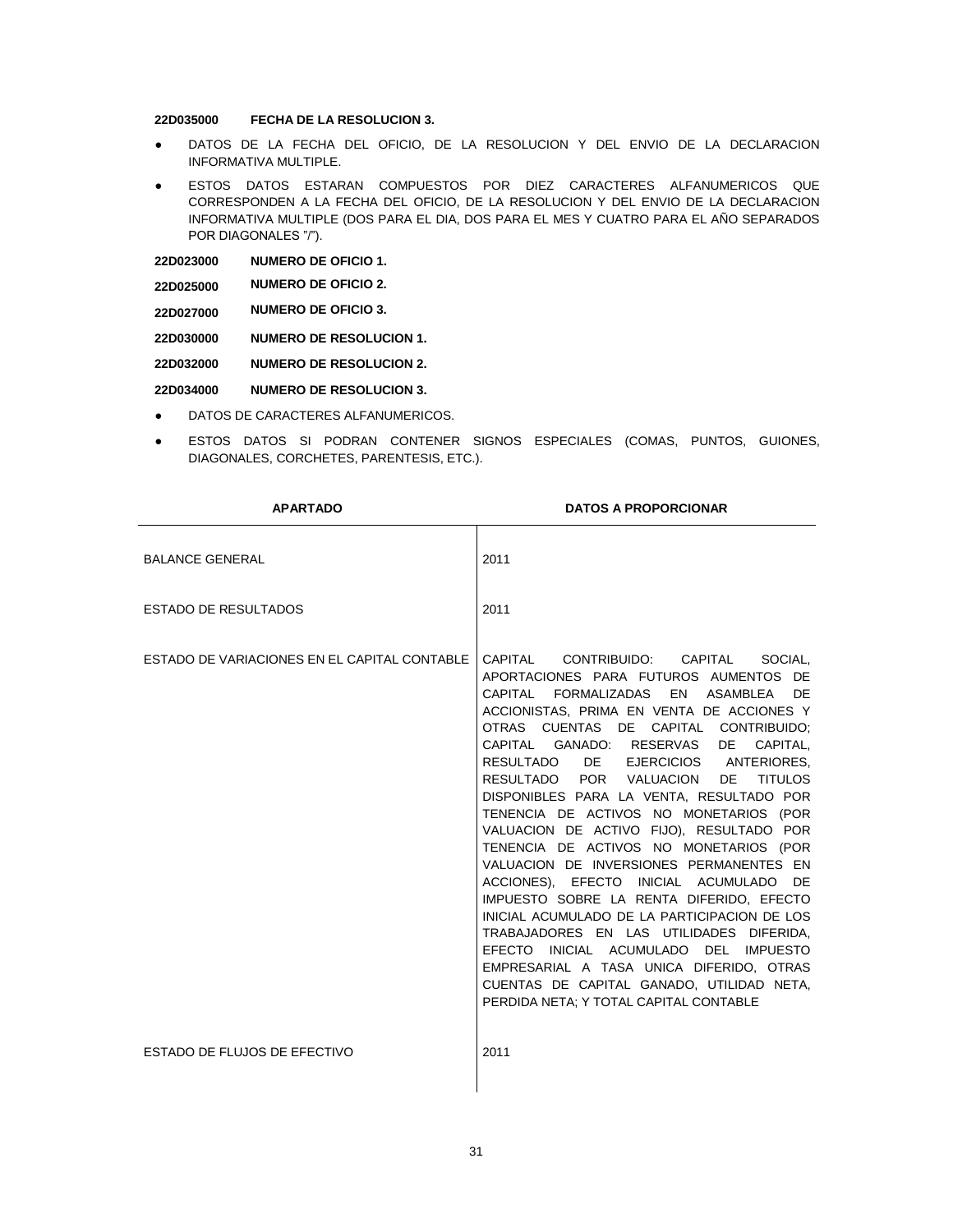ANALISIS DE LAS CUENTAS DEL ESTADO DE 2011, ACUMULABLES O DEDUCIBLES PARA ISR 2011, **RESULTADOS** NO ACUMULABLES O NO AFECTOS AL ISR (INGRESOS) NO DEDUCIBLES (GASTOS) PARA ISR 2011

## **NOTA: EL ORDEN DE ESTOS DATOS ES UNICAMENTE INFORMATIVO, PARA SU CAPTURA REFERENCIAR AL FORMATO GUIA.**

- PARA EFECTOS DE ESTOS DATOS, SE ANOTARAN CIFRAS DE IMPORTES REFERENTES A LOS DATOS INDICADOS.
- DATOS DE CARACTERES NUMERICOS.
- LAS CANTIDADES NEGATIVAS SE DEBERAN PRESENTAR CON SIGNO NEGATIVO, ANTEPONIENDOSE EL SIGNO A DICHA CANTIDAD.
- PARA LAS CANTIDADES POSITIVAS SE OMITIRA EL SIGNO.
- ESTOS DATOS NO PODRAN CONTENER SIGNOS ESPECIALES TALES COMO: SIGNO DE PESOS, COMAS, PUNTOS, PARENTESIS, ETC., UNICAMENTE DEBERAN CONSTAR DE LOS DIGITOS DEL 0 AL 9.
- LAS CANTIDADES INDICATIVAS DE IMPORTES DEBERAN ANOTARSE EN PESOS, NO EN MILES DE PESOS.

### **DATOS APLICABLES A LA INFORMACION ALTERNATIVA AL DICTAMEN DE:**

**E. CASAS DE BOLSA.**

### **DATOS DE IDENTIFICACION**

#### **DATOS APROPORCIONAR:**

**CONTRIBUYENTE, REPRESENTANTE LEGAL.**

**23A000000 RFC (DEL CONTRIBUYENTE).**

# **23C000000 RFC (DEL REPRESENTANTE LEGAL.**

- DATO, REGISTRO FEDERAL DE CONTRIBUYENTES DEL CONTRIBUYENTE, DEL REPRESENTANTE LEGAL.
- DATO DE 13 CARACTERES ALFANUMERICOS MAXIMO, COMPUESTO POR:
	- CUATRO LETRAS PARA PERSONAS FISICAS; O GUION MEDIO Y TRES LETRAS PARA PERSONAS MORALES.
	- SEIS CARACTERES NUMERICOS QUE CORRESPONDEN A LA FECHA, (DOS CARACTERES PARA AÑO, DOS PARA MES Y DOS PARA EL DIA).
	- TRES CARACTERES ALFANUMERICOS PARA LA HOMONIMIA.
- EN EL CASO DE QUE EL REPRESENTANTE LEGAL SEA RESIDENTES EN EL EXTRANJERO QUE NO CUENTE CON ESTE DATO, SE ANOTARA LO SIGUIENTE: **REXT990101XXX**
- UTILIZACION DE CARACTERES ALFABETICOS EN MAYUSCULAS.
- ESTE DATO NO PODRA CONTENER SIGNOS ESPECIALES (COMAS, CORCHETES, PARENTESIS, ETC., SALVO EL CARACTER &).

### **23A001000 DENOMINACION O RAZON SOCIAL.**

## **23C001000 NOMBRE (DEL REPRESENTANTE LEGAL) (APELLIDO PATERNO, APELLIDO MATERNO, NOMBRE(S)).**

- DATO, NOMBRE COMPLETO DEL CONTRIBUYENTE. TRATANDOSE DE REPRESENTANTE LEGAL, SE ANOTARA: APELLIDO PATERNO, APELLIDO MATERNO Y NOMBRE(S).
- DATO DE CARACTERES ALFANUMERICOS.
- LOS CARACTERES ALFABETICOS UNICAMENTE EN MAYUSCULAS.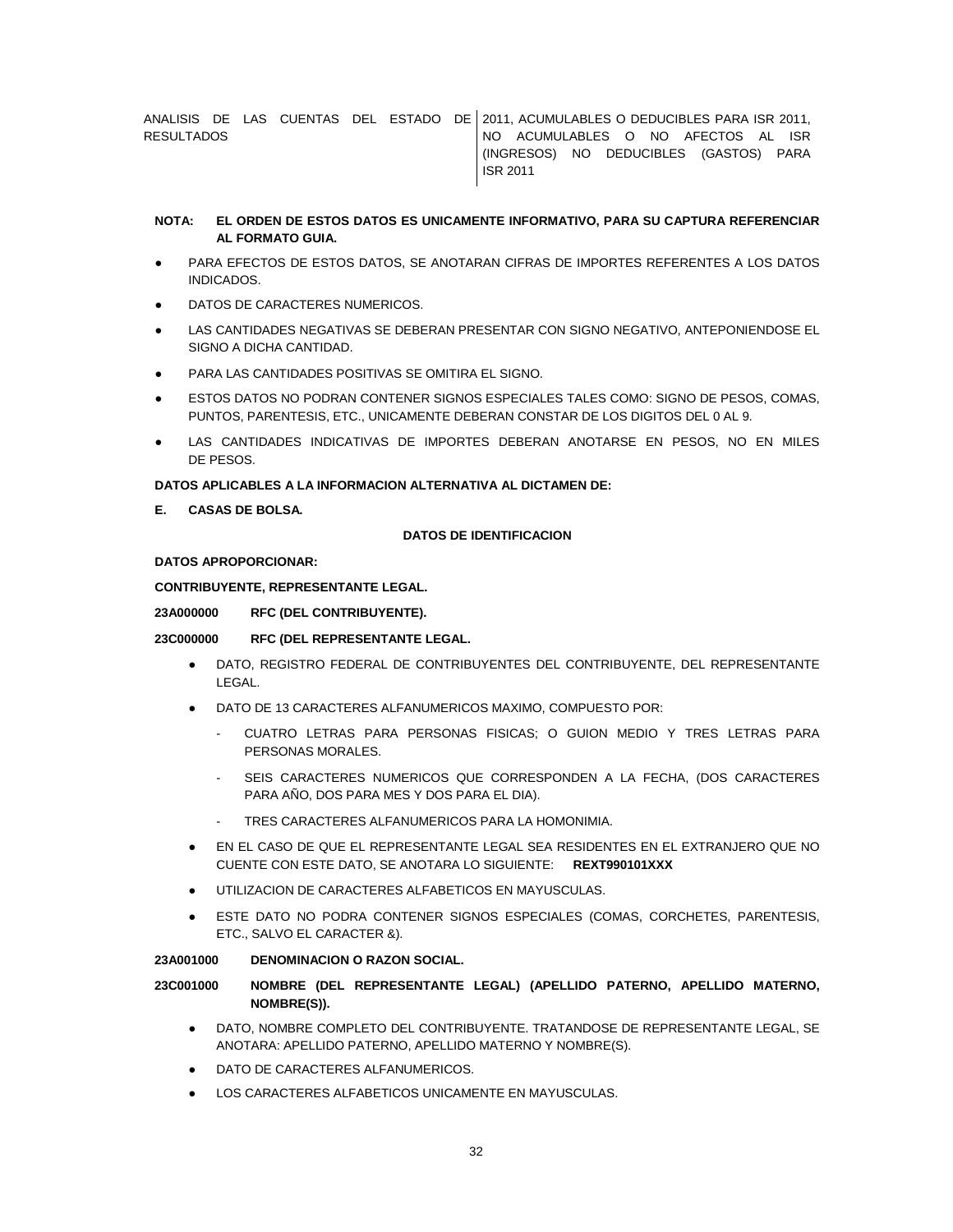### **23A002000 CURP (DEL CONTRIBUYENTE PERSONA FISICA).**

# **23C004000 CURP (DEL REPRESENTANTE LEGAL).**

- DATO DE 18 CARACTERES ALFANUMERICOS MAXIMO, COMPUESTO POR:
	- CUATRO CARACTERES ALFABETICOS
	- SEIS CARACTERES NUMERICOS.
	- SEIS CARACTERES ALFABETICOS.
	- UN CARACTER ALFABETICO O NUMERICO.
	- UN CARACTER NUMERICO
- UTILIZACION DE CARACTERES ALFABETICOS EN MAYUSCULAS.
- ESTE DATO NO PODRA CONTENER SIGNOS ESPECIALES (COMAS, CORCHETES, PARENTESIS, ETC.).

## **DOMICILIO FISCAL DEL CONTRIBUYENTE, DEL REPRESENTANTE LEGAL :**

### **23A003000 ENTIDAD FEDERATIVA (DEL CONTRIBUYENTE).**

## **23C005000 ENTIDAD FEDERATIVA (DEL REPRESENTANTE LEGAL).**

● DATO ELEGIDO DE UNA LISTA (CATALOGO).

# **23A004000 DELEGACION O MUNICIPIO (DEL CONTRIBUYENTE).**

### **23C006000 DELEGACION O MUNICIPIO (DEL REPRESENTANTE LEGAL).**

- DATO DELEGACION O MUNICIPIO COMPLETO.
- DATO DE CARACTERES ALFABETICOS EN MAYUSCULAS.
- ESTE DATO NO PODRA CONTENER SIGNOS ESPECIALES (COMAS, CORCHETES, PARENTESIS, ETC.).

**NOTA:** EN EL CASO DE REPRESENTANTES LEGALES RESIDENTES EN EL EXTRANJERO SE PONDRAN LOS DATOS QUE CORRESPONDAN AL DOMICILIO DEL REPRESENTANTE EN EL EXTRANJERO EN LO EQUIVALENTE A DELEGACION O MUNICIPIO, ENTIDAD FEDERATIVA (PROVINCIA, ESTADO, DEPARTAMENTO) Y EL NOMBRE DEL PAIS

### **23A005000 COLONIA O LOCALIDAD (DEL CONTRIBUYENTE).**

### **23C007000 COLONIA O LOCALIDAD (DEL REPRESENTANTE LEGAL).**

- DATO COLONIA O LOCALIDAD COMPLETA.
- DATO DE CARACTERES ALFANUMERICOS.
- LOS CARACTERES ALFABETICOS UNICAMENTE EN MAYUSCULAS.
- ESTE DATO NO PODRA CONTENER SIGNOS ESPECIALES (COMAS, CORCHETES, PARENTESIS, ETC.).

#### **23A006000 CODIGO POSTAL (DEL CONTRIBUYENTE).**

#### **23C008000 CODIGO POSTAL (DEL REPRESENTANTE LEGAL).**

- DATO CODIGO POSTAL COMPLETA.
- DATO DE CARACTERES NUMERICOS.
- ESTE DATO NO PODRA CONTENER SIGNOS ESPECIALES (SIGNOS DE PESOS, COMAS, PUNTOS, GUIONES, PARENTESIS, ETC.), UNICAMENTE DEBERA CONSTAR DE LOS DIGITOS DEL 0 AL 9.

#### **23A007000 CALLE, NUMERO EXTERIOR E INTERIOR (DEL CONTRIBUYENTE).**

## **23C009000 CALLE, NUMERO EXTERIOR E INTERIOR (DEL REPRESENTANTE LEGAL).**

- DATO DE CALLE Y NUMERO COMPLETO.
- DATO DE CARACTERES ALFANUMERICOS.
- LOS CARACTERES ALFABETICOS UNICAMENTE EN MAYUSCULAS.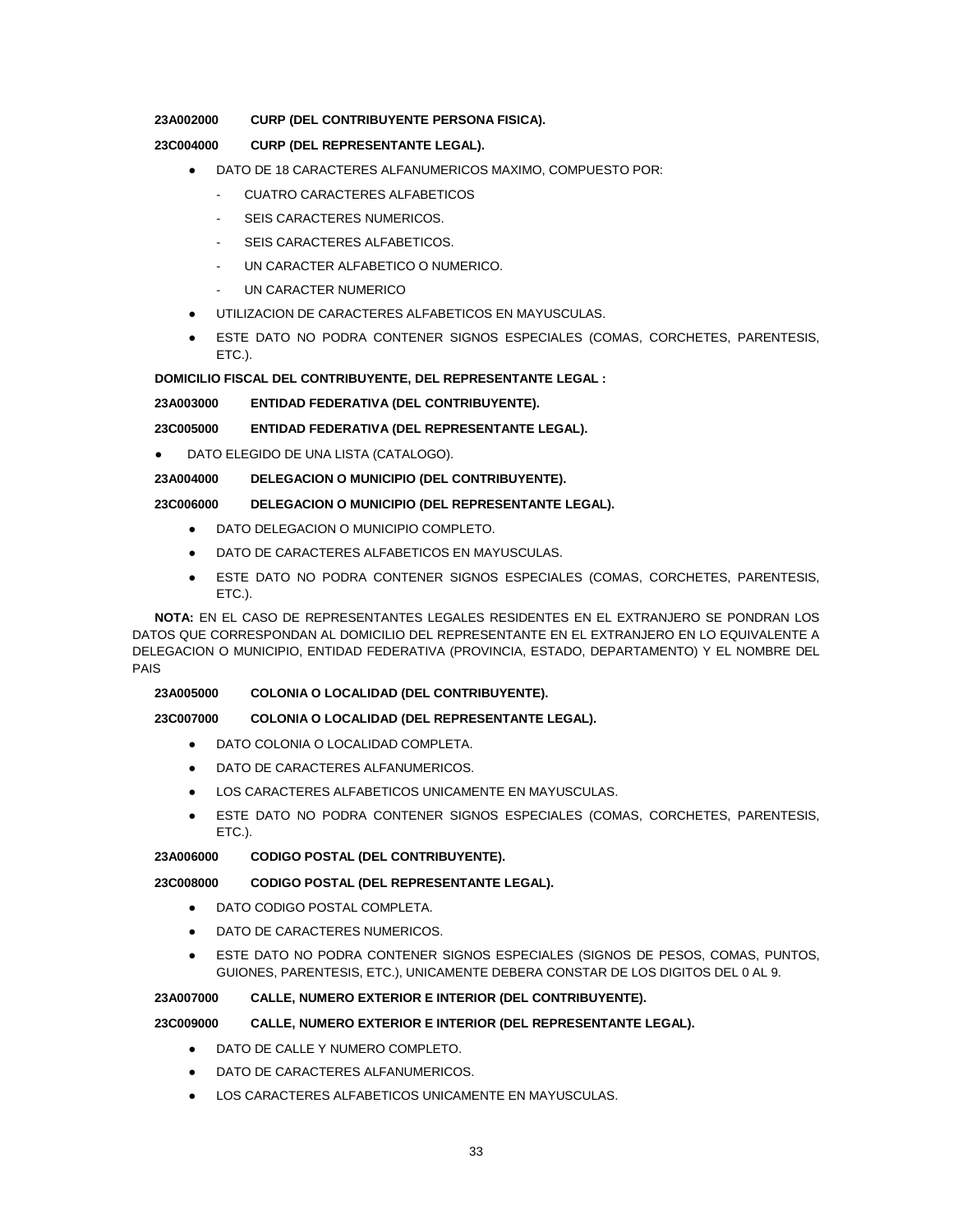ESTE DATO NO PODRA CONTENER SIGNOS ESPECIALES (COMAS, CORCHETES, PARENTESIS, ETC.).

## **23A008000 CIUDAD O POBLACION (DEL CONTRIBUYENTE).**

# **23C010000 CIUDAD O POBLACION (DEL REPRESENTANTE LEGAL).**

- DATO, CIUDAD O POBLACION COMPLETA.
- DATO DE CARACTERES ALFANUMERICOS.
- LOS CARACTERES ALFABETICOS UNICAMENTE EN MAYUSCULAS.
- ESTE DATO NO PODRA CONTENER SIGNOS ESPECIALES (COMAS, CORCHETES, PARENTESIS, ETC.).

# **23A009000 TELEFONO (DEL CONTRIBUYENTE).**

# **23C011000 TELEFONO (DEL REPRESENTANTE LEGAL).**

- DATO DE VEINTE CARACTERES NUMERICOS MAXIMO.
- ESTE DATO NO PODRA CONTENER SIGNOS ESPECIALES (SIGNO DE PESOS, COMAS, PUNTOS, CORCHETES, PARENTESIS, ETC.) UNICAMENTE DEBERA CONSTAR DE LOS DIGITOS DEL 0 AL 9.

# **23A010000 CORREO ELECTRONICO (DEL CONTRIBUYENTE).**

### **23C012000 CORREO ELECTRONICO (DEL REPRESENTANTE LEGAL).**

- DATO DE CARACTERES ALFANUMERICOS
- LOS CARACTERES ALFABETICOS SE PODRAN ANOTAR EN MINUSCULAS.
- ESTE DATO SI PODRA CONTENER SIGNOS ESPECIALES (PUNTOS, GUIONES, ARROBA, ETC.).

### **23A011000 CLAVE DE ACTIVIDAD PARA EFECTOS FISCALES.**

- DATO ACTIVIDAD ECONOMICA O ACTIVIDAD PREPONDERANTE DENOMINADO TAMBIEN GIRO, ASIGNADO AUTOMATICAMENTE POR EL SISTEMA DE INFORMACION ALTERNATIVA AL DICTAMEN 2011 (SIPIAD'2011), UNA VEZ QUE SE SELECCIONA DE UN CATALOGO.
- PARA EFECTOS DE ESTE DATO SE DEBERA TOMAR EN CUENTA LA DESCRIPCION QUE AL EFECTO SE HACE EN EL ANEXO 6 DE LA RESOLUCION MISCELANEA VIGENTE PARA 2010.
- ESTE TEXTO NO PODRA CONTENER SIGNOS ESPECIALES (COMAS, CORCHETES, PARENTESIS, ETC.).

### **23A012000 NOMBRE DEL SECTOR ECONOMICO AL QUE PERTENECE.**

TEXTO O NOMBRE DEL SECTOR ECONOMICO, ASIGNADO AUTOMATICAMENTE POR EL SISTEMA DE INFORMACION ALTERNATIVA AL DICTAMEN 2011, UNA VEZ QUE SE SELECCIONO LA CLAVE DE ACTIVIDAD PARA EFECTOS FISCALES.

### **23C002000 NACIONAL (REPRESENTANTE LEGAL).**

#### **23C003000 EXTRANJERO (REPRESENTANTE LEGAL.**

- DATO DE DOS CARACTERES ALFABETICOS (SI O NO).
	- UTILIZACION UNICAMENTE DE CARACTERES ALFABETICOS EN MAYUSCULAS.
	- ESTE TEXTO NO PODRA CONTENER SIGNOS ESPECIALES (COMAS, CORCHETES, PARENTESIS, ETC.).

### **23C013000 NUMERO DE ESCRITURA (REPRESENTANTE LEGAL).**

#### **23C014000 NUMERO DE NOTARIA QUE CERTIFICO EL PODER (REPRESENTANTE LEGAL).**

- DATO DE QUINCE Y DIEZ CARACTERES ALFANUMERICOS MAXIMO SIN SIGNO, RESPECTIVAMENTE.
- ESTE DATO NO PODRA CONTENER SIGNOS ESPECIALES (SIGNO DE PESOS, COMAS, PUNTOS, GUIONES, PARENTESIS, ETC.), UNICAMENTE DEBERA CONSTAR DE LOS DIGITOS DEL 0 AL 9.

### **23C015000 ENTIDAD EN LA QUE SE UBICA LA NOTARIA (REPRESENTANTE LEGAL).**

DATO, ENTIDAD COMPLETA.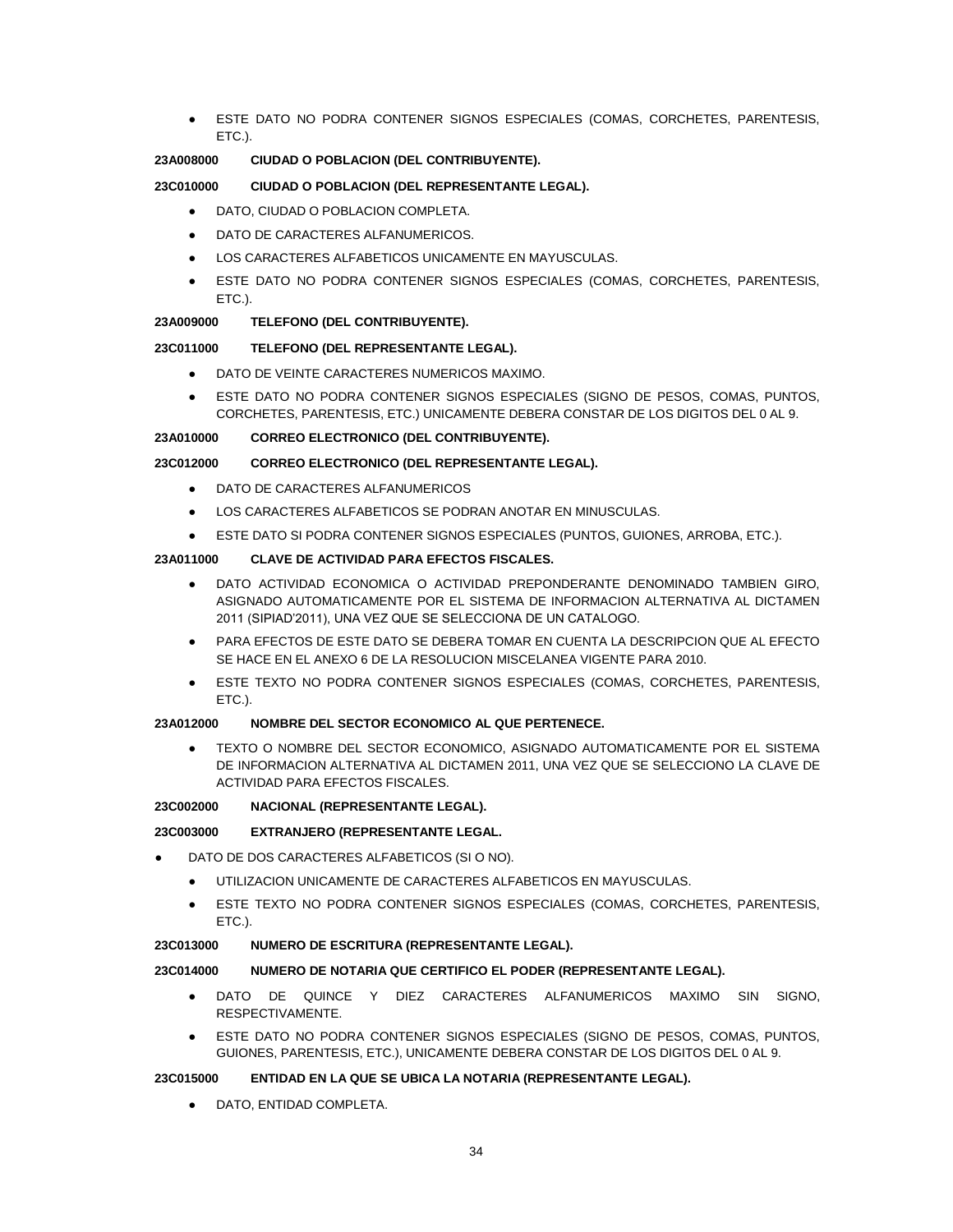- DATO DE CARACTERES ALFABETICOS.
- LOS CARACTERES ALFABETICOS UNICAMENTE EN MAYUSCULAS.
- ESTE DATO NO PODRA CONTENER SIGNOS ESPECIALES (COMAS, CORCHETES, PARENTESIS, ETC.).

## **23C016000 FECHA DE CERTIFICACION DEL PODER (REPRESENTANTE LEGAL).**

#### **23C017000 FECHA DE DESIGNACION (REPRESENTANTE LEGAL).**

- DATO DE LA CERTIFICACION DEL PODER Y DE LA DESIGNACION DEL CARGO.
- ESTE DATO ESTARA COMPUESTO POR DIEZ CARACTERES ALFANUMERICOS QUE CORRESPONDEN A LA FECHA DE CERTIFICACION DEL PODER (DOS PARA EL DIA, DOS PARA EL MES Y CUATRO PARA EL AÑO SEPARADOS POR DIAGONALES "/").

#### **DATOS GENERALES.**

#### **DATOS A PROPORCIONAR:**

#### **23D000000 AUTORIDAD COMPETENTE**

#### **23D001000 ADMINISTRACION GENERAL DE GRANDES CONTRIBUYENTES.**

- DATO ELEGIDO DE UNA LISTA (CATALOGO).
- **23D003000 TIPO DE CONTRIBUYENTE ESPECIAL: 0- NINGUNO; 4- FIDEICOMISO; 5- ASOCIANTE EN PARTICIPACION.**
	- DATO ASIGNADO AUTOMATICAMENTE POR EL SIPIAD'2011, UNA VEZ QUE SE SELECCIONO DE UNA LISTA (CATALOGO).

# **23D006000 FECHA DE INICIO DEL EJERCICIO FISCAL.**

## **23D007000 FECHA DE TERMINACION DEL EJERCICIO FISCAL.**

- DATOS DEL EJERCICIO FISCAL QUE CORRESPONDA LA INFORMACION ALTERNATIVA AL DICTAMEN.
- DIVIDIDO EN INICIO DEL EJERCICIO Y TERMINACION DEL EJERCICIO.
- ESTOS DATOS ESTARAN COMPUESTOS POR DIEZ CARACTERES ALFANUMERICOS QUE CORRESPONDEN A LA FECHA DE INICIO DEL EJERCICIO FISCAL (DOS PARA EL DIA, DOS PARA EL MES Y CUATRO PARA EL AÑO SEPARADOS POR DIAGONALES "/") Y DIEZ PARA LA FECHA DE TERMINACION DEL EJERCICIO FISCAL, (DOS PARA EL DIA, DOS PARA EL MES Y CUATRO PARA EL AÑO, SEPARADOS POR DIAGONALES "/").

EJEMPLO:

INICIO FINAL

01/01/2011 31/12/2011

- **23D008000 RFC 1 (RFC DE LA PERSONA FISICA O MORAL QUE ASESORO FISCALMENTE AL CONTRIBUYENTE).**
- **23D009000 RFC 2 (RFC DE LA PERSONA FISICA O MORAL QUE ASESORO FISCALMENTE AL CONTRIBUYENTE).**
- **23D010000 RFC 3 (RFC DE LA PERSONA FISICA O MORAL QUE ASESORO FISCALMENTE AL CONTRIBUYENTE).**
- **23D011000 RFC 4 (RFC DE LA PERSONA FISICA O MORAL QUE ASESORO FISCALMENTE AL CONTRIBUYENTE).**
- **23D012000 RFC 5 (RFC DE LA PERSONA FISICA O MORAL QUE ASESORO FISCALMENTE AL CONTRIBUYENTE).**
- DATO, REGISTRO FEDERAL DE CONTRIBUYENTES.
- DATO DE 13 CARACTERES ALFANUMERICOS MAXIMO COMPUESTO POR: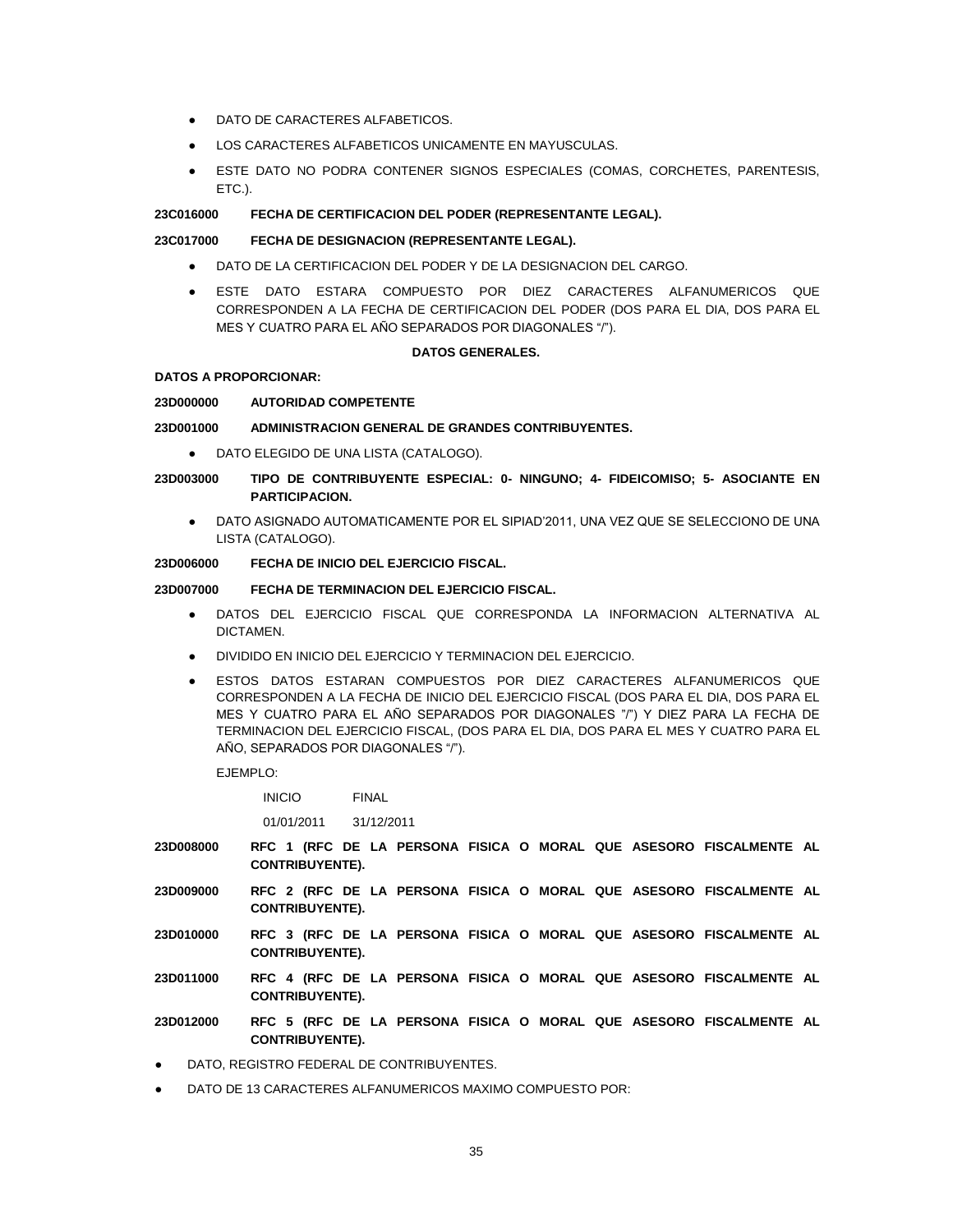- CUATRO LETRAS PARA PERSONAS FISICAS; O GUION MEDIO Y TRES LETRAS PARA PERSONAS MORALES.

- SEIS CARACTERES NUMERICOS QUE CORRESPONDEN A LA FECHA (DOS CARACTERES PARA AÑO, DOS PARA MES Y DOS PARA EL DIA).

- TRES CARACTERES ALFANUMERICOS PARA LA HOMONIMIA.
- UTILIZACION DE CARACTERES ALFABETICOS EN MAYUSCULAS.

ESTE DATO NO PODRA CONTENER SIGNOS ESPECIALES (COMAS, CORCHETES, PARENTESIS, ETC., SALVO EL CARACTER &).

- **23D002000 FORMA PARTE DE UNA ASOCIACION EN PARTICIPACION.**
- **23D004000 EMPRESA FILIAL.**

**23D005000 EMPRESA SUBSIDIARIA.**

- **23D013000 REALIZO OPERACIONES CON PARTES RELACIONADAS (EN CASO AFIRMATIVO DEBE LLENAR LOS APARTADOS 13 Y 14).**
- **23D014000 REALIZO OPERACIONES CON PARTES RELACIONADAS NACIONALES.**
- **23D015000 REALIZO OPERACIONES CON PARTES RELACIONADAS EXTRANJERAS.**
- **23D016000 DETERMINO RENTA GRAVABLE PARA EFECTOS DE LA PARTICIPACION DE LOS TRABAJADORES EN LAS UTILIDADES.**
- **23D017000 LA RENTA GRAVABLE SE DETERMINO CON BASE EN LO DISPUESTO EN EL ARTICULO 16 DE LA L.I.S.R. (EN CASO AFIRMATIVO DEBE LLENAR EL APARTADO 15).**
- **23D018000 FUE RESPONSABLE SOLIDARIO EN EL IMPUESTO SOBRE LA RENTA EN ALGUNA ENAJENACION DE ACCIONES EFECTUADA POR RESIDENTES EN EL EXTRANJERO. (EN CASO AFIRMATIVO DEBE LLENAR EL APARTADO 8).**
- **23D019000 CELEBRO OPERACIONES FINANCIERAS DERIVADAS CON RESIDENTES EN EL EXTRANJERO QUE TUVIERAN EFECTOS FISCALES DURANTE EL EJERCICIO EN EL IMPUESTO SOBRE LA RENTA (EN CASO AFIRMATIVO DEBE LLENAR EL APARTADO 9).**
- **23D020000 MANTUVO INVERSIONES PERMANENTES EN SUBSIDIARIAS, ASOCIADAS Y AFILIADAS RESIDENTES EN EL EXTRANJERO DURANTE EL EJERCICIO (EN CASO AFIRMATIVO DEBE LLENAR EL APARTADO10).**
- **23D021000 OBTUVO ALGUNA RESOLUCION POR PARTE DEL SAT O DE LA SHCP QUE HAYA AFECTADO SU SITUACION FISCAL DURANTE EL EJERCICIO.**
- **23D028000 OBTUVO ALGUNA RESOLUCION FAVORABLE POR PARTE DE AUTORIDADES JURISDICCIONALES QUE HAYA AFECTADO SU SITUACION FISCAL DURANTE EL EJERCICIO.**
- **23D035000 REALIZO OPERACIONES DE ENAJENACION DE ACCIONES.**
- **23D036000 APLICO ALGUN TRATADO PARA EVITAR LA DOBLE TRIBUTACION.**
- **23D037000 OPTO POR APLICAR LO DISPUESTO POR EL ARTICULO NOVENO DEL DECRETO PUBLICADO EN EL DIARIO OFICIAL DE LA FEDERACION EL 5 DE NOVIEMBRE DE 2007 (IMPUESTO EMPRESARIAL A TASA UNICA).**
	- DATOS DE DOS CARACTERES ALFABETICOS, (SI O NO) EN MAYUSCULAS.
	- ESTE DATO NO PODRA CONTENER SIGNOS ESPECIALES (COMAS, CORCHETES, PARENTESIS, ETC.).
- **23D038000 MONTO PENDIENTE APLICADO EN EL EJERCICIO, DEL ESTIMULO FISCAL POR PROYECTOS EN INVESTIGACION Y DESARROLLO TECNOLOGICO AUTORIZADO EN EJERCICIOS ANTERIORES.**
- **23D039000 ESTIMULO POR PROYECTOS DE INVERSION EN LA PRODUCCION CINEMATOGRAFICA NACIONAL.**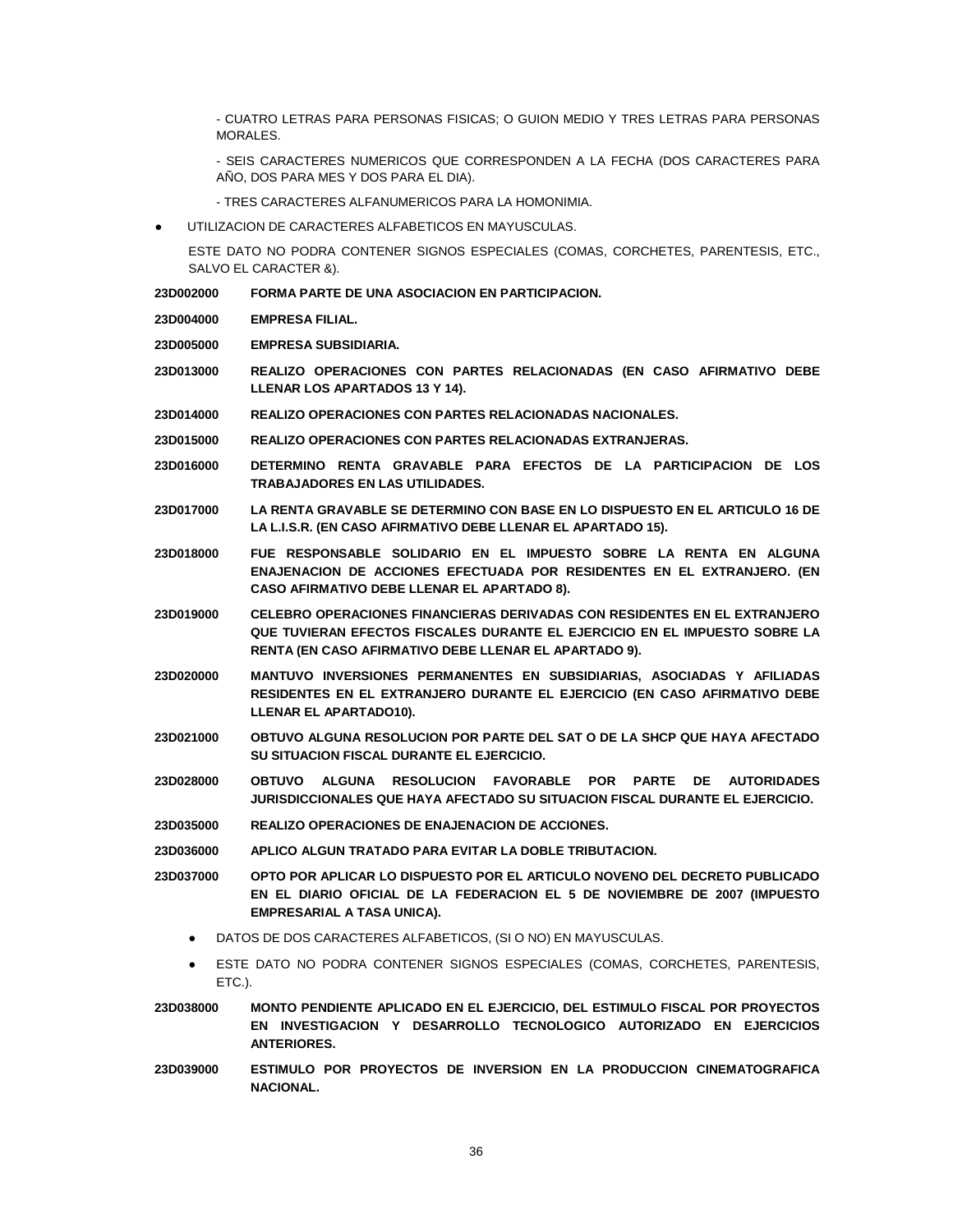- **23D040000 RESULTADO FISCAL DEL EJERCICIO.**
- **23D041000 I.S.R. TITULO II ART. 10 1ER. PARRAFO.**
- **23D042000 PARTIDAS NO DEDUCIBLES, EXCEPTO PROVISIONES Y RESERVAS. ARTICULO 32 FRACCS. VIII Y IX L.I.S.R.**
- **23D043000 PARTICIPACION DE LOS TRABAJADORES EN LAS UTILIDADES DE LAS EMPRESAS ARTICULO 10 FRACCION I LISR.**
- **23D044000 RESULTADO POSITIVO.**
- **23D045000 RESULTADO NEGATIVO (DIFERENCIA A QUE SE REFIERE EL ART. 88, 4o. PARRAFO DE LA L.I.S.R.).**
- **23D046000 IMPUESTO ACREDITADO ART. 11 FRAC. II ENTRE FACTOR ART. 2 FRACC. I, INCISO c) DE DISPOSICIONES DE VIGENCIA TEMPORAL DE LA L.I.S.R.**
- **23D047000 UTILIDAD FISCAL NETA DEL EJERCICIO CUANDO EL RESULTADO ES POSITIVO.**
- **23D048000 SALDO INICIAL CUFIN ACTUALIZADO.**
- **23D049000 DIVIDENDOS COBRADOS.**
- **23D050000 DIVIDENDOS PAGADOS.**
- **23D051000 OTROS CONCEPTOS (ESPECIFICAR).**
- **23D052000 OTROS CONCEPTOS (ESPECIFICAR).**
- **23D053000 OTROS CONCEPTOS (ESPECIFICAR).**
- **23D054000 OTROS CONCEPTOS (ESPECIFICAR).**
- **23D055000 OTROS CONCEPTOS (ESPECIFICAR).**
- **23D056000 CUFIN TOTAL AL CIERRE DEL EJERCICIO ACTUALIZADO.**
- **23D057000 SALDO INICIAL CUFINRE ACTUALIZADO.**
- **23D058000 DIVIDENDOS PAGADOS.**
- **23D059000 OTROS CONCEPTOS (ESPECIFICAR).**
- **23D060000 OTROS CONCEPTOS (ESPECIFICAR).**
- **23D061000 OTROS CONCEPTOS (ESPECIFICAR).**
- **23D062000 OTROS CONCEPTOS (ESPECIFICAR).**
- **23D063000 OTROS CONCEPTOS (ESPECIFICAR).**
- **23D064000 CUFINRE TOTAL AL CIERRE DEL EJERCICIO ACTUALIZADO.**
- **23D065000 CREDITO FISCAL POR ACTIVIDADES EN FIDEICOMISOS.**
- **23D066000 ACREDITAMIENTO DEL IMPUESTO SOBRE LA RENTA PROPIO POR PAGO DE DIVIDENDOS EN LOS EJERCICIOS 2006 Y 2007 NO ACREDITADO ANTERIORMENTE (NO PROVENIENTES DE CUFIN NI DE CUFINRE).**
- **23D067000 COMPENSACION DEL IMPUESTO AL ACTIVO POR RECUPERAR.**
- **23D068000 VALOR DECLARADO EN ADUANA DE IMPORTACIONES TEMPORALES.**
- **23D069000 VALOR DECLARADO EN ADUANA DE EXPORTACIONES TEMPORALES.**
- **23D070000 VALOR DECLARADO EN ADUANA DE IMPORTACIONES DEFINITIVAS.**
- **23D071000 VALOR DECLARADO EN ADUANA DE EXPORTACIONES DEFINITIVAS.**
- **23D072000 IVA PAGADO EN ADUANAS DURANTE EL EJERCICIO.**
- **23D073000 IEPS PAGADO EN ADUANAS DURANTE EL EJERCICIO.**
- **23D074000 IMPUESTO AL ACTIVO POR EL QUE SE SOLICITO DEVOLUCION.**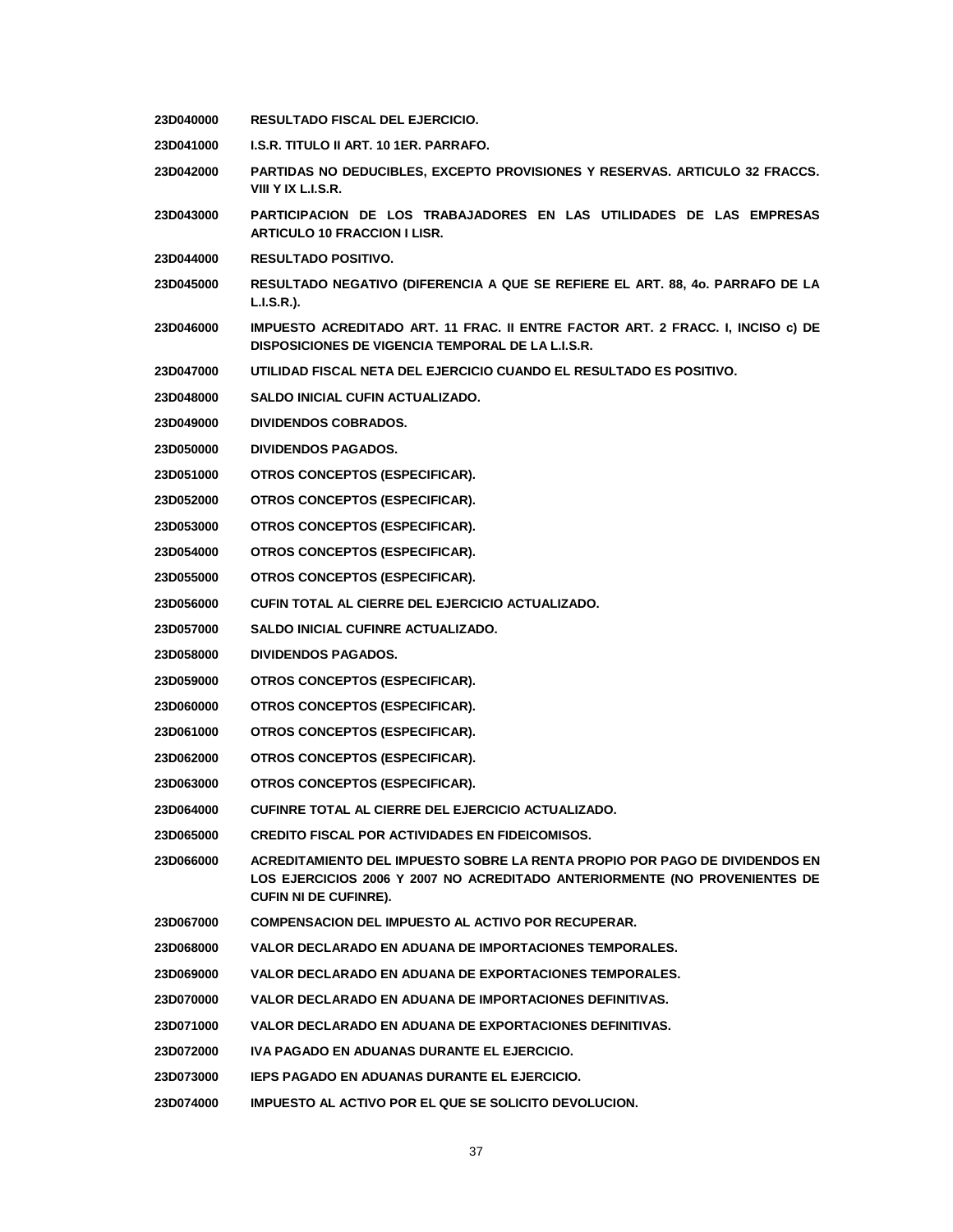**23D075000 IMPUESTO AL ACTIVO COMPENSADO CONTRA ISR PROPIO.**

**23D076000 IMPUESTO AL ACTIVO COMPENSADO CONTRA IETU.**

**23D077000 IMPUESTO AL ACTIVO POR RECUPERAR DE 10 AÑOS ANTERIORES.**

- PARA EFECTOS DE ESTOS DATOS, SE ANOTARAN CIFRAS DE IMPORTES REFERENTES A LOS DATOS INDICADOS.
- DATOS DE CARACTERES NUMERICOS.
- LAS CANTIDADES NEGATIVAS SE DEBERAN PRESENTAR CON SIGNO NEGATIVO, ANTEPONIENDOSE EL SIGNO A DICHA CANTIDAD.
- PARA LAS CANTIDADES POSITIVAS SE OMITIRA EL SIGNO.
- **ESTOS DATOS NO PODRAN CONTENER SIGNOS ESPECIALES TALES COMO: SIGNO DE PESOS, COMAS,** PUNTOS, PARENTESIS, ETC., UNICAMENTE DEBERAN CONSTAR DE LOS DIGITOS DEL 0 AL 9.
- LAS CANTIDADES INDICATIVAS DE IMPORTES DEBERAN ANOTARSE EN PESOS, NO EN MILES DE PESOS.

**23D023000 FECHA DEL OFICIO 1.**

**23D025000 FECHA DEL OFICIO 2.**

**23D027000 FECHA DEL OFICIO 3.**

**23D030000 FECHA DE LA RESOLUCION 1.**

**23D032000 FECHA DE LA RESOLUCION 2.**

**23D034000 FECHA DE LA RESOLUCION 3.**

- DATOS DE LA FECHA DEL OFICIO, DE LA RESOLUCION Y DEL ENVIO DE LA DECLARACION INFORMATIVA MULTIPLE.
- ESTOS DATOS ESTARAN COMPUESTOS POR DIEZ CARACTERES ALFANUMERICOS QUE CORRESPONDEN A LA FECHA DEL OFICIO, DE LA RESOLUCION Y DEL ENVIO DE LA DECLARACION INFORMATIVA MULTIPLE (DOS PARA EL DIA, DOS PARA EL MES Y CUATRO PARA EL AÑO SEPARADOS POR DIAGONALES "/").

**23D022000 NUMERO DE OFICIO 1.**

- **23D024000 NUMERO DE OFICIO 2.**
- **23D026000 NUMERO DE OFICIO 3.**

**23D029000 NUMERO DE RESOLUCION 1.**

**23D031000 NUMERO DE RESOLUCION 2.**

**23D033000 NUMERO DE RESOLUCION 3.**

- DATOS DE CARACTERES ALFANUMERICOS.
- ESTOS DATOS SI PODRAN CONTENER SIGNOS ESPECIALES (COMAS, PUNTOS, GUIONES, DIAGONALES, CORCHETES, PARENTESIS, ETC.).

| <b>APARTADO</b>                              | <b>DATOS A PROPORCIONAR</b>                                                                                                                |
|----------------------------------------------|--------------------------------------------------------------------------------------------------------------------------------------------|
| <b>BALANCE GENERAL</b>                       | 2011                                                                                                                                       |
| ESTADO DE RESULTADOS                         | 2011                                                                                                                                       |
| ESTADO DE VARIACIONES EN EL CAPITAL CONTABLE | CAPITAI<br>CONTRIBUIDO:<br>SOCIAL.<br>CAPITAL<br>APORTACIONES PARA FUTUROS AUMENTOS DE<br>CAPITAL<br>FORMALIZADAS<br>EN<br>ASAMBLEA<br>DE. |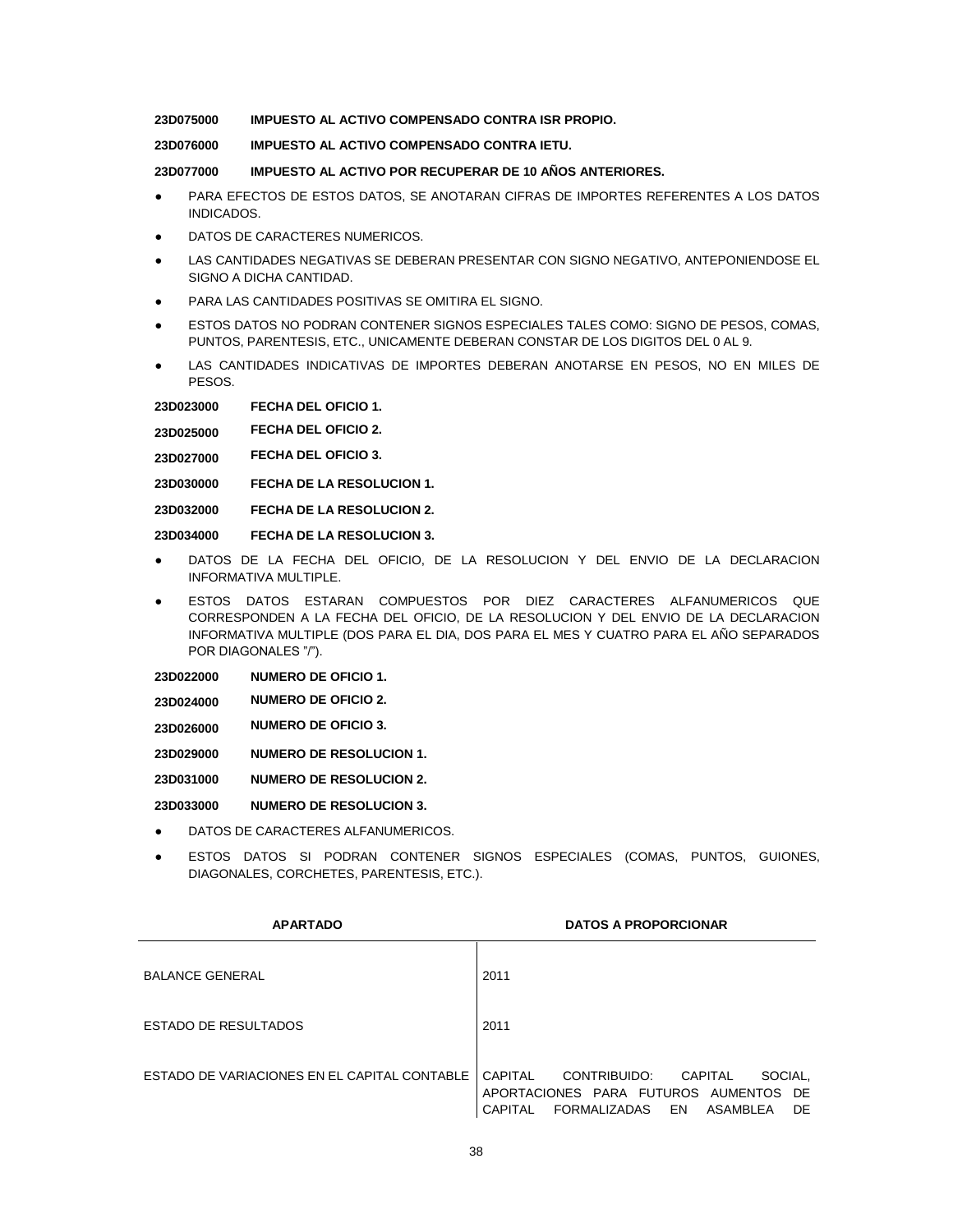ACCIONISTAS, PRIMA EN VENTA DE ACCIONES, OBLIGACIONES SUBORDINADAS EN CIRCULACION, DONATIVOS; OTRAS CUENTAS DE CAPITAL CONTRIBUIDO; CAPITAL GANADO: RESERVAS DE CAPITAL, RESULTADO DE EJERCICIOS ANTERIORES, RESULTADO POR VALUACION DE TITULOS DISPONIBLES PARA LA VENTA, RESULTADO POR VALUACION DE INSTRUMENTOS DE COBERTURA DE FLUJO DE EFECTIVO, EFECTO ACUMULADO POR CONVERSION, RESULTADO POR TENENCIA DE ACTIVOS NO MONETARIOS (POR VALUACION DE ACTIVO FIJO), RESULTADO POR TENENCIA DE ACTIVOS NO MONETARIOS (POR VALUACION DE INVERSIONES PERMANENTES EN ACCIONES), EFECTO INICIAL ACUMULADO DE IMPUESTO SOBRE LA RENTA DIFERIDO, EFECTO INICIAL ACUMULADO DE LA PARTICIPACION DE LOS TRABAJADORES EN LAS UTILIDADES DIFERIDA, EFECTO INICIAL ACUMULADO DE IMPUESTO EMPRESARIAL A TASA UNICA DIFERIDO, OTRAS CUENTAS DE CAPITAL GANADO, UTILIDAD NETA, PERDIDA NETA; Y TOTAL CAPITAL CONTABLE ESTADO DE FLUJOS DE EFECTIVO 2011 ANALISIS DE LAS CUENTAS DEL ESTADO DE **RESULTADOS** 2011, ACUMULABLES O DEDUCIBLES PARA ISR 2011, NO ACUMULABLES O NO AFECTOS AL ISR (INGRESOS) NO DEDUCIBLES (GASTOS) PARA ISR 2011

### **NOTA: EL ORDEN DE ESTOS DATOS ES UNICAMENTE INFORMATIVO, PARA SU CAPTURA REFERENCIAR AL FORMATO GUIA.**

- PARA EFECTOS DE ESTOS DATOS, SE ANOTARAN CIFRAS DE IMPORTES REFERENTES A LOS DATOS INDICADOS.
- DATOS DE CARACTERES NUMERICOS.
- LAS CANTIDADES NEGATIVAS SE DEBERAN PRESENTAR CON SIGNO NEGATIVO, ANTEPONIENDOSE EL SIGNO A DICHA CANTIDAD.
- PARA LAS CANTIDADES POSITIVAS SE OMITIRA EL SIGNO.
- ESTOS DATOS NO PODRAN CONTENER SIGNOS ESPECIALES TALES COMO: SIGNO DE PESOS, COMAS, PUNTOS, PARENTESIS, ETC., UNICAMENTE DEBERAN CONSTAR DE LOS DIGITOS DEL 0 AL 9.
- LAS CANTIDADES INDICATIVAS DE IMPORTES DEBERAN ANOTARSE EN PESOS, NO EN MILES DE PESOS.

#### **DATOS APLICABLES A LA INFORMACION ALTERNATIVA AL DICTAMEN DE:**

**F. SOCIEDADES CONTROLADORAS DE GRUPOS FINANCIEROS.**

#### **DATOS DE IDENTIFICACION**

### **DATOS APROPORCIONAR:**

**CONTRIBUYENTE, REPRESENTANTE LEGAL.**

**24A000000 RFC (DEL CONTRIBUYENTE).**

**24C000000 RFC (DEL REPRESENTANTE LEGAL.**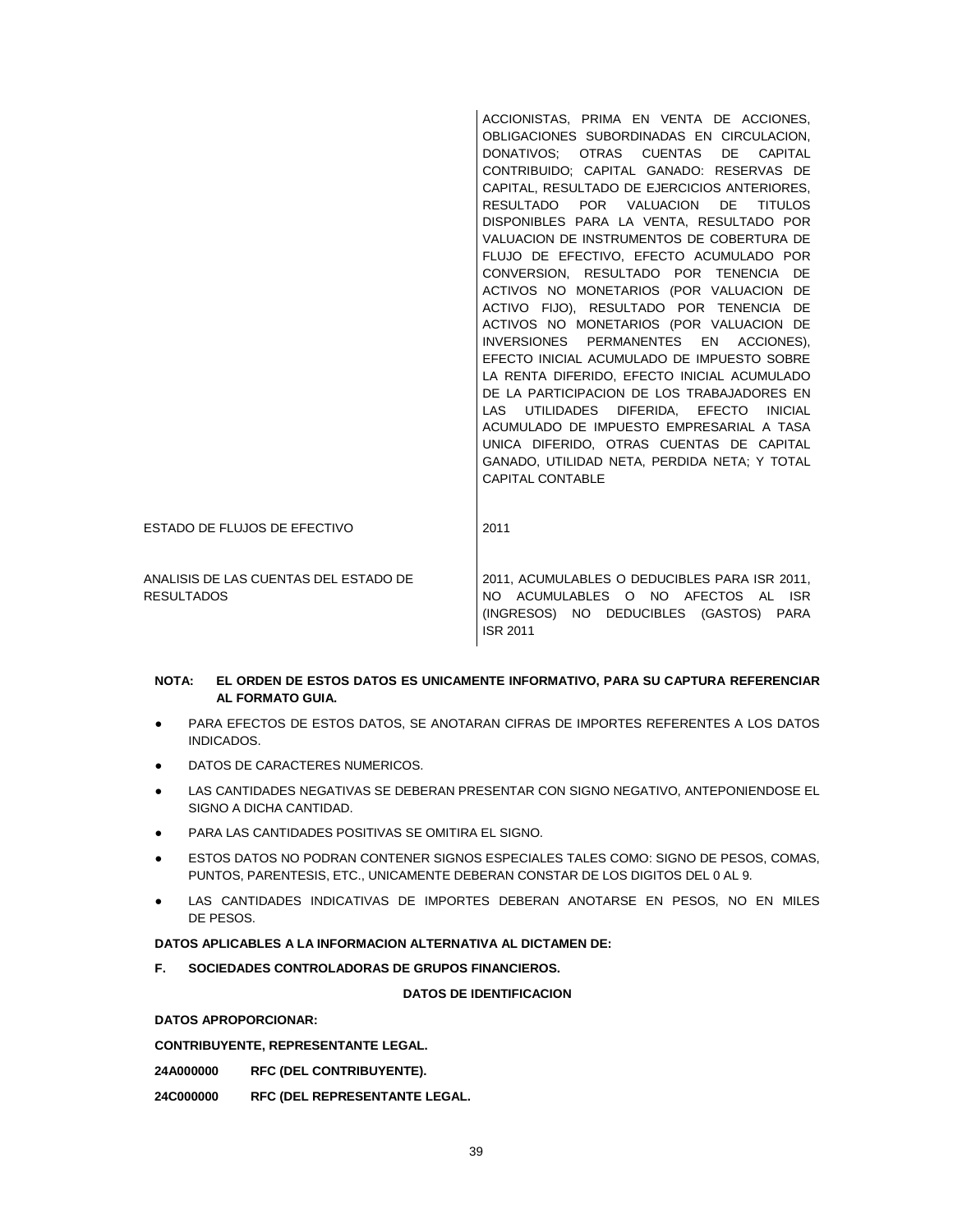- DATO, REGISTRO FEDERAL DE CONTRIBUYENTES DEL CONTRIBUYENTE, DEL REPRESENTANTE LEGAL.
- DATO DE 13 CARACTERES ALFANUMERICOS MAXIMO, COMPUESTO POR:
	- CUATRO LETRAS PARA PERSONAS FISICAS; O GUION MEDIO Y TRES LETRAS PARA PERSONAS MORALES.
	- SEIS CARACTERES NUMERICOS QUE CORRESPONDEN A LA FECHA, (DOS CARACTERES PARA AÑO, DOS PARA MES Y DOS PARA EL DIA).
	- TRES CARACTERES ALFANUMERICOS PARA LA HOMONIMIA.
- EN EL CASO DE QUE EL REPRESENTANTE LEGAL SEA RESIDENTES EN EL EXTRANJERO QUE NO CUENTE CON ESTE DATO, SE ANOTARA LO SIGUIENTE: **REXT990101XXX**
- UTILIZACION DE CARACTERES ALFABETICOS EN MAYUSCULAS.
- ESTE DATO NO PODRA CONTENER SIGNOS ESPECIALES (COMAS, CORCHETES, PARENTESIS, ETC., SALVO EL CARACTER &).

# **24A001000 DENOMINACION O RAZON SOCIAL.**

# **24C001000 NOMBRE (DEL REPRESENTANTE LEGAL) (APELLIDO PATERNO, APELLIDO MATERNO, NOMBRE(S)).**

- DATO, NOMBRE COMPLETO DEL CONTRIBUYENTE. TRATANDOSE DE REPRESENTANTE LEGAL, SE ANOTARA: APELLIDO PATERNO, APELLIDO MATERNO Y NOMBRE(S).
- DATO DE CARACTERES ALFANUMERICOS.
- LOS CARACTERES ALFABETICOS UNICAMENTE EN MAYUSCULAS.

# **24A002000 CURP (DEL CONTRIBUYENTE PERSONA FISICA).**

# **24C004000 CURP (DEL REPRESENTANTE LEGAL).**

- DATO DE 18 CARACTERES ALFANUMERICOS MAXIMO, COMPUESTO POR:
	- CUATRO CARACTERES ALFABETICOS
	- SEIS CARACTERES NUMERICOS.
	- SEIS CARACTERES ALFABETICOS.
	- UN CARACTER ALFABETICO O NUMERICO.
	- UN CARACTER NUMERICO
- UTILIZACION DE CARACTERES ALFABETICOS EN MAYUSCULAS.
- ESTE DATO NO PODRA CONTENER SIGNOS ESPECIALES (COMAS, CORCHETES, PARENTESIS, ETC.).

# **DOMICILIO FISCAL DEL CONTRIBUYENTE, DEL REPRESENTANTE LEGAL :**

# **24A003000 ENTIDAD FEDERATIVA (DEL CONTRIBUYENTE).**

**24C005000 ENTIDAD FEDERATIVA (DEL REPRESENTANTE LEGAL).**

DATO ELEGIDO DE UNA LISTA (CATALOGO).

# **24A004000 DELEGACION O MUNICIPIO (DEL CONTRIBUYENTE).**

# **24C006000 DELEGACION O MUNICIPIO (DEL REPRESENTANTE LEGAL).**

- DATO DELEGACION O MUNICIPIO COMPLETO.
- DATO DE CARACTERES ALFABETICOS EN MAYUSCULAS.
- ESTE DATO NO PODRA CONTENER SIGNOS ESPECIALES (COMAS, CORCHETES, PARENTESIS, ETC.).

**NOTA:** EN EL CASO DE REPRESENTANTES LEGALES RESIDENTES EN EL EXTRANJERO SE PONDRAN LOS DATOS QUE CORRESPONDAN AL DOMICILIO DEL REPRESENTANTE EN EL EXTRANJERO EN LO EQUIVALENTE A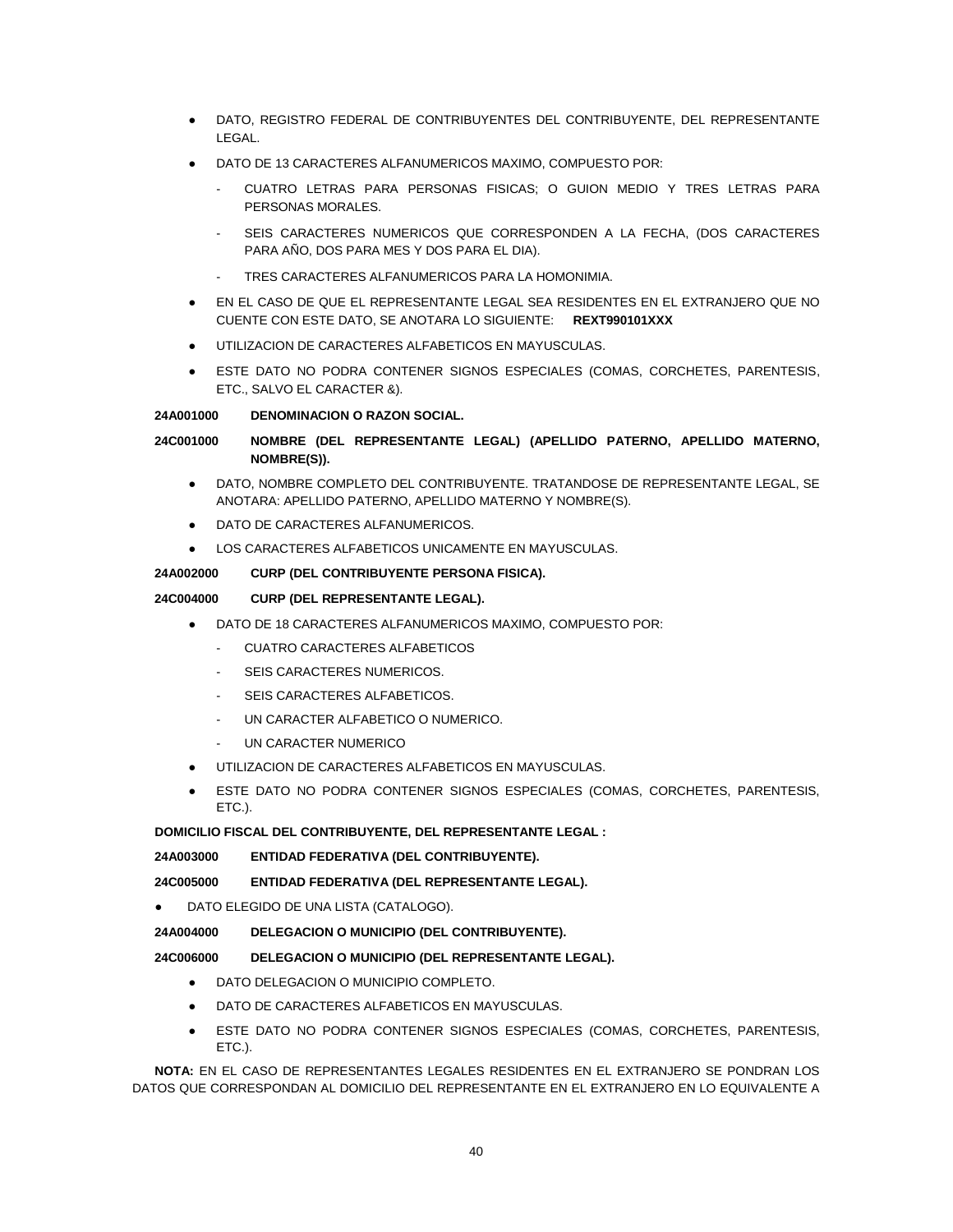DELEGACION O MUNICIPIO, ENTIDAD FEDERATIVA (PROVINCIA, ESTADO, DEPARTAMENTO) Y EL NOMBRE DEL PAIS

# **24A005000 COLONIA O LOCALIDAD (DEL CONTRIBUYENTE).**

## **24C007000 COLONIA O LOCALIDAD (DEL REPRESENTANTE LEGAL).**

- DATO COLONIA O LOCALIDAD COMPLETA.
- DATO DE CARACTERES ALFANUMERICOS.
- LOS CARACTERES ALFABETICOS UNICAMENTE EN MAYUSCULAS.
- ESTE DATO NO PODRA CONTENER SIGNOS ESPECIALES (COMAS, CORCHETES, PARENTESIS, ETC.).

#### **24A006000 CODIGO POSTAL (DEL CONTRIBUYENTE).**

#### **24C008000 CODIGO POSTAL (DEL REPRESENTANTE LEGAL).**

- DATO CODIGO POSTAL COMPLETA.
- DATO DE CARACTERES NUMERICOS.
- ESTE DATO NO PODRA CONTENER SIGNOS ESPECIALES (SIGNOS DE PESOS, COMAS, PUNTOS, GUIONES, PARENTESIS, ETC.), UNICAMENTE DEBERA CONSTAR DE LOS DIGITOS DEL 0 AL 9.

#### **24A007000 CALLE, NUMERO EXTERIOR E INTERIOR (DEL CONTRIBUYENTE).**

#### **24C009000 CALLE, NUMERO EXTERIOR E INTERIOR (DEL REPRESENTANTE LEGAL).**

- DATO DE CALLE Y NUMERO COMPLETO.
- DATO DE CARACTERES ALFANUMERICOS.
- LOS CARACTERES ALFABETICOS UNICAMENTE EN MAYUSCULAS.
- ESTE DATO NO PODRA CONTENER SIGNOS ESPECIALES (COMAS, CORCHETES, PARENTESIS, ETC.).

#### **24A008000 CIUDAD O POBLACION (DEL CONTRIBUYENTE).**

### **24C010000 CIUDAD O POBLACION (DEL REPRESENTANTE LEGAL).**

- DATO, CIUDAD O POBLACION COMPLETA.
- DATO DE CARACTERES ALFANUMERICOS.
- LOS CARACTERES ALFABETICOS UNICAMENTE EN MAYUSCULAS.
- ESTE DATO NO PODRA CONTENER SIGNOS ESPECIALES (COMAS, CORCHETES, PARENTESIS, ETC.).

### **24A009000 TELEFONO (DEL CONTRIBUYENTE).**

# **24C011000 TELEFONO (DEL REPRESENTANTE LEGAL).**

- DATO DE VEINTE CARACTERES NUMERICOS MAXIMO.
- ESTE DATO NO PODRA CONTENER SIGNOS ESPECIALES (SIGNO DE PESOS, COMAS, PUNTOS, CORCHETES, PARENTESIS, ETC.) UNICAMENTE DEBERA CONSTAR DE LOS DIGITOS DEL 0 AL 9.

### **24A010000 CORREO ELECTRONICO (DEL CONTRIBUYENTE).**

# **24C012000 CORREO ELECTRONICO (DEL REPRESENTANTE LEGAL).**

- DATO DE CARACTERES ALFANUMERICOS
- LOS CARACTERES ALFABETICOS SE PODRAN ANOTAR EN MINUSCULAS.
- ESTE DATO SI PODRA CONTENER SIGNOS ESPECIALES (PUNTOS, GUIONES, ARROBA, ETC.).

### **24A011000 CLAVE DE ACTIVIDAD PARA EFECTOS FISCALES.**

DATO ACTIVIDAD ECONOMICA O ACTIVIDAD PREPONDERANTE DENOMINADO TAMBIEN GIRO, ASIGNADO AUTOMATICAMENTE POR EL SISTEMA DE INFORMACION ALTERNATIVA AL DICTAMEN 2011 (SIPIAD'2011), UNA VEZ QUE SE SELECCIONA DE UN CATALOGO.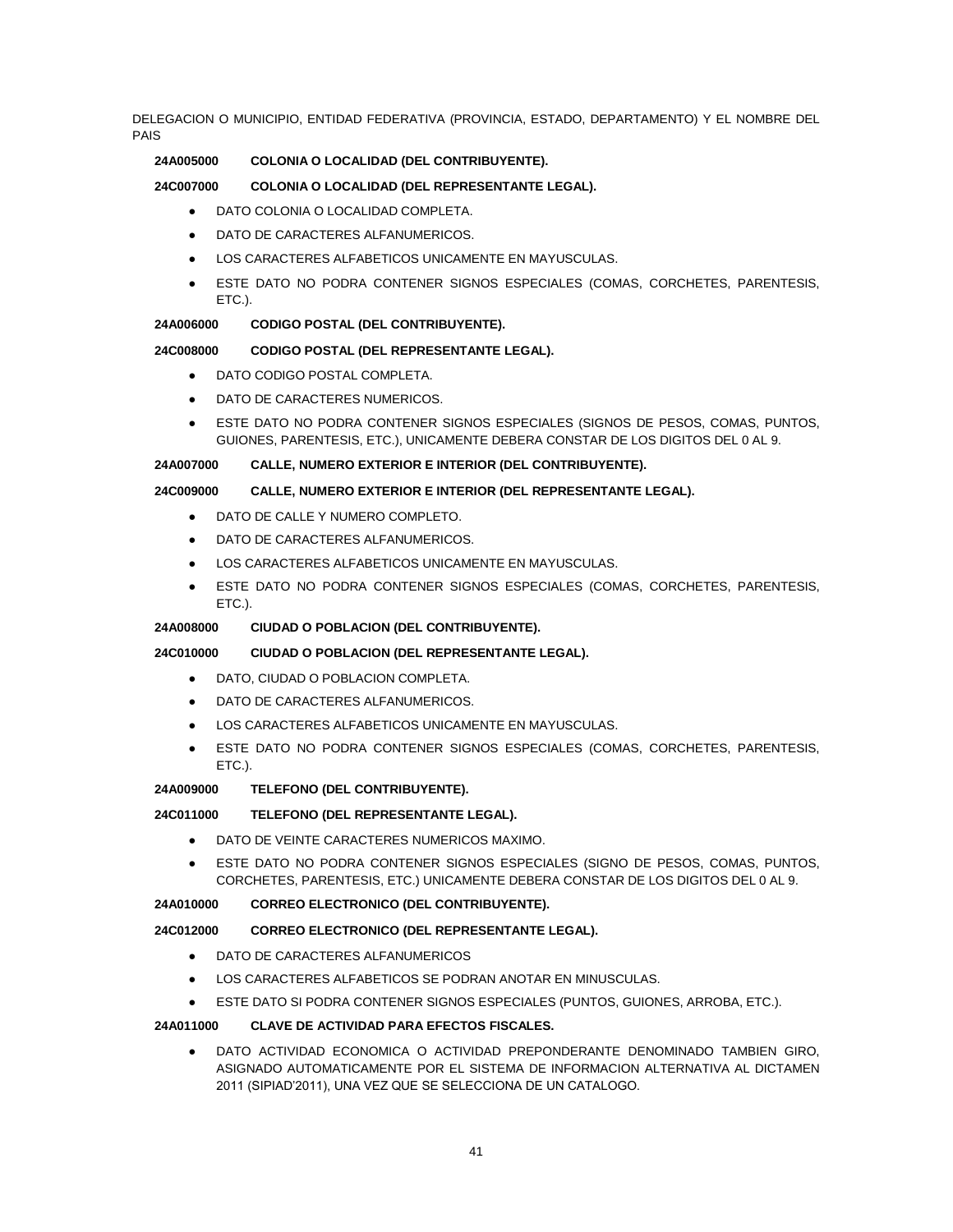- PARA EFECTOS DE ESTE DATO SE DEBERA TOMAR EN CUENTA LA DESCRIPCION QUE AL EFECTO SE HACE EN EL ANEXO 6 DE LA RESOLUCION MISCELANEA VIGENTE PARA 2010.
- ESTE TEXTO NO PODRA CONTENER SIGNOS ESPECIALES (COMAS, CORCHETES, PARENTESIS, ETC.).

## **24A012000 NOMBRE DEL SECTOR ECONOMICO AL QUE PERTENECE.**

TEXTO O NOMBRE DEL SECTOR ECONOMICO, ASIGNADO AUTOMATICAMENTE POR EL SISTEMA DE INFORMACION ALTERNATIVA AL DICTAMEN 2011, UNA VEZ QUE SE SELECCIONO LA CLAVE DE ACTIVIDAD PARA EFECTOS FISCALES.

### **24C002000 NACIONAL (REPRESENTANTE LEGAL).**

### **24C003000 EXTRANJERO (REPRESENTANTE LEGAL.**

- DATO DE DOS CARACTERES ALFABETICOS (SI O NO).
	- UTILIZACION UNICAMENTE DE CARACTERES ALFABETICOS EN MAYUSCULAS.
	- ESTE TEXTO NO PODRA CONTENER SIGNOS ESPECIALES (COMAS, CORCHETES, PARENTESIS, ETC.).

### **24C013000 NUMERO DE ESCRITURA (REPRESENTANTE LEGAL).**

### **24C014000 NUMERO DE NOTARIA QUE CERTIFICO EL PODER (REPRESENTANTE LEGAL).**

- DATO DE QUINCE Y DIEZ CARACTERES ALFANUMERICOS MAXIMO SIN SIGNO. RESPECTIVAMENTE.
- ESTE DATO NO PODRA CONTENER SIGNOS ESPECIALES (SIGNO DE PESOS, COMAS, PUNTOS, GUIONES, PARENTESIS, ETC.), UNICAMENTE DEBERA CONSTAR DE LOS DIGITOS DEL 0 AL 9.

### **24C015000 ENTIDAD EN LA QUE SE UBICA LA NOTARIA (REPRESENTANTE LEGAL).**

- DATO, ENTIDAD COMPLETA.
- DATO DE CARACTERES ALFABETICOS.
- LOS CARACTERES ALFABETICOS UNICAMENTE EN MAYUSCULAS.
- ESTE DATO NO PODRA CONTENER SIGNOS ESPECIALES (COMAS, CORCHETES, PARENTESIS, ETC.).

### **24C016000 FECHA DE CERTIFICACION DEL PODER (REPRESENTANTE LEGAL).**

# **24C017000 FECHA DE DESIGNACION (REPRESENTANTE LEGAL).**

- DATO DE LA CERTIFICACION DEL PODER Y DE LA DESIGNACION DEL CARGO.
- ESTE DATO ESTARA COMPUESTO POR DIEZ CARACTERES ALFANUMERICOS QUE CORRESPONDEN A LA FECHA DE CERTIFICACION DEL PODER (DOS PARA EL DIA, DOS PARA EL MES Y CUATRO PARA EL AÑO SEPARADOS POR DIAGONALES "/").

#### **DATOS GENERALES.**

## **DATOS A PROPORCIONAR:**

# **24D000000 AUTORIDAD COMPETENTE**

# **24D001000 ADMINISTRACION GENERAL DE GRANDES CONTRIBUYENTES.**

● DATO ELEGIDO DE UNA LISTA (CATALOGO).

# **24D003000 TIPO DE CONTRIBUYENTE ESPECIAL: 0- NINGUNO; 4- FIDEICOMISO; 5- ASOCIANTE EN PARTICIPACION.**

DATO ASIGNADO AUTOMATICAMENTE POR EL SIPIAD'2011, UNA VEZ QUE SE SELECCIONO DE UNA LISTA (CATALOGO).

#### **24D007000 FECHA DE INICIO DEL EJERCICIO FISCAL.**

**24D008000 FECHA DE TERMINACION DEL EJERCICIO FISCAL.**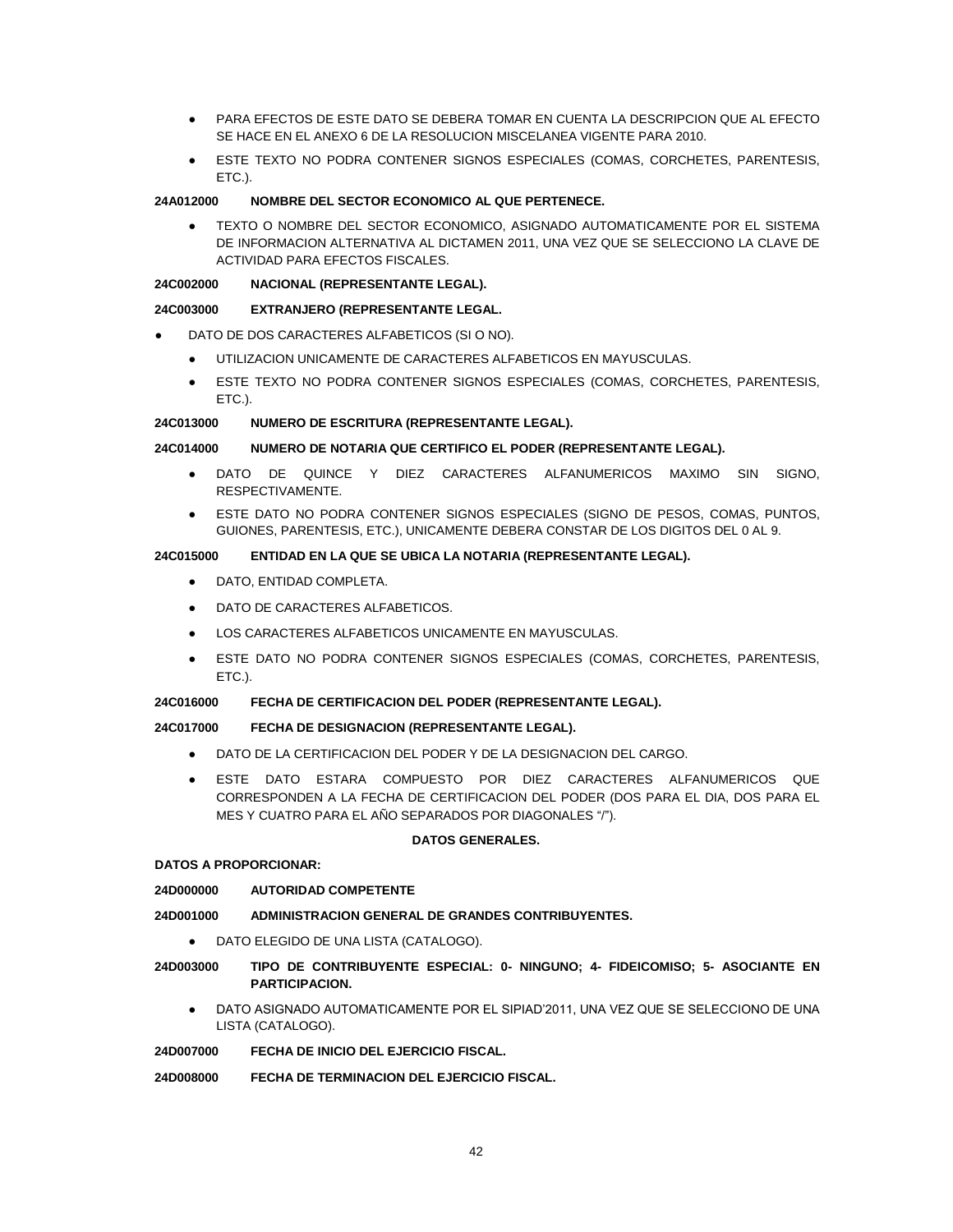- DATOS DEL EJERCICIO FISCAL QUE CORRESPONDA LA INFORMACION ALTERNATIVA AL DICTAMEN.
- DIVIDIDO EN INICIO DEL EJERCICIO Y TERMINACION DEL EJERCICIO.
- ESTOS DATOS ESTARAN COMPUESTOS POR DIEZ CARACTERES ALFANUMERICOS QUE CORRESPONDEN A LA FECHA DE INICIO DEL EJERCICIO FISCAL (DOS PARA EL DIA, DOS PARA EL MES Y CUATRO PARA EL AÑO SEPARADOS POR DIAGONALES "/") Y DIEZ PARA LA FECHA DE TERMINACION DEL EJERCICIO FISCAL, (DOS PARA EL DIA, DOS PARA EL MES Y CUATRO PARA EL AÑO, SEPARADOS POR DIAGONALES "/").

EJEMPLO:

INICIO FINAL

01/01/2011 31/12/2011

- **24D009000 RFC 1 (RFC DE LA PERSONA FISICA O MORAL QUE ASESORO FISCALMENTE AL CONTRIBUYENTE).**
- **24D010000 RFC 2 (RFC DE LA PERSONA FISICA O MORAL QUE ASESORO FISCALMENTE AL CONTRIBUYENTE).**
- **24D011000 RFC 3 (RFC DE LA PERSONA FISICA O MORAL QUE ASESORO FISCALMENTE AL CONTRIBUYENTE).**
- **24D012000 RFC 4 (RFC DE LA PERSONA FISICA O MORAL QUE ASESORO FISCALMENTE AL CONTRIBUYENTE).**
- **24D013000 RFC 5 (RFC DE LA PERSONA FISICA O MORAL QUE ASESORO FISCALMENTE AL CONTRIBUYENTE).**
- DATO, REGISTRO FEDERAL DE CONTRIBUYENTES.
- DATO DE 13 CARACTERES ALFANUMERICOS MAXIMO COMPUESTO POR:

- CUATRO LETRAS PARA PERSONAS FISICAS; O GUION MEDIO Y TRES LETRAS PARA PERSONAS MORALES.

- SEIS CARACTERES NUMERICOS QUE CORRESPONDEN A LA FECHA (DOS CARACTERES PARA AÑO, DOS PARA MES Y DOS PARA EL DIA).

- TRES CARACTERES ALFANUMERICOS PARA LA HOMONIMIA.
- UTILIZACION DE CARACTERES ALFABETICOS EN MAYUSCULAS.

ESTE DATO NO PODRA CONTENER SIGNOS ESPECIALES (COMAS, CORCHETES, PARENTESIS, ETC., SALVO EL CARACTER &).

- **24D002000 FORMA PARTE DE UNA ASOCIACION EN PARTICIPACION.**
- **24D004000 EMPRESA PARAESTATAL**
- **24D005000 EMPRESA FILIAL.**
- **24D006000 EMPRESA SUBSIDIARIA.**
- **24D014000 REALIZO OPERACIONES CON PARTES RELACIONADAS (EN CASO AFIRMATIVO DEBE LLENAR LOS APARTADOS 13 Y 14).**
- **24D015000 REALIZO OPERACIONES CON PARTES RELACIONADAS NACIONALES.**
- **24D016000 REALIZO OPERACIONES CON PARTES RELACIONADAS EXTRANJERAS.**
- **24D017000 DETERMINO RENTA GRAVABLE PARA EFECTOS DE LA PARTICIPACION DE LOS TRABAJADORES EN LAS UTILIDADES.**
- **24D018000 LA RENTA GRAVABLE SE DETERMINO CON BASE EN LO DISPUESTO EN EL ARTICULO 16 DE LA L.I.S.R. (EN CASO AFIRMATIVO DEBE LLENAR EL APARTADO 15).**
- **24D019000 FUE RESPONSABLE SOLIDARIO EN EL IMPUESTO SOBRE LA RENTA EN ALGUNA ENAJENACION DE ACCIONES EFECTUADA POR RESIDENTES EN EL EXTRANJERO. (EN**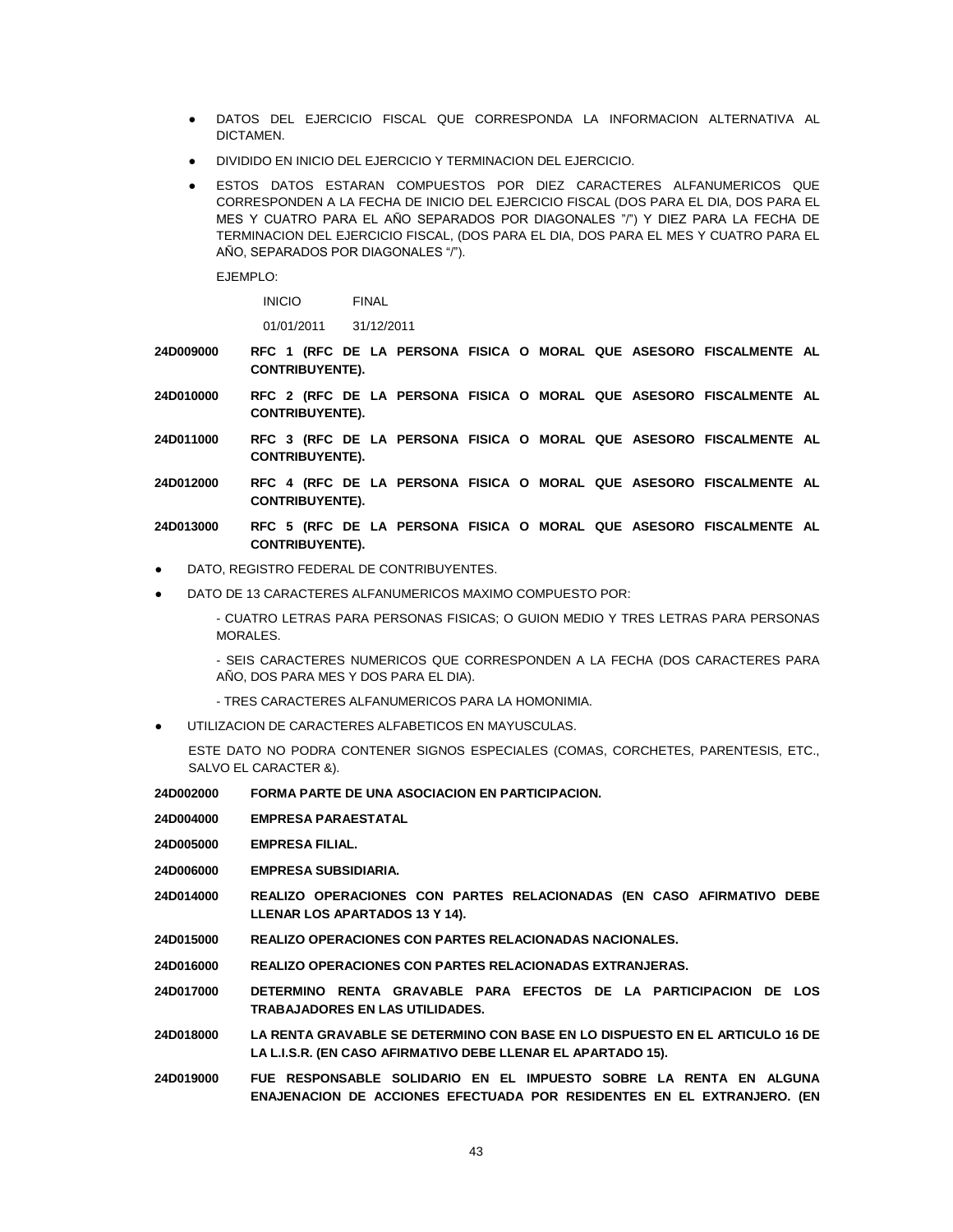**CASO AFIRMATIVO DEBE LLENAR EL APARTADO 8).**

- **24D020000 CELEBRO OPERACIONES FINANCIERAS DERIVADAS CON RESIDENTES EN EL EXTRANJERO QUE TUVIERAN EFECTOS FISCALES DURANTE EL EJERCICIO EN EL IMPUESTO SOBRE LA RENTA (EN CASO AFIRMATIVO DEBE LLENAR EL APARTADO 9).**
- **24D021000 MANTUVO INVERSIONES PERMANENTES EN SUBSIDIARIAS, ASOCIADAS Y AFILIADAS RESIDENTES EN EL EXTRANJERO DURANTE EL EJERCICIO (EN CASO AFIRMATIVO DEBE LLENAR EL APARTADO10).**
- **24D022000 OBTUVO ALGUNA RESOLUCION POR PARTE DEL SAT O DE LA SHCP QUE HAYA AFECTADO SU SITUACION FISCAL DURANTE EL EJERCICIO.**
- **24D029000 OBTUVO ALGUNA RESOLUCION FAVORABLE POR PARTE DE AUTORIDADES JURISDICCIONALES QUE HAYA AFECTADO SU SITUACION FISCAL DURANTE EL EJERCICIO.**
- **24D036000 REALIZO OPERACIONES DE ENAJENACION DE ACCIONES.**

**24D037000 APLICO ALGUN TRATADO PARA EVITAR LA DOBLE TRIBUTACION.**

**24D038000 OPTO POR APLICAR LO DISPUESTO POR EL ARTICULO NOVENO DEL DECRETO PUBLICADO EN EL DIARIO OFICIAL DE LA FEDERACION EL 5 DE NOVIEMBRE DE 2007 (IMPUESTO EMPRESARIAL A TASA UNICA).**

- DATOS DE DOS CARACTERES ALFABETICOS, (SI O NO) EN MAYUSCULAS.
- ESTE DATO NO PODRA CONTENER SIGNOS ESPECIALES (COMAS, CORCHETES, PARENTESIS, ETC.).
- **24D039000 MONTO PENDIENTE APLICADO EN EL EJERCICIO, DEL ESTIMULO FISCAL POR PROYECTOS EN INVESTIGACION Y DESARROLLO TECNOLOGICO AUTORIZADO EN EJERCICIOS ANTERIORES.**
- **24D040000 ESTIMULO POR PROYECTOS DE INVERSION EN LA PRODUCCION CINEMATOGRAFICA NACIONAL.**
- **24D041000 RESULTADO FISCAL DEL EJERCICIO.**
- **24D042000 I.S.R. TITULO II ART. 10 1ER. PARRAFO.**
- **24D043000 PARTIDAS NO DEDUCIBLES, EXCEPTO PROVISIONES Y RESERVAS. ARTICULO 32 FRACCS. VIII Y IX L.I.S.R.**
- **24D044000 PARTICIPACION DE LOS TRABAJADORES EN LAS UTILIDADES DE LAS EMPRESAS ARTICULO 10 FRACCION I LISR.**
- **24D045000 RESULTADO POSITIVO.**
- **24D046000 RESULTADO NEGATIVO (DIFERENCIA A QUE SE REFIERE EL ART. 88, 4o. PARRAFO DE LA L.I.S.R.).**
- **24D047000 IMPUESTO ACREDITADO ART. 11 FRAC. II ENTRE FACTOR ART. 2 FRACC. I, INCISO c) DE DISPOSICIONES DE VIGENCIA TEMPORAL DE LA L.I.S.R.**
- **24D048000 UTILIDAD FISCAL NETA DEL EJERCICIO CUANDO EL RESULTADO ES POSITIVO.**
- **24D049000 SALDO INICIAL CUFIN ACTUALIZADO.**
- **24D050000 DIVIDENDOS COBRADOS.**
- **24D051000 DIVIDENDOS PAGADOS.**
- **24D052000 OTROS CONCEPTOS (ESPECIFICAR).**
- **24D053000 OTROS CONCEPTOS (ESPECIFICAR).**
- **24D054000 OTROS CONCEPTOS (ESPECIFICAR).**
- **24D055000 OTROS CONCEPTOS (ESPECIFICAR).**
- **24D056000 OTROS CONCEPTOS (ESPECIFICAR).**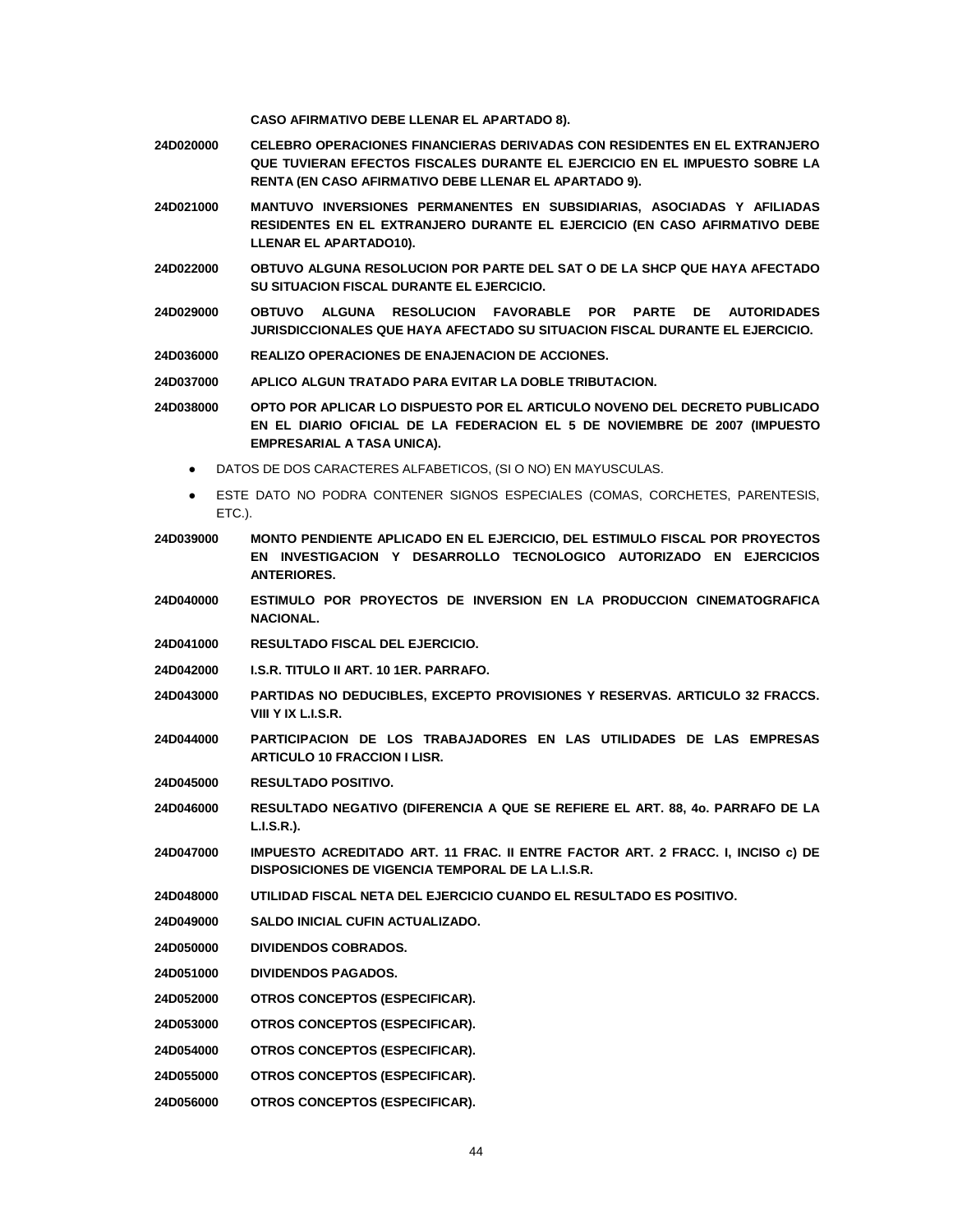- **24D057000 CUFIN TOTAL AL CIERRE DEL EJERCICIO ACTUALIZADO. 24D058000 SALDO INICIAL CUFINRE ACTUALIZADO. 24D059000 DIVIDENDOS PAGADOS. 24D060000 OTROS CONCEPTOS (ESPECIFICAR). 24D061000 OTROS CONCEPTOS (ESPECIFICAR). 24D062000 OTROS CONCEPTOS (ESPECIFICAR). 24D063000 OTROS CONCEPTOS (ESPECIFICAR). 24D064000 OTROS CONCEPTOS (ESPECIFICAR). 24D065000 CUFINRE TOTAL AL CIERRE DEL EJERCICIO ACTUALIZADO. 24D066000 CREDITO FISCAL POR ACTIVIDADES EN FIDEICOMISOS. 24D067000 ACREDITAMIENTO DEL IMPUESTO SOBRE LA RENTA PROPIO POR PAGO DE DIVIDENDOS EN LOS EJERCICIOS 2006 Y 2007 NO ACREDITADO ANTERIORMENTE (NO PROVENIENTES DE CUFIN NI DE CUFINRE). 24D068000 COMPENSACION DEL IMPUESTO AL ACTIVO POR RECUPERAR. 24D069000 VALOR DECLARADO EN ADUANA DE IMPORTACIONES TEMPORALES. 24D070000 VALOR DECLARADO EN ADUANA DE EXPORTACIONES TEMPORALES. 24D071000 VALOR DECLARADO EN ADUANA DE IMPORTACIONES DEFINITIVAS. 24D072000 VALOR DECLARADO EN ADUANA DE EXPORTACIONES DEFINITIVAS. 24D073000 IVA PAGADO EN ADUANAS DURANTE EL EJERCICIO. 24D074000 IEPS PAGADO EN ADUANAS DURANTE EL EJERCICIO. 24D075000 IMPUESTO AL ACTIVO POR EL QUE SE SOLICITO DEVOLUCION. 24D076000 IMPUESTO AL ACTIVO COMPENSADO CONTRA ISR PROPIO. 24D077000 IMPUESTO AL ACTIVO COMPENSADO CONTRA IETU. 24D078000 IMPUESTO AL ACTIVO POR RECUPERAR DE 10 AÑOS ANTERIORES.** PARA EFECTOS DE ESTOS DATOS, SE ANOTARAN CIFRAS DE IMPORTES REFERENTES A LOS DATOS INDICADOS. DATOS DE CARACTERES NUMERICOS. LAS CANTIDADES NEGATIVAS SE DEBERAN PRESENTAR CON SIGNO NEGATIVO, ANTEPONIENDOSE EL SIGNO A DICHA CANTIDAD. PARA LAS CANTIDADES POSITIVAS SE OMITIRA EL SIGNO. ESTOS DATOS NO PODRAN CONTENER SIGNOS ESPECIALES TALES COMO: SIGNO DE PESOS, COMAS, PUNTOS, PARENTESIS, ETC., UNICAMENTE DEBERAN CONSTAR DE LOS DIGITOS DEL 0 AL 9. LAS CANTIDADES INDICATIVAS DE IMPORTES DEBERAN ANOTARSE EN PESOS, NO EN MILES DE PESOS. **24D024000 FECHA DEL OFICIO 1. 24D026000 FECHA DEL OFICIO 2. 24D028000 FECHA DEL OFICIO 3. 24D031000 FECHA DE LA RESOLUCION 1.**
- **24D033000 FECHA DE LA RESOLUCION 2.**

**24D035000 FECHA DE LA RESOLUCION 3.**

DATOS DE LA FECHA DEL OFICIO, DE LA RESOLUCION Y DEL ENVIO DE LA DECLARACION INFORMATIVA MULTIPLE.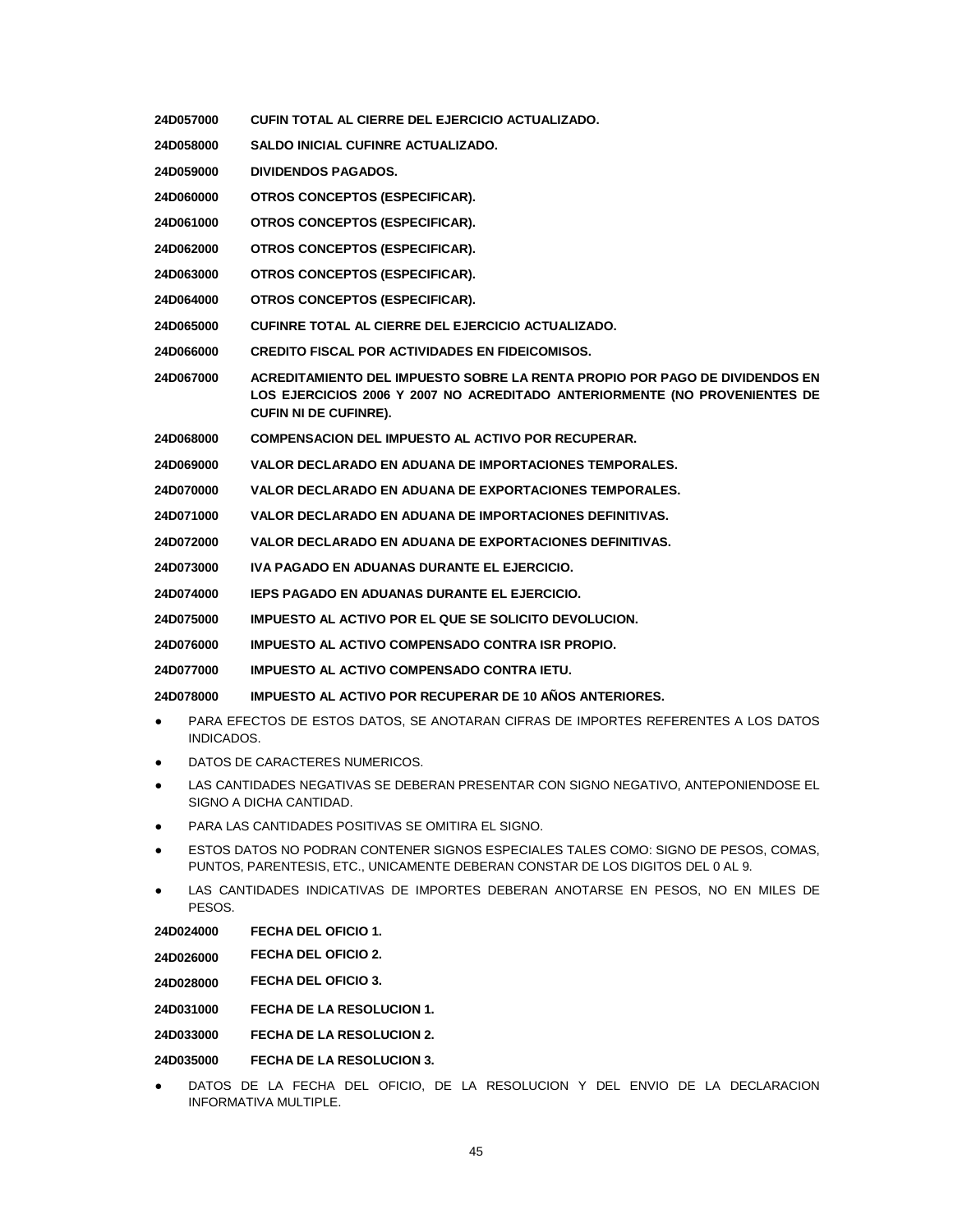● ESTOS DATOS ESTARAN COMPUESTOS POR DIEZ CARACTERES ALFANUMERICOS QUE CORRESPONDEN A LA FECHA DEL OFICIO, DE LA RESOLUCION Y DEL ENVIO DE LA DECLARACION INFORMATIVA MULTIPLE (DOS PARA EL DIA, DOS PARA EL MES Y CUATRO PARA EL AÑO SEPARADOS POR DIAGONALES "/").

**24D023000 NUMERO DE OFICIO 1.**

- **24D025000 NUMERO DE OFICIO 2.**
- **24D027000 NUMERO DE OFICIO 3.**
- **24D030000 NUMERO DE RESOLUCION 1.**
- **24D032000 NUMERO DE RESOLUCION 2.**
- **24D034000 NUMERO DE RESOLUCION 3.**
- DATOS DE CARACTERES ALFANUMERICOS.
- ESTOS DATOS SI PODRAN CONTENER SIGNOS ESPECIALES (COMAS, PUNTOS, GUIONES, DIAGONALES, CORCHETES, PARENTESIS, ETC.).

| <b>APARTADO</b>                              | <b>DATOS A PROPORCIONAR</b>                                                                                                                                                                                                                                                                                                                                                                                                                                                                                                                                                                                                                                                                                                                                                                                                                                                                                                                                                                                                  |
|----------------------------------------------|------------------------------------------------------------------------------------------------------------------------------------------------------------------------------------------------------------------------------------------------------------------------------------------------------------------------------------------------------------------------------------------------------------------------------------------------------------------------------------------------------------------------------------------------------------------------------------------------------------------------------------------------------------------------------------------------------------------------------------------------------------------------------------------------------------------------------------------------------------------------------------------------------------------------------------------------------------------------------------------------------------------------------|
| <b>BALANCE GENERAL</b>                       | 2011                                                                                                                                                                                                                                                                                                                                                                                                                                                                                                                                                                                                                                                                                                                                                                                                                                                                                                                                                                                                                         |
| <b>ESTADO DE RESULTADOS</b>                  | 2011                                                                                                                                                                                                                                                                                                                                                                                                                                                                                                                                                                                                                                                                                                                                                                                                                                                                                                                                                                                                                         |
| ESTADO DE VARIACIONES EN EL CAPITAL CONTABLE | CAPITAL CONTRIBUIDO: CAPITAL<br>SOCIAL.<br>APORTACIONES PARA FUTUROS AUMENTOS DE<br>CAPITAL FORMALIZADAS POR SU ORGANO DE<br>GOBIERNO. PRIMA EN VENTA DE ACCIONES.<br>OBLIGACIONES SUBORDINADAS EN CIRCULACION,<br>OTRAS CUENTAS DE CAPITAL CONTRIBUIDO:<br>CAPITAL GANADO: RESERVAS DE<br>CAPITAL,<br>DE EJERCICIOS ANTERIORES,<br>RESULTADO<br>RESULTADO POR VALUACION DE<br><b>TITULOS</b><br>DISPONIBLES PARA LA VENTA, EFECTO ACUMULADO<br>POR CONVERSION, RESULTADO POR TENENCIA<br>DE ACTIVOS NO MONETARIOS (POR VALUACION DE<br>ACTIVO FIJO), RESULTADO POR TENENCIA<br>DE ACTIVOS NO MONETARIOS (POR VALUACION DE<br>INVERSIONES PERMANENTES<br>EN ACCIONES),<br>EFECTO INICIAL ACUMULADO DE IMPUESTO SOBRE<br>LA RENTA DIFERIDO, EFECTO INICIAL ACUMULADO<br>DE PARTICIPACION DE LOS TRABAJADORES EN LAS<br>UTILIDADES DIFERIDA, EFECTO INICIAL ACUMULADO<br>DE IMPUESTO EMPRESARIAL A TASA UNICA<br>DIFERIDO, OTRAS CUENTAS DE CAPITAL GANADO,<br>UTILIDAD NETA, PERDIDA NETA; Y TOTAL CAPITAL<br><b>CONTABLE</b> |
| ESTADO DE FLUJOS DE EFECTIVO                 | 2011                                                                                                                                                                                                                                                                                                                                                                                                                                                                                                                                                                                                                                                                                                                                                                                                                                                                                                                                                                                                                         |
| <b>RESULTADOS</b>                            | ANALISIS DE LAS CUENTAS DEL ESTADO DE 2011, ACUMULABLES O DEDUCIBLES PARA ISR 2011,<br>NO ACUMULABLES O NO AFECTOS AL ISR<br>(INGRESOS) NO DEDUCIBLES (GASTOS)<br><b>PARA</b>                                                                                                                                                                                                                                                                                                                                                                                                                                                                                                                                                                                                                                                                                                                                                                                                                                                |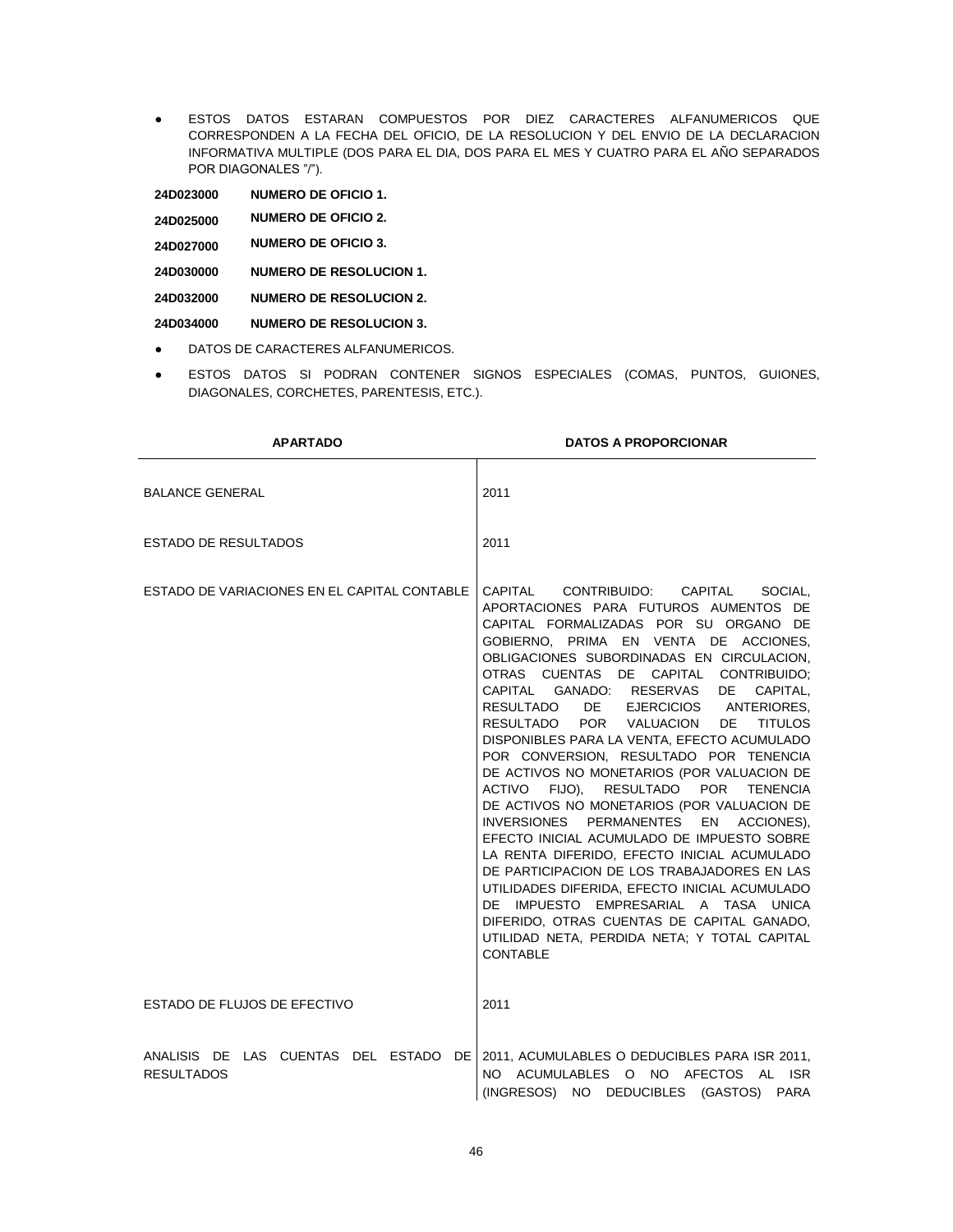# ISR 2011

# **NOTA: EL ORDEN DE ESTOS DATOS ES UNICAMENTE INFORMATIVO, PARA SU CAPTURA REFERENCIAR AL FORMATO GUIA.**

- PARA EFECTOS DE ESTOS DATOS, SE ANOTARAN CIFRAS DE IMPORTES REFERENTES A LOS DATOS INDICADOS.
- DATOS DE CARACTERES NUMERICOS.
- LAS CANTIDADES NEGATIVAS SE DEBERAN PRESENTAR CON SIGNO NEGATIVO, ANTEPONIENDOSE EL SIGNO A DICHA CANTIDAD.
- PARA LAS CANTIDADES POSITIVAS SE OMITIRA EL SIGNO.
- ESTOS DATOS NO PODRAN CONTENER SIGNOS ESPECIALES TALES COMO: SIGNO DE PESOS, COMAS, PUNTOS, PARENTESIS, ETC., UNICAMENTE DEBERAN CONSTAR DE LOS DIGITOS DEL 0 AL 9.
- LAS CANTIDADES INDICATIVAS DE IMPORTES DEBERAN ANOTARSE EN PESOS, NO EN MILES DE PESOS.

# **DATOS APLICABLES A LA INFORMACION ALTERNATIVA AL DICTAMEN DE:**

**G. SOCIEDADES DE INVERSION DE CAPITALES, DE RENTA VARIABLE Y EN INSTRUMENTOS DE DEUDA.**

# **DATOS DE IDENTIFICACION**

# **DATOS APROPORCIONAR:**

# **CONTRIBUYENTE, REPRESENTANTE LEGAL.**

# **25A000000 RFC (DEL CONTRIBUYENTE).**

# **25C000000 RFC (DEL REPRESENTANTE LEGAL.**

- DATO, REGISTRO FEDERAL DE CONTRIBUYENTES DEL CONTRIBUYENTE, DEL REPRESENTANTE LEGAL.
- DATO DE 13 CARACTERES ALFANUMERICOS MAXIMO, COMPUESTO POR:
	- CUATRO LETRAS PARA PERSONAS FISICAS; O GUION MEDIO Y TRES LETRAS PARA PERSONAS MORALES.
	- SEIS CARACTERES NUMERICOS QUE CORRESPONDEN A LA FECHA, (DOS CARACTERES PARA AÑO, DOS PARA MES Y DOS PARA EL DIA).
	- TRES CARACTERES ALFANUMERICOS PARA LA HOMONIMIA.
- EN EL CASO DE QUE EL REPRESENTANTE LEGAL SEA RESIDENTES EN EL EXTRANJERO QUE NO CUENTE CON ESTE DATO, SE ANOTARA LO SIGUIENTE: **REXT990101XXX**
- UTILIZACION DE CARACTERES ALFABETICOS EN MAYUSCULAS.
- ESTE DATO NO PODRA CONTENER SIGNOS ESPECIALES (COMAS, CORCHETES, PARENTESIS, ETC., SALVO EL CARACTER &).

# **25A001000 DENOMINACION O RAZON SOCIAL.**

# **25C001000 NOMBRE (DEL REPRESENTANTE LEGAL) (APELLIDO PATERNO, APELLIDO MATERNO, NOMBRE(S)).**

- DATO, NOMBRE COMPLETO DEL CONTRIBUYENTE. TRATANDOSE DE REPRESENTANTE LEGAL, SE ANOTARA: APELLIDO PATERNO, APELLIDO MATERNO Y NOMBRE(S).
- DATO DE CARACTERES ALFANUMERICOS.
- LOS CARACTERES ALFABETICOS UNICAMENTE EN MAYUSCULAS.

# **25A002000 CURP (DEL CONTRIBUYENTE PERSONA FISICA).**

# **25C004000 CURP (DEL REPRESENTANTE LEGAL).**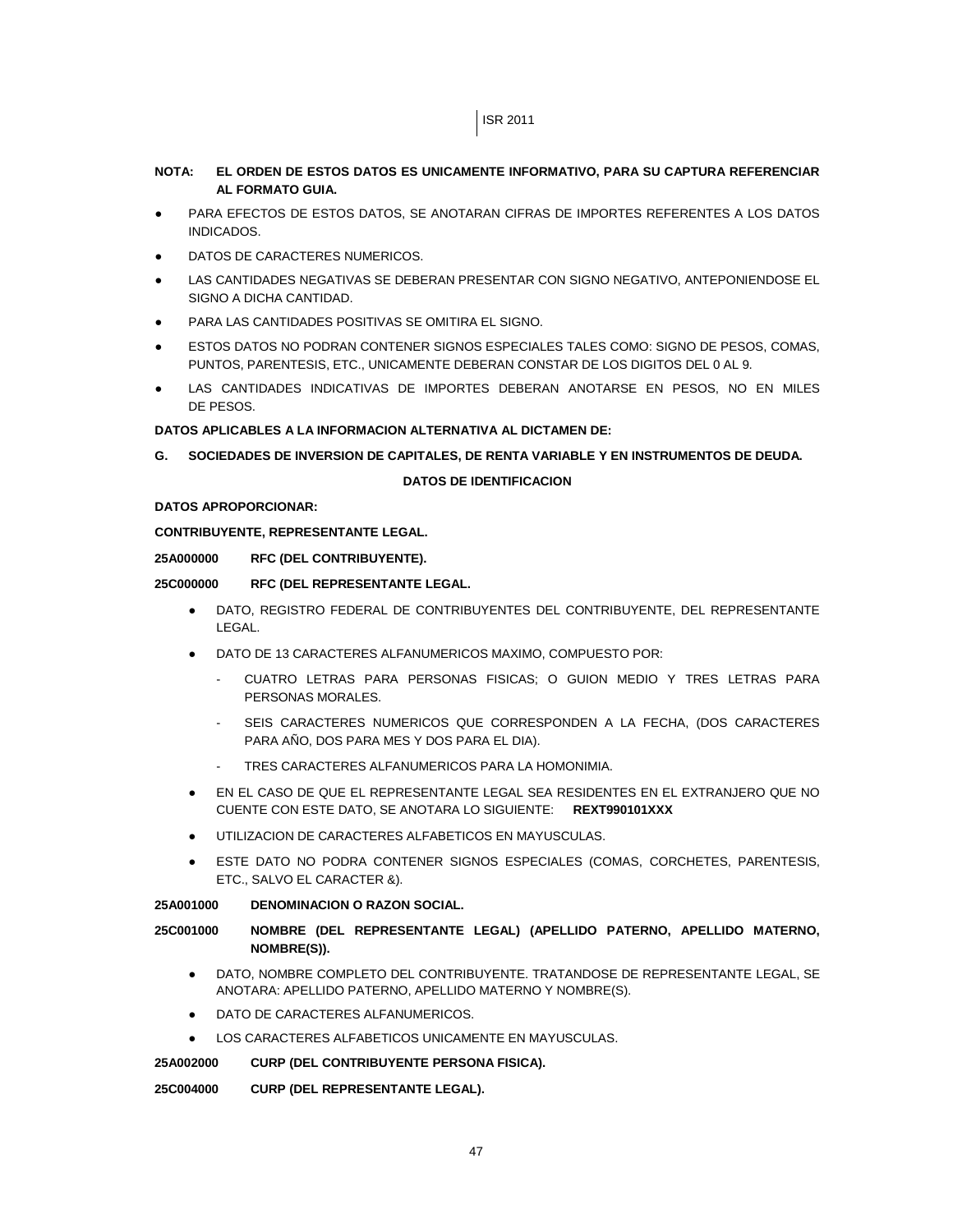- DATO DE 18 CARACTERES ALFANUMERICOS MAXIMO, COMPUESTO POR:
	- CUATRO CARACTERES ALFABETICOS
	- SEIS CARACTERES NUMERICOS.
	- SEIS CARACTERES ALFABETICOS.
	- UN CARACTER ALFABETICO O NUMERICO.
	- UN CARACTER NUMERICO
- UTILIZACION DE CARACTERES ALFABETICOS EN MAYUSCULAS.
- ESTE DATO NO PODRA CONTENER SIGNOS ESPECIALES (COMAS, CORCHETES, PARENTESIS, ETC.).

# **DOMICILIO FISCAL DEL CONTRIBUYENTE, DEL REPRESENTANTE LEGAL :**

# **25A003000 ENTIDAD FEDERATIVA (DEL CONTRIBUYENTE).**

# **25C005000 ENTIDAD FEDERATIVA (DEL REPRESENTANTE LEGAL).**

DATO ELEGIDO DE UNA LISTA (CATALOGO).

# **25A004000 DELEGACION O MUNICIPIO (DEL CONTRIBUYENTE).**

# **25C006000 DELEGACION O MUNICIPIO (DEL REPRESENTANTE LEGAL).**

- DATO DELEGACION O MUNICIPIO COMPLETO.
- DATO DE CARACTERES ALFABETICOS EN MAYUSCULAS.
- ESTE DATO NO PODRA CONTENER SIGNOS ESPECIALES (COMAS, CORCHETES, PARENTESIS, ETC.).

**NOTA:** EN EL CASO DE REPRESENTANTES LEGALES RESIDENTES EN EL EXTRANJERO SE PONDRAN LOS DATOS QUE CORRESPONDAN AL DOMICILIO DEL REPRESENTANTE EN EL EXTRANJERO EN LO EQUIVALENTE A DELEGACION O MUNICIPIO, ENTIDAD FEDERATIVA (PROVINCIA, ESTADO, DEPARTAMENTO) Y EL NOMBRE DEL PAIS

# **25A005000 COLONIA O LOCALIDAD (DEL CONTRIBUYENTE).**

# **25C007000 COLONIA O LOCALIDAD (DEL REPRESENTANTE LEGAL).**

- DATO COLONIA O LOCALIDAD COMPLETA.
- DATO DE CARACTERES ALFANUMERICOS.
- LOS CARACTERES ALFABETICOS UNICAMENTE EN MAYUSCULAS.
- ESTE DATO NO PODRA CONTENER SIGNOS ESPECIALES (COMAS, CORCHETES, PARENTESIS, ETC.).

# **25A006000 CODIGO POSTAL (DEL CONTRIBUYENTE).**

# **25C008000 CODIGO POSTAL (DEL REPRESENTANTE LEGAL).**

- DATO CODIGO POSTAL COMPLETA.
- DATO DE CARACTERES NUMERICOS.
- ESTE DATO NO PODRA CONTENER SIGNOS ESPECIALES (SIGNOS DE PESOS, COMAS, PUNTOS, GUIONES, PARENTESIS, ETC.), UNICAMENTE DEBERA CONSTAR DE LOS DIGITOS DEL 0 AL 9.

# **25A007000 CALLE, NUMERO EXTERIOR E INTERIOR (DEL CONTRIBUYENTE).**

# **25C009000 CALLE, NUMERO EXTERIOR E INTERIOR (DEL REPRESENTANTE LEGAL).**

- DATO DE CALLE Y NUMERO COMPLETO.
- DATO DE CARACTERES ALFANUMERICOS.
- LOS CARACTERES ALFABETICOS UNICAMENTE EN MAYUSCULAS.
- ESTE DATO NO PODRA CONTENER SIGNOS ESPECIALES (COMAS, CORCHETES, PARENTESIS, ETC.).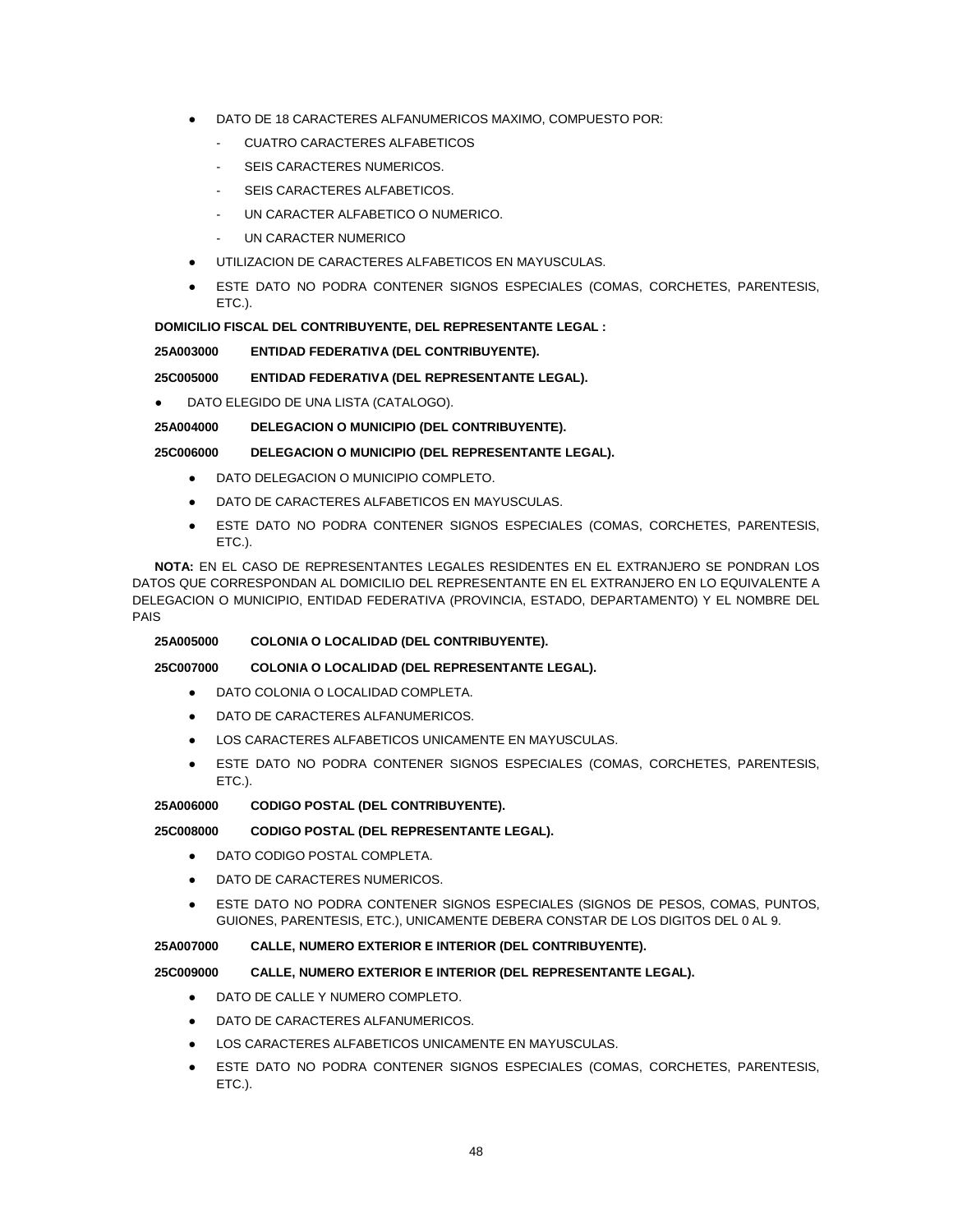### **25A008000 CIUDAD O POBLACION (DEL CONTRIBUYENTE).**

### **25C010000 CIUDAD O POBLACION (DEL REPRESENTANTE LEGAL).**

- **DATO, CIUDAD O POBLACION COMPLETA.**
- DATO DE CARACTERES ALFANUMERICOS.
- LOS CARACTERES ALFABETICOS UNICAMENTE EN MAYUSCULAS.
- ESTE DATO NO PODRA CONTENER SIGNOS ESPECIALES (COMAS, CORCHETES, PARENTESIS, ETC.).

### **25A009000 TELEFONO (DEL CONTRIBUYENTE).**

### **25C011000 TELEFONO (DEL REPRESENTANTE LEGAL).**

- DATO DE VEINTE CARACTERES NUMERICOS MAXIMO.
- ESTE DATO NO PODRA CONTENER SIGNOS ESPECIALES (SIGNO DE PESOS, COMAS, PUNTOS, CORCHETES, PARENTESIS, ETC.) UNICAMENTE DEBERA CONSTAR DE LOS DIGITOS DEL 0 AL 9.

#### **25A010000 CORREO ELECTRONICO (DEL CONTRIBUYENTE).**

#### **25C012000 CORREO ELECTRONICO (DEL REPRESENTANTE LEGAL).**

- DATO DE CARACTERES ALFANUMERICOS
- LOS CARACTERES ALFABETICOS SE PODRAN ANOTAR EN MINUSCULAS.
- ESTE DATO SI PODRA CONTENER SIGNOS ESPECIALES (PUNTOS, GUIONES, ARROBA, ETC.).

### **25A011000 CLAVE DE ACTIVIDAD PARA EFECTOS FISCALES.**

- DATO ACTIVIDAD ECONOMICA O ACTIVIDAD PREPONDERANTE DENOMINADO TAMBIEN GIRO, ASIGNADO AUTOMATICAMENTE POR EL SISTEMA DE INFORMACION ALTERNATIVA AL DICTAMEN 2011 (SIPIAD'2011), UNA VEZ QUE SE SELECCIONA DE UN CATALOGO.
- PARA EFECTOS DE ESTE DATO SE DEBERA TOMAR EN CUENTA LA DESCRIPCION QUE AL EFECTO SE HACE EN EL ANEXO 6 DE LA RESOLUCION MISCELANEA VIGENTE PARA 2010.
- ESTE TEXTO NO PODRA CONTENER SIGNOS ESPECIALES (COMAS, CORCHETES, PARENTESIS, ETC.).

#### **25A012000 NOMBRE DEL SECTOR ECONOMICO AL QUE PERTENECE.**

TEXTO O NOMBRE DEL SECTOR ECONOMICO, ASIGNADO AUTOMATICAMENTE POR EL SISTEMA DE INFORMACION ALTERNATIVA AL DICTAMEN 2011, UNA VEZ QUE SE SELECCIONO LA CLAVE DE ACTIVIDAD PARA EFECTOS FISCALES.

### **25C002000 NACIONAL (REPRESENTANTE LEGAL).**

#### **25C003000 EXTRANJERO (REPRESENTANTE LEGAL.**

- DATO DE DOS CARACTERES ALFABETICOS (SI O NO).
	- UTILIZACION UNICAMENTE DE CARACTERES ALFABETICOS EN MAYUSCULAS.
	- ESTE TEXTO NO PODRA CONTENER SIGNOS ESPECIALES (COMAS, CORCHETES, PARENTESIS, ETC.).

#### **25C013000 NUMERO DE ESCRITURA (REPRESENTANTE LEGAL).**

#### **25C014000 NUMERO DE NOTARIA QUE CERTIFICO EL PODER (REPRESENTANTE LEGAL).**

- DATO DE QUINCE Y DIEZ CARACTERES ALFANUMERICOS MAXIMO SIN SIGNO, RESPECTIVAMENTE.
- ESTE DATO NO PODRA CONTENER SIGNOS ESPECIALES (SIGNO DE PESOS, COMAS, PUNTOS, GUIONES, PARENTESIS, ETC.), UNICAMENTE DEBERA CONSTAR DE LOS DIGITOS DEL 0 AL 9.

#### **25C015000 ENTIDAD EN LA QUE SE UBICA LA NOTARIA (REPRESENTANTE LEGAL).**

- **DATO, ENTIDAD COMPLETA.**
- DATO DE CARACTERES ALFABETICOS.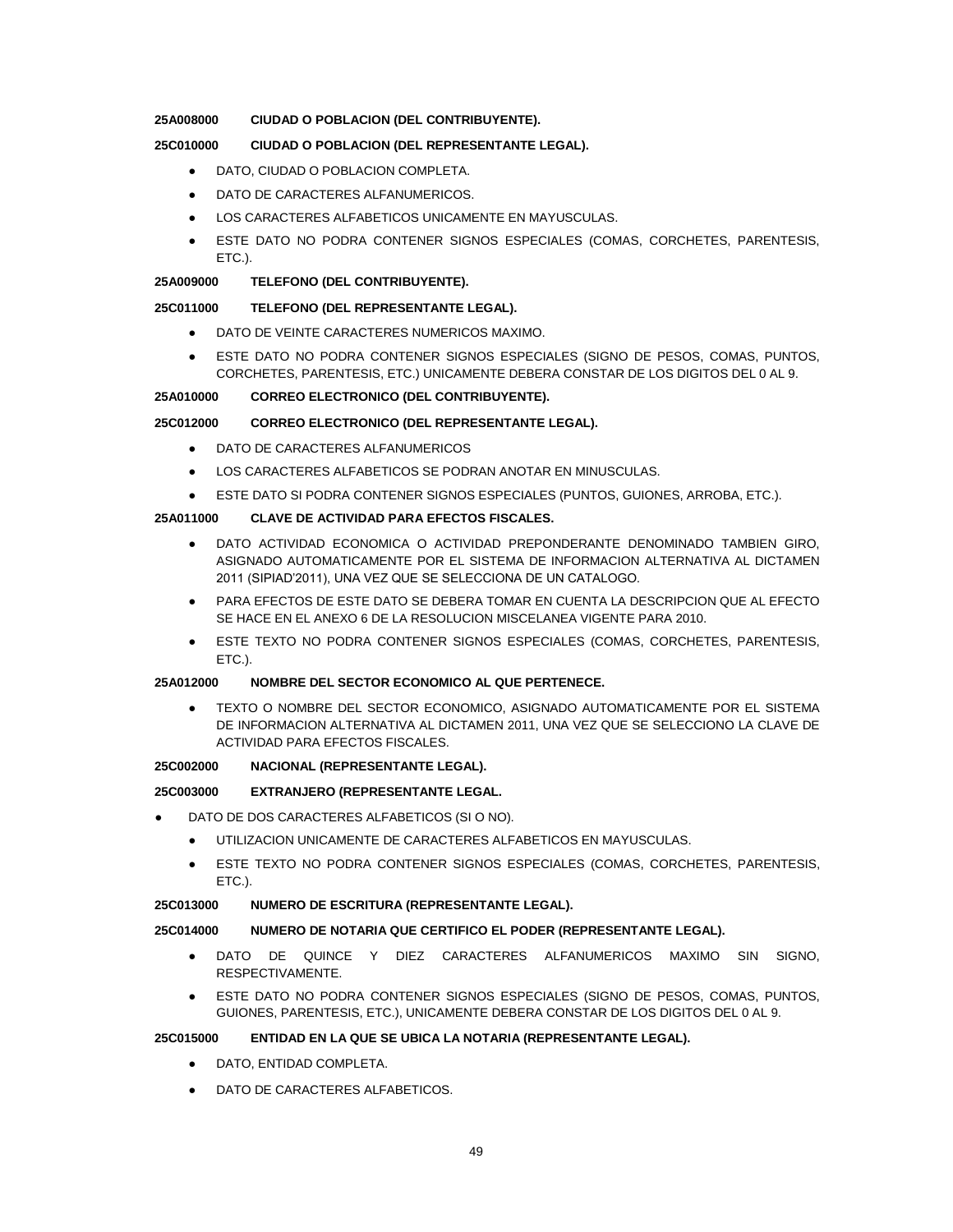- LOS CARACTERES ALFABETICOS UNICAMENTE EN MAYUSCULAS.
- ESTE DATO NO PODRA CONTENER SIGNOS ESPECIALES (COMAS, CORCHETES, PARENTESIS, ETC.).

#### **25C016000 FECHA DE CERTIFICACION DEL PODER (REPRESENTANTE LEGAL).**

#### **25C017000 FECHA DE DESIGNACION (REPRESENTANTE LEGAL).**

- DATO DE LA CERTIFICACION DEL PODER Y DE LA DESIGNACION DEL CARGO.
- ESTE DATO ESTARA COMPUESTO POR DIEZ CARACTERES ALFANUMERICOS QUE CORRESPONDEN A LA FECHA DE CERTIFICACION DEL PODER (DOS PARA EL DIA, DOS PARA EL MES Y CUATRO PARA EL AÑO SEPARADOS POR DIAGONALES "/").

#### **DATOS GENERALES.**

#### **DATOS A PROPORCIONAR:**

#### **25D000000 AUTORIDAD COMPETENTE**

#### **25D001000 ADMINISTRACION GENERAL DE GRANDES CONTRIBUYENTES.**

- DATO ELEGIDO DE UNA LISTA (CATALOGO).
- **25D002000 TIPO DE SOCIEDAD: 14- SOCIEDAD DE INVERSION DE RENTA VARIABLE; 15- SOCIEDAD DE INVERSION EN INSTRUMENTOS DE DEUDA; 16- SOCIEDAD DE INVERSION DE CAPITALES.**
- **25D004000 TIPO DE CONTRIBUYENTE ESPECIAL: 0- NINGUNO; 4- FIDEICOMISO; 5- ASOCIANTE EN PARTICIPACION.**
	- DATO ASIGNADO AUTOMATICAMENTE POR EL SIPIAD'2011, UNA VEZ QUE SE SELECCIONO DE UNA LISTA (CATALOGO).

### **25D007000 FECHA DE INICIO DEL EJERCICIO FISCAL.**

### **25D008000 FECHA DE TERMINACION DEL EJERCICIO FISCAL.**

- DATOS DEL EJERCICIO FISCAL QUE CORRESPONDA LA INFORMACION ALTERNATIVA AL DICTAMEN.
- DIVIDIDO EN INICIO DEL EJERCICIO Y TERMINACION DEL EJERCICIO.
- ESTOS DATOS ESTARAN COMPUESTOS POR DIEZ CARACTERES ALFANUMERICOS QUE CORRESPONDEN A LA FECHA DE INICIO DEL EJERCICIO FISCAL (DOS PARA EL DIA, DOS PARA EL MES Y CUATRO PARA EL AÑO SEPARADOS POR DIAGONALES "/") Y DIEZ PARA LA FECHA DE TERMINACION DEL EJERCICIO FISCAL, (DOS PARA EL DIA, DOS PARA EL MES Y CUATRO PARA EL AÑO, SEPARADOS POR DIAGONALES "/").

EJEMPLO:

INICIO FINAL

01/01/2011 31/12/2011

- **25D009000 RFC 1 (RFC DE LA PERSONA FISICA O MORAL QUE ASESORO FISCALMENTE AL CONTRIBUYENTE).**
- **25D010000 RFC 2 (RFC DE LA PERSONA FISICA O MORAL QUE ASESORO FISCALMENTE AL CONTRIBUYENTE).**
- **25D011000 RFC 3 (RFC DE LA PERSONA FISICA O MORAL QUE ASESORO FISCALMENTE AL CONTRIBUYENTE).**
- **25D012000 RFC 4 (RFC DE LA PERSONA FISICA O MORAL QUE ASESORO FISCALMENTE AL CONTRIBUYENTE).**
- **25D013000 RFC 5 (RFC DE LA PERSONA FISICA O MORAL QUE ASESORO FISCALMENTE AL CONTRIBUYENTE).**
- DATO, REGISTRO FEDERAL DE CONTRIBUYENTES.
- DATO DE 13 CARACTERES ALFANUMERICOS MAXIMO COMPUESTO POR: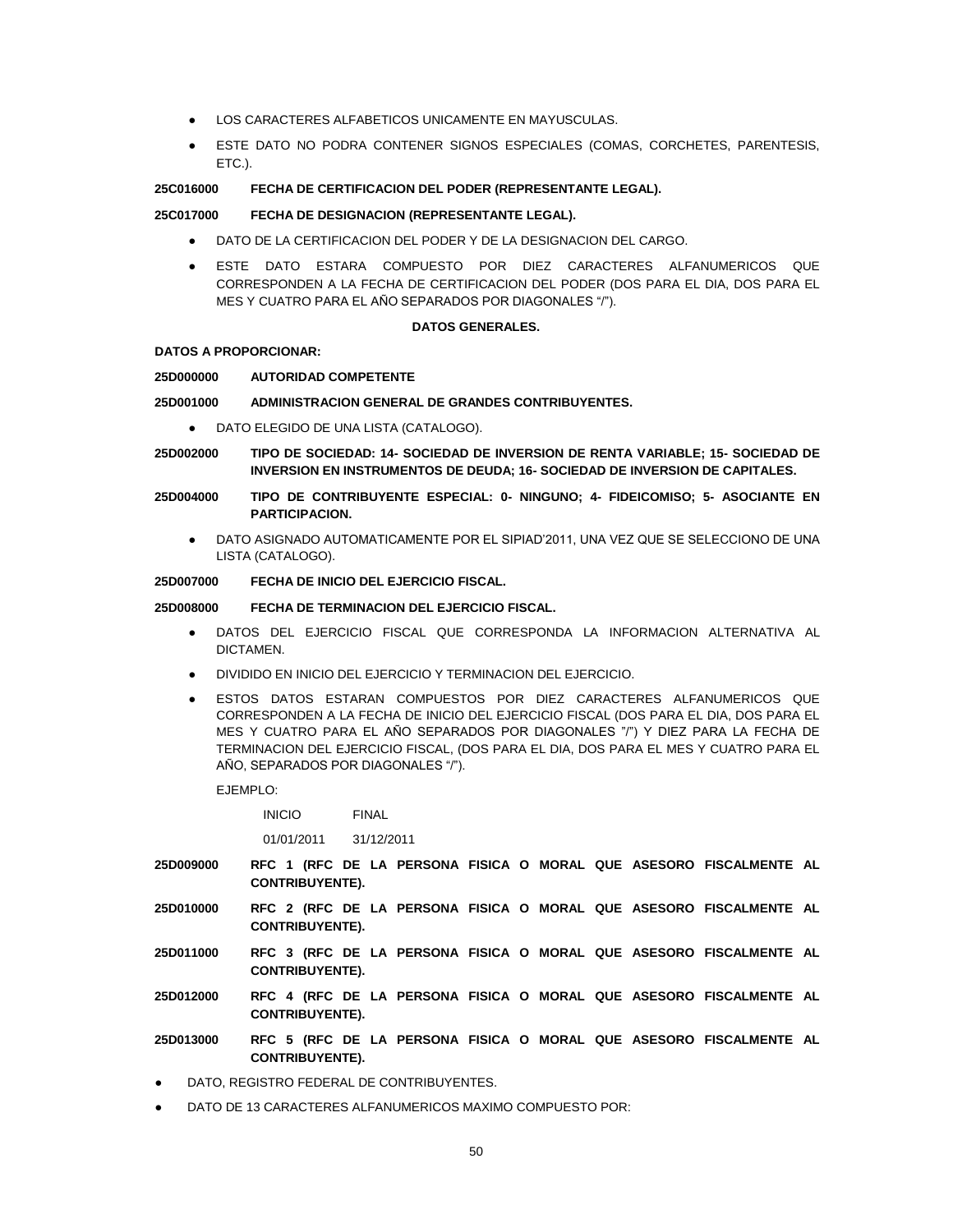- CUATRO LETRAS PARA PERSONAS FISICAS; O GUION MEDIO Y TRES LETRAS PARA PERSONAS MORALES.

- SEIS CARACTERES NUMERICOS QUE CORRESPONDEN A LA FECHA (DOS CARACTERES PARA AÑO, DOS PARA MES Y DOS PARA EL DIA).

- TRES CARACTERES ALFANUMERICOS PARA LA HOMONIMIA.
- UTILIZACION DE CARACTERES ALFABETICOS EN MAYUSCULAS.

ESTE DATO NO PODRA CONTENER SIGNOS ESPECIALES (COMAS, CORCHETES, PARENTESIS, ETC., SALVO EL CARACTER &).

- **25D003000 FORMA PARTE DE UNA ASOCIACION EN PARTICIPACION.**
- **25D005000 EMPRESA FILIAL.**

**25D006000 EMPRESA SUBSIDIARIA.**

- **25D014000 REALIZO OPERACIONES CON PARTES RELACIONADAS (EN CASO AFIRMATIVO DEBE LLENAR LOS APARTADOS 13 Y 14).**
- **25D015000 REALIZO OPERACIONES CON PARTES RELACIONADAS NACIONALES.**
- **25D016000 REALIZO OPERACIONES CON PARTES RELACIONADAS EXTRANJERAS.**
- **25D017000 DETERMINO RENTA GRAVABLE PARA EFECTOS DE LA PARTICIPACION DE LOS TRABAJADORES EN LAS UTILIDADES.**
- **25D018000 LA RENTA GRAVABLE SE DETERMINO CON BASE EN LO DISPUESTO EN EL ARTICULO 16 DE LA L.I.S.R. (EN CASO AFIRMATIVO DEBE LLENAR EL APARTADO 15).**
- **25D019000 FUE RESPONSABLE SOLIDARIO EN EL IMPUESTO SOBRE LA RENTA EN ALGUNA ENAJENACION DE ACCIONES EFECTUADA POR RESIDENTES EN EL EXTRANJERO. (EN CASO AFIRMATIVO DEBE LLENAR EL APARTADO 8).**
- **25D020000 CELEBRO OPERACIONES FINANCIERAS DERIVADAS CON RESIDENTES EN EL EXTRANJERO QUE TUVIERAN EFECTOS FISCALES DURANTE EL EJERCICIO EN EL IMPUESTO SOBRE LA RENTA (EN CASO AFIRMATIVO DEBE LLENAR EL APARTADO 9).**
- **25D021000 MANTUVO INVERSIONES PERMANENTES EN SUBSIDIARIAS, ASOCIADAS Y AFILIADAS RESIDENTES EN EL EXTRANJERO DURANTE EL EJERCICIO (EN CASO AFIRMATIVO DEBE LLENAR EL APARTADO10).**
- **25D022000 OBTUVO ALGUNA RESOLUCION POR PARTE DEL SAT O DE LA SHCP QUE HAYA AFECTADO SU SITUACION FISCAL DURANTE EL EJERCICIO.**
- **25D029000 OBTUVO ALGUNA RESOLUCION FAVORABLE POR PARTE DE AUTORIDADES JURISDICCIONALES QUE HAYA AFECTADO SU SITUACION FISCAL DURANTE EL EJERCICIO.**
- **25D036000 REALIZO OPERACIONES DE ENAJENACION DE ACCIONES.**
- **25D037000 APLICO ALGUN TRATADO PARA EVITAR LA DOBLE TRIBUTACION.**
- **25D038000 OPTO POR APLICAR LO DISPUESTO POR EL ARTICULO NOVENO DEL DECRETO PUBLICADO EN EL DIARIO OFICIAL DE LA FEDERACION EL 5 DE NOVIEMBRE DE 2007 (IMPUESTO EMPRESARIAL A TASA UNICA).**
	- DATOS DE DOS CARACTERES ALFABETICOS, (SI O NO) EN MAYUSCULAS.
	- ESTE DATO NO PODRA CONTENER SIGNOS ESPECIALES (COMAS, CORCHETES, PARENTESIS, ETC.).
- **25D039000 MONTO PENDIENTE APLICADO EN EL EJERCICIO, DEL ESTIMULO FISCAL POR PROYECTOS EN INVESTIGACION Y DESARROLLO TECNOLOGICO AUTORIZADO EN EJERCICIOS ANTERIORES.**
- **25D040000 ESTIMULO POR PROYECTOS DE INVERSION EN LA PRODUCCION CINEMATOGRAFICA NACIONAL.**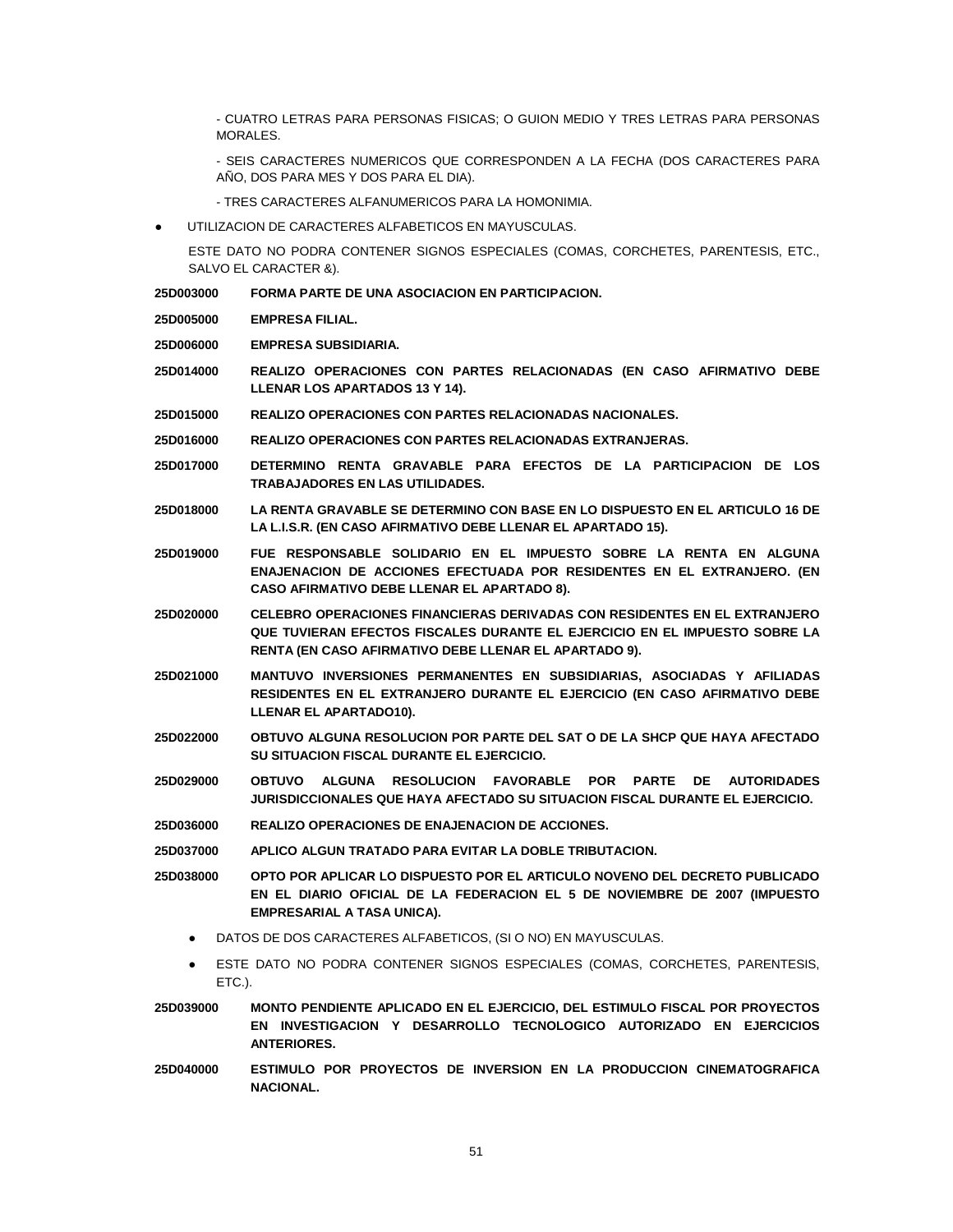- **25D041000 RESULTADO FISCAL DEL EJERCICIO.**
- **25D042000 I.S.R. TITULO II ART. 10 1ER. PARRAFO.**
- **25D043000 PARTIDAS NO DEDUCIBLES, EXCEPTO PROVISIONES Y RESERVAS. ARTICULO 32 FRACCS. VIII Y IX L.I.S.R.**
- **25D044000 PARTICIPACION DE LOS TRABAJADORES EN LAS UTILIDADES DE LAS EMPRESAS ARTICULO 10 FRACCION I LISR.**
- **25D045000 RESULTADO POSITIVO.**
- **25D046000 RESULTADO NEGATIVO (DIFERENCIA A QUE SE REFIERE EL ART. 88, 4o. PARRAFO DE LA L.I.S.R.).**
- **25D047000 IMPUESTO ACREDITADO ART. 11 FRAC. II ENTRE FACTOR ART. 2 FRACC. I, INCISO c) DE DISPOSICIONES DE VIGENCIA TEMPORAL DE LA L.I.S.R.**
- **25D048000 UTILIDAD FISCAL NETA DEL EJERCICIO CUANDO EL RESULTADO ES POSITIVO.**
- **25D049000 SALDO INICIAL CUFIN ACTUALIZADO.**
- **25D050000 DIVIDENDOS COBRADOS.**
- **25D051000 DIVIDENDOS PAGADOS.**
- **25D052000 OTROS CONCEPTOS (ESPECIFICAR).**
- **25D053000 OTROS CONCEPTOS (ESPECIFICAR).**
- **25D054000 OTROS CONCEPTOS (ESPECIFICAR).**
- **25D055000 OTROS CONCEPTOS (ESPECIFICAR).**
- **25D056000 OTROS CONCEPTOS (ESPECIFICAR).**
- **25D057000 CUFIN TOTAL AL CIERRE DEL EJERCICIO ACTUALIZADO.**
- **25D058000 SALDO INICIAL CUFINRE ACTUALIZADO.**
- **25D059000 DIVIDENDOS PAGADOS.**
- **25D060000 OTROS CONCEPTOS (ESPECIFICAR).**
- **25D061000 OTROS CONCEPTOS (ESPECIFICAR).**
- **25D062000 OTROS CONCEPTOS (ESPECIFICAR).**
- **25D063000 OTROS CONCEPTOS (ESPECIFICAR).**
- **25D064000 OTROS CONCEPTOS (ESPECIFICAR).**
- **25D065000 CUFINRE TOTAL AL CIERRE DEL EJERCICIO ACTUALIZADO.**
- **25D066000 CREDITO FISCAL POR ACTIVIDADES EN FIDEICOMISOS.**
- **25D067000 ACREDITAMIENTO DEL IMPUESTO SOBRE LA RENTA PROPIO POR PAGO DE DIVIDENDOS EN LOS EJERCICIOS 2006 Y 2007 NO ACREDITADO ANTERIORMENTE (NO PROVENIENTES DE CUFIN NI DE CUFINRE).**
- **25D068000 COMPENSACION DEL IMPUESTO AL ACTIVO POR RECUPERAR.**
- **25D069000 VALOR DECLARADO EN ADUANA DE IMPORTACIONES TEMPORALES.**
- **25D070000 VALOR DECLARADO EN ADUANA DE EXPORTACIONES TEMPORALES.**
- **25D071000 VALOR DECLARADO EN ADUANA DE IMPORTACIONES DEFINITIVAS.**
- **25D072000 VALOR DECLARADO EN ADUANA DE EXPORTACIONES DEFINITIVAS.**
- **25D073000 IVA PAGADO EN ADUANAS DURANTE EL EJERCICIO.**
- **25D074000 IEPS PAGADO EN ADUANAS DURANTE EL EJERCICIO.**
- **25D075000 IMPUESTO AL ACTIVO POR EL QUE SE SOLICITO DEVOLUCION.**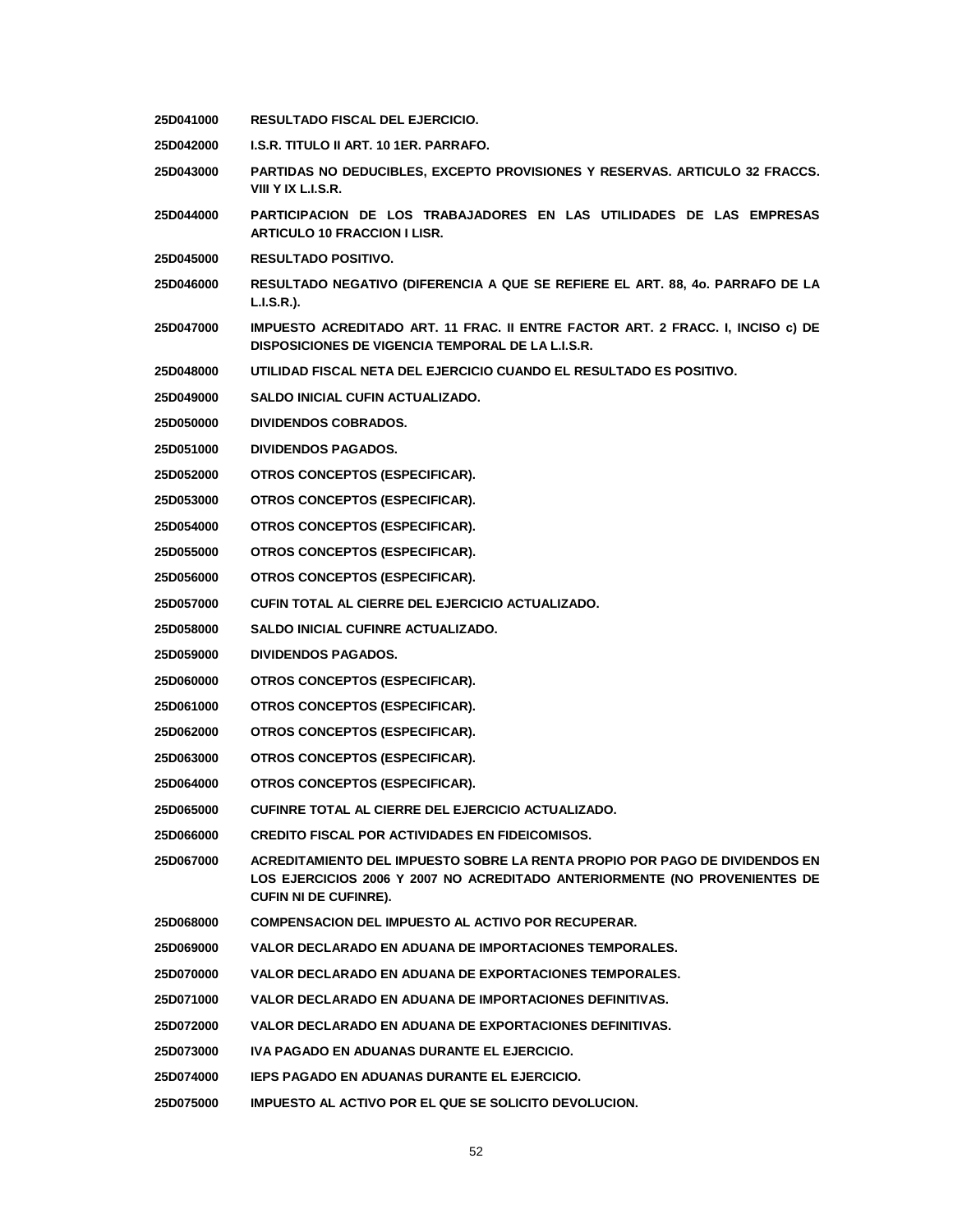**25D076000 IMPUESTO AL ACTIVO COMPENSADO CONTRA ISR PROPIO.**

**25D077000 IMPUESTO AL ACTIVO COMPENSADO CONTRA IETU.**

**25D078000 IMPUESTO AL ACTIVO POR RECUPERAR DE 10 AÑOS ANTERIORES.**

- PARA EFECTOS DE ESTOS DATOS, SE ANOTARAN CIFRAS DE IMPORTES REFERENTES A LOS DATOS INDICADOS.
- DATOS DE CARACTERES NUMERICOS.
- LAS CANTIDADES NEGATIVAS SE DEBERAN PRESENTAR CON SIGNO NEGATIVO, ANTEPONIENDOSE EL SIGNO A DICHA CANTIDAD.
- PARA LAS CANTIDADES POSITIVAS SE OMITIRA EL SIGNO.
- **ESTOS DATOS NO PODRAN CONTENER SIGNOS ESPECIALES TALES COMO: SIGNO DE PESOS, COMAS,** PUNTOS, PARENTESIS, ETC., UNICAMENTE DEBERAN CONSTAR DE LOS DIGITOS DEL 0 AL 9.
- LAS CANTIDADES INDICATIVAS DE IMPORTES DEBERAN ANOTARSE EN PESOS, NO EN MILES DE PESOS.

**25D024000 FECHA DEL OFICIO 1.**

**25D026000 FECHA DEL OFICIO 2.**

**25D028000 FECHA DEL OFICIO 3.**

**25D031000 FECHA DE LA RESOLUCION 1.**

**25D033000 FECHA DE LA RESOLUCION 2.**

**25D035000 FECHA DE LA RESOLUCION 3.**

- DATOS DE LA FECHA DEL OFICIO, DE LA RESOLUCION Y DEL ENVIO DE LA DECLARACION INFORMATIVA MULTIPLE.
- ESTOS DATOS ESTARAN COMPUESTOS POR DIEZ CARACTERES ALFANUMERICOS QUE CORRESPONDEN A LA FECHA DEL OFICIO, DE LA RESOLUCION Y DEL ENVIO DE LA DECLARACION INFORMATIVA MULTIPLE (DOS PARA EL DIA, DOS PARA EL MES Y CUATRO PARA EL AÑO SEPARADOS POR DIAGONALES "/").
- **25D023000 NUMERO DE OFICIO 1.**
- **25D025000 NUMERO DE OFICIO 2.**
- **25D027000 NUMERO DE OFICIO 3.**
- **25D030000 NUMERO DE RESOLUCION 1.**

**25D032000 NUMERO DE RESOLUCION 2.**

**25D034000 NUMERO DE RESOLUCION 3.**

- DATOS DE CARACTERES ALFANUMERICOS.
- ESTOS DATOS SI PODRAN CONTENER SIGNOS ESPECIALES (COMAS, PUNTOS, GUIONES, DIAGONALES, CORCHETES, PARENTESIS, ETC.).

| <b>APARTADO</b>             | <b>DATOS A PROPORCIONAR</b> |
|-----------------------------|-----------------------------|
| <b>BALANCE GENERAL</b>      | 2011                        |
| <b>ESTADO DE RESULTADOS</b> | 2011                        |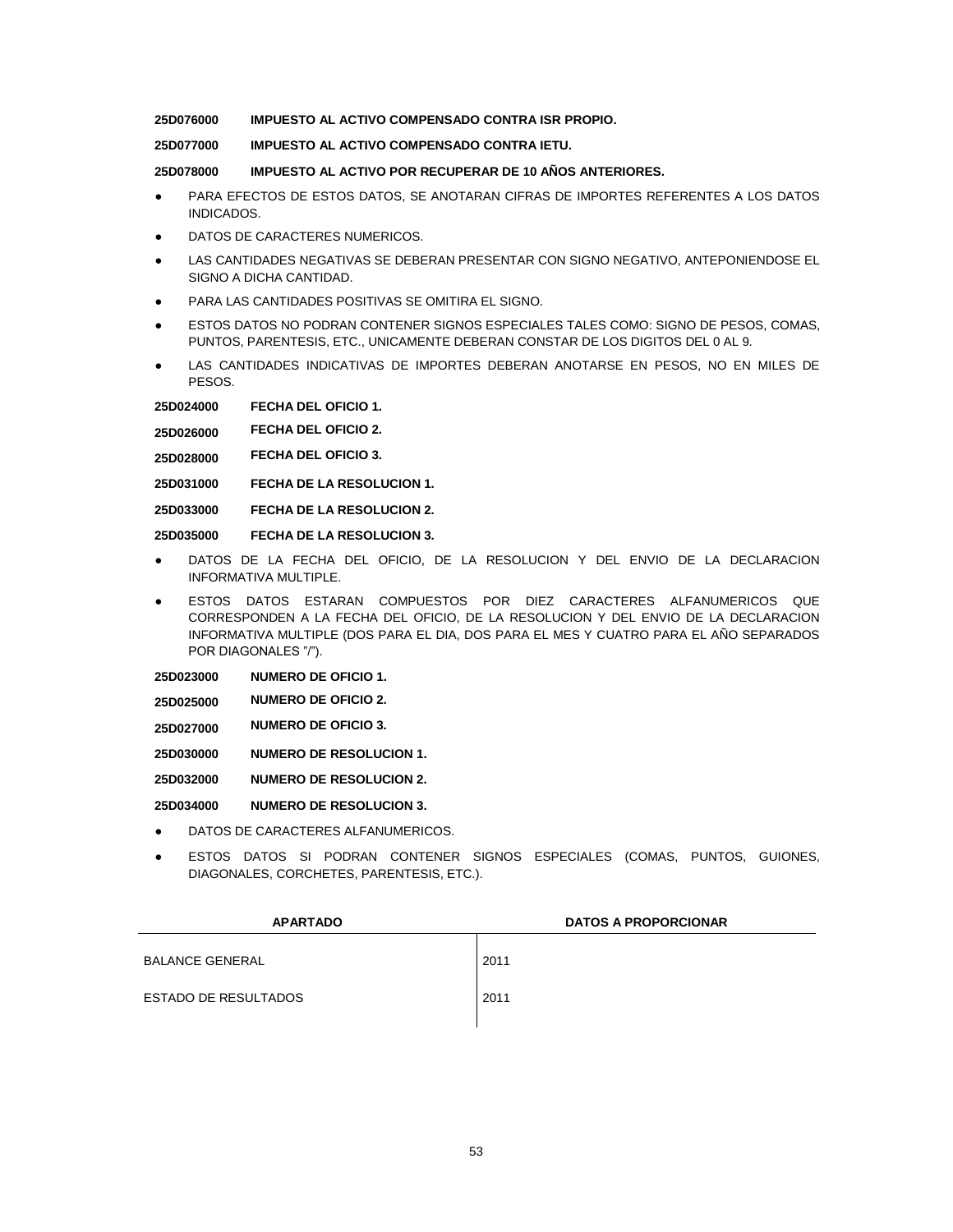| ESTADO DE VARIACIONES EN EL CAPITAL CONTABLE            |  |  |    | CAPITAL CONTRIBUIDO: CAPITAL SOCIAL, CAPITAL<br>NO <b>NO</b><br>EXHIBIDO, APORTACIONES PARA<br><b>SOCIAL</b><br>FUTUROS AUMENTOS DE CAPITAL FORMALIZADAS<br>EN ASAMBLEA DE ACCIONISTAS, PRIMA EN VENTA<br>DE ACCIONES, OTRAS CUENTAS DE CAPITAL<br>CONTRIBUIDO: CAPITAL GANADO: RESERVAS DE<br>CAPITAL, RESERVA POR ADQUISICION DE ACCIONES<br>PROPIAS, RESULTADO DE EJERCICIOS ANTERIORES,<br>RESULTADO POR VALUACION DE INSTRUMENTOS DE<br>COBERTURA DE FLUJO DE EFECTIVO, RESULTADO<br>POR VALUACION DE INVERSIONES PERMANENTES<br>EN ACCIONES DE EMPRESAS PROMOVIDAS, EFECTO<br>INICIAL ACUMULADO DE IMPUESTO SOBRE LA RENTA<br>DIFERIDO, EFECTO INICIAL ACUMULADO DE LA<br>PARTICIPACION DE LOS TRABAJADORES EN LAS<br>UTILIDADES DIFERIDA, EFECTO INICIAL ACUMULADO<br>DEL IMPUESTO EMPRESARIAL A TASA UNICA<br>DIFERIDO, OTRAS CUENTAS DE CAPITAL GANADO,<br>UTILIDAD NETA, PERDIDA NETA; Y TOTAL CAPITAL<br><b>CONTABLE</b> |
|---------------------------------------------------------|--|--|----|-------------------------------------------------------------------------------------------------------------------------------------------------------------------------------------------------------------------------------------------------------------------------------------------------------------------------------------------------------------------------------------------------------------------------------------------------------------------------------------------------------------------------------------------------------------------------------------------------------------------------------------------------------------------------------------------------------------------------------------------------------------------------------------------------------------------------------------------------------------------------------------------------------------------------------------|
| ANALISIS DE LAS CUENTAS DEL ESTADO<br><b>RESULTADOS</b> |  |  | DE | 2011, ACUMULABLES O DEDUCIBLES PARA ISR 2011,<br>NO ACUMULABLES O NO AFECTOS<br>AL ISR<br>(INGRESOS) NO DEDUCIBLES (GASTOS) PARA<br><b>ISR 2011</b>                                                                                                                                                                                                                                                                                                                                                                                                                                                                                                                                                                                                                                                                                                                                                                                 |

- **NOTA: EL ORDEN DE ESTOS DATOS ES UNICAMENTE INFORMATIVO, PARA SU CAPTURA REFERENCIAR AL FORMATO GUIA.**
- PARA EFECTOS DE ESTOS DATOS, SE ANOTARAN CIFRAS DE IMPORTES REFERENTES A LOS DATOS INDICADOS.
- DATOS DE CARACTERES NUMERICOS.
- LAS CANTIDADES NEGATIVAS SE DEBERAN PRESENTAR CON SIGNO NEGATIVO, ANTEPONIENDOSE EL SIGNO A DICHA CANTIDAD.
- PARA LAS CANTIDADES POSITIVAS SE OMITIRA EL SIGNO.
- **ESTOS DATOS NO PODRAN CONTENER SIGNOS ESPECIALES TALES COMO: SIGNO DE PESOS, COMAS,** PUNTOS, PARENTESIS, ETC., UNICAMENTE DEBERAN CONSTAR DE LOS DIGITOS DEL 0 AL 9.
- LAS CANTIDADES INDICATIVAS DE IMPORTES DEBERAN ANOTARSE EN PESOS, NO EN MILES DE PESOS.

| <b>APARTADO</b>                             | <b>DATOS A PROPORCIONAR</b>                                                                                                                                                                                                                                                                                                                                                                |
|---------------------------------------------|--------------------------------------------------------------------------------------------------------------------------------------------------------------------------------------------------------------------------------------------------------------------------------------------------------------------------------------------------------------------------------------------|
| ESTADO DE VALUACION DE CARTERA DE INVERSION | PORCENTAJE DE PARTICIPACION, EMISORA, SERIE,<br>TIPO DE VALOR, TASA AL VALUAR, CALIFICACION O<br>BURSATILIDAD, CANTIDAD DE TITULOS OPERADOS,<br>CANTIDAD DE TITULOS LIQUIDADOS, TOTAL DE<br>TITULOS DE LA EMISION. COSTO PROMEDIO<br>UNITARIO DE ADQUISICION, COSTO TOTAL DE<br>ADQUISICION, VALOR RAZONABLE O CONTABLE<br>UNITARIO. VALOR RAZONABLE O CONTABLE TOTAL<br>Y DIAS POR VENCER |

- PARA EFECTOS DE ESTOS DATOS, SE ANOTARAN CIFRAS REFERENTES A LOS DATOS INDICADOS.
- DATOS DE CARACTERES ALFANUMERICOS CON DECIMALES.
- · LAS CANTIDADES REPRESENTATIVAS DE PORCENTAJE SE ANOTARAN CON ENTEROS Y DOS DECIMALES, SIN EL SIGNO DE PORCENTAJE.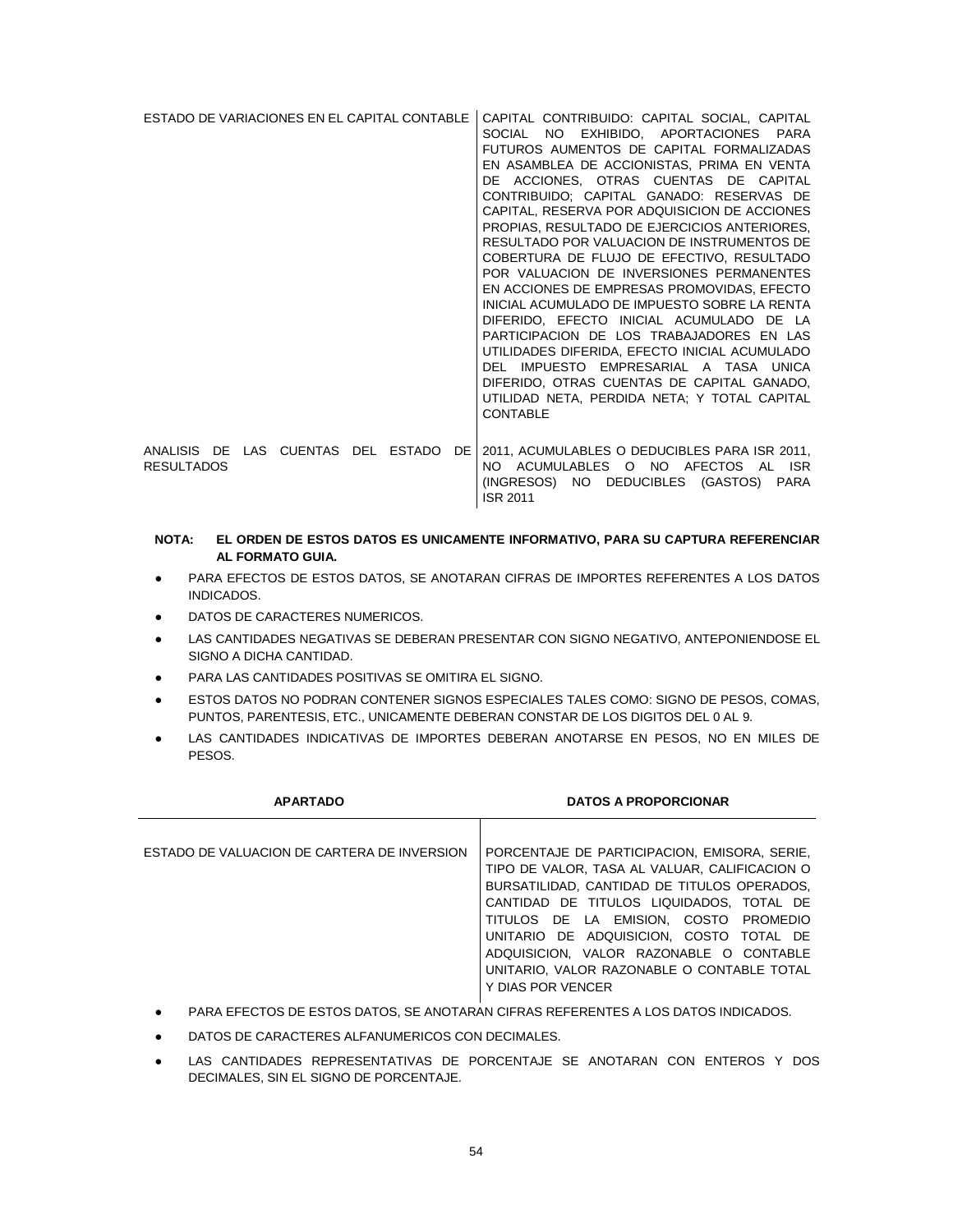**ESTOS DATOS NO PODRAN CONTENER SIGNOS ESPECIALES TALES COMO: SIGNO DE PESOS, COMAS,** PARENTESIS, ETC., UNICAMENTE DEBERAN CONSTAR DE LOS DIGITOS DEL 0 AL 9.

# **APLICABLES A TODOS LOS TIPOS DE LA INFORMACION ALTERNATIVA AL DICTAMEN.**

| <b>APARTADO</b>                                                                                                                                                                                               | <b>DATOS A PROPORCIONAR</b>                                                                                                                                                                                                                 |
|---------------------------------------------------------------------------------------------------------------------------------------------------------------------------------------------------------------|---------------------------------------------------------------------------------------------------------------------------------------------------------------------------------------------------------------------------------------------|
| RELACION DE CONTRIBUCIONES, COMPENSACIONES<br>Y DEVOLUCIONES                                                                                                                                                  | BASE GRAVABLE Y CONTRIBUCION DETERMINADA                                                                                                                                                                                                    |
| BASE PARA LA DETERMINACION DEL IMPUESTO<br>RETENIDO SOBRE HONORARIOS, ARRENDAMIENTOS<br><b>E INTERESES</b>                                                                                                    | <b>IMPORTE</b>                                                                                                                                                                                                                              |
| RESPONSABILIDAD SOLIDARIA POR OPERACIONES<br>DE RESIDENTES EN EL EXTRANJERO<br>(EXCLUSIVAMENTE DE ENAJENACION DE ACCIONES)                                                                                    | MONTO DE LA OPERACION EN MONEDA EXTRAJERA<br>Y MONTO DE LA OPERACION EN MONEDA NACIONAL<br>SUJETA AL PAGO DEL I.S.R.                                                                                                                        |
| OPERACIONES FINANCIERAS DERIVADAS<br>CONTRATADAS CON RESIDENTES EN EL<br><b>EXTRANJERO</b>                                                                                                                    | <b>MONTO CONTRATADO</b>                                                                                                                                                                                                                     |
| INVERSIONES PERMANENTES EN SUBSIDIARIAS,<br>ASOCIADAS Y AFILIADAS RESIDENTES EN EL<br><b>EXTRANJERO</b>                                                                                                       | MONTO DE LA INVERSION, MONTO DE LAS<br>UTILIDADES (PERDIDAS) DE EJERCICIOS<br>ANTERIORES EN EL PORCENTAJE DE<br>PARTICIPACION, MONTO DE LA UTILIDAD (PERDIDA)<br>DEL EJERCICIO EN EL PORCENTAJE DE<br>PARTICIPACION Y VALOR DE LA INVERSION |
| SOCIOS O ACCIONISTAS QUE TUVIERON ACCIONES<br>O PARTES SOCIALES                                                                                                                                               | MONTO DE APORTACIONES, MONTO DE RETIROS DE<br>CAPITAL, MONTO DE PRESTAMOS: EFECTUADOS Y<br><b>RECIBIDOS</b>                                                                                                                                 |
| CONCILIACION ENTRE EL RESULTADO CONTABLE Y<br>FISCAL PARA EFECTOS DEL IMPUESTO SOBRE LA<br><b>RENTA</b>                                                                                                       | <b>TOTAL</b>                                                                                                                                                                                                                                |
| OPERACIONES CON PARTES RELACIONADAS                                                                                                                                                                           | MONTO EN PESOS Y AJUSTE FISCAL DEL<br>CONTRIBUYENTE PARA QUE LA OPERACION SE<br>CONSIDERASE PACTADA COMO CON PARTES<br>INDEPENDIENTES EN OPERACIONES COMPARABLES                                                                            |
| DETERMINACION DE LA RENTA GRAVABLE PARA<br>EFECTOS DE LA PARTICIPACION DE LOS<br>TRABAJADORES EN LAS UTILIDADES DE LAS<br>EMPRESAS DE CONFORMIDAD CON EL ARTICULO 16<br>DE LA LEY DEL IMPUESTO SOBRE LA RENTA | <b>IMPORTE</b>                                                                                                                                                                                                                              |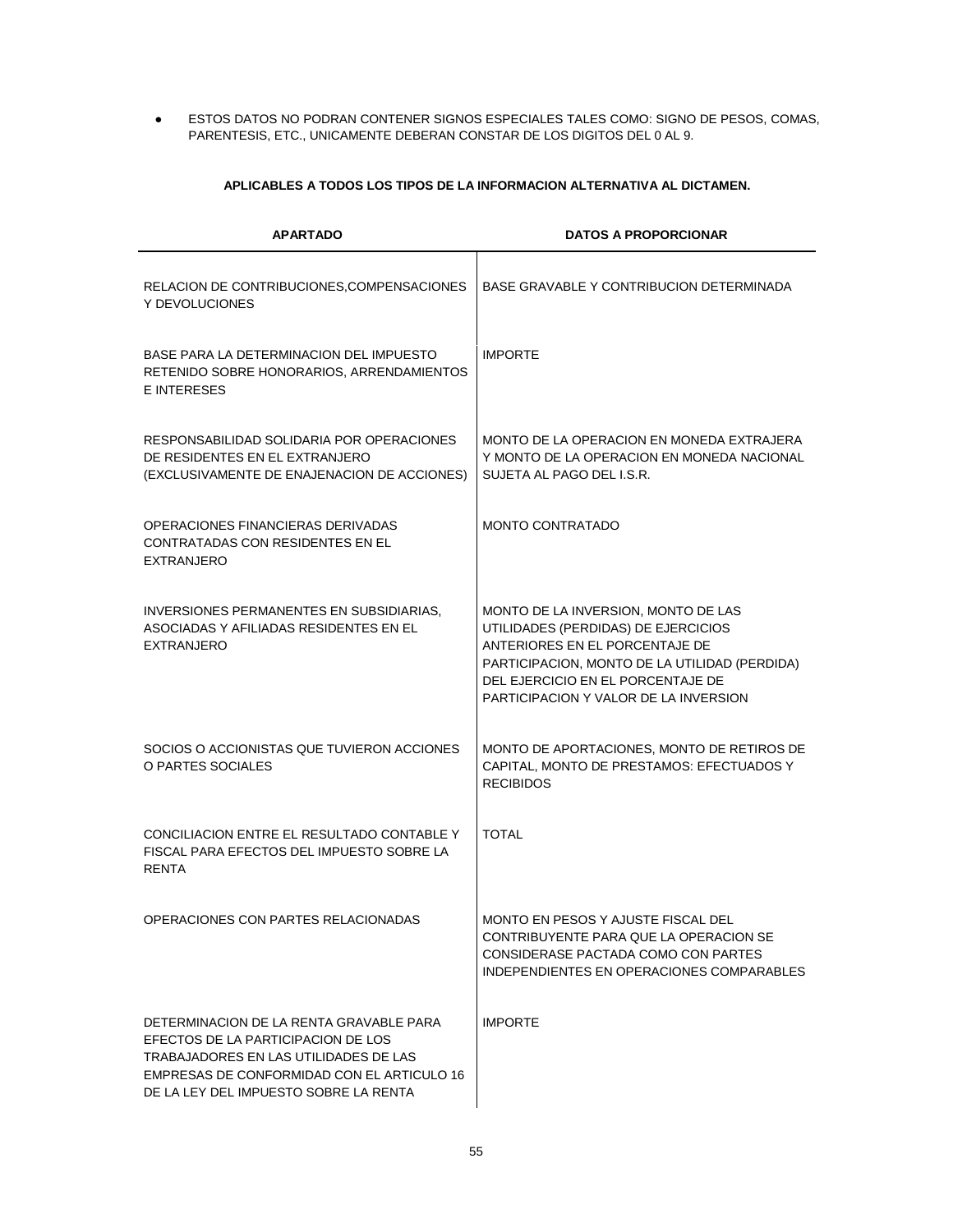# **NOTA: EL ORDEN DE ESTOS DATOS ES UNICAMENTE INFORMATIVO, PARA SU CAPTURA REFERENCIAR AL FORMATO GUIA.**

- PARA EFECTOS DE ESTOS DATOS, SE ANOTARAN CIFRAS DE IMPORTES REFERENTES A LOS DATOS INDICADOS.
- **DATOS DE CARACTERES NUMERICOS.**
- LAS CANTIDADES NEGATIVAS SE DEBERAN PRESENTAR CON SIGNO NEGATIVO, ANTEPONIENDOSE EL SIGNO A DICHA CANTIDAD.
- PARA LAS CANTIDADES POSITIVAS SE OMITIRA EL SIGNO.
- ESTOS DATOS NO PODRAN CONTENER SIGNOS ESPECIALES TALES COMO: SIGNO DE PESOS, COMAS, PUNTOS, PARENTESIS, ETC., UNICAMENTE DEBERAN CONSTAR DE LOS DIGITOS DEL 0 AL 9.
- LAS CANTIDADES INDICATIVAS DE IMPORTES DEBERAN ANOTARSE EN PESOS, NO EN MILES DE PESOS.

| <b>APARTADO</b>                                                                                         | <b>DATOS A PROPORCIONAR</b>                                           |
|---------------------------------------------------------------------------------------------------------|-----------------------------------------------------------------------|
| RELACION DE CONTRIBUCIONES, COMPENSACIONES<br>Y DEVOLUCIONES                                            | TASA, TARIFA O CUOTA                                                  |
| OPERACIONES FINANCIERAS DERIVADAS<br>CONTRATADAS CON RESIDENTES EN EL<br><b>EXTRANJERO</b>              | <b>TASA DE INTERES</b>                                                |
| INVERSIONES PERMANENTES EN SUBSIDIARIAS.<br>ASOCIADAS Y AFILIADAS RESIDENTES EN EL<br><b>EXTRANJERO</b> | PORCENTAJE DE PARTICIPACION EN EL CAPITAL DE<br>LA ENTIDAD            |
| SOCIOS O ACCIONISTAS QUE TUVIERON ACCIONES O<br><b>PARTES SOCIALES</b>                                  | PORCENTAJE DE PARTICIPACION DEL SOCIO O<br>ACCIONISTA EN EL EJERCICIO |

- PARA EFECTOS DE ESTOS DATOS, SE ANOTARAN CIFRAS REFERENTES A LOS DATOS INDICADOS.
- DATOS DE CARACTERES ALFANUMERICOS CON DECIMALES.
- LAS CANTIDADES REPRESENTATIVAS DE PORCENTAJE SE ANOTARAN CON ENTEROS Y DOS DECIMALES, SIN EL SIGNO DE PORCENTAJE.
- ESTOS DATOS NO PODRAN CONTENER SIGNOS ESPECIALES TALES COMO: SIGNO DE PESOS, COMAS, PARENTESIS, ETC., UNICAMENTE DEBERAN CONSTAR DE LOS DIGITOS DEL 0 AL 9.

| <b>APARTADO</b>                             | <b>DATOS A PROPORCIONAR</b>                  |  |
|---------------------------------------------|----------------------------------------------|--|
| RESPONSABILIDAD SOLIDARIA POR OPERACIONES   | PAIS DE RESIDENCIA DE LA ENTIDAD EXTRANJERA, |  |
| DE RESIDENTES EN EL EXTRANJERO              | CONCEPTO ESPECIFICO DE LA OPERACION Y TIPO   |  |
| (EXCLUSIVAMENTE DE ENAJENACION DE ACCIONES) | DE MONEDA                                    |  |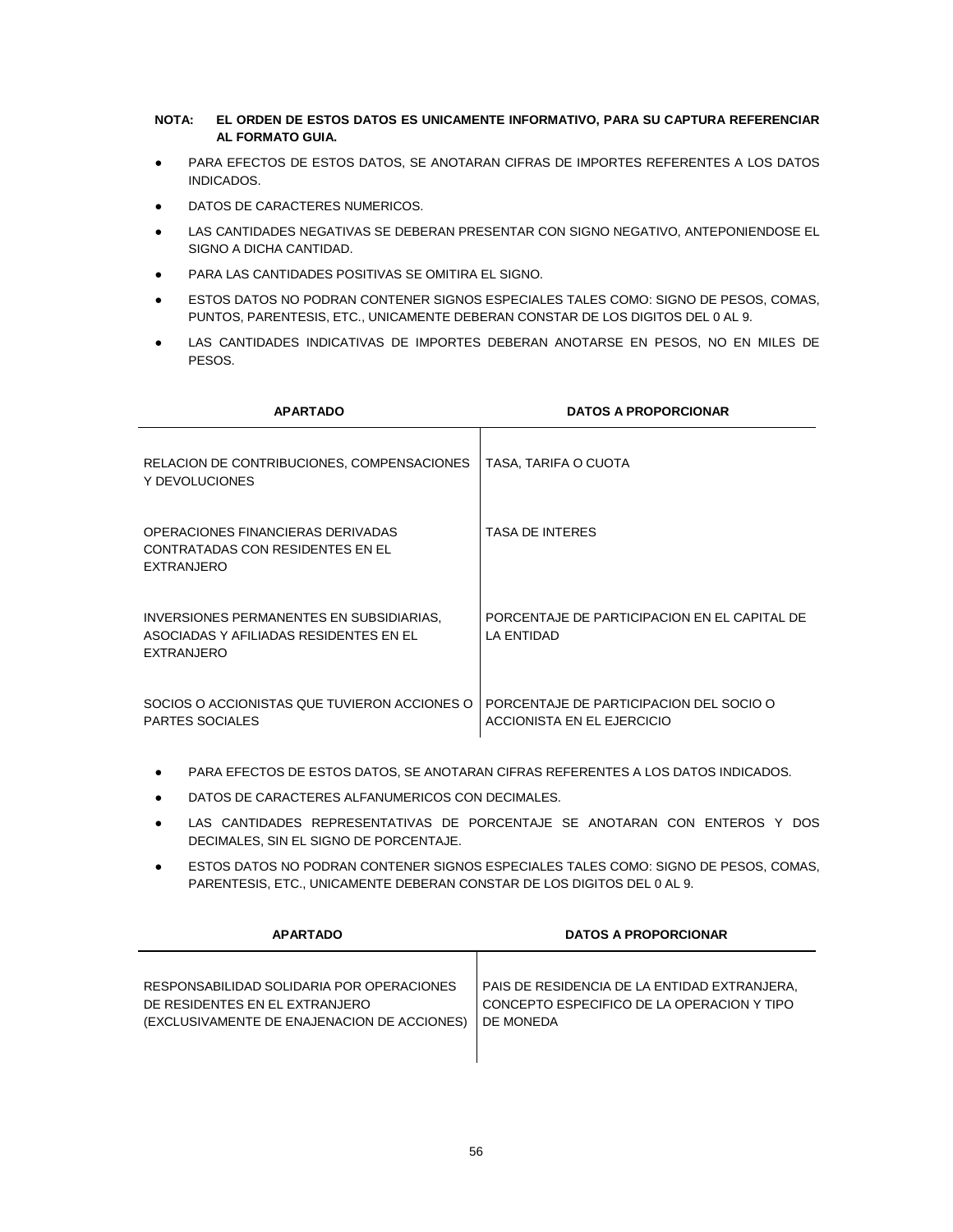| OPERACIONES FINANCIERAS DERIVADAS<br>CONTRATADAS CON RESIDENTES EN EL<br><b>EXTRANJERO</b>       | PAIS DE RESIDENCIA, TIPO DE OPERACION<br>CONTRATADA, DEUDA O CAPITAL Y TIPO DE MONEDA            |
|--------------------------------------------------------------------------------------------------|--------------------------------------------------------------------------------------------------|
| INVERSIONES PERMANENTES EN SUBSIDIARIAS.<br>ASOCIADAS Y AFILIADAS RESIDENTES EN EL<br>EXTRANJERO | PAIS DE RESIDENCIA FISCAL DE LA ENTIDAD                                                          |
| SOCIOS O ACCIONISTAS QUE TUVIERON ACCIONES<br>O PARTES SOCIALES                                  | PAIS DE RESIDENCIA PARA EFECTOS FISCALES                                                         |
| OPERACIONES CON PARTES RELACIONADAS                                                              | TIPO DE OPERACION, PAIS DE RESIDENCIA Y<br>METODO DE PRECIOS DE TRANSFERENCIA<br><b>APLICADO</b> |

- DATOS DE CARACTERES ALFANUMERICOS.
- LOS CARACTERES ALFABETICOS UNICAMENTE EN MAYUSCULAS.
- **ESTOS TEXTOS NO PODRAN CONTENER SIGNOS ESPECIALES (COMAS, CORCHETES, PARENTESIS,** ETC.).

| <b>APARTADO</b>                                                                                                            | <b>DATOS A PROPORCIONAR</b>                                                                         |
|----------------------------------------------------------------------------------------------------------------------------|-----------------------------------------------------------------------------------------------------|
| RESPONSABILIDAD SOLIDARIA POR OPERACIONES<br>DE RESIDENTES EN EL EXTRANJERO<br>(EXCLUSIVAMENTE DE ENAJENACION DE ACCIONES) | <b>EXISTE DICTAMEN DE ENAJENACION DE ACCIONES</b><br>POR LA OPERACION REALIZADA (SI NO)             |
| OPERACIONES FINANCIERAS DERIVADAS<br>CONTRATADAS CON RESIDENTES EN EL<br><b>EXTRANJERO</b>                                 | INDIQUE SI SE CONTRATO CON UNA PARTE<br>RELACIONADA (SI O NO)                                       |
| OPERACIONES CON PARTES RELACIONADAS                                                                                        | LA OPERACION ESTA PACTADA COMO CON PARTES<br>INDEPENDIENTES EN OPERACIONES COMPARABLES<br>(SI O NO) |

- DATOS DE DOS CARACTERES ALFABETICOS, (SI O NO) EN MAYUSCULAS.
- ESTOS DATOS NO PODRAN CONTENER SIGNOS ESPECIALES (COMAS, CORCHETES, PARENTESIS, ETC.).

| <b>APARTADO</b>                                                                                                            | <b>DATOS A PROPORCIONAR</b> |
|----------------------------------------------------------------------------------------------------------------------------|-----------------------------|
| RESPONSABILIDAD SOLIDARIA POR OPERACIONES<br>DE RESIDENTES EN EL EXTRANJERO<br>(EXCLUSIVAMENTE DE ENAJENACION DE ACCIONES) | FECHA DE LA OPERACION       |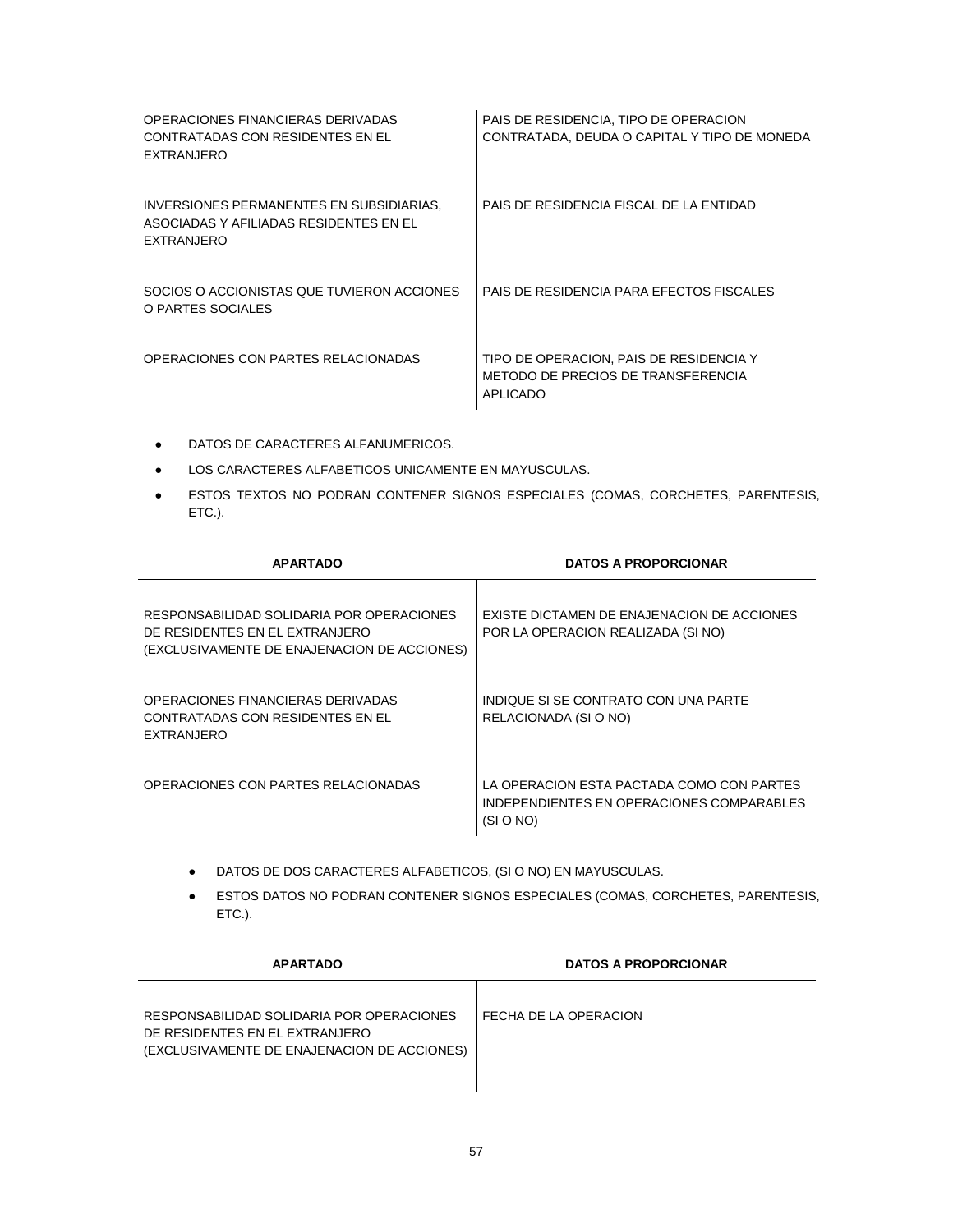| OPERACIONES FINANCIERAS DERIVADAS<br>CONTRATADAS CON RESIDENTES EN EL<br>EXTRANJERO | FECHA DE CELEBRACION DEL CONTRATO QUE LE<br>DIO ORIGEN A LA OPERACION: Y VIGENCIA: DEL. AL |
|-------------------------------------------------------------------------------------|--------------------------------------------------------------------------------------------|
| SOCIOS O ACCIONISTAS QUE TUVIERON ACCIONES<br>O PARTES SOCIALES                     | PERIODO DE TENENCIA: DEL Y AL                                                              |

- DIEZ CARACTERES ALFANUMERICOS QUE CORRESPONDEN A LA FECHA (DOS CARACTERES PARA EL DIA, DOS PARA EL MES Y CUATRO PARA EL AÑO, SEPARADOS POR DIAGONALES "/", EJEMPLO: 17/04/2011).
- **ESTOS DATOS NO PODRAN CONTENER SIGNOS ESPECIALES (SIGNO DE PESOS, COMAS, PUNTOS,** GUIONES, PARENTESIS, ETC.), UNICAMENTE DEBERAN CONSTAR DE LOS DIGITOS DEL 0 AL 9 Y LA DIAGONAL "/".

| <b>APARTADO</b>                                                                                                            | <b>DATOS A PROPORCIONAR</b>           |
|----------------------------------------------------------------------------------------------------------------------------|---------------------------------------|
| RESPONSABILIDAD SOLIDARIA POR OPERACIONES<br>DE RESIDENTES EN EL EXTRANJERO<br>(EXCLUSIVAMENTE DE ENAJENACION DE ACCIONES) | NUMERO DE IDENTIFICACION FISCAL       |
| OPERACIONES FINANCIERAS DERIVADAS<br>CONTRATADAS CON RESIDENTES EN EL<br><b>EXTRANJERO</b>                                 | NUMERO DE IDENTIFICACION FISCAL       |
| INVERSIONES PERMANENTES EN SUBSIDIARIAS.<br>ASOCIADAS Y AFILIADAS RESIDENTES EN EL<br><b>FXTRANJERO</b>                    | NUMERO DE IDENTIFICACION FISCAL       |
| SOCIOS O ACCIONISTAS QUE TUVIERON ACCIONES<br>O PARTES SOCIALES                                                            | NUMERO DE IDENTIFICACION FISCAL O RFC |
| OPERACIONES CON PARTES RELACIONADAS                                                                                        | NUMERO DE IDENTIFICACION FISCAL O RFC |

#### **NUMERO DE IDENTIFICACION FISCAL**

- DATO, REGISTRO DE IDENTIFICACION FISCAL DEL PAIS DE RESIDENCIA.
- DATO DE CARACTERES ALFANUMERICOS.
- LOS CARACTERES ALFABETICOS UNICAMENTE EN MAYUSCULAS.
- ESTE DATO NO PODRA CONTENER SIGNOS ESPECIALES (COMAS, CORCHETES, PARENTESIS, ETC.).

**RFC**

- DATO, REGISTRO FEDERAL DE CONTRIBUYENTES DE LA PARTE RELACIONADA.
- DATO DE 13 CARACTERES ALFANUMERICOS MAXIMO, COMPUESTO POR: